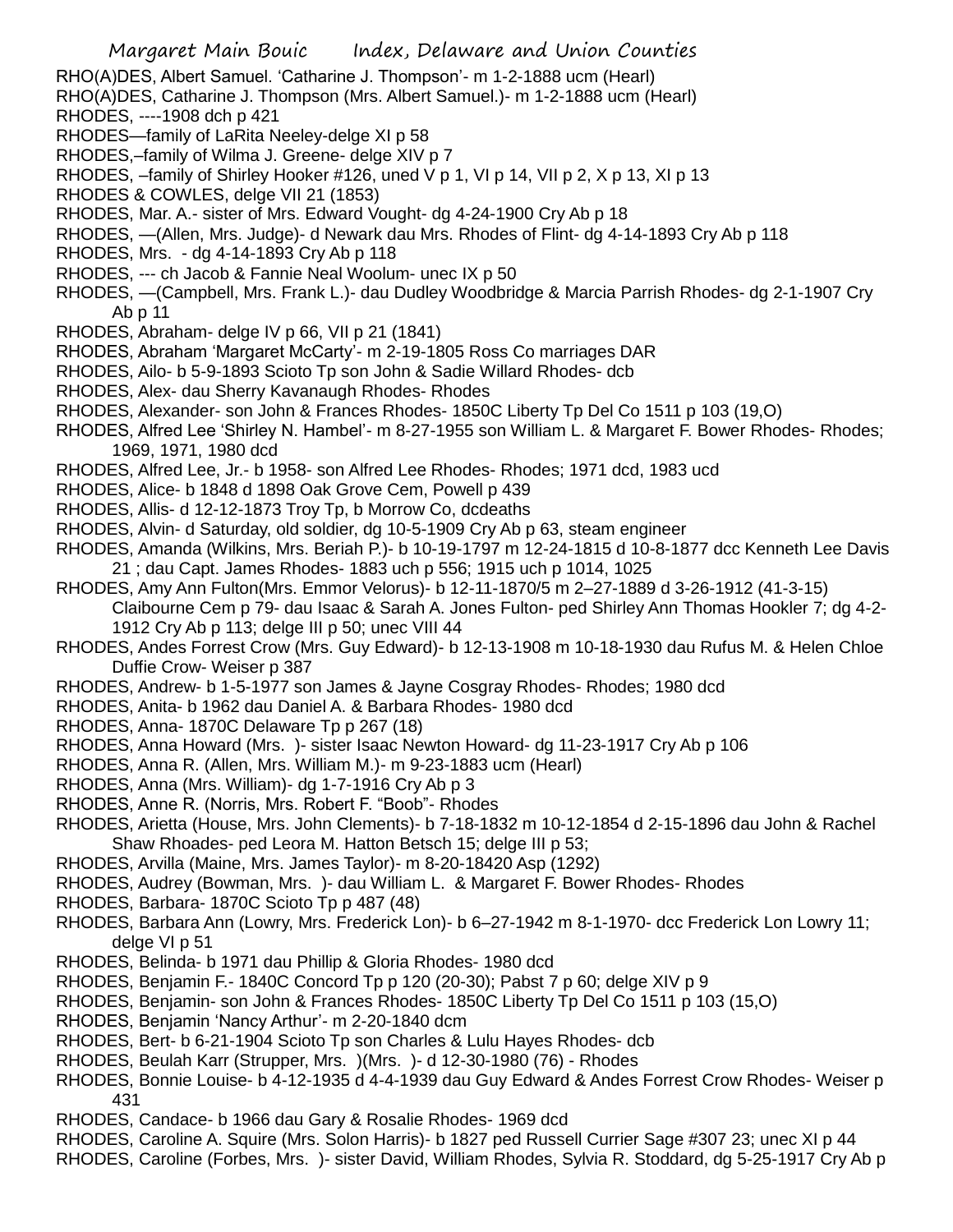54

- RHODES, Catharine A. (Wagoner, Mrs. John)- m 7-20-1849 ucm 1440; unec VII p 46, XIII p 20
- RHODES, Catharine Colbert (Mrs. Robert)- m 10-9-1859 dcm
- RHODES, Catherine J.- b 1871 d 1963 Jerome IOOF Cem, DJ p 112
- RHODES, Charles- New Millcreek Cem p 25
- RHODES, Charles D.- son Dudley Woodbridge & Marcia Parrish Rhodes- 1908 dch p 403; dg 2-1-1907 Cry Ab p 11
- RHODES, Charles- b 1-28-1877 Concord Tp son L. M. & Nancy Flanery Rhodes- dcb
- RHODES, Charles- 1870C Delaware Town p 299 (5)
- RHODES, Charles R.- hadc p 20; CCC (1849 Brown Tp)
- RHODES, Charles- son William & Gladys Jean Trigg Rhodes- Rhodes
- RHODES, Charlotte (Hayes, Mrs. Robert David)- Rhodes
- RHODES, Chester- Pabst 8 p 60
- RHODES, Chester B.- 1908 dch p 403
- RHODES, Chester 'Nina Elizabeth Snyder'- Weiser p 387
- RHODES, Celia- 1870C Concord Tp p 261 (30)
- RHODES, Christine Lee- b 1963 dau Gary & Rosalie Rhodes- 1969 dcd- engaged to John A. Curtis
- RHODES, Christine (Woolum, Mrs. Raymond)- unec X p 29
- RHODES, Cinthian (Baker, Mrs. Henry)- m 11-21-1830 Madison Co , unec V p 47
- RHODES, Clarence- son Mrs. Dorothy Rhodes- dg 8-28-1917 Cry Ab p 84
- RHODES, Clarence- son William & Anna Rhodes- dg 1-7-1916 Cry Ab p 3
- RHODES, Clara (Smith, Mrs. Lucius D.)- m 1898; dg 11-19-1918 Cry Ab p 95
- RHODES, Clyde A. (Andrews, Mrs. Clarence R,)- m 1924 d 11-28-1987 (87) Jerome Cem- dau Samuel & Catherine Thomas Rhodes- Andrews; Rhodes
- RHODES, C. S.- 1976 dch p 233
- RHODES, Daisie O.- b 7-13-1877 Liberty Tp dau Marion F. & E C. Boardman Rhodes- dcb
- RHODES, Daisy- 1870C Delaware Town p 299 (16)
- RHODES, Dale- son William L. & Margaret Bower Rhodes- Rhodes
- RHODES, Dan- b 1964 son Daniel A. & Barbara Rhodes- 1980 dcd
- RHODES, Daniel A. 'Barbara'- b 1958 son James W. & Marilyn R. Rhodes- 1969, 1980 dcd
- RHODES, Daniel W.- b 1959 son James & Marylin Rhodes- 1969, 1980 dcd
- RHODES, David- brother Mrs. Sylvia R. Stoddard- dg 5-25-1917 Cry Ab p 54
- RHODES, Deborah Lee Claggett (Mrs. Kevin Ray)- m 6-30-1985 dau Larry & Nancy Claggett- Rhodes
- RHODES, Dilla J.- d 4-6-1985 (92) Bradenton- bur Algona, Iowa- Rhodes
- RHODES, D. M.- son William & Anna Rhodes- dg 1-7-1916 Cry Ab p 3
- RHODES, Mrs. D. M.- sister John A. Robison- dg 1-7-1910 Cry Ab p 84; dau of John & Nancy Ann Goodwin
- Robinson- dg 12-17-1907 Cry Ab p 96; dg 12-5-1913 Cry Ab p 75;
- RHODES, D. N.- d 4-1-1894 (67) Delaware , dcdeaths
- RHODES, Donald Eugene- b 9-30-1939 son Guy Edward & Andes Forrest Crow Rhodes- Weiser p 431
- RHODES, Donald Lane- b d 11-4-1969 son Alfred Rhodes- Rhodes
- RHODES, Dorotha Ann Howard (Mrs. William M.)- m 9-16-1858 dcm
- RHODES, Dorothy (Mrs. )- mother of Mrs. Frances B. Zimmer- dg 8-28-1917 Cry Ab p 84
- RHODES, Dudley- b 5-1860 d 1-2-1894 son Richard W. & Harriet A. Reynolds Rhodes- dg 1-12-1894 p 8c1;Cry Ab p 149; delge V p 24
- RHODES, Dudley Woodbridge 'Marcia M. Parrish'- b 5-6-1821 Zanesville m 5-15-1845 dcm; hadc p 20; CCC (1849 Brown Tp); dg 4-3-1894 Cry Ab p 162, dg 2-1-1907 Cry Ab p 11; 1850C Delaware Town 1256 p 91 (28,O); 1870C Delaware Town p 299 (46\*); delge VII p 42, VIII p 8, 25 Oak Grove; paymaster, VIII p 66, IX p 52; Mr. & Mrs. dg 36-1868 Cry Ab p 67; dcw Bk 4 p 248 (27) witness; Wight p 80 (12-10-1852); Auditor & Clerk of Delaware , Clerk of State Senate
- RHODES, Earlene F. (Mrs. Ronald L.)- 1973, 1975, 1977, 1979, 1981, 1983 ucd
- RHODES, Edmon- d 9-21-1893 (16-2-11 ) Liberty Tp son Joe & Lydia Rhodes- dcdeaths
- RHODES, Edna- b 6-19-1889 Liberty Tp dau Lulu Rhodes- dcb
- RHODES, Eleanor A. (Dickey, Mrs. Jabez)- b 5-1847 m 9-1-1869 dau John & Rachel Shaw Rhodes- dumch p 499
- RHODES, Eleanor Jane (Powers, Mrs. Nahum,Jr) b 9-15-1788 m 5-23-1816 d 7-17-1870 dcc Cameron Schultz 49 ; Powers Pat p 219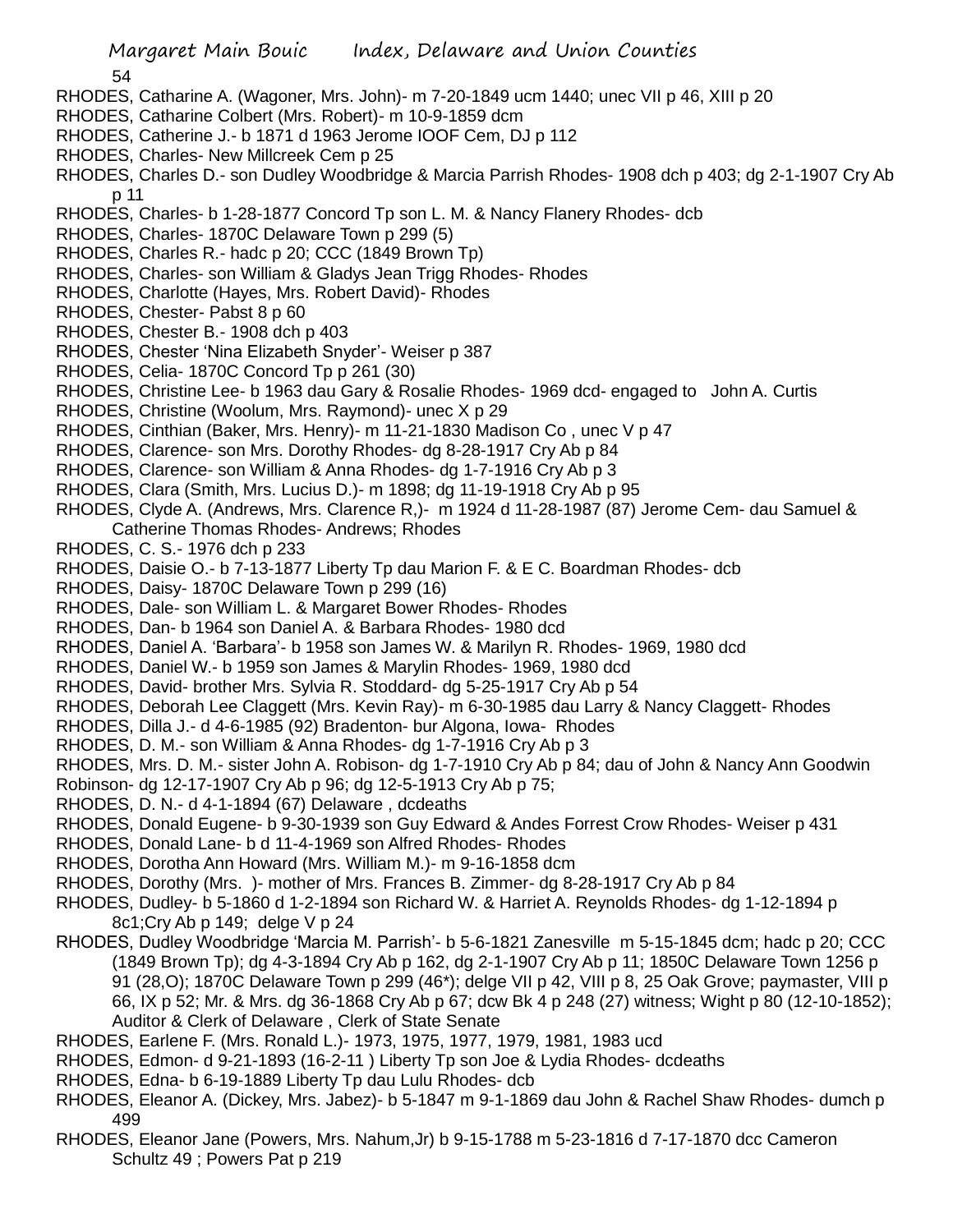- RHODES, Eli 'Rebecca Heinlen'- 1908 dch p 693
- RHODES, Elisa (Irvin, Mrs. William)- m 5-2-1833 dg 7-26-1883, Cry Ab p 84
- RHODES, Eliza Beasley (Mrs. Levi).- dau Lewis Beasley- 1880 dch p 670; 1870C Liberty Tp Del Co p 396 (35)
- RHODES, Eliza (Irving, Mrs. William)- 1908 dch p 576
- RHODES, Eliza- b 5-14-1880 Liberty Tp dau M. F. & E. Frusie Beardman Rhodes- dcb
- RHODES, Elizabeth- Pabst 8 p 60
- RHODES, Elizabeth C. Kramer (Mrs. Levi)- 1880 dch p 670
- RHODES, Elizabeth (Wolf, Mrs. Chauncey D.)- m 4-25-1839 dcm
- RHODES, Ellie/Ella J. M.- b 6-24-1865 d 11-20-1887 (22-4-26) Powell- dau Levi & Eliza Beasley Rhodes
	- dcdeaths; 1880 dch p 679; dg 1-20-1888 Cry Ab p 176, see also p 168; 1870C Liberty Tp Del Co p 396 (4)
- RHODES, Ellwood- 1870C Concord Tp p 261 (4)
- RHODES, E. M.- Pabst Pion I p 34
- RHODES, Emily- b 832 d 3-15-1919 Oakdale I p 41 (E-R40-2)
- RHODES, Emily (Askins, Mrs. George W.)- m 2-10-1868 ucm 4339 unec XIV p 51, XVI p 38; 1870C Dover Tp 127-129 p 16 (23,O)
- RHODES, Emily (Mrs. Frederick)- unec XVI p 38
- RHODES, Elsie N. (McCracken, Mrs. James E.)- m 10-23-1870 dau John Rhodes-dumch p 3
- RHODES, Emma (Miller, Mrs. )- sister David & William Rhodes, Sylvia R. Stoddard- dg 5-25-1917, Cry Ab p 54
- RHODES, Emmor Velorus 'Amy Ann Fulton'- b 3-4-1861 m 2-27-1889 d 3-22-1945 Claibourne Cem p 79- son Samuel Mason & Permelia Wiley Rhodes- ped Shirley Ann Thomas Hooker 6; delge III p 50; unec VIII p 44 (b 1870 d 1948; dg 4-12-1912 Cry Ab p 113
- RHODES, Evelyn (Mrs. Raymond)- Rhodes
- RHODES, Florence Woodbridge- infant ch of Dudley W. & Marcia Rhodes- d Tuesday 12-10-1852; Wight p 80
- RHODES, Florie—Oak Grove Cem, Powell p 440
- RHODES, Frances B. (Zimmer, Mrs. John C.)- b 9-16-1861 m 3-6-1883 d 8-25-1917 (53-11-9) dg 9-25-1917
- Cry Ab p 92; dau William & Anna Rhodes, dg 1-7-1916 Cry Ab p 3
- RHODES, Frances Fredonia Fairchild (Mrs. John)- dau Sherman & Phebe Jane Williams Fairchild- 1908 dch p 748; 1850C Liberty Tp Del Co 1511 p 103 (43,O)
- RHODES, Frank- 1870C Thompson Tp p 495 (9)
- RHODES, Frederick 'Emily'- unec XVI p 38
- RHODES, Garnet (Ewing, Mrs. David)- sister Gov. James A. Rhodes- Rhodes
- RHODES, Gary Michael- b 4-4-1977 son Gary M. Rhodes- Rhodes
- RHODES, Gary M. b 1958 son Gary & Rosalie Rhodes- 1969, 1980 dcd
- RHODES, Gary 'Rosalie'- 1969 dcd
- RHODES, Geneva- b 1893 d 1926 New Millcreek Cem p 25
- RHODES, George B.- son Levi & Eliza Beasley Rhodes- In Memoriam b 6-28-1863 d 6-9-1890 (26-11-11) dg 6–27-1890 Cry Ab p 22; 1880 dch p 670; 1870C Liberty Tp Del Co p 396 (6)
- RHODES, George- brother Sherman Rhodes- dg 6-1-1900 Cry Ab p 23
- RHODES, George T.- d 7-26-1947 (37) Frost Cem, Powell p 348
- RHODES, Gladys Jean Trigg (Mrs. William)- b 5-8-1975 (68) Fairview Mem. Cem- Rhodes
- RHODES, Glenda L. (Mrs. Richard K.)- 1980 dcd
- RHODES, Gloria (Mrs. Phillip)- 1980 dcd
- RHODES, Gregg- b 1966 son James W. & Marilyn Rhodes- 1980 dcd
- RHODES, Gregory (5-1971) son Susan J. Rhodes- Rhodes
- RHODES, Guy Edward 'Andes Forrest Crow'- b 2-15-1906 m 10-18-1930 d 4-27-1951- Weiser p 431
- RHODES, H.- Pabst 7 p 39
- RHODES, Harriet A. Reynolds (Mrs. Richard W.)- delge V p 24; dg 2-12-1894 Cry Ab p 149
- RHODES, —(Guerin, Mrs. W. E.)- dau Richard W. & Harriet A. Reynolds Rhodes- delge V p 24
- RHODES, Harriet (Mrs. Horatio)- b 11-1849 1900C Liberty Tp Un Co 182-186 p 8A (50,O,O,Pa) m 25y, no ch
- RHODES, Harry/Carlene- research Trigg, Rhodes; delge XV p 7
- RHODES, Harry- son William & Gladys Jean Trigg Rhodes- Rhodes
- RHODES, Hellen Mare- b 1-26-1898 Scioto Tp dau Charley & Lulu Hays Rhodes- dcb
- RHODES, Henry 'Nancy J. Shultz'- m 12-28-1870 dcm; delge XV p 68; 1840C Concord Tp p 124 (30-40)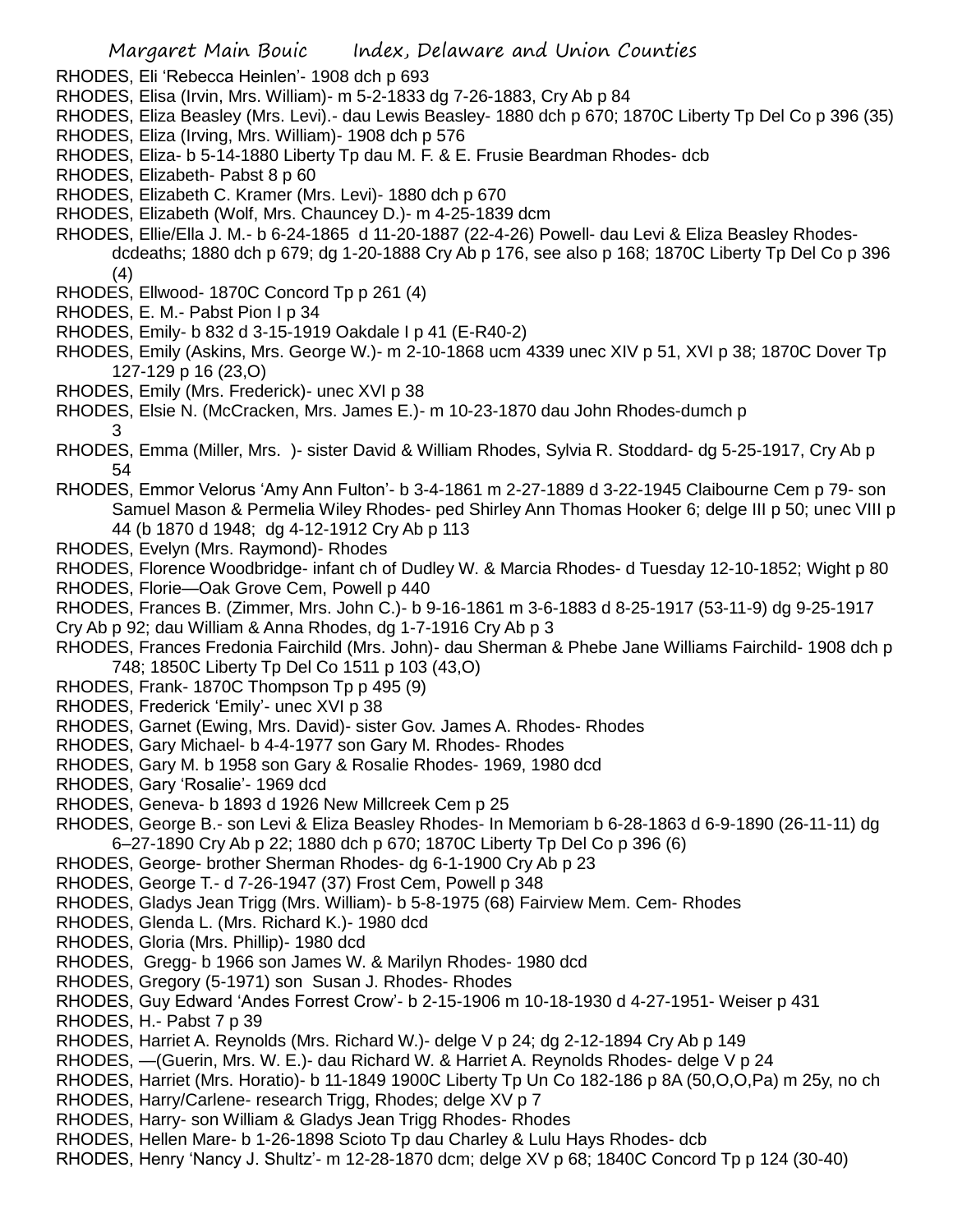- RHODES, Herbert A.- son Mrs. Osie Rhodes- obit mlib; killed in action
- RHODES, Hezekiah- Powers p 106
- RHODES, Homer H.- 1870C Genoa Tp p 364 (9)
- RHODES, Horatio 'Harriet'- b 1-1843 1870C Delaware Town p 317 (25\*); 1900C Liberty Tp Un Cp 182-186 p 8A (57,O,Pa,NJ) m 25y
- RHODES, Huldah- d 7-20-1847 (5) Frost Cem, Powell p 348
- RHODES, Isaac N. 'Lennie Smith'- m 11-19-1878 ucm 6366
- RHODES, Izetta b 11-5-1904 d 7-2-1988 (83) bur Pa- Rhodes
- RHODES, Jacob- 1908 dch p 43; hadc p 34; 1840C Concord Tp p 124 (60-70)
- RHODES, Jacob- 1870C Genoa Tp p 364 (55\*); delge XII p 53 (Genoa Tp 1890)
- RHODES, Jacob- 1870C Thompson Tp p 495 (59\*)
- RHODES, Jacob- d Thursday, sourth of Galena- dg 2-9-1894 Cry Ab p 153
- RHODES, Jacob- son John & Frances Rhodes- 1850C Liberty Tp Del Co 1511 p 103 (17,O)
- RHODES, Capt, James- 1915 uch p 1025; 1883 uch p 556
- RHODES, Gov. James A.- Rhodes; 1976 dch p 269; delge X p 5
- RHODES, James A.- son Charles Rhodes- Rhodes
- RHODES, James- 1870C Genoa Tp p 364 (29)
- RHODES, James L.'Jayne Lee Cosgray'- b 1952 m 12-1-1973 son James W. & Marilyn Rhodes- Rhodes;
- 1969, 1971, 1980 dcd
- RHODES, James W 'Marylin/Marilyn R.'- Rhodes; 1969, 1971, 1980 dcd
- RHODES, James Steven 'Robin'- 1977 ucd
- RHODES, James"Jim""Marilyn'- son William L. & Margaret F. Bower Rhodes- Rhodes
- RHODES, Jane Louise- b 2-8-1957 dau Chester & Nina Elizabeth Snyder Rhodes- Weiser p 387
- RHODES, Janice- b 1967 dau Richard K. & Glenda L. Rhodes- 1980 dcd
- RHODES, Jayne Lee Cosgray (Mrs. James L.)- m, 12-1-1973 dau Robert L. Cosgray- Rhodes; 1980 dcd
- RHODES, Jean (Wheatley, Mrs. )- dau William & Gladys Jean Trigg Rhodes- Rhodes
- RHODES, Jeannie Kruse (Shull, Mrs. )(Mrs. A. Lee)- m 3-15-1997 dau Tom & Mary Ann Kruse- Rhodes
- RHODES, Jennie/Jenny Van Tassel (Mrs. )- dau John & Phoebe Allen Van Tassel- Powell p 116' dumch p 494
- RHODES, Joe E.- b 1892 d 1928 Jerome IOOF Cem DJ p 112
- RHODES, Joe- son William L. & Margaret Bower Rhodes- Rhodes
- RHODES, John 'Frances Fredionia Fairchild'- 1908 dch p 748; hadc p 22; 1840C Concord Tp p 124 (30-40);
- 1850C Liberty Tp Del Co p 1511 p 103 (45,Pa)
- RHODES, John- pallbearer for Thomas Wood- dg 9-21-1917 Cry Ab p 92
- RHODES, John H.- 1870C Genoa Tp p 364 (21)
- RHODES, John 'Rachel Shaw'- b 10-27-1818 d 7-5-1875 ped Leora M. Hatton Betsch 30- delge III p 53 ; dumch p 499
- RHODES, Joseph A.- 1870C Genoa Tp p 364 (16)
- RHODES, Joseph B.- 1908 dch p 403
- RHODES, Joseph W. d 2-10-1970 (29) son William L. & Margaret F. Bower Rhodes- Rhodes; car accident- obit mlib (brown)
- RHODES, Josephine (Engard, Mrs. Marion F.)- m 11-27-1913, delge X p 30, Engard Bible
- RHODES, Judith Diana.- b 1963- dau Alfred Lee & Shirley Ann Hambel. Rhodes- Rhodes; 1969, 1971, 1980 dcd- engaged to Barry Dean Coffee, Kevin Fisher
- RHODES, Julia Ann Kunkleman (Mrs. Richard, Jr)- m 4-2-1847 dcm- Wight p 22
- RHODES, Kandis Marie- dau Gary Rhodes- Rhodes- engaged to Phillip Thompson
- RHODES, Kara Dawn (Houser, Mrs. Eric Jason)- b 1974 m 6-14-1997 dau James Steven & Robin E. Rhodes-1977, 1979, 1983 ucd
- RHODES, Kathy- b 10-4-1955 ch Chester & Nina Elizabeth Snyder Rhodes- Weiser p 387
- RHODES, Kevin Ray 'Deborah Lee Claggett'- m 6-30-1985 son Raymond & Evelyn Rhodes- Rhodes
- RHODES, Kitty- sister Sherman Rhodes- dg 6-1-1900 Cry Ab p 23
- RHODES, Kurt- b 1969 son James W. & Marilyn R. Rhodes- 1980 dcd
- RHODES, Laud- 1870C Delaware Tp p 267 (2)
- RHODES, Laura- b 1963 dau Daniel A. & Barbara Rhodes- 1980 dcd
- RHODES, A. Lee 'Jeannie Kruse Shull'- m 3-15-1997 son Alfred Lee. & Shirley Ann Hambel Rhodes- Rhodes; 1969 dcd
- RHODES, Lee Roy- b 9-3-1932 d 9-30-1956 son Guy Edward & Andes Forrest Crow Rhodes- 431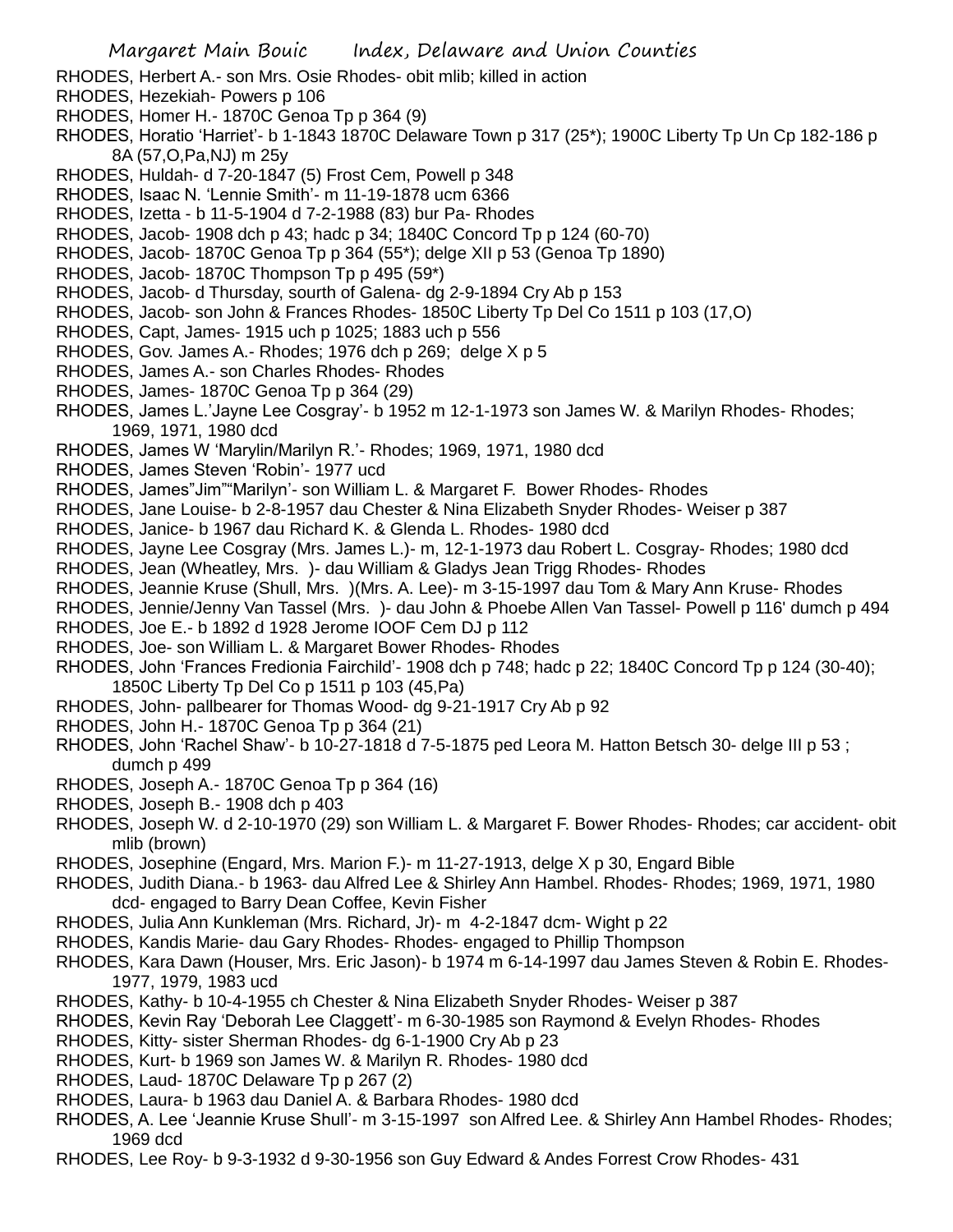- RHODES, Lee- son William L. & Margaret Bower Rhodes- Rhodes
- RHODES, Lennie Smith (Mrs. Isaac N.)- m 11-19-1878 ucm 6366
- RHODES, Lester Lloyd- b 1-22-1938 son Guy Edward & Andes Forrest Crow Rhodes- Weiser p 431
- RHODES, Levi- 1870C Liberty Tp Del Co p 396 (45\*)
- RHODES, --- b 1-24-1878 Liberty Tp son Levi & Eliza Beasly Rhodes- dcb
- RHODES, --- d 1-24-1877 (1d) Liberty Tp ch Levi & Eliza Biasly Rhodes- dcdeaths
- RHODES, Lillie Lenore (Whitney, Mrs. Charles Alfred)- b 1857 d 1890 ped Russell Currier Sage #307 dau Solon Harris & Caroline A. Squire Rhodes- unec XI p 44
- RHODES, Lisa- b 1970 dau Ronald L. & Earlene F. Rhodes- 1973, 1975, 1977, 1979, 1981, 1983 ucd
- RHODES, Lizzie Rogers (Mrs. )- dau Mrs. Charlotte Rogers- dg 12-3-1909 Cry Ab p 76
- RHODES, Lucy Ann Beach (Mrs. Samuel Porter)- b 12-15-1810 m 4-26-1829 d 8-17-1845 dau John & Lois Doolittle Beach- unec XV p 11
- RHODES, Lulie- 1870C Scioto Tp p 487 (20)
- RHODES, Lydia- 1840C Marlorough Tp p 253 (40-50)
- RHODES, Mabel- see dcq Selah Van Stark 2
- RHODES, Manda- 1870C Concord Tp p 261 (1)
- RHODES, Marcia- 1870C Delaware Town p 299 (42)
- RHODES, Marcia M. Par(r)ish (Mrs. Dudley Woodbridge)-b 1828 m 5-15-1845 dcm 12-10-1852, Wight p 80 death, dg 4-3-1894 Cry Ab p 162, dg 2-1-1907 Cry Ab p 11; dg 2-5-1907 Cry Ab p 12- dau Judge Orris & Amelia Parrish- 1850C Delaware Town 1256 p 91 (22,O)
- RHODES, Margaret- 1870C Genoa Tp p 364 (52)
- RHODES, Margaret (Mrs. )- Rhodes mother of Thomas W.
- RHODES, Margaret Bower (Mrs. William L.)- m 7-16-1929- Rhodes; 1969, 1971, 1980 dcd
- RHODES, Margaret (Crotinger, Mrs. Peter)- 1883 uch p 294
- RHODES, Margaret E.- b 8-30-1872 Delaware Town dau M. C. & Mary A. Weiser Rhodes- dcb
- RHODES, Margaret F. Bower (Mrs. William L.)- b 10-26-1905 d 4-28-1993 (87) Fairview Mem. Park- dau James & Stella Neil Bower- Rhodes
- RHODES, Marian M.- 1870C Delaware Tp p 266 (2)
- RHODES, Marian M. (Amrine, Mrs. Lewis H.)- m 12-20-1888 ucm (Hearl)
- RHODES, Marion F.- 1870C Delaware Tp p 267 (23)
- RHODES, Marilyn (Mrs. Jim)- Rhodes
- RHODES, Marilyn Ruth (Murfield, Mrs. Thomas Lane)- m 7-10-1960 dau William Lee & Margaret F. Bower Rhodes- Rhodes
- RHODES, Mark- b 1978 son James L. & Layne L. Rhodes- 1980 dcd
- RHODES, Martha (Rogers, Mrs. )- sister David & William Rhodes, Sylvia Stoddard- dg 5-28-1917 Cry Ab p 54
- RHODES, Mary- 1870C Thompson Tp p 495 (27)
- RHODES, Mary A.- dg 1-9-1903 Cry Ab p 166 mother of Walter M. Rhodes
- RHODES, —(Perry, Mrs. J. T.)- dau Mary A. Rhodes- dg 1-9-1903, Cry Ab p 166
- RHODES, —(Amarine, Mrs. L. A.)- dau Mary A. Rhodes- dg 1-9-1903, Cry Ab p 166
- RHODES, —(Smart, Mrs. L. E.)- dau Mary A. Rhodes- dg 1-9-1903, Cry Ab p 166
- RHODES, Mary (Barker, Mrs. Clark H.)- m 10-1865 died S. America dg 3-6-1868 Cry Ab p 67
- RHODES, Mary C.- dau John & Frances Rhodes- 1850C Liberty Tp Del Co 1511 p 103 (8,O)
- RHODES, Mary Ellen McDonald (Mrs. Timothy Dale)- m 11-17-1967 dau Robert C. McConald- Rhodes
- RHODES, Mary Helen (Bolton, Mrs. Charles)- b 6-21-1930 m 4-22-1950 dau Guy Edward & Andes Forrest Crow Rhodes- Weiser p 431
- RHODES, Mary Idora (White, Mrs. Harry Lewis)- b 11-17-1929 m 1-14-1956- Weiser p 333
- RHODES, Mary J.- d 12-15-1836 (2y) Frost Cem, Powell p 348
- RHODES, Mary P.- dau Dudley Woodbridge & Marica M. Parrish Rhodes- 1850C Delaware Town 1256 p 91 (4,O)
- RHODES, Mary Parish (Baker, Mrs. Clark H.)- m 10-31-1865 dcm
- RHODES, Mary (Mrs. Robert)(Norris, Mrs. William G.)- b 2-28-1819 d 1-1901- dg 1-15-1901, , 1-13-1901 Cry Ab p 56;delge XV p 43
- RHODES, Mary (Romine, Mrs. Isaiah)- b 1809 ped Betty Reams #53; unec IV p 70
- RHODES, Mary- b 5-3-1904 dau S. A. & Catharine Thompson Rhodes- dcb
- RHODES, Mary Taylor (Mrs. Robert)- m 8-3-1837 dcm
- RHODES, Marylin (Mrs. James W.)- 1969, 1971, 1980 dcd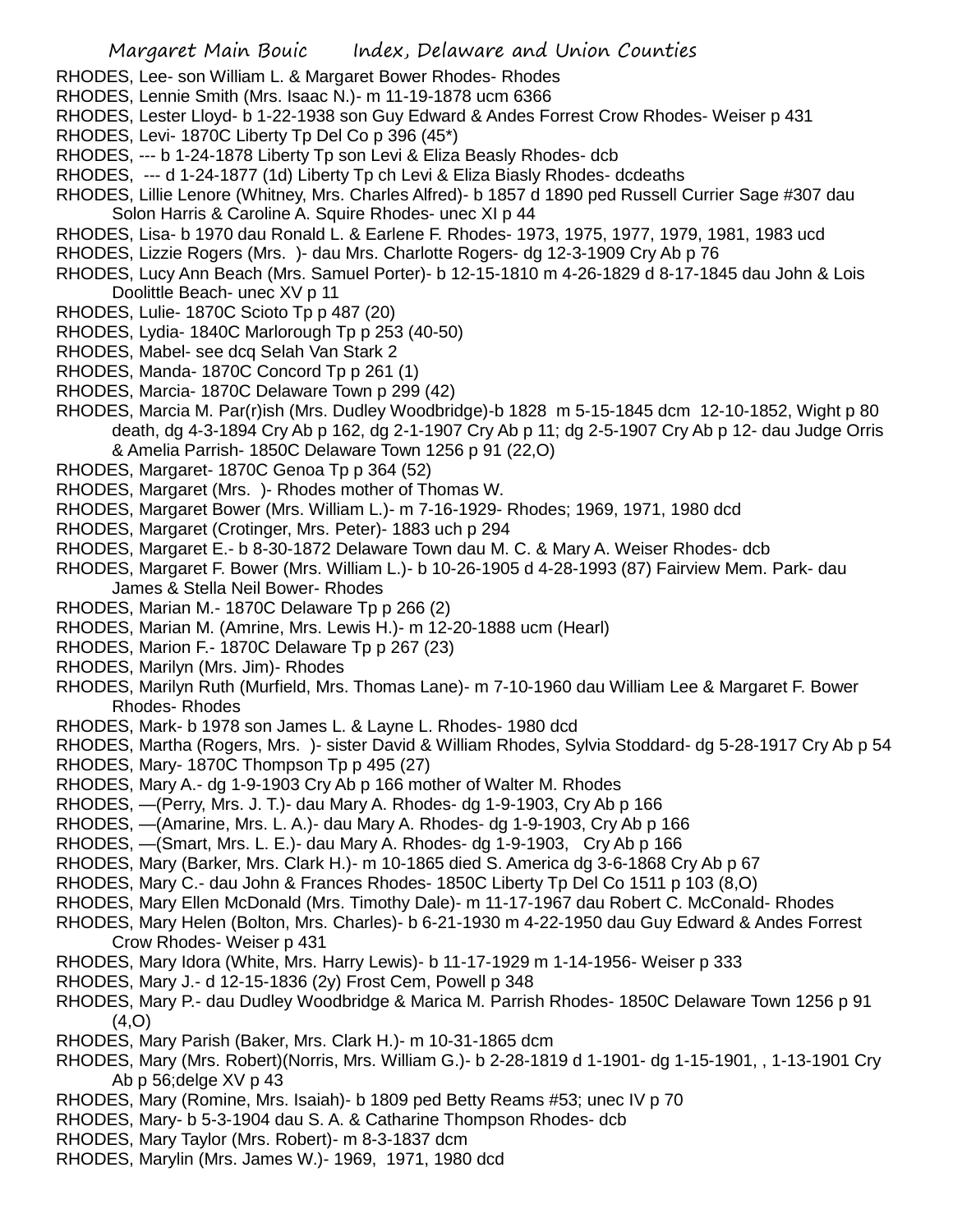- RHODES, Matilda- b 1827, delge XIV p 16
- RHODES, Maud- 1870C Delaware Tp p 267 (6)
- RHODES, Maud E (Wood, Mrs. Lewis F.)- m 4-3-1887 ucm (Hearl)
- RHODES, Mercy (Hall, Mrs. Caleb)- b 5-26-1783 m 10-5-1806 d 7-7-1853- dcc Gladys Hall Dunlap 33 ; delge VIII p 32
- RHODES, Monta Leone (Thomas, Mrs. John Henry)- b 7-4-1896 m 12-11-1913 d 2-18-1984/1 dau Emmor
- Velorus & Amy Ann Fulton Rhodes- ped Shirley Ann Thomas Hooker #126 3; delge III p 50; unec VIII p 44 RHODES, Nancy Arthur (Mrs. Benjamin)- m 2-20-1840 dcm
- RHODES, Nancy J. Shultz/Slutz (Mrs. Henry)- m 12-29-1870 dcm, delge XV p 68
- RHODES, N. D.- son Mrs. Dorothy Rhodes- dg 8-28-1917 Cry Ab p 84
- RHODES, Nena Frances- b 7-9-1897 Concord Tp dau S. & Catharine Thompson Rhodes- dcb
- RHODES, Nina Elizabeth Snyder (Mrs. Chester)- b 4-9-1932 dau Walter Albert & Harriet Elizabeth Adams Snyder- Weiser p 387
- RHODES, Noah- d (13) son W. H. Rhoades- dg 3-20-1900 d 3-20-1900 Cry Ab p 13
- RHODES, Nora- 1870C Concord Tp p 261 (6)
- RHODES, Norma- b 4-10-1902 Scioto Tp dau J. J. & Ada William Rhodes- dcb
- RHODES, Olive Maryalice- b 7-26-1872 d 12-27-1891 (19-5-1) Powell dau Levi & Eliza Breece Rhodes-Rhodes; dcb; 1880 dch p 670; dg 2-12-1894 Cry Ab p 149
- RHODES, Ohpelia (Peters, Mrs. Rev. George A.)- dg 6-5-1896 Cry Ab p 72
- RHODES, Parker J.- son John & Frances Rhodes- 1850C Liberty Tp Delaware Co 1511 p 103 (4,O)
- RHODES, Patricia A. Hardin (Mrs. Thomas W.)- m 12-26-1979 dau Dr. & Mrs. B1ill J. Harding- Rhodes
- RHODES, Patricia (Fleshman, Mrs. )- dau William L. & Margaret F. Bower Rhodes- Rhodes
- RHODES, Permelia Wiley (Mrs. Samuel Mason)- b 4-22-185? Dau Thomas & Margaret O'Brien Wiley- ped Shirley Ann Thomas Hooker-delge III p 50; unec VIII p 44
- RHODES, Phillip 'Gloria'- 1980 dcd
- RHODES, Phillip- b 1975 son Phillip & Gloria Rhodes- 1980 dcd
- RHODES, Purdy- son William & Anna Rhodes- dg 1-7-1916 Cry Ab p 3
- RHODES, Rachel Shaw (Mrs. John)- b 4-14-1813 d 12-21-1885 ped Leora M. Hatton Betsch 31; delge III p 53; dumch p 499
- RHODES, Raymond 'Evelyn'- Rhodes
- RHODES, Reba I. (Fry, Mrs. Clarence H.)- b 9-21-1906 m 6-1-1928 d 3-30-1987 (80) Forest Grove Cem- dau Samuel & Catherine Thompson Rhodes- Rhodes
- RHODES, Rebecca Bradford (Mrs. William)- ped Shirley Ann Thomas Hooker 25; delge III p 50; unec VIII p 44
- RHODES, Rebecca (Cleveland, Mrs. Silas H.)- m 10-20-1867 dcm; delge XIII p 6
- RHODES, Rebecca Heinlen (Mrs. Eli)- dau Jacob & Mary Wittenberg Heinlen- 1908 dch p 693; 1880 dch p 817
- RHODES, Retha (Kinnard, Mrs. Chester M.)- Maugans p 43
- RHODES, Rhoda J. (Woolum, Mrs. Jacob,Jr.)- unec X p 29
- RHODES, Richard E.,Jr.- son Richard E. Sr. & Stella Clark Rhodes- Rhodes
- RHODES, Richard, Jr. 'Julia Ann Kunkleman'- m 4-1/2-1847 dcm; Wight p 22
- RHODES, Richard K. 'Glenda L.'- 1980 dcd
- RHODES, Richard L.- b 1959 son Alfred Lee & Shirley Ann Hambel Rhodes- Rhodes; 1969, 1971 dcd
- RHODES, Richard W. 'Harriet A. Reynolds'- delge V p 24; dg 2-12-1894 Cry Ab p 149
- RHODES, Rick- 1980 dcd
- RHODES, Robert- 1908 dch p 403
- RHODES, —(Mrs. Robert)- sister Mrs. Saloma Heimberger- dg 11-5-1901 Cry Ab p 106
- RHODES, Robert 'Catharine Colbert'- m 10-9-1859 dcm
- RHODES, Robert D.- b 1955 son James W. & Marilyn R. Rhodes- Rhodes; 1969 dcd
- RHODES, Robert- b 1955 son James & Marylin Rhodes- 1971 dcd
- RHODES, Robert L.- 1980 dcd
- RHODES, Robert 'Mary'- dg 1-13-1901 Cry Ab p 56
- RHODES, Robert 'Mary Taylor'- m 6-3-1837 dcm; delge XI p 43
- RHODES, Robin (Mrs. James Steven)- 1977, 1979, 1983 ucd
- RHODES, Ron- b 1968 son Ronald L. & Earlene F. Rhodes- 1973, 1975, 1977, 1979, 1981, 1983 ucd
- RHODES, Ronald L. 'Earlene F.'- 1973, 1975, 1977, 1979, 1981, 1983 ucd
- RHODES, Rosalie (Mrs. Gary)- 1969 dcd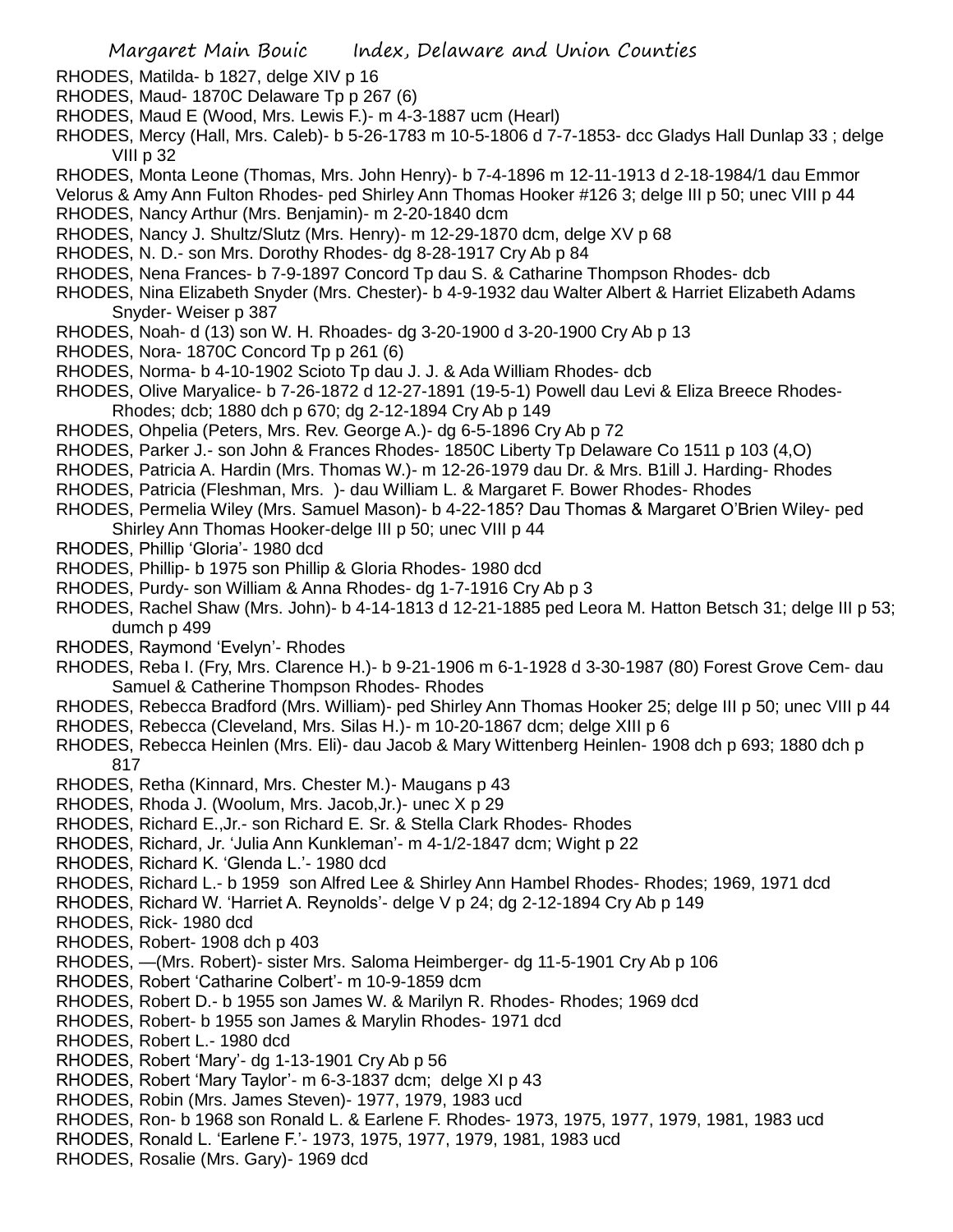- RHODES, Ruth (Decker, Mrs. )-dau William M. & Gladys Jean Trigg Rhodes- Rhodes
- RHODES, Ruth E.- New Millcreek Cem p 25
- RHODES, Samuel A. 'Catherine J.'- b 1867 d 1930 Jerome IOOF Cenm, DJ p 112, 123
- RHODES, Samuel- son Mrs. Dorothy Rhodes- dg 8-28-1917 Cry Ab p 84
- RHODES, Samuel- father of E. V. Rhodes, Mrs. Fred L. Carhart- dg 7-25-1911 Cry Ab p 54
- RHODES, Samuel Mason 'Permelia Wiley'- b 12-25-1848 son William & Rebecca Bradford Rhodes- ped
- Shirley Ann Thomas Hooker 12; delge III p 50; Unec VIII p 44
- RHODES, Samuel Porter 'Lucy Ann Beach'- m 4-26-1829 unec XV p 11
- RHODES, Samuel- son William & Anna Rhodes- dg 1-7-1916 Cry Ab p 3
- RHODES, Sandra Kay- dau Robert D. Rhodes- Rhodes
- RHODES, Sarah Catharine (Pray, Mrs. Daniel)- m 11-29-1857 dcm
- RHODES, Sarah Elizabeth (Brooks, Mrs. B. F.)- b 3-17-1870 d 1-2-1916 (45-9-15)- dau William & Anna Rhodes- dg 1-7-1916 Cry Ab p 3
- RHODES, Sarah (Langstaff, Mrs. David R.)- b 1817 m 11-2-1834 d 1871 Old Jerome Cem- Maugans p 218
- RHODES, Saundra- dau Gov. James A. Rhodes- Rhodes
- RHODES, Sharon- 1980 dcd
- RHODES, Sherman W.- d 5-29-1900 (26-4-21) Liberty Tp- son Joseph & Lyda Hinkle Rhodes- dcdeaths; dg 6- 1-1900 Cry Ab p 23
- RHODES, —(Ufferman, Mrs. Fred)- sister Sherman Rhodes- dg 6-1-1900 Cry Ab p 23
- RHODES, Sherry- dau Gov. James A. Rhodes- Rhodes
- RHODES, Shirley Ann Hambel (Mrs. Alfred Lee)- m 8-27-1955- Rhodes; 1969, 1980 dcd
- RHODES, Shirley (Mitchell, Mrs. Larry)- dau William L. & Margaret F. Bower Rhodes- Rhodes
- RHODES, Solon Harris 'Caroline A. Squire'- b 1827, ped Russell Currier Sage #307 22; unec XI p 44
- RHODES, Stella Clark (Mrs. Richard E.,Sr.)- d 2-17-1961 (56) Oak Grove Cem- Rhodes
- RHODES, Steve- b 1978 son J. Steven & Robin E. Rhodes- 1979 ucd
- RHODES, J. Steven 'Robin E.'- 1979, 1981, 1983 ucd
- RHODES, Sue- dau Gov. James A. Rhodes- Rhodes
- RHODES, Susan J. (Mrs. )- d 10-27-1971 (25) bur Thompson Chapel
- RHODES, Susan (Jackson, Mrs. Asa)- Newhouse 141 p 93
- RHODES, Susannah (Evans, Mrs. Edward B.)- m 2-21-1839 dcm
- RHODES, Sylvia R. (Stoddard, Mrs. )- sister David & Williams Rhodes- dg 5-25-1917 Cry Ab p 54
- RHODES, Theodore P.- d 12-20-1834 (2y) Frost Cem, Powell p 348
- RHODES, Thomas W. 'Patricia A. Harding'- m 12-26-1979- son Margaret Rhodes- Rhodes
- RHODES, Tiffany- b 1976 ch James Steven & Robin E. Rhodes- 1977, 1979, 1983 ucd
- RHODES, Timothy Dale 'Mary Ellen McDonald'- son Robert Dale Rhodes- Rhodes
- RHODES, Valentine- delge VI p 51 see Rhoades
- RHODES, Walter M.- d (26) son Mary A. Rhodes- dg 1-9-1903 Cry Ab p 166
- RHO(A)DES, W. H.- dg 3-20-1900 Cry Ab p 13
- RHODES, William- 1870C Concord Tp p 261 (34\*)
- RHODES, William- mt 10-8-1859 (64) Franklin Co; 8-15-1860 (64) Delaware Co; unec XIII p 34
- RHODES, William 'Anna'- dg 1-7-1916 Cry Ab p 3
- RHODES, William 'Elizabeth Cramer'- 1880 dch p 670; 1908 dch p 381, 403; hadc p 22; 1840C Concord Tp p 120 (40-50)
- RHODES, William Ernest- d 11-6-1964 (14mos) son Charles Rhodes- Rhodes
- RHODES, William H.- son Richard E.,Sr. & Stella Clark Rhodes- Rhodes
- RHODES, William Lee. 'Margaret F. Bower'-n 7-16-1929 d 11-10-1980 (91) Fairview Mem Pk- Rhodes; 1969, 1971, 1980 dcd
- RHODES, William M. 'Dorotha Ann Howard'- m 9-16-1858 dcm
- RHODES, William M. 'Gladys Jean Trigg'- d 10-1-1981 (79) Fairview Mem. Pk- Rhodes
- RHODES, William 'Rebecca Bradford- ped Shirley Ann Thomas Hooker 24; delge III p 50; unec VIII p 44
- RHODES, William- brother Mrs. Sylvia R. Stoddard- dg 5-25-1917 Cry Ab p 54
- RHODES, William S.- b 4-20-1900 Liberty Tp son Sherman & Victoria Standish Rhodes- dcb
- RHODES, Wilma (Nickelson, Mrs. Wesley)- dau William L. & Margaret F. Bowers Rhodes- Rhodes
- RHODES, Winifred- pallbearer for Charles Robinson- dg 12-13-1918 Cry Ab p 104
- RHODES, W. W.- party for Katy Snodgrass- delge VI p 66
- RHODES, Yale- d 12-15-1954 York Tp; uninf p 31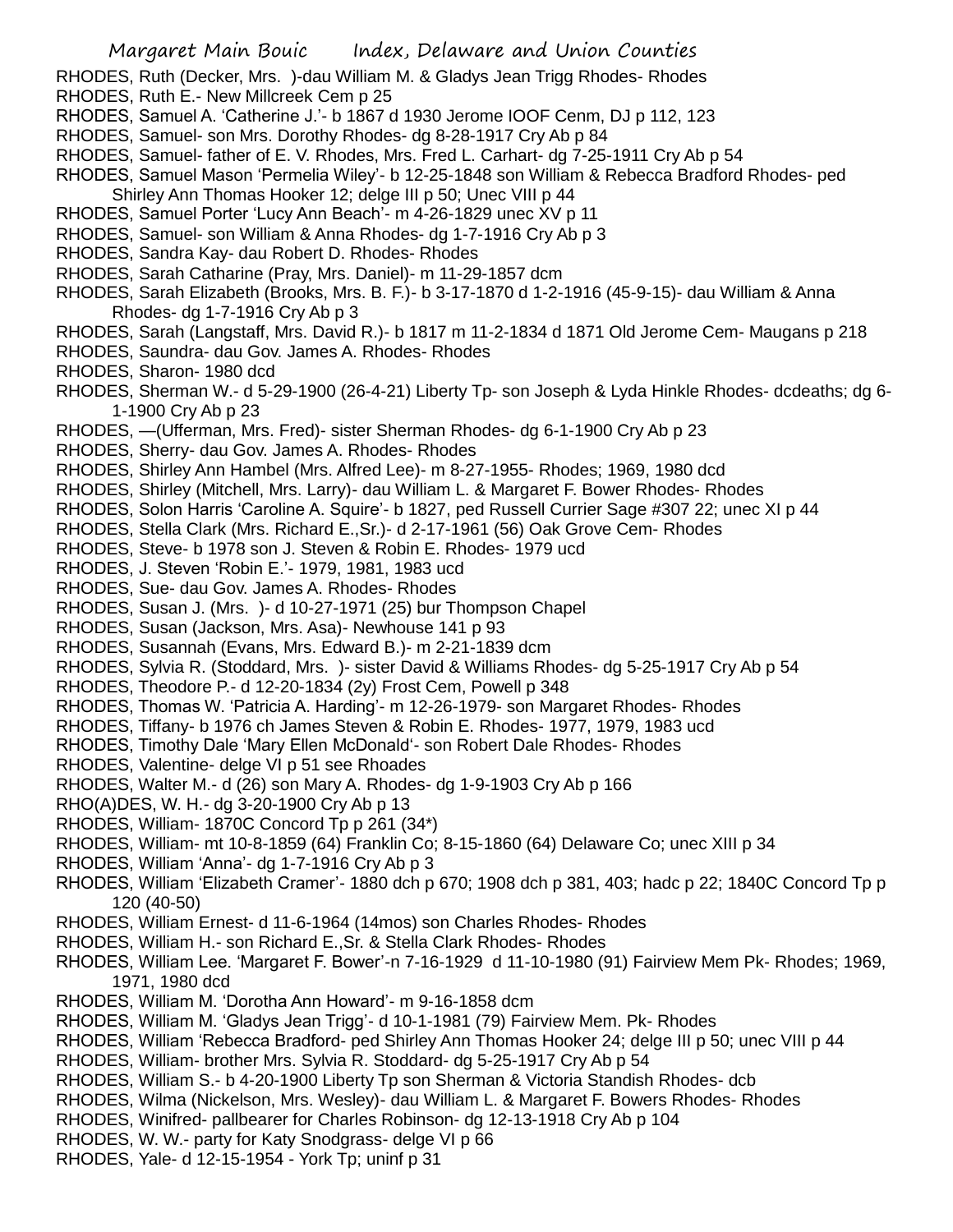- RHODES, Zella B. (Horner, Mrs. Jesse)- m 11-10-1887 ucm (Hearl)
- RHODY, John- d Saturday (55) bur Chicago Junction- dg 12-20-1910 Cry Ab p 178
- RHODY, —(Bollyard, Mrs. )- dau John Rhody- dg 12-20-1910 Cry Ab p 178
- RHONE, Deborah Lynn- b 10-11-1954 dau Earl,Jr. & Elizabeth Reitz Rhone- Weiser p 573
- RHONE, Earl,Jr. 'Elizabeth Reitz'- b 4-1928 son Earl & Thelma Sarah Fasold Rhone- Weiser p 573
- RHONE, Earl 'Thelma Sarah Fasold'- b 8-16-1901 m 10-25-1926- Weiser p 573
- RHONE, Elizabeth Reitz (Mrs. Earl,Jr.)- Weiser p 573
- RHONE, Marylou (Williams, Mrs. Charles)- b 7-25-1932 dau Earl & Thelma Sarah Fasold Rhone- Weiser p 573
- RHONE, Thelma Sarah Fasold (Mrs. Earl)- b 5-13-1903 m 10-25-1926 dau Elwood & Mary Snyder Fasold-Weiser p 573
- RHONE, William Elwood- b 8-11-1941 son Earl & Thelma Sarah Fasold Rhone- Weiser p 573
- RHOTON, Grace Clark (Mrs. Kermit Clint)- Rhoton; 1969, 1971 dcd
- RHOTON, James- brother Kermit Clint Rhoton- Rhoton
- RHOTON, Jerrol- son Kermit Clint & Grace Clark Rhoton- Rhoton
- RHOTON, Kermit Clint 'Grace Clark'- d 10-22-1991 (74) son Isaac Floyd & Mary Falin Rhoton- Rhoton; 1969 dcd
- RHOTON, Maggie- sister Kermit Clint Rhoton- Rhoton
- RHOTON, Mildred (Kindel, Mrs. )- sister Kermit Clint Rhoton- Rhoton
- RHOTON, Usley louire(Davis, Mrs. )- dau Kermit Clint & Grace Clark Rhoton- Rhoton; 1969 dcd
- RHUBEN, Mrs. dau Michael Held- dg 9-14-1900 Cry Ab p 34
- RHUL, Lena- b 11-1881 1900C Marysville 3rd ward 202-207 p 8A (18,O,O,O)
- RHULEN, Cyrus E.- b 4-1878 nephew Sarah Winget- 1900C Darby Tp 147-153 p 7B (22,O,Ger,O)
- RHULEN, George- 1883 uch p 277
- RHYNEER, Emily/Emma A. (Bliss, Mrs. William D. S.)- b 6-18- 1857/8 m 5-2-1878 ucm 6257 d 3-20-1907 Unionville Cem, DJ p 33- dau John & Emily J. Rhyneer- ped Ivan Wesley Knock 7; unec XV p 8; 1915 uch p 803
- RHYNEER, Emily J. (Mrs. John)- ped Ivan Wesley Knock 15 by Susan Linville, unec XVI p 8
- RHYNEER, John 'Emily J.'- d 10-7-1906 ped Ivan Wesley Knock 14 by Susan Linvbille- unec XVI p 8
- RIAH, May- delge XIII p 36
- RIANT, John- Pabst 1 p 42
- RIARDON, Elizabeth "Betsie"Anway (Carpenter, Mrs. William)- delge XII p 37
- RIBAUT, Max E.- delge XI p 82, 1940 draft
- RIBBLE, Calvin 'Helen Hilborn'- d 9-15-1957- Weiser p 511
- RIBBLE, Emma (Miller, Mrs. )- sister Vesta Ribble Eveland- Ribble
- RIBBLE, Harvey- brother Vesta Ribble Eveland- Ribble
- RIBBLE, Helen Hilborn (Mrs. Calvin)- b 5-24-1906 dau Wesley & Martha Sayser Hilborn- Weiser p 511
- RIBBLE, Ruth (Seyerle, Mrs. )- sister Vesta Ribble Eveland- Ribble
- RIBBLE, Vesta (Eveland, Mrs. )- b 2-17-1913 d 2-23-1983 (70) bur Duncan Falls- Ribble
- RUBBULL, George- letter 1843- unec XII p 65
- RIBER, Jacob,Sr.- d 5-11-1862 Price Cem, djlm p 27
- RIBLET, Allena E. Matteson (Mrs. Clifford Delmont)- b 9-23-1906 m 8-28-1946 d 1-23-1994 bur Galion- dau Joseph L. & Gladys Bader Matteson- Riblet
- RIBLET, Clifford Delmont "Del"'Allena E,. Matteson'- m 8-28-1946 d 9-27-1978- Riblet
- RIBLET, Jacob- 1908 dch p 152
- RIBO, Frederick- delge XV p 8,10; 1890 Oxford Tp
- RIBOLT, Richard- pallbearer for William Kline- dg 8-21-1917 Cry Ab p 82
- RIBOV, Anna- d 7-1-1966 Ashley Union Cem.-sister Fred Ribov- Ribov
- RIBOV, Bertha R. "Betty"- d 12-2-1974 Ashley Cem- sister Jean Ribov- Ribov; 1969, 1971 dcd
- RIBOV, Bradley- son Richard Ribov- Ribov
- RIBOV, Elsie (Barton, Mrs. )- sister Fred Ribov- Ribov
- RIBOV, Emma Merle Morgan (Mrs. )- d 6-9-1985 (83)- sister Dr. Robert Morgan- Ribov
- RIBOV, Fred 'Merle'- d 12-16-1964 (71) Ashley Union Cem- Ribov
- RIBOV, Irene (Mrs. Richard)- Ribov
- RIBOV, James F.- son Otto & Pearl Ribov- Ribov
- RIBOV, Jean H.- d 6-27-1975 sister Fred Ribov- Ribov; 1969, 1971 dcd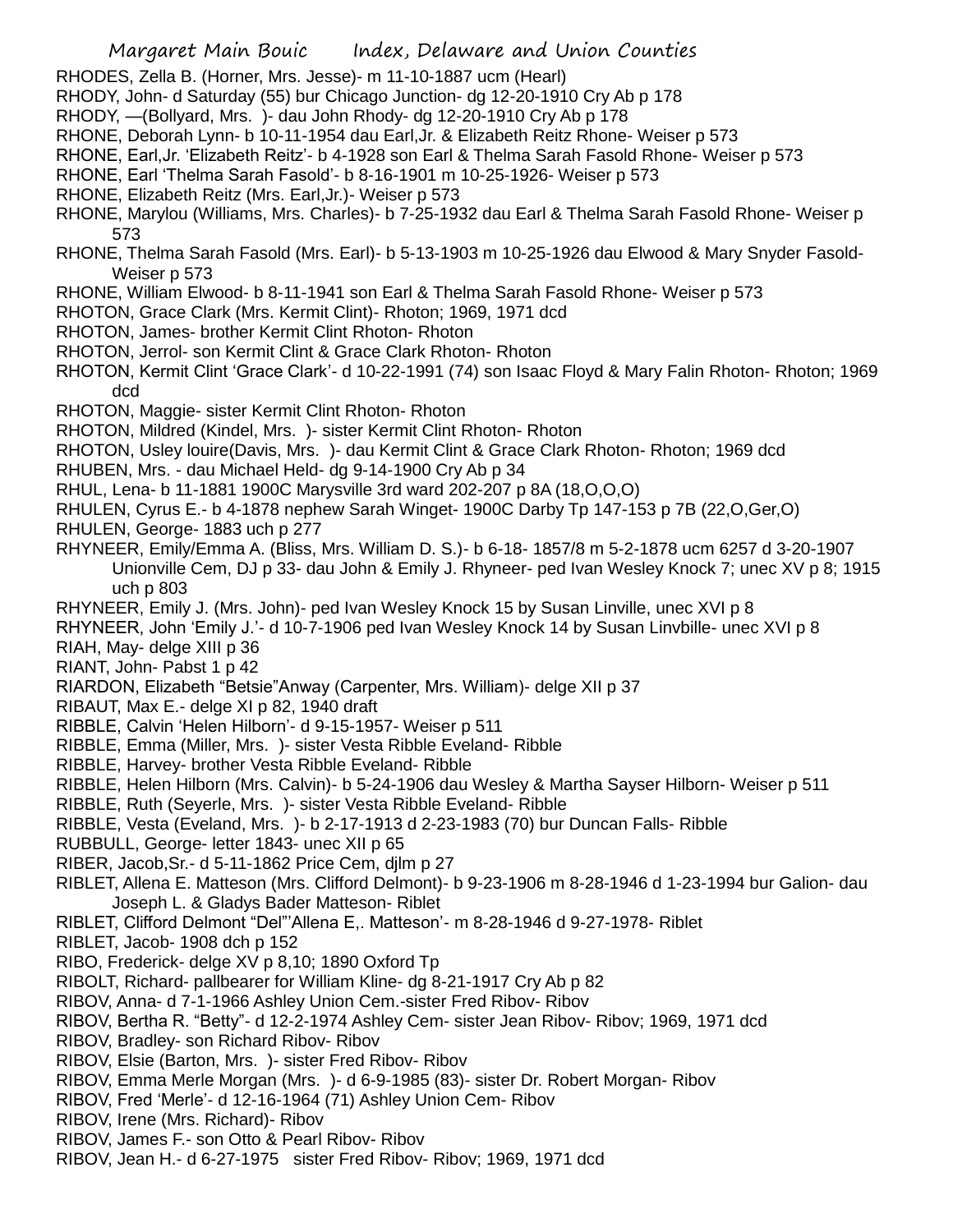- RIBOV, Merle (Mrs. Fred)- Ribov
- RIBOV, Norma Jean (Coolbuahg, Mrs. )- dau Otto & Pearl Ribov- Ribov
- RIBOV, Otto 'Pearl'- d 12-21-1953 (57) Green Mound Cem,- Ribov
- RIBOV, Pearl (Mrs. Otto)- d 12-19-1959 (60)- Green Mound Cem,- Ribov
- RIBOV, Phillip Leroy- d 5-19-1971 (19) son Richard & Irene Ribov- Ribov
- RIBOV,Richard 'Irene'-son Ot to & Pearl Ribov- Ribov; 1969 dcd
- RIBOV, Robert L.- son Otto & Pearl Ribov- Ribov
- RIBOV, Zelma (Seat, Mrs. ) sister Fred Ribov- Ribov
- RICARD, Arthur A. 'Louise Emaline Mason'- m 2-13-1953 div- Weiser p 291
- RICARD, George- 1915 uch p 429
- RICARD, Louise Emline Mason (Mrs. Arthur A.)(McKinney, Mers. Merle James)- b 7-28-1935 m91) 2-13-1953 (20 4-21-1956 dau Clarence Virgil & Frances Lea Murry Mason- Weiser p 291
- RICARD, Ramela Lee- b 918-1954 dau Arthur A. & Louise Emaline Mason Ricard- Weiser p 291
- RICCI, F. Carla- 1980 dcd
- RICE, ----Family of Dallas M. Morse #25, unec VI p 14, VII p 8, IX p 25
- RICE, ----Family of Verna Wilson #285, unec X p 37
- RICE, —Family of Mrs. Carl E. Anthony- unec VIII p 63
- RICE, ----Family of Louise Betsch- unec XIV p 14
- RICE, —Family of Jerald Ramsey #81, unec VII p 2
- RICE, —1915 uch p 533; Powers p 277; Marysville p 51
- RICE, Prof-- dg 6-14-1918 Cry Ab p 42; delge XIII p 36
- RICE, Rev.- Powers p 255, 308; funeral of Dross Dix- dg 4-13-1894 Cry Ab p 164
- RICE, —infant, interment 12-23-1972 unionville Cem- DJ p 48
- RICE, —d 1-31-1935 Logan Co Oakdale I p 35 (E-R33-8) infant of Albert Rice
- RICE, --- b 2-12-1885 Berkshire T son A. L. & Rodelia Jenkins Rice- dcb
- RICE, Aaron Paula- b 4-2-1994 son Rodney & Shelly Duncan Rice- Rice
- RICE, Abraham 'Eliza Ann'- b 11-/12-1825 d 5-10-1877 (51-6-11) son Henry & Nancy Maugans Rice- Maugans p 49. 50
- RICE, Ada Abbott (Mrs. George)- m 11-27-1861 dcm
- RICE, Adonijah- 1880 dch p 192, 430, 438; 1908 dch p 204, 436; delge XI p 8; Powell p 45; teacher
- RICE, Albert- Oakdale I p 135
- RICE, Albert- son Harry & Elizabeth Mummey Rice- obit Harry, mlib (brown)
- RICE, Alford- son Harrison & Amanda Bowen Rice- 1860C Marysville 1540-1532 p 203 (4,O)
- RICE, Alice- dau Cecelia Alexander Anderson- dg 12-1-1896 Cry Ab p 93
- RICE, Alice Marie (Tennery, Mrs. Melvin)- dau Herbert D. & Flora Mae French Rice- Rice; 1959 ucd
- RICE, Alva 'Jane Whiston'- m 11-14-1895 ucm (Hearl)
- RICE, Amanda Bowen (Mrs. Harrison)- m 12-7-1854 ucm 2209 d 7-18-1873 (37-10-10) Oakdale 573 (87D) I p 86 (D-R5-7); unec VIII 20, XVII p 6; 1860C Marysville 1540-1532 p 203 (25,O)
- RICE, Amos- brother Hobart Rice- Rice; 1883 uch IV p 460
- RICE, Anderson 'Susan Griffith'- dcc Gordon Seese 46
- RICE, Andrew Mitchell 'Mary Fannie'- b 10-25-1898 m 5-24-1929 d 5-17-1953 Milford Cem, son William Haden Rice, obit, mlib
- RICE, —(Bretz, Mrs. Charles)- dau Andrew Mitchell & Mary Fannie Rice- obit Andrew, milb
- RICE, --- (Logan, Mrs. Homer)- dau Andrew Mitchell & Mary Fannie Rice- obit Andrew, mlib
- RICE, Angeline Comstock (Mrs. Gardner)- m 11-10-1844 unec X p 8
- RICE, Ann- Oakdale 575 (87D) I p 86 (D-R5-8) no dates, buried here 9-20-1890
- RICE, Ann- 1850C Allen Tp 1389-1407 p 208 (24,O)
- RICE, Anna F- dau Daniel Rice- 1860C Darby Tp 374-376 p 53 (8,O)
- RICE, Anne Camp Rogos (Mrs. Harold E.)- d 9-23-1996 (91) Walnut Grove Cem- dau John & Josephine Rogos- Rice; 1969, 1971, 1980 dcd
- RICE, Anne Louise Weaver (Mrs. Randall Clayton)- m 6-28-1997 dau David & Pauline Weaver- Rice
- RICE, Annie- 1870C Darby Tp 227-215 (12,O) lived with James & Edith Martin
- RICE, Ardon- b 1858 d 4-4-1877 buried here 9-20-1890 Oakdale I p 86 (D-R5-7)
- RICE, Barbara (Anderson, Mrs. )- dau Sylvia Morgan Rice- Rice
- RICE, Barbara (Walker, Mrs. John)- ped Verna Forbee Willson #285 21 unec XI p 52
- RICE, Barry- b 1967 son Larry & Carol Rice- 1983 ucd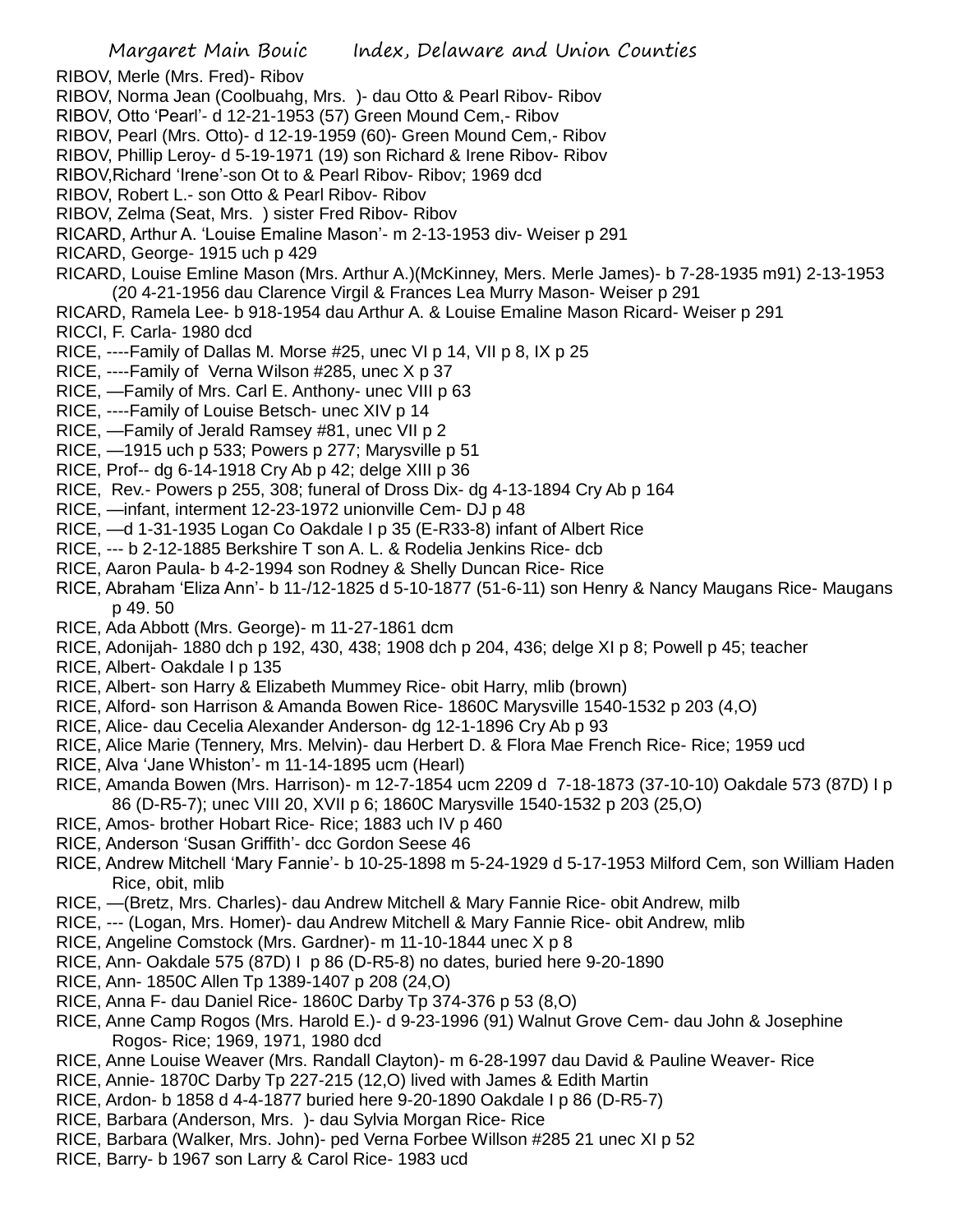- RICE, -----(Mrs. B. E.\_ sister George S. Howard- dg 97-1897 Cry Ab p 127
- RICE, Benjamin 'Edith Schneider'- Rice
- RICE, Benny- son Benjamin & Edith Schneider Rice- Rice
- RICE, Bernice Cook (Mrs. Eliza)- b 5-29-1891 m 1912 d 2-5-1969 Milford Cem, Un Al p 68 dau James A. & Clyden Southard Cook- Rice; obit mlib (brown)
- RICE, Bertha- b 10-1874- 1900C Marysville 1st ward 227-229 p 10A (25,O,O,O), servant
- RICE, Bertha (Mrs. Hobart)- Rice; 1971, 1980 dcd
- RICE, Beth (Mrs. Butch)- Rice
- RICE, Betsey (Harrington, Mrs. Benjamin)- b 1-11-1783 d 8-15-1870 1883 uch p 176; ped Hannah Harrington 5 by Louise Harshfield Betsch #465; unec XV p 31
- RICE, Betsey (Tanner, Mrs. Stephen)- m 6-19-1842 ucm 804m unec V o 60
- RICE, Betty- 1983 ucd
- RICE, Betty (Dytom, Mrs. Robert F.)- Rice
- RICE, Betty (White, Mrs. )- dau Harry & Elizabeth Mummey Rice- Rice; obit Henry, mlib (brown)
- RICE, Blanche Victoria Andrews (Mrs. Nathan)- b 3-7-1894 m 1913 d 1-25-1980 (80) bur Marion dau James & Sarah Shirk Andrews- Rice; obit mlib (brown)
- RICE, Brenda Sue-b 1963 dau Jesse Jr. & Dixie Mackley- Sunbury p 136; 1969, 1971, 1980 dcd
- RICE, Brian- b 1968 son James & Ellen Bowman Rice- Rice; 1975, 1977, 1979, 1981, 1983 ucd
- RICE, Butch 'Beth'- son Edgar & Lois McDaniel Rice- Rice
- RICE, C.- 1915 uch p 266
- RICE, Candace Jewell (Mrs. Chris)- Rice
- RICE, Candice Helen (Rugala, Mrs. Henry)- b 9-6-1949 m 11-7-1970 dau Robert Norman & Helen Lucille Bierce Rice- Loveless p 8; Freshwater p 212
- RICE, Carl- b 7-1890 son Levi & Rodelia Jenkins Rice- 1900C Liberty Tp Un Co 193-197 p 9A (9,O,O,O)
- RICE, Carol A.- 1980 dcd
- RICE, Carol- b 1962 dau Edmund L. & Jane C. Rice- 1971 dcd
- RICE, Carol (Mrs. Larry)- Rice
- RICE, Caroline (Frankberger, Mrs. Eli)- m lic 4-5-1827 ucm 133; 1883 uch III p 287; unec II p 15
- RICE, Caroline- dau Joel & Sarah Rice- 1850C Paris Tp 615-629 p 94 (9,O)
- RICE, Caroline Laura North (Mrs. William)- dcq Edward Loranus Rice 5
- RICE, Carolyn (Mrs. Dan Ernest)- Rice
- RICE, Carrie Mae Weiss (Mrs. Harold)- b 7-5-1909 m 1935 d 10-19-1976 (67) bur Green Camp- dau Marion & Lulu Delong Weiss- obit mlib (brown) ; 1971, 1973, 1975 ucd
- RICE, Carroll- son Sylvia Morgan Rice- Rice
- RICE, Catharine Hathaway (Mrs. Moses P.)- m 3-27-1843 ucm 876- dau Nathan Hathaway d 3-10-1864 (52-6- 19) Hathaway Cem, Un Al p 83; unec VI p 3
- RICE, Catharine (Mrs. Mason P.)- 1850C Darbty Tp 1685-1705 p 249 (37,Mass)
- RICE, Catharine (Mrs. Paterick)- 1860C Darby Tp 435-536 p 61 (47,Mass)
- RICE, Catharine (Timmons, Mrs. Isaiah)- m 3-28-1870 ucm 4708
- RICE, Caty (Mrs. Squire)- d 6-16-1819 (39) Milford Cem,, Un Al p 28
- RICE, Charles- 1915 uch p 398, 399; uca p 22
- RICE, Charles- son Elias & Jennie Rice- 1870C Dover Tp 161-163 p 20 (4,O)
- RICE, Charles H.- 1870C Delaware Town p 290 (24)
- RICE, Charles- son Harrison Rice- 1880C Marysville 321-354 p 23 (19,O,O,O)
- RICE, Charles H. 'Christina Burrer'- m 11-28-1869, delge XV p 39
- RICE, Charles son Jacob Rice- dg 12-10-1901 Cry Ab p 112
- RICE, Charles 'Kitty Smith' m 2-7-1891 ucm (Hearl)
- RICE, Charles W.- 1883 uch IV p 557
- RICE, Chattie E. Vanhoose (Mrs. John B.)- Rice
- RICE, Chester- 1850C Delaware Town 1006 p 79 (17,NY)
- RICE, Chris 'Candace Jewell'- Rice
- RICE, Chris E.- b 3-1878 1900C Jerome Tp 153-162 p 7A (22,O,O,O)
- RICE, Christian- 1908 dch p 403
- RICE, Christina- 1870C Delaware Town p 290 (19)
- RICE, Christina- delge XI p 48, Sunbury 1890
- RICE, Christina Burrer (Mrs. Charles H.)- m 11-28-1869 dcm; delge XV p 139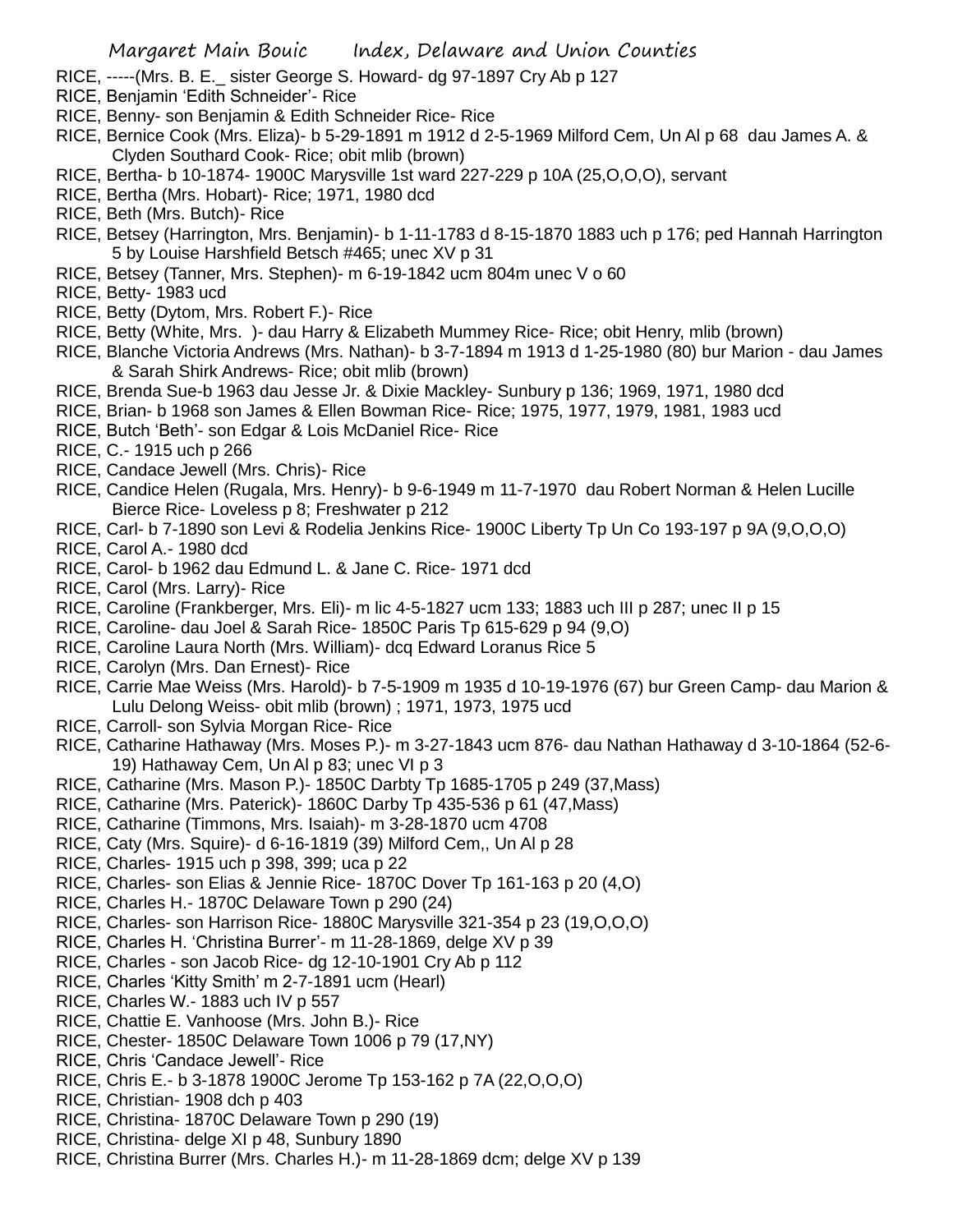## Margaret Main Bouic Index, Delaware and Union Counties

- RICE, Christine C.- b 8-11-1893 Berkshire Tp dau Lewis H. & Lilly Miles Rice- dcb
- RICE, Christopher- b 1976 son Paul & Diane Rice- 1977, 1979, 1981, 1983 ucd
- RICE, Clara Elizabeth (Dunn, Mrs. Charles V.)- m 8-19-1933- Rice
- RICE, Clara S "Sue" Holloway (Worth, Mrs. Guy T.)(Mrs. Raymond)- dau Jay C. & Clara L. Schiller Holloway-1985 uch p 68
- RICE, Clara (Mrs. Scott)- 1880C Marysville 352-388 p 25 (26,O,O,WVa)
- RICE, Clarissa P.- dau Daniel Rice- 1860C Darby Tp 374-376 p 53 (9,O)
- RICE, Clarrisa (Hoffman, Mrs. John G.)- m 12-3-1867 ucm 4295; unec IV p 66
- RICE, Claude- b 3-1896 son Levi & Rhodelia jenkins Rice- Rice; obit Harry, mlib (brown) ; 1900C Liberty Tp Un Co 193-197 p 9A (4,O,O,O)
- RICE, Clyde- son Frank & Cora Delta Spaulding Rice- Rice; unvmec p 23; obit Frank R. mlib (brown)
- RICE, Cody Austin- b 8-1-1995 son Chris & Candace Jewell Rice- Rice
- RICE, Cora Delta Spaulding (Mrs. Frank R.)- b 2-6-1907 Ky d 3-25-1996 (89) Unionville Cem, DJ p 44- dau Frances & Martha Edwards Spaulding- Rice; obit Frank, mlib (brown);1959, 1962, 1967, 1971 1973, 1975, 1977, 1979, 1981, 1983 ucd; unvmec p 27, 33`
- RICE, Corey Matthew- b 6-1-1985 son Dale Rice- Rice
- RICE, C. W. 'Mary E. Williams'- m 9-21-1854 dcm
- RICE, Dale- son Ruby Rice- Rice
- RICE, Dan Ernest 'Carolyn'- son Ernest & Garnette Castle Rice- Rice
- RICE, Daniel- unec XIII p 47, owner 100A Darby Tp 1850
- RICE, Daniel 'Elizabeth Ann Burwell'- m 9-17-1846 ucm 1157' 1860C Darby Tp 374-376 p 53 (38,O)
- RICE, Daniel 'Louisa A. Sagar'- lic 12-23-1845 ucm 1093, no marriage; unec VI p 32
- RICE, Daniel 'Maria'-b ca 1828 d 8-1863 son Henry & Nancy Maugans Rice- Maugans p 49, 50
- RICE, Daniel 'Martha Paige'- m 5-3-1858 ucm 2721; unec XII p 30, XVIII p 47; 1870C Paris T 156-157 p 22 (48,O)
- RICE, Daniel 'Melinda Draper'- m 5-21-1862 ucm 3319
- RICE, Darryl G. 'Ruth A.'- 1962 ucd
- RICE, Daryl- son Harold & Carrie Mae Weiss Rice- obit Carrie Mae, mlib (brown); Rice
- RICE, David- 1835 men p 61 #49 p 114 Troy Tp
- RICE, Rev. David- dpc p 6
- RICE, Deanna Gale (Morrison, Mrs. Bob )- m 8-7-1988 dau Edgar & Lois McDaniel Rice- Rice
- RICE, Debra J.- dau Della J. Chambers Rice- Rice
- RICE, Della Jane Lane (Mrs. Gregory Lynn)- m 8-8-1981 dau George A. Lane- Rice
- RICE, Della J. Chambers (Mrs. )- b 11-6-1932 d 4-28-1983 (51) Oakdale I p 66- dau Mallory & Mary Chambers- Rice
- RICE, Della (Jenkins, Mrs. )- sister Hobart Rice- Rice
- RICE, Diane Karen Spencer (Mrs. Gary Robert)- m 10-19- 1985 dau Donald Spencer- Rice
- RICE, Diane (Mrs. Paul)- Rice; 1967, 1971, 1973, 1975, 1977, 1979, 1981, 1983 ucd
- RICE, Diane (Mrs. Walter)- Rice
- RICE, Dick- 1967 ucd
- RICE, Dixie Mackley (Mrs. Jesse, Jr.)- dau Ray & Mary Layton Mackley-Rice; Sunbury 136; 1969, 1971, 1980 dcd
- RICE, Donald L.- son Herbert D. & Flora Mae French Rice- Rice; 1959 ucd
- RICE, Donna M. (Mrs. Stephen L.)- 1971, 1973, 1977, 1979, 1981, 1983 ucd
- RICE, Dora A. (Carter, Mrs. Mordecia S.)- m 8-22-1895 ucm (Hearl)
- RICE, Dora A.- dau John G. & Ellen Essex Rice- 1883 uch p 548; 1880C York Tp 112 p 11 (9,O,O,O)
- RICE, Doris Ann Collins (Mrs. Bob)- d 5-27-1987 sister Mrs. Kathryn Jobe- Rice
- RICE, Doris (Cleveland, Mrs. Charles)- dau Oscar M. & Vera I. Gray Rice- Rice
- RICE, Dorothy Ann- dau W. H. & Nellie Miller Steven- dg 12-29-1916 Cry Ab p 16
- RICE, Dorothy V.- d 1-14-1971 948) dau Harrison & Inez Rice- Rice; obit mlib (brown)
- RICE, E. 1908 dch p 403 E. -uca p 45
- RICE, Ebenezer- 1870C Trenton Tp p 509 (27\*)
- RICE, Ebenezer- Pabst 5 p 15, 24; delge XV p 79
- RICE, Ebenezer- uccp p 1 appraiser will book p 71
- RICE, Ebenezer- son Ann Rice- 1850C Allen Tp 1389-1407 p 208 (4,O)
- RICE, Edgar ' Lois McDaniel'- m 6-10-1967 Rice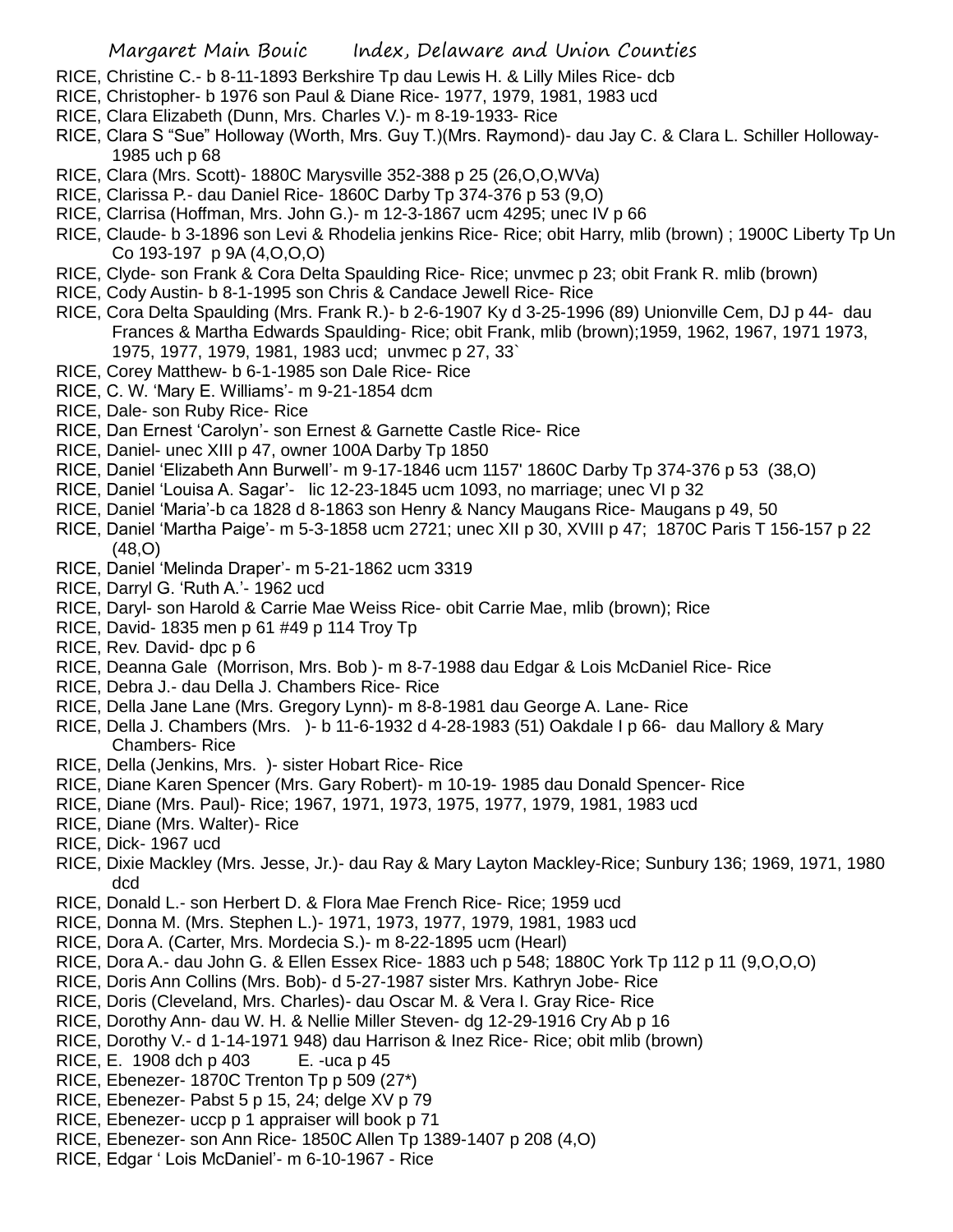- RICE, Edith- d 5-15-1931 (16y) Oakdale Cem 4341 (E198) I p 35 (E-R33-8)
- RICE, Edith- dau Harry & Elizabeth Mummey Rice- Rice
- RICE, Edith Mae (Manon, Mrs. Raymond Ralph)- b 112-16-1919 Weiser p 128
- RICE, Edith Schneider (Mrs. Benjamin)- Rice
- RICE, Edmund L. 'Jane C.'- 1971, 1980 dcd
- RICE, Edward- 1820C Radnor Tp
- RICE, Edward Loranus 'Sarah Langdon Abbott'- son William North & Elizabeth Wing Crowell Rice- dcq 1; 1908 dch p 233; Monnett p 17; Rice; dg 1-7-1916 Cry Ab p 3 (Prof)
- RICE, Edwin E.- b 7-1891 son Harry C. & Louisa S. Rice- 1900C Allen Tp 139-143 p 7A (8,O,O,O)
- RICE, Edwin M. 'Hazel A. Montgomery'- b 6-8-1921 m 5-14-1932 d 9-13-1991 (70)-son Oscar M. & Vera I. Gray Rice- Rice; 1977, 1979, 1981, 1983 ucd
- RICE, Effie B, (Guthrie, Mrs. John C.)- m 10-3-1878 ucm (Hearl)
- RICE, Eleanor Potter (Mrs. William)- dau William & Abfial Durfee potter- Potter p 3 19
- RICE, Elias H.'Jennie'- son Mason Paterick. & Catharine Rice- 1850C Darby Tp 1685-1705 p 249 (6,Mass); 1860C Darby Tp 435-436 p 61 (16,O); unec VI p 30
- RICE, Eliza Ann (Mrs. Abraham)- Maugans p 50
- RICE, Eliza 'Bernice Cook'- m 1912 Rice; obit Bernice, mlib (brown); obit, mlib (brown)
- RICE, Eliza 'Sarah J. Mitchell'- m 8-20-1865 ucm 3763; lot Mitchell Cem, DJ p 23; uca p 35, 56
- RICE, Elijah 'Rebecca Wynegar'- m 3-6-1862 ucm 3298
- RICE, Elizabeth- delge XIII p 36
- RICE, Elizabeth- Pabst 2 p 86, 94
- RICE, Elizabeth- 1870C Delaware Town p 290 (52)
- RICE, Elizabeth- d 12-13-1857 (26-11-25) Mitchell Cem DJ p 11
- RICE, Elizabeth A.- dau Daniel & Elizabeth A. Burwell Rice- 1860C Darby Tp 374-376 p 53 (3,O)
- RICE, Elizabeth (Mrs. )- b 3-2-1818 m 3-17-1840 d 7-3-1896 (78-4-1) dg 7-19-1896 Cry Ab p 76
- RICE, Elizabeth Ann Burwell (Mrs. Daniel)- 9-17-1848/6 ucm 1157; 1860C Darby Tp 374-376 p 53 (29,O)
- RICE, Elizabeth (Harrington, Mrs. Anthony)- 1883 uch p 405
- RICE, Elizabeth (Hunt, Mrs. Asa)- 1915 uch p 737
- RICE, Elizabeth M. Elder (Mrs. George S.)- hm p 263
- RICE, —(Campbell, Mrs. George)- dau Rev. George S. & Elizabeth M. Elder Rice- hmp p 264
- RICE, Elizabeth Mummey A.(Mrs. Harry)- b 10-22-1888 m 6-8-1908 d 2-23-1960 Oakdale Cem II p 125 (K-R8- 25) Rice; 1949, 1959 ucd; obit Harry, mlib (brown)
- RICE, Elizabeth L, Thrall (Mrs. Horace J.)- d 4-2-1841 (4-9-1841 Wight p 3 ) 22y7m dau E. M. & Sarah Thrall; old Eden Cem, Powell p 70
- RICE, Elizabeth (Todd, Mrs. Richard)- Maugans p 199
- RICE, Elizabeth Wing Crowell (Mrs. William North)- dau Loramus & Elziabeth Ann Fuller Crowell- dcq Edward Loramus 3
- RICE, Ella (Benge, Mrs. )- sister Hobart Rice- Rice
- RICE, Ella- d 7-3-1896 (79) dau Joseph Masteller- b Hellertown, Penn- dcdeaths
- RICE, Ella (Morse, Mrs. Elias)- b 1869 d 1916 Milford Cem Un Al p 37
- RICE, Ella (Morse, Mrs. Wallace C.)- m 9-28-1887 ucm (Hearl)
- RICE, Ellen- 1820C Union Tp see 124
- RICE, Ellen Bowman (Mrs. James)- dau Laura Bowman- Rice
- RICE, Ellen Essex (Mrs. John G.)- b 2-9-1827 m 2-21-1865 dau Joseph & Cynthia Essex- 1883 uch p 548; 1880C York Tp 112 p 11 (51,O,Md,O)
- RICE, Ellen W. (Mrs. James L.)- 1975, 1977, 1979, 1981, 1983 ucd
- RICE, Elmer- son Benjamin & Edith Schneider Rice- Rice
- RICE, Elsie (Forsythe, Mrs. )- dau Harry & Elizabeth Mummey Rice- Rice; obit Harry, mlib (brown)
- RICE, Elza 'Emma W. Howard'-b 4-20-1872 m 4-23-1895 ucm (Hearl) d 1-113-1957 uninf p 32, Darby Tp; 1900C Milford 147-158 p 6B (28,O,O,O) m 5 y, musician
- RICE, Elzie 'Emma l-Ludwick'- Milford Center musician- obit Emma
- RICE, Emma Grace- b 7-17-2000 dau Randall Clayton & Anne Louise Weaver Rice- Rice
- RICE, Emma (Mrs. Turk)- b 1875 d 1910 Milford Cem Un Al p 63
- RICE, Emma (Mrs. ) (35-1934) uninf p 22, Darby Tp
- RICE, Emma Ludwick (Mrs. Elzie)- d 9-7-1910 (34-10-26) oibt, mlib, sister Dr. Ludwick, Cleveland dentist
- RICE, Emma W. Howard (Mrs. Elza)- b 10-1875 m 4-23- 1895 ucm (Hearl)l 1900C Milford 147-158 p 6B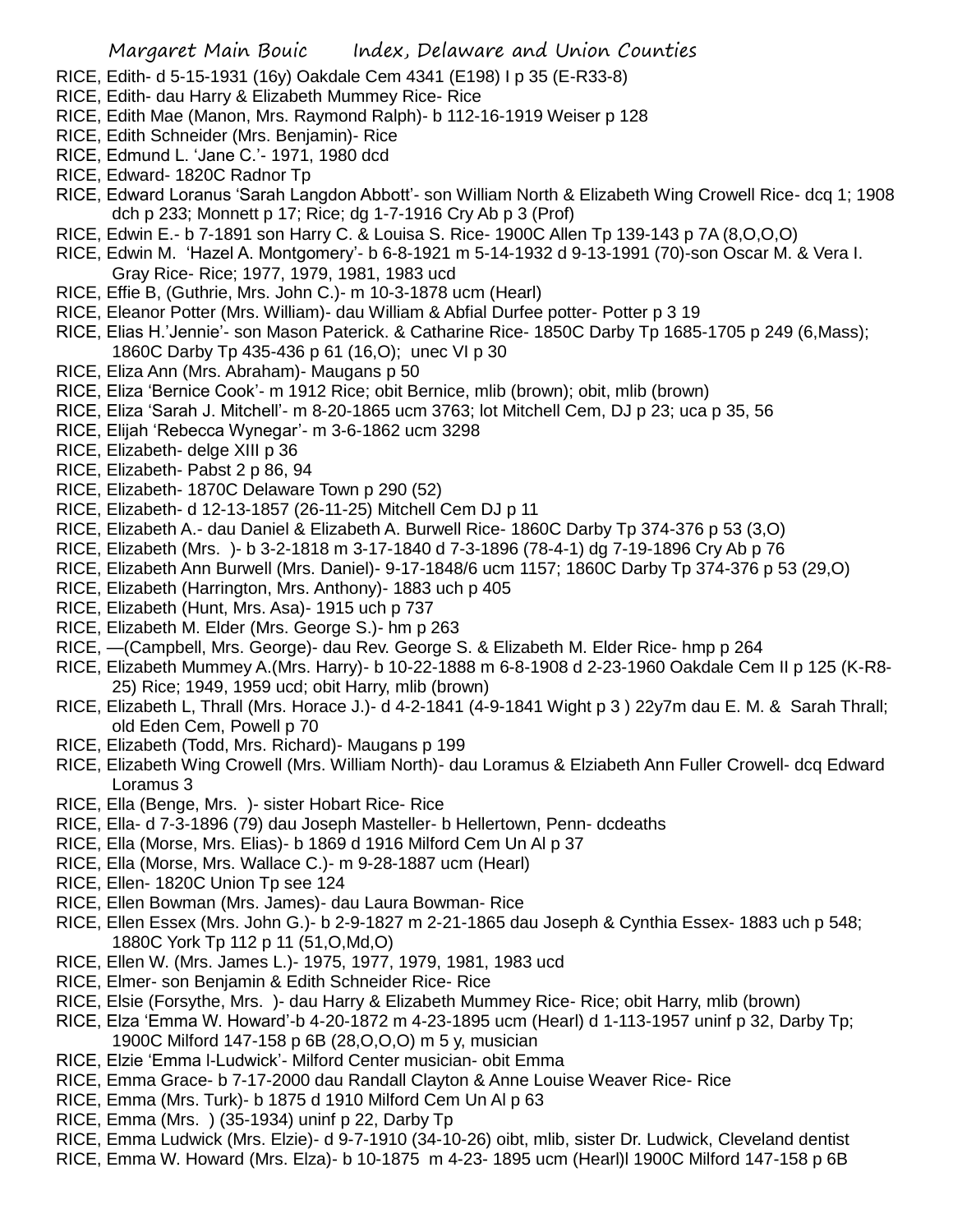(24,O,O,O) m 5y, no ch

- RICE, Eric Michael- b 5-29-1996 son Rodney & Shelly Rice- Rice
- RICE, Eric- son Roger Edwin Rice- Rice
- RICE, Ernest 'Garnette Castle'- b 3-13-1912 m 7-5-1939 d 7-22-1982 Oakdale II p 27 (M-RB-3)-son John B. & Chattie E. Vanhoose Rice- Rice
- RICE, Ernest G. 'Thelma Jean McCoy'- m 10-5-1984 d 1-26-1990 (57) bur Ky- obit, mlib
- RICE, Esau 'Sarah Whitten'- m 10-13-1867 dcm; delge XII p 71
- RICE, Ethel (Mrs. Ralph)- 1949 ucd
- RICE, Ethlaw/Ethel Blue(Mrs. John)- m 2-24-1851 ucm 1623
- RICE, Eugene- son Harry & Elizabeth Rice- obit Harry, mlib (brown); 1949 ucd
- RICE, Eva (Mrs. Phillip)- 1860C Darby Tp 356-358 p 51 (70,Bavaria)
- RICE, Fannie (Coolidge, Mrs. James)- b 1800 d 1865 ped Dwight Park Marshall 19 by Lulu Mae Keathly #392; unec XIII p 11
- RICE, Fanny- dau Ann Rice- 1850C Union Tp 1389-1407 p 208 (6,O)
- RICE, Fannie Stine (Mrs. Henry)- m 2-21-1843- Maugans p 50
- RICE, Fay- b 8-1889 grandson Warner & Mary Bridge- 1900C Jackson Tp 208-210 p 99 (14,O,O,O)
- RICE, Flora Mae French (Mrs. Herbert D.)- m 6-18-1938- Rice; (Laura, 1959), 1962, 1967, 1971, 1973, 1975, 1977, 1979, 1981, 1983 ucd
- RICE, F. M.- 1883 uch IV p 486
- RICE, Francine (Kuchta, Mrs. Bruce Martin)- b 12-21-1951 m 11-24-1973 St. Paul p 40, 46, 95
- RICE, Francis M. 'Maria J. Horn' m 1-21-1864 ucm 3521; 1883 uch IV p 457
- RICE, Frank- d 3-13-1891 (19-7-27) son Charles Rice- dcdeaths; dg 3-17-1891, dg 3-20-1891 Cry Ab p 48, 49 killed railroad wreck
- RICE, Frank R.'Cora Delta Spaulding'- d 1977- son Levi & Rhodelia Jenkins Rice- Rice; obit Harry, mlib (brown) ; 1959, 1962, 1967, 1971, 1973, 1975 ucd
- RICE, Freeman- hadc p 32 (1849 Kingston Tp)
- RICE, Gardner 'Angeline Comstock'- m 11-10-1844 Madison Co, unec X p 8
- RICE, Garnette Castle (Mrs. Ernest)- b 8-27-1921 m 7-5-1939 d 11–18-1998 (77) Oakdale II p 127 (M-RB-3) dau Walter & Sara Anne Clay Castle- Rice
- RICE, Garry A.- 1979, 1981 ucd
- RICE, Gary- son Robert & Leslie Rice- 1983 ucd
- RICE, Gary 'Nancy Lincoln'- m 11-24-1979 son Ora Rice & Mrs. Sam Stires- Rice
- RICE, Gary Robert 'Diane Karen Spencer'- m 10-19-1985 son Robert Rice- Rice
- RICE, George- 1908 dch p 403
- RICE, George- b 1881 d 4-11-1883 (2y17d) Oakdale I p 85 (D-R4-14)
- RICE, George 'Ada Abbott'- m 11-27-1861 dcm
- RICE, George ch (female) Joel & Sarah Rice- 1850C Paris Tp 615-629 p 94 (15,O)
- RICE, George 'Mona McAdams'- 1985 uch p 116
- RICE, George N. 'Sarah A.'- 1883 uch IV p 490, 536; 1850C Paris Tp 602-616 p 92 (21,Ky)
- RICE, Rev. George S. 'Elizabeth M. Elder'- hmp p 125, picture 262, 263
- RICE, George W. 'Lucy Palmyra Crandall'- m(2) 2-14-1868- Asp (1099)
- RICE, Grace- d 4-11-1883 (2y7d) Oakdale Cem 90
- RICE, Grace (Henson, Mrs. )- dau Andrew Mitchell & Mary Fannie Rice- obit Andrew, mlib
- RICE, Gracie- b 3-24-1877 Berkshire Tp dau C. A. & Christina Buner Rice- dcb
- RICE, Gregory Lynn 'Della Jane Lane'- m 8-8-1981 son Robert Rice- Rice
- RICE, Gwen (Mrs. Mickey)- 1971 ucd
- RICE, H., uca p 43, 64; 1883 uch III p 324, V p 45, 56; 1915 uch p 251 Mrs. H.- uca p 43
- RICE, Hannah Beach (Mrs. Samuel)- b 1-29-1756 m 2-15-1776 dau John & Abigail Ufford Beach- unec XV p 11
- RICE, Hannah (Hartman, Mrs. Jacob)- 1985 uch p 17
- RICE, Hannah (Hibbard, Mrs. Lorenzo D.)- m 12-11-1830 ucm 221; unec II p 27
- RICE, Hannah (Mrs. Joseph)- 1850C union Tp 1272-1290 p 191 (25,O)
- RICE, Hannah Rosebury/Roseberry (Mrs. Joseph)- m 1-1-1846 Madison Co, unec X p 18; 1915 uch p 821
- RICE, Hargus T. 'Nettie L.'- Rice; 1969, 1971 dcd
- RICE, Harden- son Harrison & Amanda Bowen Rice- 1860C Marysville 1540-1532 p 203 (3,O)
- RICE, Harold C.- 1973, 1975, 1979, 1981 ucd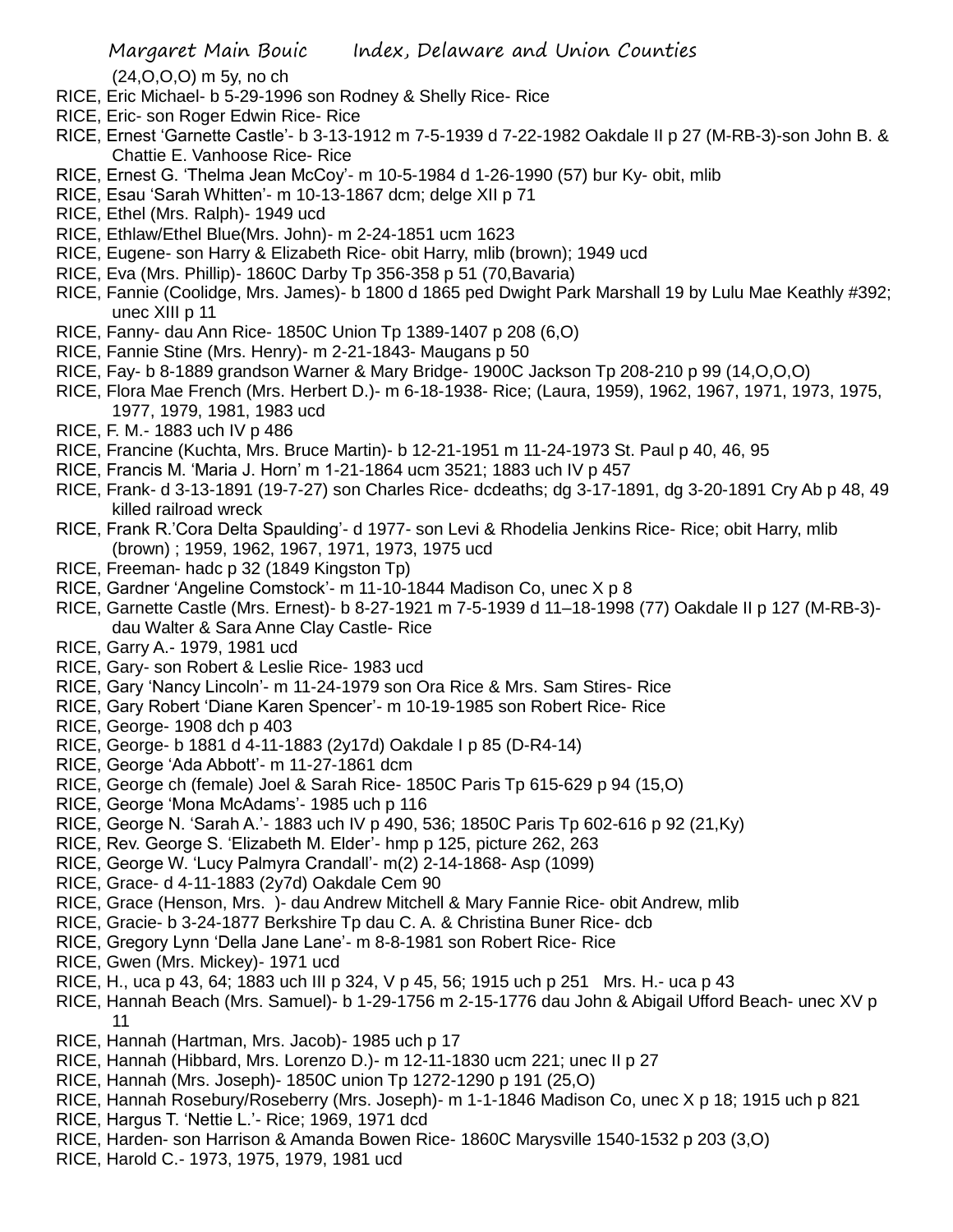- RICE, Harold 'Carrie Mae Weiss'- m 1935, obit Carrie Mae, mlib (brown) ; 1971, 1973, 1975, 1977 ucd
- RICE, Harold E. 'Anne Rogos'- d 1975- Rice ; 1969, 1971, 1980 dcd
- RICE, Harold 'Judy'- son Edgar & Lois McDaniel Rice- Rice
- RICE, Harriet- d 12-24-1876 (78-1-22) Mitchell Cem, DJ p 8; unec IV p 66, XV p 22; 1830C Union Tp 165 (30- 40); 1840C Union Tp 642 (30-40) 2m (20-30) 1m (15-20), 1f (10-15); 1850C Union Tp 1272-1290 (52,Vt); 1860C Darby Tp 423-424 p 60 (62,Va); 1870C Darby Tp 213-211 (74,O)
- RICE, Harriet (Johnson, Mrs. John)- m 9-28-1862 dcm
- RICE, Harriet P.- dau Daniel Rice- 1860C Darby Tp 374-376 p 53 (6,O); 1870C Darby Tp 213-201 p 27 (14,O)
- RICE, Harriet Patrick (Mrs. Samuel Jr.)- m 2-13-1817 Madison Co- dau Moses & Clarissa Geer Patrick- 1883 uch p 173; unec IV p 30, XV p 70; 1883 uch p 173; 1820C Union Tp 75 p 203a (16-26)
- RICE, Harriet (Richards, Mrs. Henry)- m 11-27-1845 dcm
- RICE, Harriet (Wallace, Mrs. Simeon)- m 10-31-1850 ucm 1592; 1883 uch V p 184
- RICE, Harrison 'Inez'- obit Dorothy V., mlib (brown); Rice
- RICE, Harrison "Sarah Turner'Amanda Bowen'- m 11-4-1852 ucm 1874 m (2) 12-7-1854 ucm 2209 d 3-8-1881 Oakdale 38 (87-1) I p 86 (D-RS-1); mt 11-10-1852unec IV p 33, VII p 557, VIII p 20, XV p 19, XVII p 6; 1860C Marysville 1540-1532 p 203 (35,O); 1880C Marysville 321-354 P 23 (55,O,Vt,Vt)
- RICE, Harry C. 'Louisa S.'- b 1-1867; 1900C Allen Tp 139-143 p 7A (33,O,O,NJ) m 11y
- RICE, Harry E. 'Ray M.'- 1980 dcd
- RICE, Harry L. 'Elizabeth A. Mummey'- b 2/12-12-1885 m 6-8-1908 d 10-5-1968 Oakdale II p 125 (K-R8-25) son Lewis & Rhodelia Jenkins Rice- Rice; obit mlib (brown); 1949, 1959 ucd; 1900C Liberty Tp Un Co 193-197 p 9A (15,O,O,O)
- RICE, Harry S.- Pabst 5 p 21, 23
- RICE, Harvey- son Nathan R. & Blanche Victoria Andrews Rice- Rice; obit Blanche, mlib (brown)
- RICE, Harvey 'Susan Thompson'- m 12/9-15-1836 ucm 392; unec III p 29; 1915 uch p 121
- RICE, Hazel (Finley, Mrs. James Graham)- m 12-25-1939- Maugans p 148
- RICE, Hazel Montgomery (Mrs. Edwin M.)- b 3-7-1921 m 5-14-1943 d 7-6-1998 (77) Broadway Cem- dau Carl & Flora Parker Montgomery- Rice; 1977, 1979, 1981, 1983 ucd
- RICE, Heather b 1972 dau Paul & Diane Rice- Rice; 1973, 1975, 1977, 1979, 1981, 1983 ucd- engaged to James Malone
- RICE, Helen Lucille Bierce (Mrs. Robert Norman)(Jordan, Mrs. Kenneth)- b 1-15-1925 m(1) 4-18-1944 (2) 6- 18-1966- dau Wayne Edwin & Gertrude Alther Bierce- Rice; Loveless p 8
- RICE, Henry 'Fanny Stine'- b ca 1827 m 2-21-1843 son Henry & Nancy Maugans Rice- Maugans p 49, 50
- RICE, Henry 'Nancy Maugans'- m 11-27-1824 d 4-1868- Maugans p 49
- RICE, Herbert D.'Flora Mae French'- b 2-3-1921 m 6-18-1938 d 4-4-1995 (74) Claibourne Cem- son Nathan R. & Blanche Victoria Andrews Rice- Rice; obit Blanche, mlib (brown);1962, 1967, 1971, 1973, 1975, 1977, 1979, 1981, 1983 ucd (1959 ucd, Laura is wife)
- RICE, Hobart 'Bertha M.'- d 11-22-1980 Trenton Cem- Rice; 1971, 1980 dcd
- RICE, Holly Lynn- dau engaged to Jonathan Lane Hockemeyer
- RICE, Horace J. 'Elizabeth L. Thrall'- 4-9-1841, Wight p 3
- RICE, Howard- b 1901 d 1902 milfrod Cem, Un Al p 63 son Turk & Emma Rice
- RICE, Imo- Pabst 5 p 23, 24
- RICE, Inez (Mrs. Harrison)- obit Dorothy V., mlib (brown); Rice
- RICE, Ira- son Daniel Rice- 1860C Darby T 374-376 p 53 (10,O)
- RICE, Ira P.- son Joseph & Hannah Rice- 1850C Union Tp 1272-1290 p 191 (2,O)
- RICE, Isabel- b 8-7-1839 d 5-16-1840 Amrine Cem, lptw p 62 dau J. & S.
- RICE, Isabel Himrod (Mrs. John)- b 8-14-1801 m 6-26-1823 d 3-27-1863- dcc Ruth Gast Wolfinger 31; dbg p 15
- RICE, Jacob- b 7-5-1817 Pa d 12-5-1901 (84-5-20)- dcdeaths; dg 12-10-1901 Cry Ab p 112
- RICE, —(Moyer, Mrs. Frank)- dau Jacob Rice- dg 12-10-1901 Cry Ab p 112
- RICE, —(Welch, Mrs. Gerard)- dau Jacob Rice- dg 12-10-1901 Cry Ab p 112
- RICE, Jacob d 1-1-1902 infirmary- dcdeaths
- RICE, Jacob- 1820C Big Rock Tp; Pabst 2 p 54, 86
- RICE, Jacob- 1870C Delaware Town p 290 (53\*)
- RICE, Jacob son Henry & Nancy Maugans Rice- Maugans p 49, 50
- RICE, Jacob- d 8-28-1828 (1-0-6) dcg p 15; son John & Isabel Rice; Powell p 96
- RICE, James- 1870C Trenton Tp p 506 (12)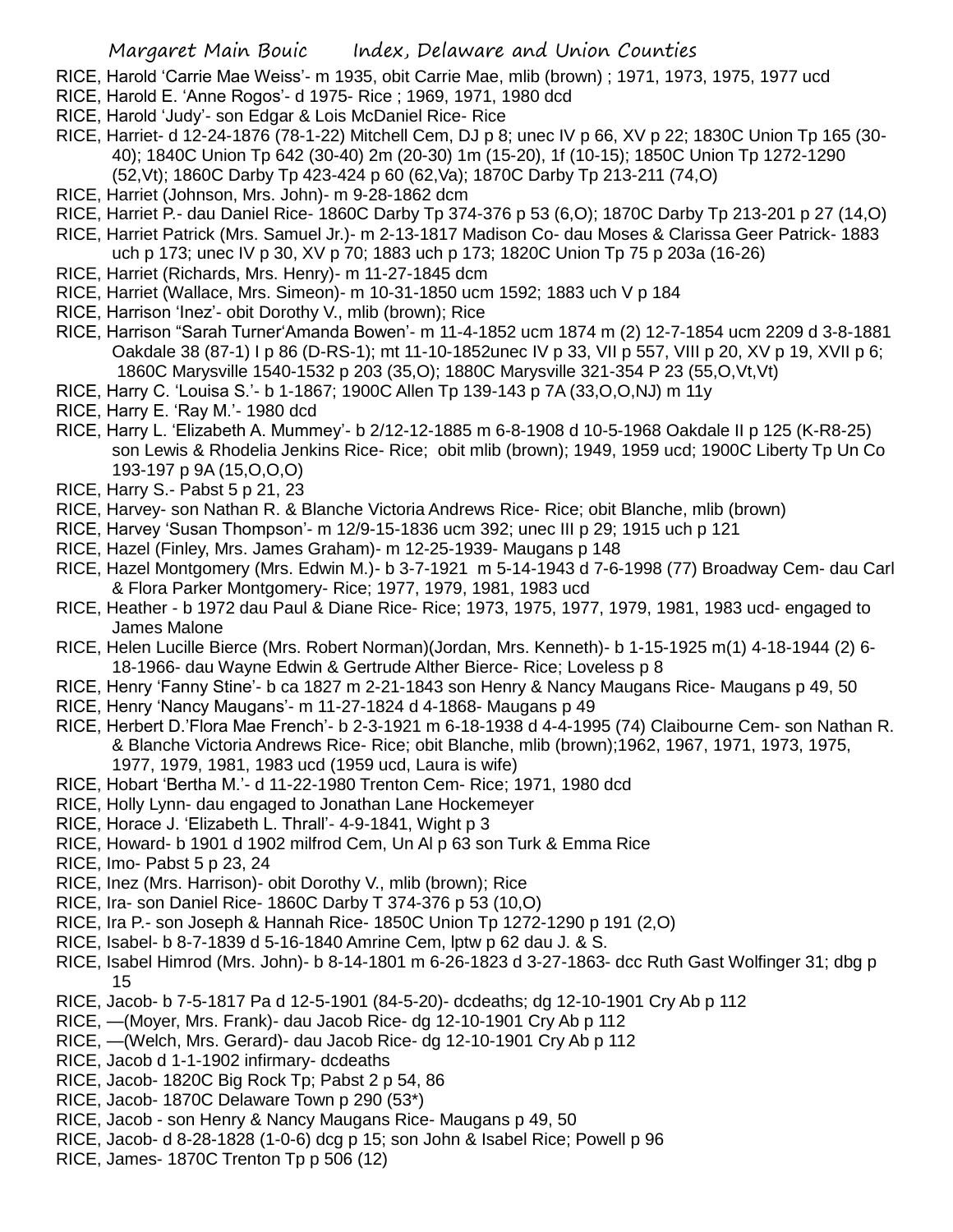- RICE, James B. 'Vivian M.'- 1971, 1973 ucd
- RICE, James, Jr. 'Dixie Mackley'- Sunbury p 136; 1969, 1971, 1980 dcd
- RICE, James 'Ellen Bowman'- Rice
- RICE, James- son Frank R. & Cora Delta Spaulding Rice- Rice; obit Frank R., mlib (brown) ; 1959, 1962 ucd (17)
- RICE, James- son Harry & Elizabeth Mummey Rice- Rice
- RICE, James- b 1971 son James B. & Vivian M. Rice- 1971 dcd
- RICE, James- son Joel & Sarah Rice- 1850C Paris Tp 615-629 p 94 (13,O)
- RICE, James 'Julia Lathrop'- m 10-11-1826 ucm 119; unec II p 15
- RICE, James L. 'Ellen W.'- 1971, 1975, 1977, 1979, 1981, 1983 ucd
- RICE, James 'Marilyn'- 1980 dcd
- RICE, James W.- d 5-18-1917 (9m) Oakdale I p 16 (E-charity)
- RICE, James- b 1962 son William A. & Mary Rice- 1969, 1971 dcd
- RICE, Jamie- 1980 dcd
- RICE, Jane C. (Mrs. Edmund L.)- 1971, 1980 dcd
- RICE, Jane Whiston (Mrs. Alva)- m 11-14-1896 ucm (Hearl)
- RICE, Jane Wilcox (Mrs. William M.)- m 10-6-1853 dcm
- RICE, Janet Elaine (Flinn, Mrs. Dennis)- b 2-5-1955 dau Richard E. & Margaret "Peggy Brewster Rice- 1985 uch p 116
- RICE, Jarold- son Nathan & Blanche Victoria Andrews Rice- Rice; obit Blanche, mlib (brown)
- RICE, Jason 'Julia Lathrop'- m 10-11-1826 ucm (Hearl); 1915 uch p 278; 1883 uch III p 287, IV p 435, V p 183m 187, 471; 1830C Milford 233 p 288 (20-30); uccp p 3 security, will book p 266 (cp p 33); unec XV p 22
- RICE, Jean Elizabeth (Cramer, Mrs. Earl Paul III)- b 8-12-1959 dau Richard E. & Margaret "Peggy" Brewster Rice- 1985 uch p 116
- RICE, Jean E. (Mrs. Thomas E.)- 1979, 1981, 1983 ucd
- RICE, Jeff A. 'Michelle'- 1980 dcd
- RICE, Jeff ' Quellette'- son Jesse & Dixie Rice- Rice
- RICE, Jeffrey Alan- b 1939 son James,Jr. & Dixie Mackley Rice- Sunbury p 136; 1969, 1971 dcd
- RICE, Jennie (Mrs. Elias)- 1870C Dover Tp 161-163 p 20 (20,O)
- RICE, Jennie Howard (Mrs. )- dg 1-16-1917 Cry Ab p 7
- RICE, Jennifer- dau Betty Rice- Rice
- RICE, Jennifer Arlene Madden (Mrs. Larry Warren II)- m 6-15-1991- dau Terry & Ellen Madden-Rice
- RICE, Jerry- son Nathan R. & Blanche Victoria Andrews Rice- Rice
- RICE, Jess- b 1976 ch Harry E. & Kay N. Rice- 1980 dcd
- RICE, Jesse, Jr 'Dixie'- son Rev. Jesse Rice,Sr.- Rice; 1980 dcd
- RICE, Jewell (Sabados, Mrs. )- dau Hobart & Bertha Rice- Rice
- RICE, J. G.- uca p 25, 106; 1883 uch IV p 522
- RICE, J. M.- b 1856 d 1930 Unionville Cem, DJ p 39
- RICE, JoAnne (Nunamaker, Mrs. Ralph)- dau Frank R. & Cora Delta Spaulding Rice- Rice; unvmec p 33; obit Frank R., mlib (brown)
- RICE, Joel- b 1975 son Ron & Linda Rice- 1975 ucd
- RICE, Joel W. 'Sarah'- unec III p 61, V p 30 X p 53, XII p 65 ; 1850C Paris Tp 615-629 p 94 (38,Vt)
- RICE, John- 1980 dcd
- RICE, John- delge V p 34 (1847), VIII p 10
- RICE, John- 1840C Marlborough Tp p 256 (20-30)
- RICE, John- 1830C Millcreek Tp 396 p 291 (40-50); 1915 uch p 220
- RICE, John B. 'Chattie E. Vanhoose'- Rice
- RICE, John E.- 1870C Liberty Tp Un Co 229 p 28 (7,Iowa) lived with John B. & Mary J. Rea
- RICE, John F. 'Susan Rosecrans'- m 1-29-1845 dcm
- RICE, John G.- uca p 98
- RICE, John 'Hannah Roseberry'- 1915 uch p 821; 1883 uch p 197
- RICE, John,Jr.- son John B. & Chattie E. Vanhoose Rice- Rice
- RICE, John 'Ethlaw/Ethel Blue'- m 2-4-1851 ucm 1623
- RICE, John G,. 'Ellen Essex'- b 4-2-1833 m 2-21-1860 son payn & Margaret Rice- 1883 uch V p 548; 1880C York Tp 112 p 11 (47,O,O,O)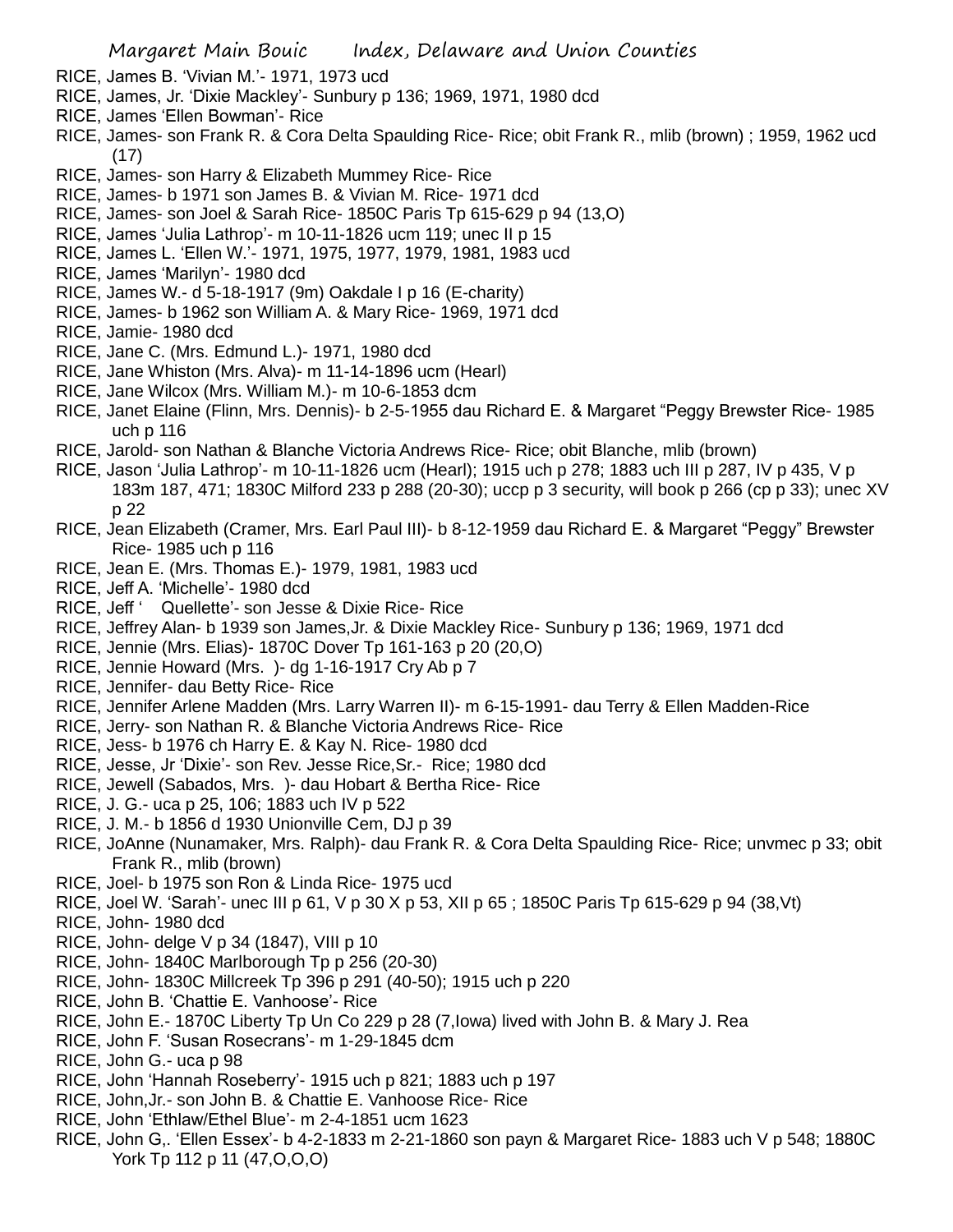- RICE, John G. 'Martha J. Curtis'- m 6-17-1895 ucm (Hearl)
- RICE, John H.- 1883 uch IV p 519
- RICE, John 'Isabel Himrod'- b 9-2-1794 m 6-26-1832 d 10-6-1863 dcc Ruth Gast Wolfinger 30; dbg p 15
- RICE, John 'Mary Lou'- brother Ernest Rice- Rice
- RICE, Jonathan P.- son John G. & Ellen Essex Rice- 1883 uch V p 548; 1880C York Tp 112 p 11 (17,O,O,O)
- RICE, Joseph- 1699 Wallingford, Ct.- unec XIV p 55
- RICE, Joseph- b 1965 son Edmund L. & Jane C. Rice- 1971, 1980 dcd
- RICE, Joseph 'Hannah Rosebury'- m 1-1-1846 Madison Co, unec X p 18; 1850C Union Tp 1272-1290 p 191 (26,O)
- RICE, Joseph M.- 1910C Darby Tp 96 p 5A (52,O,O,O) brother Bushron Converse
- RICE, Joshua- son Joel & Sarah Rice- 1850C Paris Tp 615-629 p 94 (5,O)
- RICE, Joshua Kyle- b 2–6-1980 son Jeff A. & Michelle Quelette Rice- Rice; 1980 dcd
- RICE, Joyce (Henry, Mrs. Charles)(Whitaker, Mrs. Charles)- dau Ernest & Garnette Castle Rice- Rice
- RICE, Judy (Mrs. Harold)- Rice
- RICE, Judy (Wilhelm, Mrs. Robert)- dau Edwin M. & Hazel Montgomery Rice- Rice
- RICE, Julia Lathrop (Mrs. Jason)- m 10-11-1826 ucm 119; unec II p 15; 1883 uch III p 287
- RICE, Julia (Milar, Mrs. Charles A.)- b 1864 ped Thomas M. Longberry #172, unec IX p 64, ped Paul Michael Longberry, delge II p 25
- RICE, Rev. J. W.- 1908 dch p 282; funeral of Lafayette Vining, dg 2-16-1894, Zenas Harrison, dg 3-13-1894 Cry Ab p p 160; Mrs. John Chadwick dg 3-10-1893 Cry Ab p 115; Levi Wood dg 7-7-1893 Cry Ab p 126
- RICE, Katie (Hoover, Mrs. John W.)- m 2-5-1880 ucm (Hearl)
- RICE, Kathy (Mrs. Kenneth)- Rice
- RICE, Kay M. (Mrs. Harry E.)- 1980 dcd
- RICE, Kellie- b 4-1888 son Lewis & Rodelia Jenkins Rice- 1900C Liberty Tp Un Co 193-199 p 9A (12,O,O,O)
- RICE, Kelsey DeAnn- (5-1999)- dau Scott L. & Tammy Harrod Rice- Rice
- RICE, Kenneth 'Kathy'- son Edwin M. & Hazel Montgomery Rice -Rice
- RICE, Kimberly- dau Roger Edwin Rice- Rice
- RICE, Kitty Smith (Mrs. Charles)- m 2-7-1891 ucm (Hearl)
- RICE, Rev. L.- 1915 uch p 227
- RICE, Larry 'Carol'- Rice; 1981, 1983 ucd
- RICE, Larry Warren II 'Jennifer Arlene Madden'- m 6-15-1991 son Larry & Carol Rice- Rice; 1983 ucd
- RICE, LeAnn- dau Norman Rice- Rice
- RICE, Lee- b 1969 son Stephen L. & Donna M. Rice- 1971, 1973, 1977, 1979, 1981 ucd
- RICE, Leo- b 8-1899 son Harry C. & Louisa S. Rice- 1900C Allen tp 139-143 p 7A (9/12,O,O,O)
- RICE, Leola M.- b 2-1890 dau Harry C. & Louisa S. Rice- 1900C Allen Tp 139-143 p 7A (10,O,O,O)
- RICE, Leslie (Mrs. Robert)- 1983 ucd
- RICE, Levi/Lewis 'Rodelia Jenkins'- b 2-1859 obit Harry mlib (brown); Rice; 1900C Liberty Tp Un Co 193-197 p 9A (41,O,O,O) m 17y
- RICE, Lewis- d Wednesday (64) dg 4-15-1913 Cry Ab p 31
- RICE, Lewis H.- b 2-6-1872 Delaware Town- dcb
- RICE, Lillia Viola.- b 6-4-1870 Delaware Town dau Charles M. & Christina Burie Rice- dcb; 1870C Delaware Town 290 (1m)
- RICE, Linda (Armstrong, Mrs. Don)- dau Betty Rice- Rice
- RICE, Linda (Mrs. Ronald Keith)- Rice; 1973, 1975 ucd
- RICE, Lizzie (Mrs. )- (35-1932) uninf p 21, 24 (45-1937)
- RICE, Lois McDaniel (Mrs. Edgar)- m 6-10-1967- Rice
- RICE, Lois (Ulrich, Mrs. Russell Donald)- b 4-13-1920 m 6-7-1951- Weiser p 48
- RICE, Lorenca May (Jones, Mrs. William)- b 2-5-1908 m 10-5-1928 d dau William Hayden & Martha Jane MacKenzie Rice- Rice
- RICE, Lori (Adams, Mrs. Jeff)- m 5-21-1988 dau Carol Drumm- Rice
- RICE, Louella- dau Elias & Jennie Rice- 1870C Dover Tp 1610-163 p 20 (1,O)
- RICE, Louisa A. Sagar (Mrs. Daniel)- lic 12-23-1845 ucm 1093
- RICE, Louise S. (Mrs. Harry C.)- b 1-1867 1900C Allen Tp 139-143 p 7A (33,O,O,O) m 11y, 3 ch
- RICE, Lucelia Agatha (Sellman, Mrs. Alexander Arthur)- b 1843 ped Kirk Robert Sellman #1125 17; unec VIII p 43
- RICE, Lucille Dodge (Mrs. )- dau Frank E. & Clara Ruhlen Dodge- Dodge 4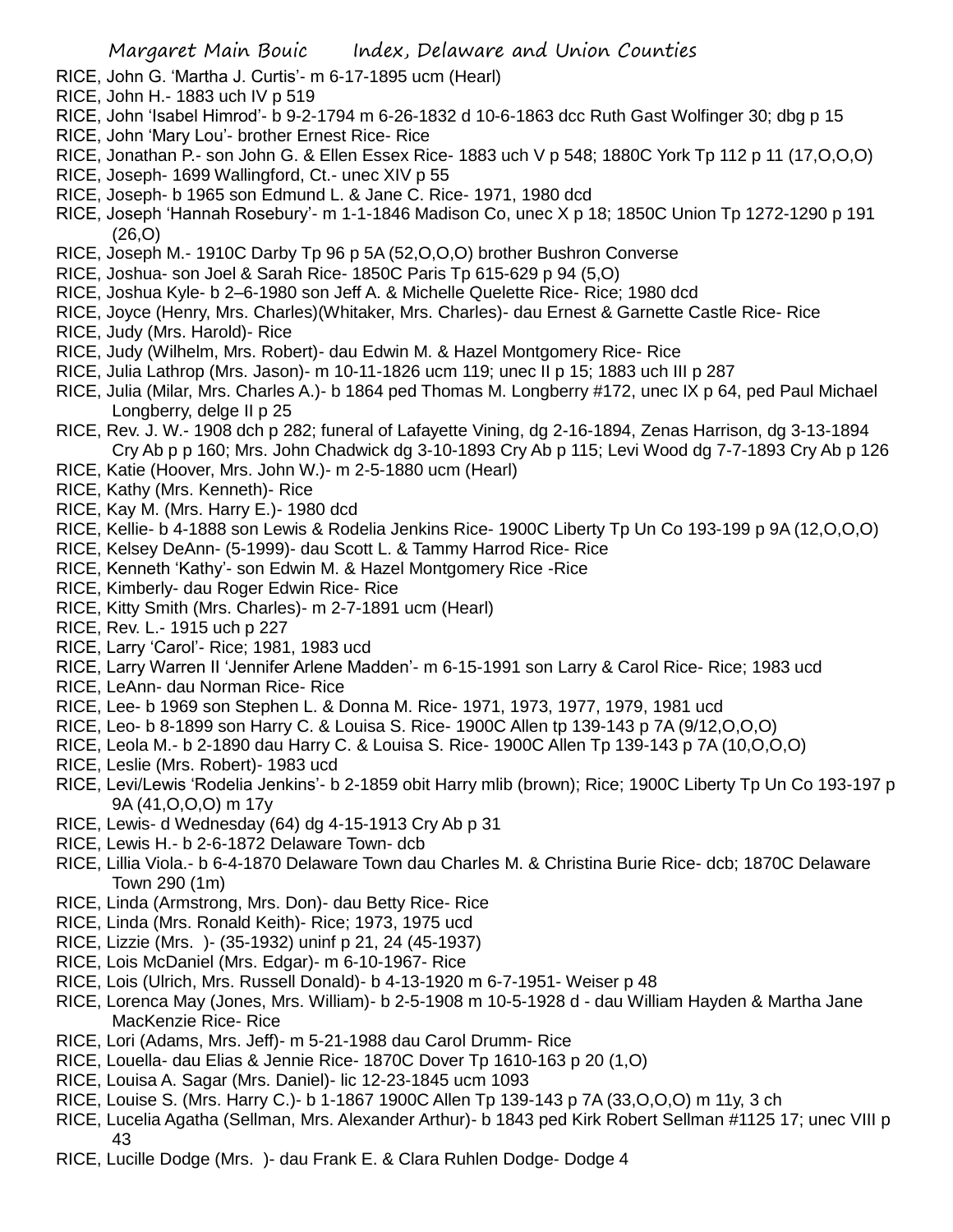- RICE, Lucinda (Bennett, Mrs. )- dau Lucy Starrett Rice- Rice
- RICE, Lucy (Jewett, Mrs. Elam)- 1883 uch V p 438
- RICE, Lucy Palmer Crandall (Barrett, Mrs. George W.)(Mrs. George W.)- 6-2-1836 m(1) 10-8-1855 (2) 2-14- 1868 dau Joseph P. & Susan F. Maine- Asp 1099
- RICE, Lucy Starrett (Mrs, )- d 10-14-1985 (88) bur Mifflin-
- RICE, Luda Mae (Ropp, Mrs. Floyd)- dau John B. & Chattie E. VanHoose Rice- Rice
- RICE, Lydia (Black, Mrs. William A.)- b 7-20-1829 m 9-7-1848 d 2-9-1863 dau John & Isabel Himrod Rice- dcc Ruth Gast Wolfinger 15
- RICE, Mabel (Jenkins, Mrs. )- dau Hobart & Bertha Rice- Rice
- RICE, Mabel (Jinks, Mrs. )- dau John B. & Chattie E. VanHoose Rice- Rice
- RICE, Marcena M. (Mrs. Norman E.)- 1980 dcd
- RICE, Margaret Ann- dau Harry Rice- Rice
- RICE, Margaret Elizabeth "Peggy" Brewster (Mrs. Richard E.)- m 10-4-1952 dau Rev. Edward B. & Helen Page **Brewster**
- RICE, Margaret Jane- dau Ralph & Ethel Rice- 1949 ucd
- RICE, Margaret Louise- dau W. H. & Nellie Miller Stevens Rice- dg 12-29-1916 Cry Ab p 116
- RICE, Margaret McCarty (Mrs. Abraham)- m 2-19-1805 Ross Co marriages
- RICE, Margaret (Morris, Mrs. Matthew W.)- b 10-1-1830 m 11-12-1849 d 10-13-1920 dcc Gordon Seese 23
- RICE, Margaret (Mrs. Payn) d 9-1863- 1883 uch V p 548
- RICE, Maria (Mrs. Daniel)- Maugans p 50
- RICE, Maria J. Horn (Mrs. Francis M.)- m 1-21-1864 ucm 3521
- RICE, Marian- 1870C Delaware Town p 509 (19)
- RICE, Marietta- delge XIII p 27
- RICE, Marilyn (Mrs. James F.)- 1980 dcd
- RICE, Marion- Pabst 5 p 24
- RICE, Marion- 18690C Liberty Tp 931-941 p 126 (23,O)
- RICE, Marion- brother-in-law of Calep & Laura Conner- 1880C Darby Tp 183 p 20 (24,O,O,O)
- RICE, Mark- son Betty Rice- Rice Mark T.- 1979, 1981, 1983 ucd
- RICE, Marlene Chrismer(Mrs.Stephen Wayne" Steve")- m 6-29-1974 dau George Chrismer- Rice
- RICE, Marsha- b 1967 dau James F. & Marilyn Rice- 1980 dcd
- RICE, Martha Ann (Beard, Mrs. Joseph)- b 5-21-1818 m 1833 d 10-5-1890- dcc Cameron Schultz 53; dcc Larry Powers 21
- RICE, Martha Ann (Wilcox, Mrs. )- dau Sylvia E. Morgan Rice- Rice
- RICE, Martha Jane MacKenzie (Mrs. William Hayden)- Rice
- RICE, Martha J. Curtis (Mrs. John G.)- m 6-17-1895 ucm (Hearl)
- RICE, Martha J. Grant (Mrs. Nimrod E.)- m 1-16-1849 Madison Co, unec XI p 9
- RICE, Martha (Konen, Mrs. )- dau Frank R. & Cora Spaulding Rice- Rice; obit Frank R., mlib (brown)
- RICE, Martha (Laird, Mrs. )- dau Harry & Elizabeth Mummey Rice- Rice; obit Harry, mlib (brown)
- RICE, Martha Paige (Mrs. Daniel)- m 5-3-1858 ucm 2721; unec XII p 30, XVIII p 47; 1870C Paris Tp 156-157 p 2 (25,NY)
- RICE, Martha Snedeker (Mrs. )- dau Peter & Sarah Snedeker- dg 7-25-1905 Cry Ab p 46; dg 12-21-1906 Cry Ab p 140
- RICE, Mary- b 1911 d 1968 Milford Cem, Un Al p 73
- RICE, Mary Ann Holbrook (Mrs. Squire)- 12-24/22-1840 ucm 685
- RICE, Mary Ann (Mrs. )(Marsh, M rs. James W.)- m 3-18-1853 ucm 1930; unec IV p 72m XV p 30, VIII p 10; mt 3-30-1853
- RICE, Mary Cunningham (Mrs. Robert J.)- d 8-25-1977 bur Sarasota, Fl.- Rice
- RICE, Mary E. Williams (Mrs. C. W.)- m, 9-21-1854 dcm
- RICE, Mary Fannie (Mrs. Andrew Mitchell)- m 5-24-1929- obit Andrew M., mlib
- RICE, Mary J. (Mrs. )(Rea, Mrs. John B.)- 1883 uch V p 388
- RICE, Mary Lou (Mrs. John)- Rice
- RICE, Mary (Sabine, Mrs. Nehemiah)- m 5-12-1873; 1883 uch V p 136
- RICE, Mary (Mrs. William A.)- 1969, 1971 dcd
- RICE, Mason Patrick 'Catharine'- 1850C Darby Tp 1685-1705 p 249 (30,O); 1860C Darby Tp 435-436 p 61 (40,O)1870C Darby Tp 141-129 p 19 (50,O); 1880C Union Tp 204 p 22 (60,O)
- RICE, Megan Elizabeth- b 7-7-1998 dau Walter & Diane Rice- Rice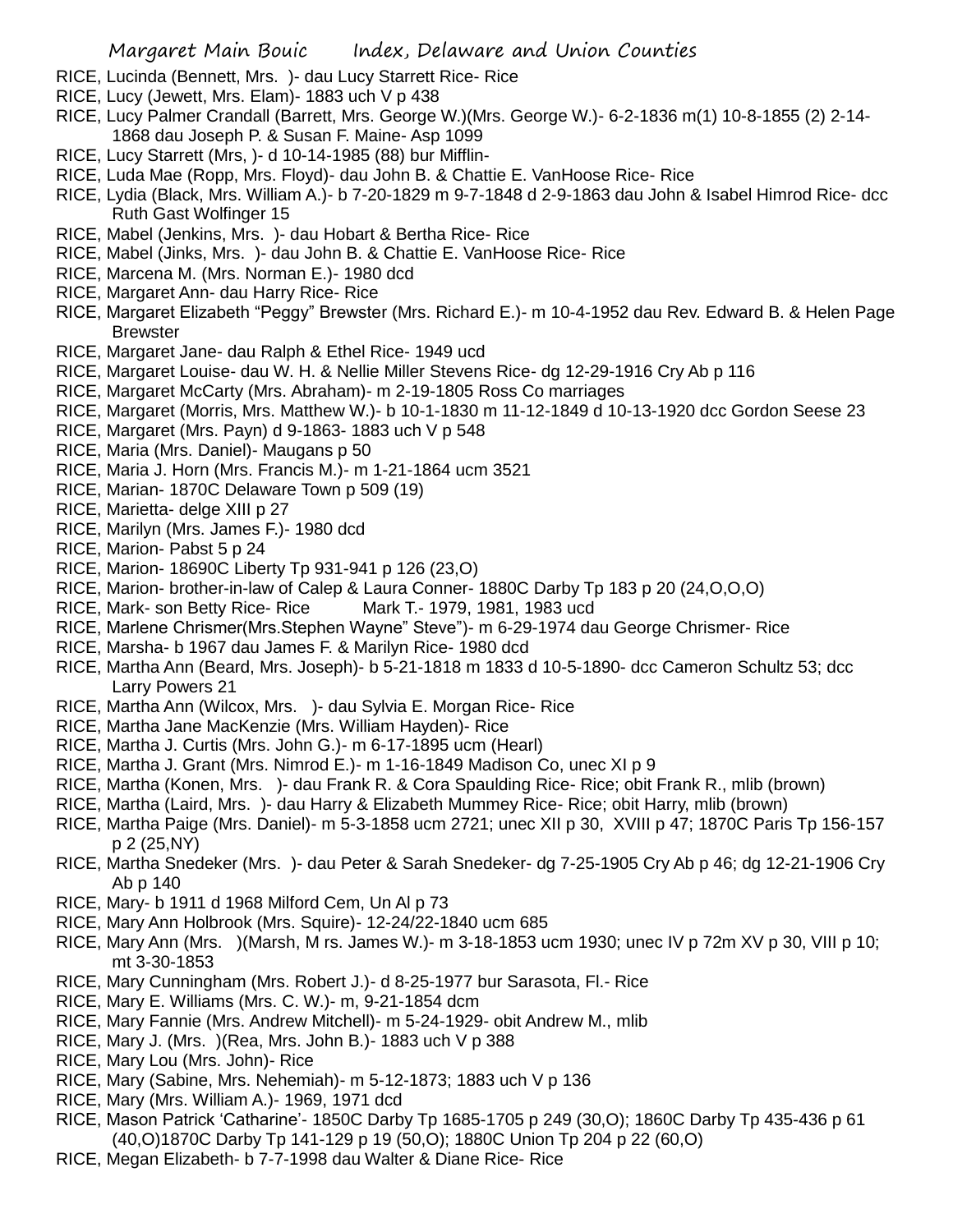- RICE, Melinda Draper (Mrs. Daniel)- m 5-21-1862 ucm 3319
- RICE, Michael- b 1967 son James B. & Vivian M. Rice- 1971 dcd
- RICE, Michael Allen- b 5-9-1968 son Stephen L. & Donna M. Rice- 1971, 1973, 1977, 1979, 1981 ucd
- RICE, Michelle (Mrs. Jeff A.)- 1980 dcd
- RICE, Michelle Sue (Kern, Mrs. Matthew Hayes)- b 1967 m 10-12-1985 dau Theodore S. & Sandy Rice- Rice; 1983 ucd
- RICE, Mickey 'Gwen'- 1971 ucd
- RICE, Mickey C/D.- b 1951 son Herbert D. & Flora Mae French Rice- Rice; 1959, 1962, 1967, 1971 ucd
- RICE, Mildred L. (Peters, Mrs. Orlando "Pete")- Rice
- RICE, Mitchell- b 1898 d 1953 Milford Cem, Un Al p 40
- RICE, Mona McAdams (Mrs. George)(Prine, Mrs. Wade)- Delaware 1985 uch p 116
- RICE, Moses- Pabst Pion II p 2259
- RICE, Moses P. 'Catharine Hathaway'- m 3-27-1843 ucm (Hearl); unec VI p 3; uca p 35, 43
- RICE, Moses P. 'Sarah M. Tossey'-b 4-10-1820 m 3-16-1874 ucm 5460 d 2-26-1901 (80-10-16) Watkins Cem, djlm p 107; Un Al p 83; 1883 uch V p 232; 1900C Millcreek Tp 24 p 2A (80,O,RI,Mass) p 264; unec IV p 66
- RICE, Nancy (Bowen, Mrs. Dr. Daniel)- 1883 uch V p 201
- RICE, Nancy Darling (Currier, Mrs. Hylas Tinney)- b 5-4-1820 m 3-12-1838 d 5-25-1843 ped Rex Bird Finely 19; delge III p 50
- RICE, Nancy (Harbold, Mrs. Stephen)- m 1-12-1985- dau Mrs. & Mrs. Nick Lincoln- Rice
- RICE, Nancy Lincoln (Mrs. Gary)- m 11-24-1979 dau Warren M. Lincoln- Rice
- RICE, Nancy Maugans (Mrs. Henry)- b 4-4-1807 m 11-27-1824 d 1844 dau Abraham & Elizabeth Frey Maugans- Maugans p 5, 49
- RICE, Nancy (Reed, Mrs. Joseph)- b 1813 m 10-10-1833 ucm 304; unec VII p 16
- RICE, Nancy (Mrs. Roger)- Rice
- RICE, Nate 'Nettie'- b 2-1886 son Levi & Rhodelia Jenkins Rice- Rice; 1900C Liberty Tp Un Co 193-197 p 9A  $(14, 0, 0, 0)$
- RICE, Nathan 'Blanche Victoria Andrews'- m 1913 d 1972- Rice; obit Blanche Victoria mlib (brown)
- RICE, Nellie (Mrs. Margus T.)- 1969, 1971 dcd
- RICE, Nellie (Stanley, Mrs. )- b 7-1898 dau Levi & Rhodelia Jenkins Rice- Rice; obit Harry mlib (brown) ; 1900C Liberty Tp 193-197 p 9A (1,O,O,O)
- RICE, Nettie "Lou" Hughes (Mrs. )- b 1-8-1936 d 3-4-1997 dau Hugh C.,Sr. & Effie Jane Drake Hughes- Rice; 1980 dcd
- RICE, Nimrod E. 'Martha J. Grant'- m, 1-16-1849 Madison Co, unec XI p 9
- RICE, Norman F. 'Marcena M.'- son Frank R. & Cora Spaulding Rice- Rice; obit Frank R. mlib (brown); 1959, 1961 ucd; 1980 dcd; plot Unionville, DJ p 51
- RICE, Oden- d 4-4-1877 919) Oakdale 574 (87D)
- RICE, Opal (Schneider, Mrs. )- dau Nathan R. & Blanche Victoria Andrews Rice- Rice; obit Blanche, mlib (brown)
- RICE, Ora- Rice
- RICE, Orval- dg 1-3-1902, delge VII p 24
- RICE, Oscar M. 'Vera I. Gray'- m 8-25-1920 d 12-10-1966- Rice
- RICE, Pamela S.- b 1961 dau Edmund L. & Jane C. Rice- 1971, 1980 dcd
- RICE, Patty- dau Andrew Mitchell & Mary Fannie Rice- obit Andrew, mlib
- RICE, Patty (Mrs. Skip)- dau Edgar & Lois McDaniel Rice- Rice
- RICE, Patty (Mrs. Willard)- 1969, 1971, 1980 dcd
- RICE, Paul E. 'Diane M.'- son Herbert D. & Flora Mae French Rice- Rice; 1959, 1962(15), 1967, 1971, 1973, 1975, 1977, 1979, 1981, 1983 ucd
- RICE, Paul- b 1959 son William A. & Mary Rice- 1969, 1971 dcd
- RICE, Payn 'Margaret'- d 9-1865- 1883 uch V p 548
- RICE, Pebble (Jenkins, Mrs. )- sister Hobart Rice- Rice
- RICE, Perry- son Sylvia Morgan Rice- Rice
- RICE, Philenia (Mathers, Mrs. Southard)- m 8-17-1823 ucm 55 or m 8-17-1823 unec II p 14
- RICE, Phillip 'Eva'- 1860C Darby Tp 356-358 p 51 (79,Bavaria)
- RICE, Phoebe (Arnold, Mrs. Stephen)- dcq Mary Arnold Marriott 17
- RICE, Rachel E.- 1870C Darby Tp 141-129 p 19 (24,O)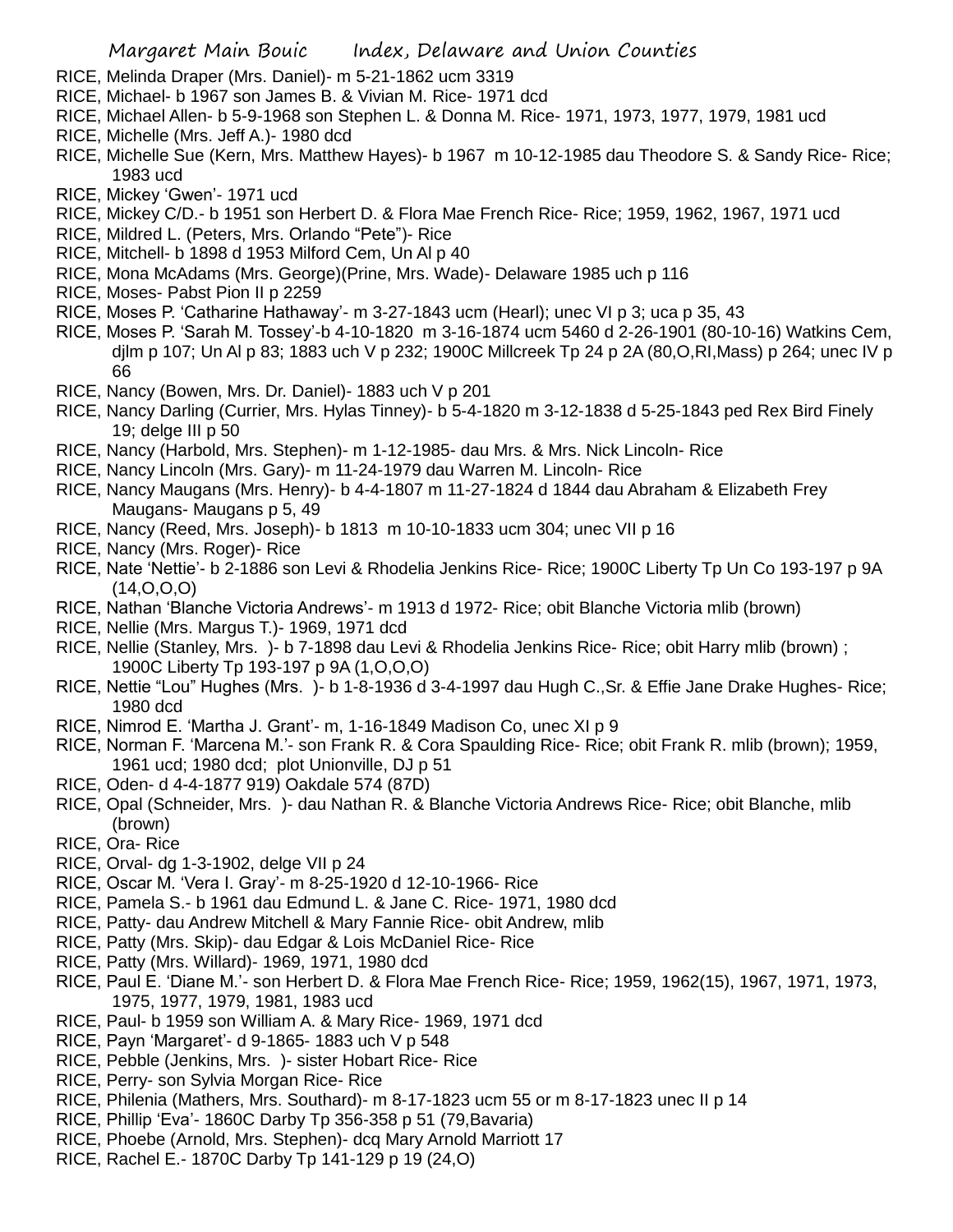- RICE, Rachel- d 10-28-1824 (5m20d) dau John & Isabel Rice- dbg p 15; Powell p 96
- RICE, Rachel Lynn Gwilliams (Mrs. Teddy Mark)- m 10-16-1993 dau Bruce Gwilliams- Rice
- RICE, Ralph 'Ethel'- 1949 ucd
- RICE, Randall Clayton 'Anne Louise Weaver'- m 6-28-1997 son Ron & Linda Rice- Rice
- RICE, Randall Lee- b 7-29-1961 son Jesse,Jr. & Dixie Mackley Rice- Sunbury p 136; 1969, 1971, 1980 dcd
- RICE, Randy- son Darryl G. & Ruth A. Rice- 1962 ucd (5)
- RICE, Randy- b 1973 son Ron & Linda Rice- 1975 ucd
- RICE, Raymond 'Clara S."Sue" Holloway'- 1985 uch p 68
- RICE, R. E.- 1880 dch p 364, 366; 1908 dch p 198, 202, 203
- RICE, Rebecca Wynegar (Mrs. Elijah)- m 3-6-1862 ucm 3298
- RICE, Rhodelia Jenkins (Mrs. Levi)- Rice; obit Harry, mlib (brown)
- RICE, Rhonda- b 1960 dau Robert & Rosemarie Rice- 1969, 1971, 1980 dcd
- RICE, Richard 'Margaret Elizabeth "Peggy" Brewster'- b 5-27-1923 son George & Mona McAdams Rice- 1985 uch p 116
- RICE, Richard- son Nathan R. & Blanche Victoria Andrews Rice- Rice; obit Blanche, mlib (brown)
- RICE, Richard Phillip- b 11-16-1967 son Victor C. & Roberta Ann Howald Rice- Rice
- RICE, Richard-b 1962 son Robert & Rosemarie Rice- 1969, 1971, 1980 dcd
- RICE, Rick 'Vickie'- son Edgar & Lois McDaniel Rice- Rice
- RICE, Rick 'Yvonne Caudill'- m 7-15-1978- son Edgar Rice- Rice
- RICE, Ritty May- b 5-28-1881 Berkshrie Tp dau C. C. & Christine Burris Rice- dcb
- RICE, Robert 'Helen Lucille Bierce'- m 4-18-1944 d 4-11-1962 Freshwater p 212
- RICE, Robert H. 'Rosemary'- son Harold E. & Anne Camp Rogos Rice- Rice; 1969, 1971 dcd
- RICE, Robert J. 'Mary Cunningham'- Rice
- RICE, Robert- son Joel & Sarah Rice- 1850C Paris Tp 615-629 p 94 (6,O)
- RICE, Robert 'Leslie'- 1983 ucd
- RICE, Robert Michael- son Robert J. & Mary Cunningham Rice- Rice
- RICE, Robert- son Nathan R. & Blanche Victoria Andrews Rice- Rice; obit Blanche, mlib (brown)
- RICE, Robert Norman 'Helen Lucille Bierce'- Loveless p 8
- RICE, Robert R.- unec XII p 21, letter 1842
- RICE, Robert 'Rosemarie'- 1980 dcd
- RICE, Robert Wayne- b 2-29-19576 son Robert Norman & Helen Lucille Bierce Rice- Freshwater p 212; Loveless p 8
- RICE, Roberta- researcher; delge XII p 59
- RICE, Roberta Ann Howald (Mrs. Victor C.)- dau Robert W. Howald- Rice
- RICE, Robin- b 1976 ch Betty Rice- 1983 ucd
- RICE, Rodelia (Mrs. Lewis)- b 6-1865 1900C Liberty Tp un Co 193-197 p 9A (34,O,O,O) m 17y, 7 ch, 6 living
- RICE, Rodella "Dee Dee" (Dill, Mrs. Harley)- b 9-29-1937 m 8-14-1959 d 11-20-1993 bur Middleburg- dau Benjamin & Edith Schneider Rice- Rice
- RICE, Rodney Paul 'Shelly Lynn Duncan'- b 1967 m 8-24-1991 son Paul & Diane Rice- Rice; 1967, 1971, 1973, 1975, 1977, 1981, 1983 ucd
- RICE, Roger Edwin'Nancy'- b 10-12-1952 d 7-23-1993 (40) Broadway Cem-son Edwin M. & Hazel Montgomery Rice- Rice
- RICE, Roger L.- 1980 dcd
- RICE, Ronald Keith 'Linda'- son Ernest & Garnette Castle Rice- Rice; 1973, 1975, 1983 ucd
- RICE, Ronnie-b 1966 son Robert & Rosemarie Rice- 1969, 1971, 1980 dcd
- RICE, Ronnie- b 1969 son Ronald Keith & Linda Rice- 1973, 1975 ucsd
- RICE, Rosemary (Mrs. Robert H.)- Rice; 1969, 1971 dcd
- RICE, Ron 'Linda'- Rice
- RICE, Roy- son Hobart & Bertha Rice- Rice
- RICE, Ruth A. (Mrs. Darryl G.- 1962 ucd
- RICE, Sadie R. (Van Deman, Mrs. Capt. Ralph Henry)- Fowler p 122; Nash p 290
- RICE, Sally- 1830C Union Tp 181 (30-40); 1840C Union Tp 617 (40-50); unec XII p 21
- RICE, Sandra L. (Mrs. Ted S.)- 1983 ucd
- RICE, Samuel- 1820C Union Tp 119 (45); unec II p 18
- RICE, Samuel 'Hannah Beach'- m 2-15-1776 unec XV p 11
- RICE, Samuel,Jr.'Harriet Patrick'- m 2-13-1817 Madison Co, unec V p 30; 1820C Union Tp 75 (18-26) p 203a;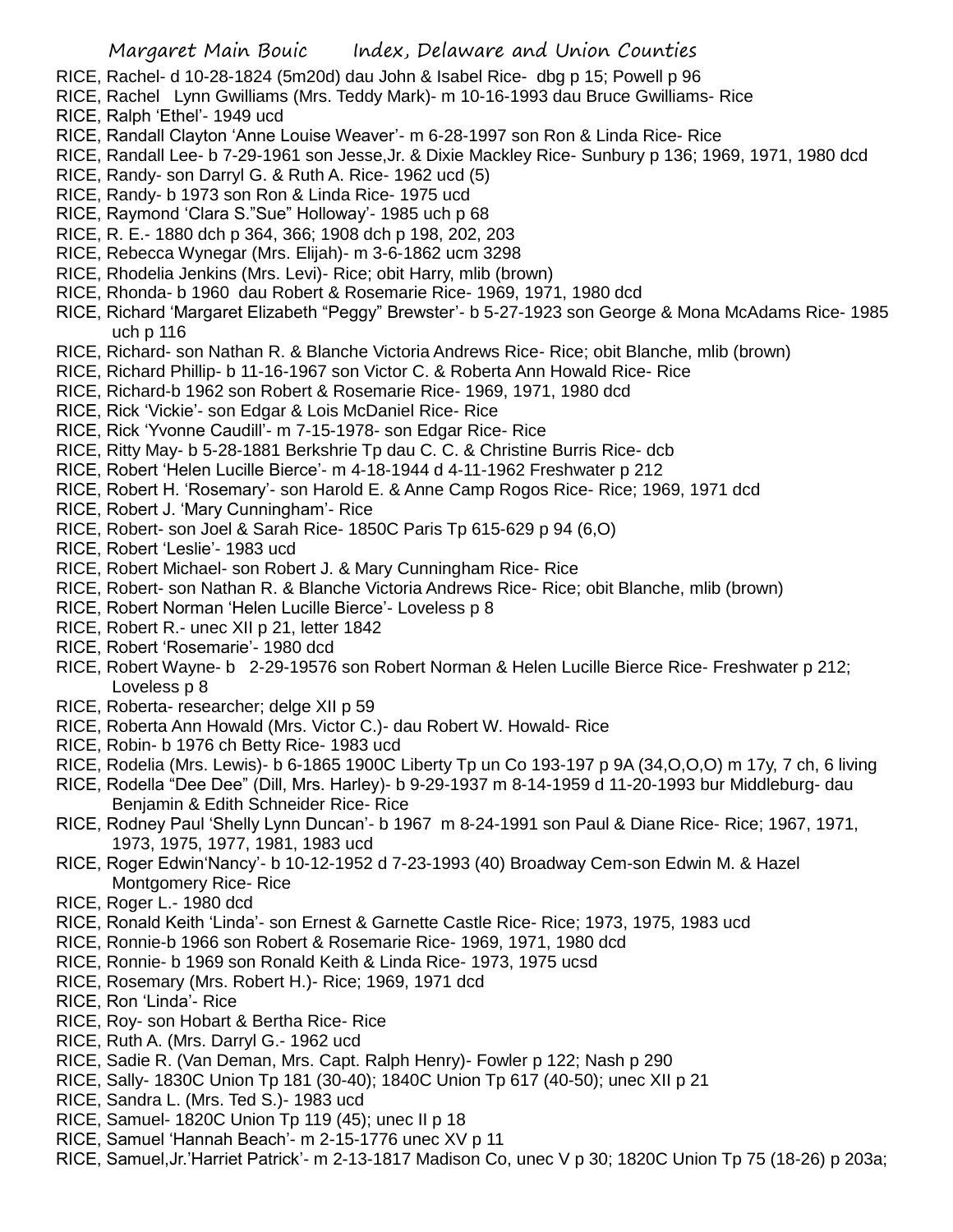1883 uch p 173; Union Tp, unec XV p 70

- RICE, Samuel P.- son William Hayden Rice- obit A. M. Rice, mlib
- RICE, Sarah- 1850C Union Tp 1243-1261 p 186 (55,RI)
- RICE, Sarah- 1880C Unionville 204 p 22 (28,O,O,O)
- RICE, Sarah A.- 1870C Delaware Town p 290 (16)
- RICE, Sarah A. (Mrs. George N.)- 1850C Paris Tp 602-616 p 92 (20,O)
- RICE, Sarah A.- dau John G & Ellen Essex Rice- 1883 uch V p 548; 1880C York Tp 112 p 11 (13,O,O,O)
- RICE, Sarah E. (Converse, Mrs. Bushrod W.)- m 10-15-1872 ucm 5157- dau Joseph & Hannah Roseberry Rice- 1915 uch p 821
- RICE, Sarah E.- dau Joseph & Hannah Rice- 1850C Union Tp 1272-1290 p 191 (4,O)
- RICE, Sarah- dau Hargus T. & Nettie L. Rice- 1969, 1971 dcd
- RICE, Sarah J. Mitchell (Mrs. Elias)- m 8-20-1865 ucm 3763
- RICE, Sarah (Mrs. Joel) 1850C Paris Tp 615-629 p 94 (33,O)
- RICE, Sarah Langdon Abbott (Mrs. Edward Loramus)- dcq Edward Loramus (1)
- RICE, Sarah M.- dau George N. & Sarah A. Rice- 1850C Paris Tp 602-616 p 92 (4/12,O)
- RICE, Sarah M. Tossey (Mrs. Moses P.)- b 12-1852 m 3-16-1874 ucm 5460; 1900C Millcreek Tp 24 p 2A (47,O,O,O) m 26y no ch
- RICE, Sarah- dau Nettie Hughes Rice- Rice
- RICE, Sarah Turner (Mrs. Harrison)- b 1834 m 11-4/10-1852 ucm 1874 d 1-24-1854 (20) Oakdale 572 (87D) I p 86 (D-R5-7); unec VII p 57, XV p 19; mt 11-10-1852
- RICE, Sarah Whitten (Mrs. Esau)- m 10-13-1867; delge XII p 71
- RICE, Sattie (Carter,. Mrs. Byron B.)- m 11-8-1888 ucm (Hearl)
- RICE, Savannah E. (Ludy, Mrs. Ephraim)- m 9-29-1859 dcm
- RICE, Scott 'Clara'- 1880C Marysville 352-388 p 25 (28,O,Pa,O)
- RICE, Scott- son Hargus T. & Nettie L. Rice- 1969, 1971 dcd
- RICE, Scott L. 'Tammy Harrod'- b 5-3-1967 m 5-15-1993 d 8-21-1999 (32) bur near Middleburg- Rice
- RICE, Scott- son Nettie Hughes Rice- Rice
- RICE, Sharon- dau Hargus T. & Nettie L. Rice- 1969, 1971 dcd
- RICE, Sharon (Prose, Mrs. David)- dau Nettie Hughes Rice- Rice
- RICE, Shelly Lynn Duncan (Mrs. Rodney Paul)- m 8-24-1991- dau Dale & Linda Duncan- Rice
- RICE, Sheri Ann- dau Robert & Leslie Rice- Rice; 1983 ucd- engaged to James l. Rigsby
- RICE, Sherry- b 1967 ch Larry & Carol Rice- 1983 ucd
- RICE, Simon P.- drummer boy- Oak Grove Cem, delge VIII p 26
- RICE, Skip 'Patty'- son Edgar & Lois McDaniel Rice- Rice
- RICE, Spencer Ryan- b 6–6-1989 son Gary Robert & Diane Karen Spencer Rice- Rice
- RICE, Squire 'Caty'- d 1-8-1853 (76y9m) Milford Cem, Un Al p 28
- RICE, Squire 'Mary Ann Holbrook'- m 12-24-1840 ucm 685; unec V p 31; mt 3-6-1862
- RICE, Stacey- b 1970 ch Mickey & Gwen Rice- 1971 ucd
- RICE, Stephen L. 'Donna M.'- 1971, 1973, 1977, 1979, 1981 ucd
- RICE, Stephen Wayne 'Marlene Chrismer'- m 6-29-1974 son Hargus Rice- Rice; 1969, 1971 ucd
- RICE, Steve 'Marlene'- son Nettie Hughes Rice- Rice
- RICE, Susan Griffith (Mrs. Anderson)- dau Robert & Margaret Kane Griffith- dcc Gordon Seese 47
- RICE, Susan Rosecrans (Mrs. John F.)- m 1-29-1845 dcm
- RICE, Susan Thompson (Mrs. Harvey)- m 12/9-15-1836 ucm 392; unec III p 29
- RICE, Susie- dau Edgar & Lois McDaniel Rice- Rice
- RICE, Sylvia E. Morgan (Mrs. )- b 8-25-1910 d 6-15-1982 (71) bur West Jefferson- dau Leonard & Nancy Carroll Morgan- Rice
- RICE, Tammy Harrod (Mrs. Scott L.)- m 5-15-1993 dau Michael & Gloria Harrod- Rice
- RICE, Tammy- b 1963 ch Willard & Patty Rice- 1969, 1971, 1980 dcd
- RICE, Tamora L.- 1983 ucd
- RICE, Teddy Mark 'Rachel Lynn Gwilliams'- m 10-16-1993 son Teddy Rice- Rice
- RICE, Ted S. 'Sandra L.'- 1983 ucd
- RICE, Teresa E. (Wood, Mrs. Steven J.)- m 8-9-1975 dau Wilson Rice- Rice
- RICE, Thankful Niles (Mrs. William)- m 6-2-1840 Madison Co, unec IX p 31
- RICE, Thelma (Potter, Mrs. )- dau Nathan R. & Blanche Victoria Andrews Rice- Rice; obit Blanche, mlib (brown)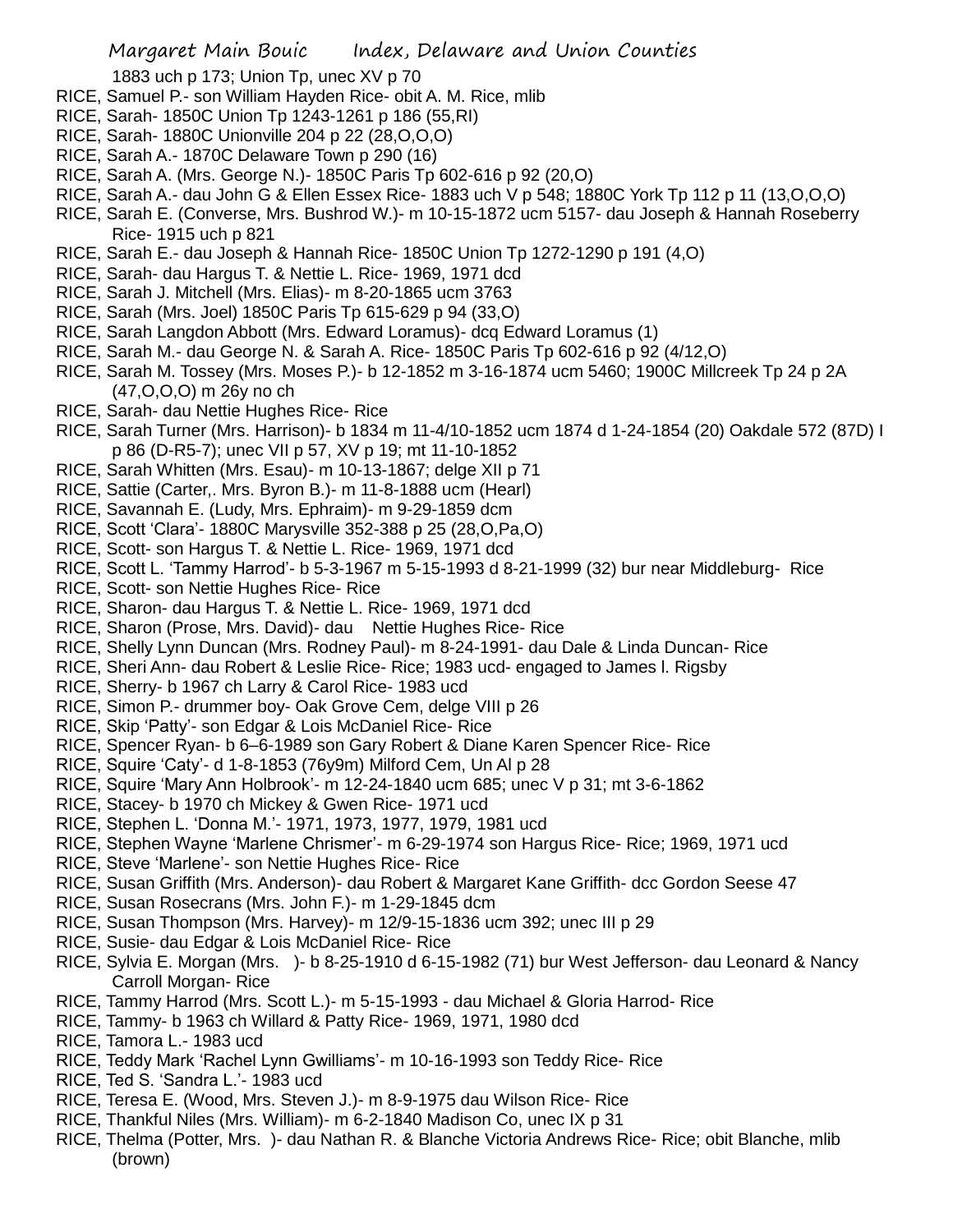- RICE, Theodore S.'Sandray'- Rice
- RICE, Thexton- son Hobart & Bertha Rice- Rice
- RICE, Thomas- mt 3 p 23, mt 3-29-1876
- RICE, Thomas E. 'Jean E.'- 1979, 1981, 1983 ucd
- RICE, Timmy- b 1962 ch Willard & Patty Rice- 1969, 1971, 1980 dcd
- RICE, Todd A. b 10-12-1971 d 12-20-1996 (25) son James & Ellen Bowman Rice- Rice; 1975, 1977, 1979, 1981 ucd
- RICE, Tony- son Benny & Jeanie Reed Rice- Rice
- RICE, Tracy A.- son Thomas E. & Jean E. Rice- 1979, 1981 ucd
- RICE, Turk 'Emma'- b 1872 d 1957 Milford Cem, Un Al p 63
- RICE, Vera I. Gray (Mrs. Oscar M.) B 5-2-1902 m 8-25-1920 d 8-22-1985 (83) bur Youngstown- dau William & Etta Hayes Gray- Rice; 1981, 1983 ucd
- RICE, Vickie (Mrs. Rick)- Rice]
- RICE, Victor- Rice
- RICE, Victor C. 'Roberta Ann Howald'- son Victor Rice- Rice
- RICE, Vivian M. (Mrs James B.)- 1971 dcd
- RICE, Walter 'Diane'- Rice
- RICE, Wayne- son Andrew Mitchell & Mary Fannie Rice- obit Andrew, mlib
- RICE, W. H. 'Nellie Miller Stevens'- dg 12-29-1916 Cry Ab p 116
- RICE, —(Mrs. W. H.)- Pabst 8 p 31
- RICE, Willard 'Patty'- 1969, 1971, 1980 dcd
- RICE, William- unec III p 12 (1819)
- RICE, William- 1908 dch p 403
- RICE, William Abbott- son Er. Edward Loramus & Sarah Langdon Rice- Rice
- RICE, William A. 'Mary'- 1969, 1971, 1980 dcd
- RICE, William- son Ann Rice- 1850C Allen Tp 1389-1407 p 208 (8,O)
- RICE, William 'Caroline Laura North'- dcq Edgar Loramus Rice- dcq 4
- RICE, William 'Eleanor Rice'- Potter p 3 (19)
- RICE, William H.- 3 ring binder 1-20-1954
- RICE, William Hayden 'Martha Jane McKenzie'- Rice; obit Andrew Mitchell & Mary Fannie Rice, mlib; obit Andrew, mlib
- RICE, —(Wheeler, Mrs. Roy)- dau William Hayden Rice- obit A. M. Rice,. mlib
- RICE, —(Blanton, Mrs. Joseph F.)- dau William Hayden Rice- obit A. M. Rice, mlib
- RICE, --- (Jones, Mrs. William)- dau William Hayden Rice- obit A. M. Rice, mlib
- RICE, William M. 'Jane Wilcox'- m 10-6-1853 dcm
- RICE, William North 'Elziabeth Wing Crowell'- son William & Caroline Laura North- dcq Edgar Loramus Rice 2
- RICE, William O.- son John G. & Ellen Essex Rice- 1883 uch V p 548; 1880C York Tp 112 p 11 (11,O,O,O)
- RICE, —(Mrs. William North)- d Wednesday- dg 1-7-1916 Cry Ab p 3
- RICE, William 'Thankful Niles'- m 6-2-1840 Madison Co, unec IX p 31
- RICE, William V.- son Daniel & Martha Rice- 18790C Paris Tp 156-157 p 22 (2,O)
- RICE, Wilson- Rice
- RICE, Yvonne Caudill (Mrs. Rick)- m 7-15-1978- Rice
- RICE, Zenas M.- unec VII p 64 -Sergt Co K. 54th Ohio Inf.; Plain City Cem; 1883 uch IV p 482
- RICELINGER, Elisabeth- 1850C Darby Tp 1599-1619 p 237 (6,O) lived with George & Catharine Rouse, unec VI p 56
- RICER, Harold 'Leona Adaline Hopkins'- m 10-31-1935- Ricer
- RICER, Leona Adaline Hopkins (Mrs. Harold)- m 10-31-1935 dau Samuel & Anna Salyer Hopkins- Ricer
- RICER, Mary- 1870C Troy Tp p 523 (33)
- RICER, Menas- 1870C Troy Tp p 523 (30\*)
- RICER, Nancy- 1870C Troy Tp p 523 (28)
- RICES, Levins- —p 7
- RICH, Alfrea (Offhill, Mrs. J. W.)- Maugans p 21
- RICH, Amy (Mrs. Kevin)- Rich
- RICH, Anna Belle- b 4-9-1998 dau Kevin & Amy Rich- Rich
- RICH, Beverly- b 1959 dau Charles R. & Inell M. Rich- 1971 dcd
- RICH, Charles- b 1957 son Charles R. & Inell M. Rich- 1971 dcd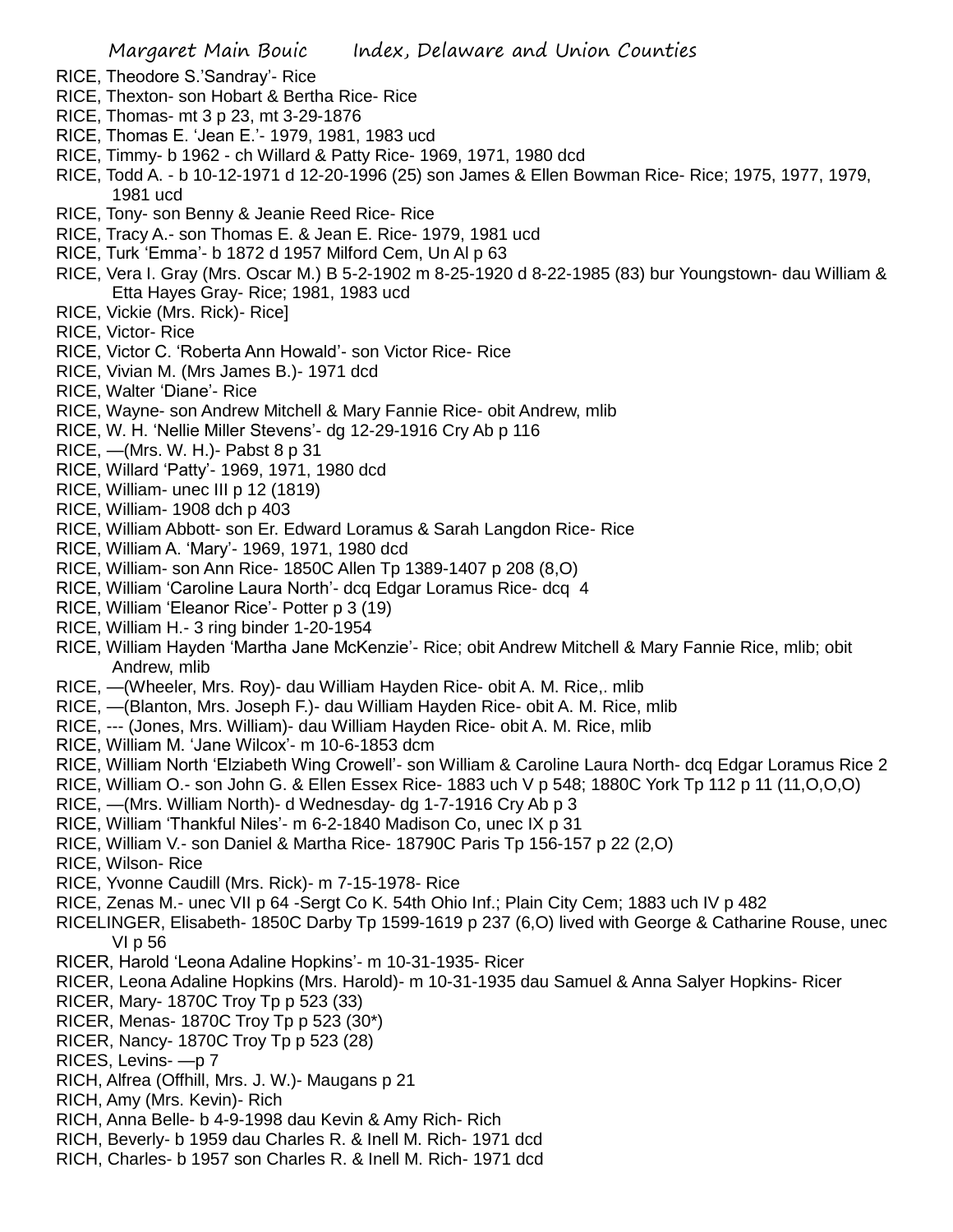- RICH, Charles R. 'Inell M.'- 1971 dcd
- RICH, Christina (Steele, Mrs. James)- dau Otis & Edith May DeBoard Rich- Rich
- RICH, Diana- dau Otis & Edith May DeBoard Rich- Rich
- RICH, Dorothy M. (Mrs. John A.)- 1971 dcd
- RICH, Edith May DeBoard (Mrs. William)- d 11-2-1967 (44) buried Tenn.- Rich
- RICH, Fredrick M.- b 5-15-1876 Harlem Tp son Melville B. & Helda A. Adams Rich- dcb
- RICH, George- delge VI p 57; 1826 Marlborough Tp
- RICH, Harvey- son Libbie Norman Rich- Maugans p 236
- RICH, Hulda A.- delge XIII p 33
- RICH, Inell M. (Mrs. Charles R.)- 1971 dcd
- RICH, John A. 'Dorothy M.'- 1971 dcd
- RICH, John- son William & Edith May DeBoard Rich- Rich
- RICH, Johnny- son Libbie Norman Rich- Maugans p 236
- RICH, Kevin 'Amy'- Rich
- RICH, Libbie Norman (Mrs. )(Real, Mrs. John)- dau James H. & Jamima Dean Norman- Maugans p 236
- RICH, Lucinda (Jackson, Mrs. George A.)- m 6-4-1844 dcm
- RICH, Lydia M. (Crew, Mrs. John Hampton)- 1827 ped paul Allen Clay 31; delge p 48
- RICH, M. B. C.- delge IV p 21 (Harlem Tp, 1899); XIII p 33
- RICH, Mary- b 1796 d 1865 Oak Grove; Powell p 439
- RICH, Mary B. (Mrs. Rufus)- b 4-6-1805 d 4-22-1883 CV Cem 2-2-14; Powell p 120
- RICH, Melville- uncle of Wm. Roberts of Galena- dg 9-3-1912 Cry Ab p 154
- RICH, Pauline (Krignaum, Mrs. Thomas Howard)- b 6-30-1929 m 6-8-1951- Rich
- RICH, Ronald- b 1964 son Charles R. & Inell M. Rich- 1971 dcd
- RICH, Rosmary (Perkins, Mrs. John W.)- m 11-5-1948 (66) Oakdale Rich
- RICH, Rufus'Mary B.'- b 2-6-1799 d 1-12-1886 (86y10m) C. V. Cem, 2-2-13, Powell p 120- b Mass d Harlem Tp- d cdeaths
- RICH, Ruth (Cone, Mrs. Daniel)- b 3-1771 m 1790 d 5-1849- 1883 uch V p 293
- RICH, Sara- pallbearer for Edna Patten- dg 8-20-1907 Cry Ab p 63
- RICH, W. C.- (70) bur Galena- dg 9-6-1912 Cry Ab p 156
- RICH, William 'Edith May DeBoard'- d 11-1959- Rich
- RICHAN?, William- 1840C Leesburg Tp 113 (30-40)
- RICHARD, Benjamin- unec XI p 67; letter 1842
- RICHARD, Bryce 'Shelly Johnston'- m 8-16-1997 son Harold & Nancy Richard- Richard
- RICHARD, Catherine- d 12-28-1896 (83-3-10) b Coshocton dau John & M. Richardson- dcdeaths
- RICHARD, Charles R. 'Sally'- 1973 ucd
- RICHARD, Christopher- 1840C Leesburg Tp 129 (40-50)
- RICHARD, Cornelius 'Sarah'- 1850C Kingston Tp 3264 p 172 (58,NJ)
- RICHARD, Cornelius- son Cornelius & Sarah Richard- 1850C Kingston Tp 3264 p 172 (18,O)
- RICHARD, Dorothy Lucile Gebhart (Mrs. Ira Lee)(Bauham, Mr. William Lewis)(Marker, Mrs. Ralph Baker)- b 10-16-1906 m(1) 4-6-1926 (2) 9-22-1940 (3) 10-16-1958 dau William Ernest & Olie Catherine Cook Gebhard- Weiser p 727
- RICHARD, Gayle- b 1959 ch Charles R. & Sally Richard- 1973 ucd
- RICHARD, George M.- 1883 uch V p 374
- RICHARD, Harold 'Nancy'- Richard
- RICHARD, Ira Lee 'Dorothy Lucile Gebhart'- m 9-22-1940- Weiser p 727
- RICHARD, J.- dcw Bk 4 p 155 (18) witness
- RICHARD, Jacob- 1870C Berkshire Tp p 206 (18)
- RICHARD, Janet- b 1957 son Charles R. & Sally Richard- 1973 ucd
- RICHARD, Jason- b 1974 son Charon L. Richard- 1979 ucd
- RICHARD, Jennis- b 1972 ch Sharon L. Richard- 1979 ucd
- RICHARD, J. J.- Pabst 2 p
- RICHARD, Louise- d 11-5-1784 Gray-Kent-Taylor Bible; unec VII p 21
- RICHARD, Margret- d 12-12-1886 (55) Radnor- dcdeaths
- RICHARD, Martha- dau Cornelius & Sarah Richard- 1850C Kingston Tp 3264 p 172 (20,O)
- RICHARD, Mayne (McIlroy, Mrs. Zachariah H.)- m 2-1901- 1915 uch p 1082
- RICHARD, Nancy (Mrs. Harold)- Richard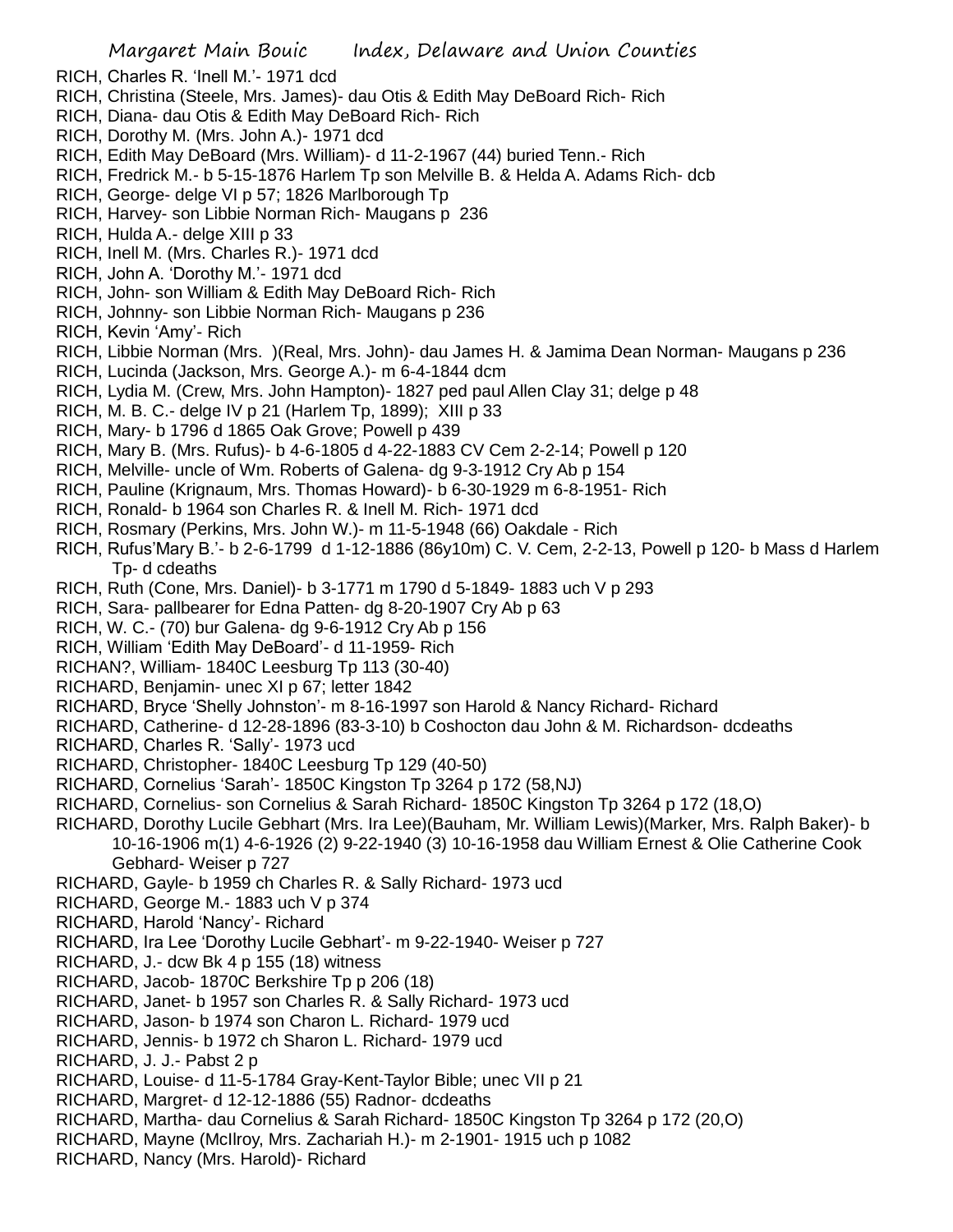- Margaret Main Bouic Index, Delaware and Union Counties RICHARD, Paul R.- b 7-21-1904 Brown T son Hedley & Ella Penelton Richard- dcb RICHARD, Richard D.- 1973 ucd` RICHARD, Robert- b 1961 son Charles R. & Sally Richard- 1973 ucd RICHARD, Roberts- d 7-25-1870 (67) Radnor Tp b Wales; dcdeaths RICHARD, V. Ryan- 1971 ucd RICHARD, Sally (Mrs. Charles R.)- 1973 ucd RICHARD, Sarah (Mrs. Cornelius)- 1850C Kingston Tp 3264 p 172 (57,NJ) RICHARD, Sarah (Scott, Mrs. William)- m 12-25-1821 Madison Co, unec IV p 63 RICHARD, Sharon L.- 1979 ucd RICHARD, Shelly Johnston (Mrs. Bryce)- m 8-16-1997- dau James & Marcia Johnson- Richard RICHARD, William- unec XI p 10; owner Leesburg Tp RICHARDS, —family of Carol J. White, unec XVIII 26 RICHARDS, —family of Susan Myers Lo #600, delge X 38 RICHARDS, –1908 dch p 182, 283 RICHARDS, Dr.- d Fostoria- brother-in-law of Mr. A. R. Livingston- dg 3-20-1896 Cry Ab p 66 RICHARDS, Rev.- dg 6-25-1885 (Galena) Cry Ab p 112; dg 2-22-1907 Cry Ab p 18 RICHARDS, Mrs.- attended funeral of R. E. Southwick- dg 10-13-1893 Cry Ab p 135 RICHARDS, ----(Butts, Mrs. Donald)- d 11-16-1965 RICHARDS, —(Maine, Mrs. Andrew J. A.)- Asp (729h) RICHARDS, ---(Heskett, Mrs. A. J.)- dau J. R. Richards- dg 7-16-1918 Cry Ab p 48 RICHARDS, —(Perry, Mrs. H. S.) dau J. R. Richards- dg 7-16-1918 Cry Ab p 48 RICHARDS, A.- dpc p 76 A. unec XVI p 53a RICHARDS, Abigail (Hopkins, Mrs. Huldah)- Fisher p 6 RICHARDS, Ada S/Carrie H. Hills (Mrs. L. D.)- dau James Harvey & Melissa Willey Hills- dg 4-15-1898 Cry Ab p 152 RICHARDS, Adelaide Paul- b 4-17-1872 d 2-225-1960 ch Matthias Henry & Sarah Maaginley McClean Richards- Weiser p 226 RICHARDS, Adelaide Susanna (Craig, Mrs. Jacques van der Beek)- b 12-26-1836 m 10-2-1882 d 10-31-1915 dau John William & Andora Garber Richards- Weiser p 221 RICHARDS, Adele Wenner (Mrs. Henry Melchior Muhlenberg)- Weiser p 226 RICHARDS, A. J.- 1880 dch p 356, 622; dpc p 77; 176 dch p 264 RICHARDS, Albert C.- 1908 dch p 403 RICHARDS, Albert 'Lena E.'- Richards RICHARDS, Alice (Bennetch, Mrs. Ira Leonard)- b 9-8-1880 m 9-28-1905 d 10-6-1951 dau Henry Melchior & Ella Van Leer Richards- Weiser p 226 RICHARDS, Alison Marie- b 4-2-1984 dau Don Clifton & Kathryn Ann Bardone Richards- Richards RICHARDS, Almena Leach (Mrs. Christopher)- unec XVIII p 26 RICHARDS, A. M.- hmp p 77, 79 RICHARDS, Amelia Louise (Mrs. Kenneth E.)- b 2-18-1929 m 11-11-1953/7 Ky d 12-6-1988 (59) Claibourne Cem p 108- Richards; 1967, 1971, 1973, 1975, 1977, 1979, 1981 ucd RICHARDS, Amos T.- 1908 dch p 403 RICHARDS, Andora Elizabeth (McKnight, Mrs. John)- b 6-9-1839 m 1860 d 9-17-1889 dau John William & Andora Garber Richards- Weiser p 221 RICHARDS, Andora Garber (Mrs. John William)- b 5-21-1815 m 5-21-1835 d 5-26-1892- Weiser p 221 RICHARDS, Andrew D.- b 2-17-1882 Oxford T son E. G. & Lizzie Myers Richards- dcb RICHARDS, Angela Kay- dau John Richards- Richards RICHARDS, Angela Kay (Mrs. Keith E.)- Richards; 1980 dcd RICHARDS, Ann, Miss- Pabst 8 p 31 RICHARDS, Ann- 1870C Berlin Tp p 233 (33) RICHARDS, Ann M. (Van Warmer, Mrs. William)- m 3-22-1840 dcm
- RICHARDS, Ann (O'Harra, Mrs. Joseph)- m 3-4-1851 ucm 1639
- RICHARDS, Anna- 1870C Berlin Tp p 233 (1)
- RICHARDS, Anna Alfarata Harner (Mrs. Charles Mathias)- b 7 -4-1874 m 6-22-1898 d 1-26-1906 Weiser p 225 RICHARDS, Anna Evans (Mrs. William H.)- b 1852 m 8-17-1870 d 1919 Claibourne Cem p 49- dau Henry
	- Evans- Maugans p 224;; 1883 uch V p 647; 1900C Richwood 331-349 p 13A (48, Wales,
		- Wales,Wales)- m 25y 1 ch; 1910C Claib.-Richwood 375-322 p 13B (58) m 39y 1 ch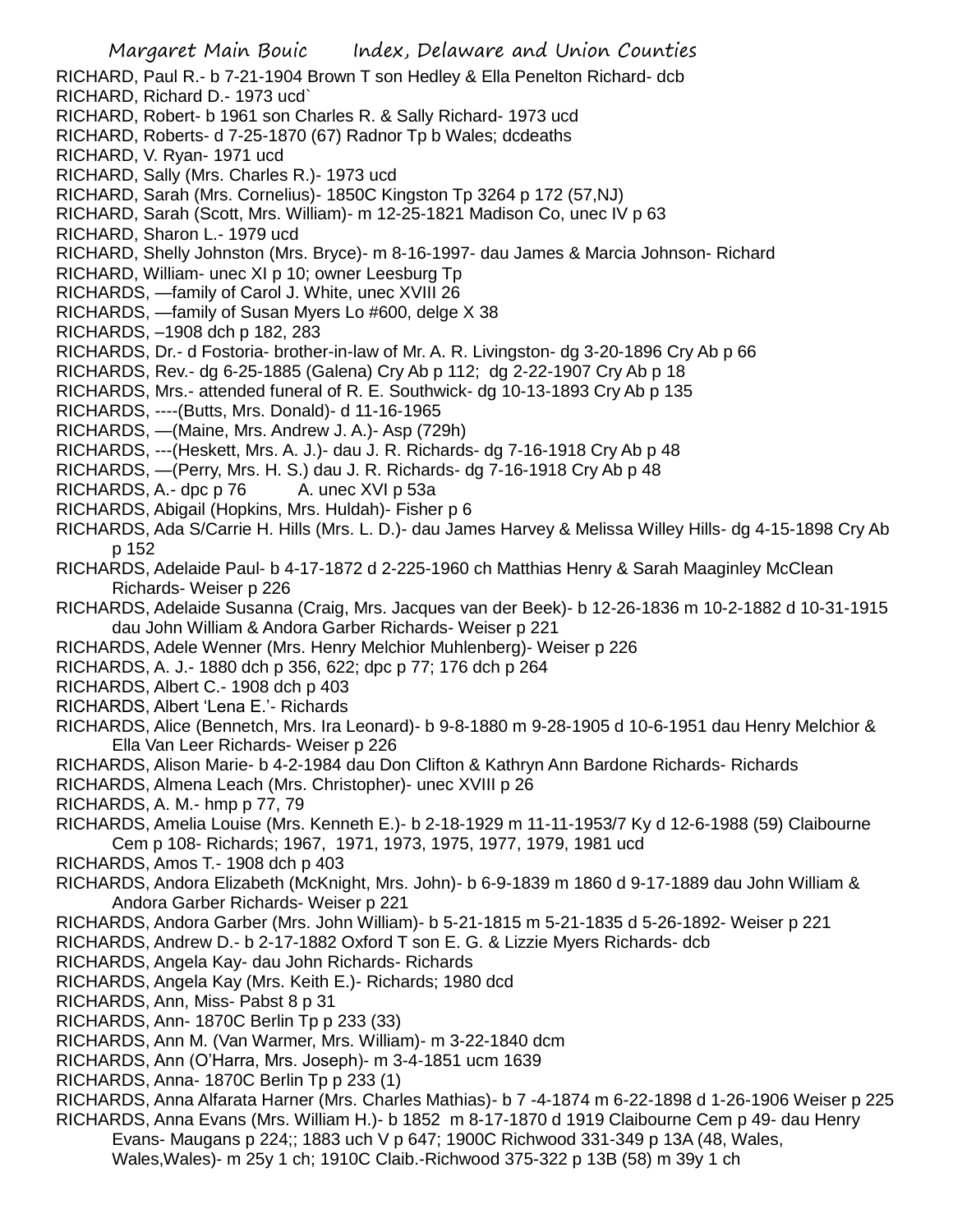- RICHARDS, Anna "Josephine"Richardson (Mrs. Emil L. "Buss")- b 6-28-1914 m 11-2-1938 d 3-4-1999 (84) Middleburg Cem,- dau Jay R. & Blanche Cooksey Richardson- Richards
- RICHARDS, Anna M.- dau J. R. Richards- dg 716-1918Cry Ab p 48; Pabst 2 p 55
- RICHARDS, Anne Elizabeth- b 8-24-1942 dau Henry Melchior Muhlenberg & Emma Louise Straka Richards-Weiser p 226
- RICHARDS, Annie H.- 1883 uch V p 574
- RICHARDS, Ara M.- 1870C Kingston Tp p 388 (11)
- RICHARDS, Arbadella (Mrs. James A.)- 1959 ucd
- RICHARDS, Archel 'Mabel Hall'- Richards
- RICHARDS, Archer- b 12-13-1874 Liberty T Del Co son Noah & Annie Needs Richards- dcb
- RICHARDS, Armenta- dau Sidney & Elizabeth Richards- 1850C Kingston Tp 3223 p 171 (3,O)
- RICHARDS, Arminta J. (Doty, Mrs. Samuel B.,Jr.)- m 8-23-1866k delge IX p 56
- RICHARDS, Arnold Richard- d 3-2-1973 (58) Dublin Cem- delge XI p 82, 1940 draft; 1969, 1971 dcd
- RICHARDS, Athel 'Cressie Slagle'- Richards
- RICHARDS, Augustus J. 'Minnie M. Chapman'- m 2-21-1871 ucm (Hearl)
- RICHARDS, Barb (Mrs. Charles L.)- Richards
- RICHARDS, Barbara- 1870C Delaware Tp p 266 (53)
- RICHARDS, Barbara E. (Mrs. Donald)- 1980 dcd
- RICHARDS, Barbara E.(Mrs. Lewis)- Richards; 1969, 1971, 1980 dcd
- RICHARDS, Barbara Lynne- b 6-15-1971 dau T. E. Richards,Jr,.- Richards
- RICHARDS, Becky dg 12-2-1995 (17)
- RICHARDS, Benjamin- 1870C Berlin Tp p 233 (4)
- RICHARDS, Benjamin Alan- son Keith E. Richards- Richards
- RICHARDS, Benjamin 'Nancy Hall' m 112-23-1841 Madison Co- unec IX p 56
- RICHARDS, Bertha G.- b 4-13-1878 Liberty Tp Del Co- dau David & Sarah Phipps Richards- dcb
- RICHARDS, Bessie L. Richards (Mrs. James)- b 6-18-1891 d 12-28-1969 dau Birdie & Martha Crawford Richards- Richards; Sbc p 45
- RICHARDS, Betsy A. Cole (Mrs. Sidney)- m 11-10-1842 dcm
- RICHARDS, Beulah V. (Poling, Mrs. Willard L.)- Richards
- RICHARDS, Bill- son Hyatt W. & Helen Richards- Richards
- RICHARDS, Bill 'Sue Woolum'- m 5-23-1987 Canada- son Nan Richards- Richards
- RICHARDS, Birdie 'Martha Crawford'- Richards
- RICHARDS, Blanche (Morey, Mrs. )- dau John H. Richards- Richards
- RICHARDS, Blodwen (Eyster, Mrs. )- dau Dr. Joseph J. Richards- Richards
- RICHARDS, Bob- brother Hyatt W. Richards- Richards
- RICHARDS, C.- uca p 99, York Tp
- RICHARDS, Calvin- brother Mrs. Donald Butts- Butts
- RICHARDS, Calvin Thomas- d 8-17-1996 son Len & Donna Richards- Richards
- RICHARDS, Calvin 'Margaret E. Langstaff'- m 5-31-1860 ucm 3034 son William & Margaret Richards- 1883 uch V p 641; Maugans p 216; 1850C Leesburg Tp 285-288 p 44 (13,O); 1860C Leesburg Tp 434 (22); 1870C York Tp 220-214 p 28 (35,O); 1880C York Tp 67 p 7 (42,O,O,O)
- RICHARDS, Carol- 1980 dcd
- RICHARDS, Caroline Pearson (Mrs. Thomas Edmund, Jr.)- Richards
- RICHARDS, Caroline S. Pfeiffer (Mrs. John William)- b 3-7-1869 m 9-15-1890 d 6-20-1959- Weiser p 223
- RICHARDS, Carolyn Marie Kruesi (Mrs. Jeffrey Jacob)- m 6-9-1984 dau Paul R. Kruesi- Richards
- RICHARDS, Catharine Finch (Mrs. Peter)- m 3-23-1851 dc,
- RICHARDS, Catharine- dau James & Susan Richards- 1850C Union Tp 1355-1373 p 203 (2,O)
- RICHARDS, Catharine (Mrs. William)- div 2-28-1828, delge IX p 36
- RICHARDS, Catherine (Mrs. )- d Monday- dg 1-1-1897 Cry Ab p 99
- RICHARDS, —(Yost, Mrs. C. M.)- dau Catherine Richards- dg 1-1-1897 Cry Ab p 99
- RICHARDS, Ceilia Freshwater (Mrs. Philip Harold)- d 1970 dau Archibald & Elizabeth Freshwater Freshwater p 124-126
- RICHARDS, Charles-son Calvin & Margaret Langstaff Richards- 1880C York Tp 67 p 7 (5,O,O,O)
- RICHARDS, Charles L. 'Barb'- son Emil L. & Anna Richardson Richards- Richards
- RICHARDS, Charles- b 6-10-1792 d 4-30-1823 son Matthias & Maria Salome Muhlenberg Richards- Weiser p 220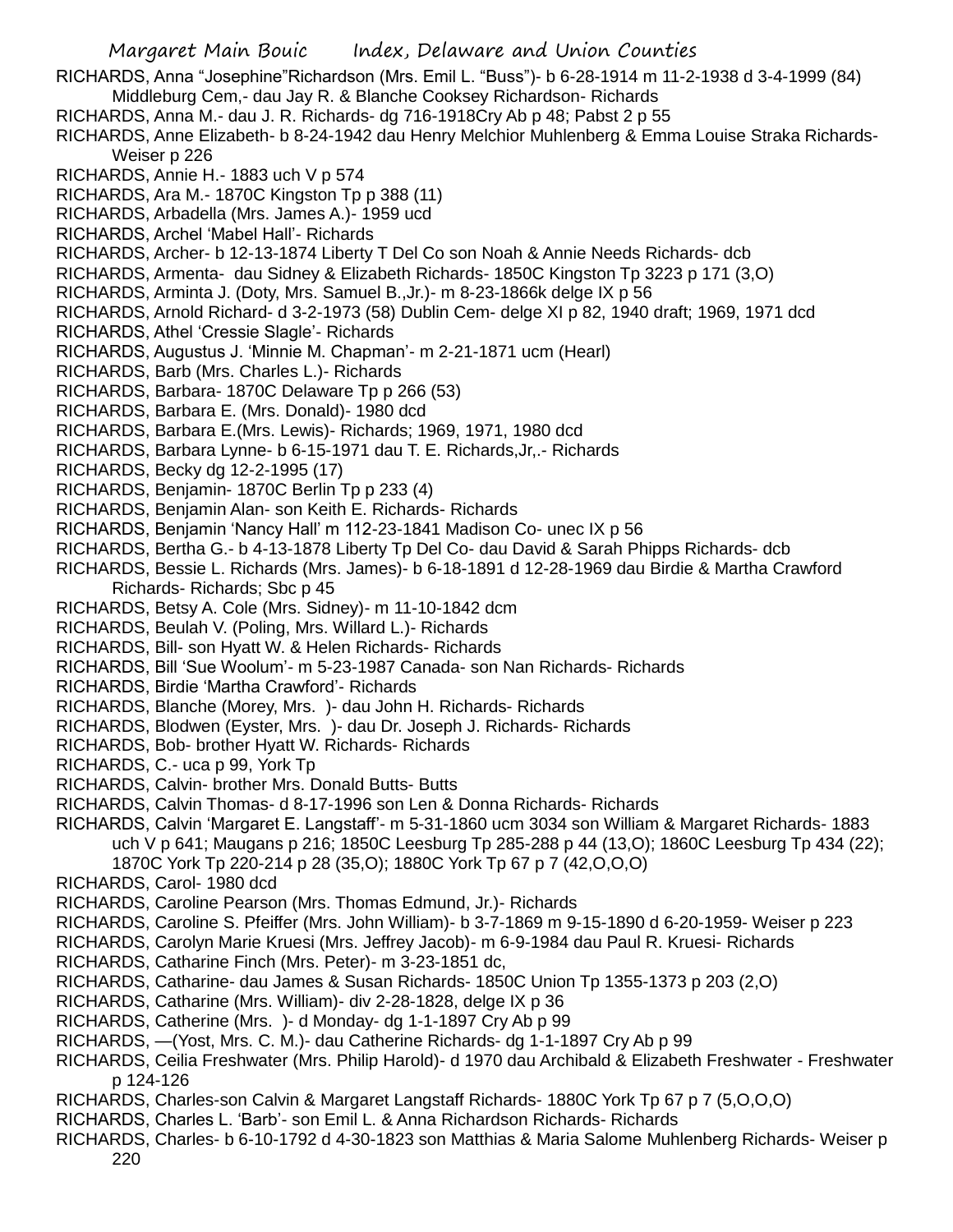- RICHARDS, Charles Mattias 'Anna Alfarata Harner''Laura May Peck'- b 4-19-1875 m(1) 6-22-1898 son Henry Melchior Muhlenberg & Ella Van Leer Richards- Weiser p 225
- RICHARDS, Charlotte Francisca (Oakeley, Mrs. George W.)- b 1-19-1802 m 11-6-1827 d 3-6-1867 dau Mattias & Maria Salome Muhlenberg Richards- Weiser p 220
- RICHARDS, Christiana- 1850C Delaware Town 1034 p 81 (19,Ger)
- RICHARDS, Christine (13-1966)- dau Harrite Collen Richards- Richards
- RICHARDS, Christopher A. 'Karen Seligman'- d 2-6-1995 son Norma Meyer- Richards
- RICHARDS, Christopher 'Elizabeth Almena Leach'- 1883 uch V p 660; unec XVIII p 26, 31, 68; ped Carol Jeanne Price White 20
- RICHARDS, Clarence- son James & Bessie L. Richards Richards- Richards; Sbc p 26
- RICHARDS, Clarence- brother Rose Richards Butz- Richards
- RICHARDS, Clarinda Jane Hanawalt (Mrs. Herbert R.)- b 1877 m 1917 d 10-12-1920 dau Allen & Sarah Jane Freshwater Hanawalt- Freshwater p 209
- RICHARDS, Clark 'Phoebe Curry'- 1915 uch p 645
- RICHARDS, Cleo (Mrs. John T,.)- Richards
- RICHARDS, Clifton H. 'Mildred'- d 6-22-1959 (73) Oak Grove Cem- Richards
- RICHARDS, C. M.- uca p 98, 99 York Tp
- RICHARDS, Coonrod- Naturalization, delge X p 13; Hesse Castle 1846
- RICHARDS, Cor- hadc p 32 (1849 Kingston Tp)
- RICHARDS, Corey Taylor- b 6-16-1998 son Len & Donna Richards- Richards
- RICHARDS, Cornelius 'Emeline Carney;- m 2-2-1854 dcm; delge VI p 38, 39; 1835 men p 34 #41 p 60 Kingston Tp' 1870C Kingston Tp p 388 (78\*)
- RICHARDS, Cornelius, Sr. 'Sarah Wyker'- d 11-18-1871 (79-11-19) Stark Cem, Powell p 208; War 1812; dg 12-15-1871; dcdeaths
- RICHARDS, Cressie Slagle (Mrs. Athel)- Richards
- RICHARDS, E. Dan'Deb'- son Emil L. & Anna Richardson Richards- Richards
- RICHARDS, David- d 4-27-1886 (37-11-19) Liberty Tp b Md- dcdeaths
- RICHARDS, David G.- son Arnold Richard Richards- Richards; 1969, 1971, 1980 dcd
- RICHARDS, David G. b 11-12-1921 d 5-16-1991 (69) Dublin Cem- son Archer & Mabel Hall Richards-Richards
- RICHARDS, Deb (Mrs. E. Dan)- Richards
- RICHARDS, Denise Ann- dau Richard Richards- Richards- engaged to Roger Gorden
- RICHARDS, Diane Marie (Leibold, Mrs. Michael Dean)- m 7-19-1980- dcc Dean Leibold 1; dcc Ardith Waters Leibold 1
- RICHARDS, Donald 'Barbara E.'- 1980 dcd
- RICHARDS, Donald E. 'June'- 1971 dcd
- RICHARDS, Donald- son Dr. Joseph J. Richards- Richards
- RICHARDS, Donald 'Joyce'- son Norman W. & Mary Kathryn Richards- Richards
- RICHARDS, Dora Garber- b 5-26-1870 d 10-31-1902 dau Matthias Henry & Sarah Maginley McClen Richards-Weiser p 224
- RICHARDS, Dorcas Stark (Mrs. Nathaniel)- m 2-12-1843 dcm; Powell p 207
- RICHARDS, Dorothea Young (Davison, Mrs. Joseph Homer)- b 1-3-1893 m 11-5-1917 dau John William & Caroline S. Pfeiffer Richards- Weiser p 223
- RICHARDS, Dorothy Foust (Mrs. John B.)- d 7-10-1964 bur Mt. Gilead- Richards
- RICHARDS, Eda M.- b 11-1-1879 Kingston Tp dau Lester & Mary C. Crego Richards- dcb
- RICHARDS, Edith Montuth, Mrs. George)- dau Philip Harold & Ceilia Freshwater Richards Freshwater p 126
- RICHARDS, Edna (Fiant, Mrs. )- dau John H. Richards- Richards
- RICHARDS, Edward H.- d 10-30-1851 Milford Cem, Un Al p 19 son of J. & S.
- RICHARDS, Edwin Myers- b 6-25-1813 d 9-16-1813 son Matthias Swaine & Margaret Myers Richards- Weiser p 220
- RICHARDS, E. L.- son John Richards- Richards
- RICHARDS, Elaine (Mrs. Steve)- Richards
- RICHARDS, Eleanor B.- b 1913 d 1953 Hopewell Cem, djlm p 89
- RICHARDS, Elisa (Mrs. George M.)- 1850C Jerome Tp 1735-1755 p 255 (28,O)
- RICHARDS, Eliza (Cross, Mrs. Nimrod)- b 1814 ped Beth L. Barker #155 27; unec IX p 57
- RICHARDS, Eliza Jane McGinnis (Mrs. John Wesley)- b 3-1-1847 m 11-10-1867 d 7-25-1885 dau Allen C. &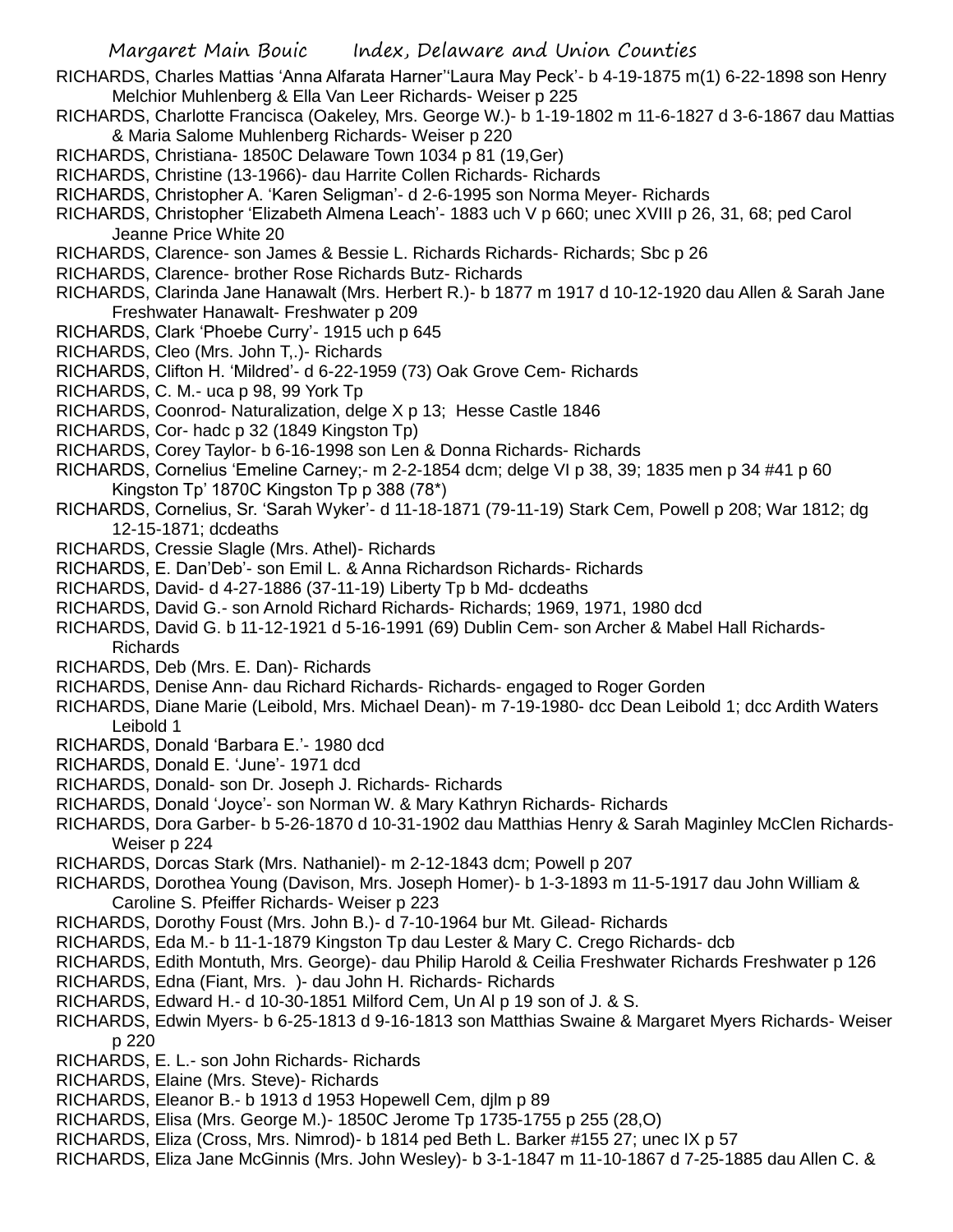Jemima Melson McGinnis- ped Carol Jeanne Price White #622 23

- RICHARDS, Elizabeth- delge XIII p 36
- RICHARDS, Elizabeth A. 1870C Kingston Tp p 388 (50)
- RICHARDS, Elizabeth Almena Leach (Mrs. Christopher)- b 7-10-1803 d 9-29-1846 Hopewell Cem- ped Carol Jeanne Price White #622 21 ; unec XCVIII p 26, 68
- RICHARDS, Elizabeth- pallbearer for Miss Edna Patten- dg 8-20-1907 Cry Ab p 63
- RICHARDS, Elizabeth E. (Price, Mrs. Omer Clifford)- b 11-1-1872 m 8-15-1895 d 6-25-1952 dau John Wesley
- & Eliza Jane McGinnis Richards- ped Carol Jeanne Price White #622 5; unec XVIII p 68 RICHARDS, Elizabeth (Mrs. Joseph Park)- 1880 dch p 815
- RICHARDS, Elziabeth (McElroy, Mrs. James)- b 2-20-1794 d 2-23-1873 dau Matthias & Marie Salome Muhlenberg Richards- Weiser p 220
- RICHARDS, Elizabeth McClean- b 3-26-1872 d 225-1960 dau Matthias Henry & Sarah Maginley McClean Richards- Weiser p 224
- RICHARDS, Elizabeth Myers (Mrs. )- dau Andrew & Elizabeth Myers- dg 5-7-1880 Cry Ab p 229
- RICHARDS, Elizabeth Otto (Mrs. Henry Muhlenberg)- b 11–27-1789 m 4-26-1809 d 6-5-1877- Weiser p 219
- RICHARDS, Elizabeth Otto (Smith, Mrs. Samuel Hart)- b 11–19-1837 m 10-8-1873 d 11-28-1894 dau George Washington & Marty Slemmer Richards- 219
- RICHARDS, Elizabeth (Pomeroy, Mrs. )- sister Mrs. Donald Butts- Butts
- RICHARDS, Elziabeth (Randall, Mrs. Peter)- m 11-27-1706- Powers Pat p 107
- RICHARDS, Elizabeth (Reese, Mrs. )(Sheets, Mrs. Benjamin)- dau Joseph Park & Elizabeth Richards- 1880 dch p 815
- RICHARDS, Elizabeth (Mrs. Sidney)- d 2-28-1889 (69y1m) Stark Cem, Powell p 208
- RICHARDS, Elizabeth Tossey (Mrs. John)- m 12-16-1851 ucm 1744- dau Aaron & Elizabeth Delano Soule Tossey- 1883 uch V p 335; Tossey 1; unec XIV p 66, XVI p 5; Tossey 1; 1860C Millcreek Tp 4 (31,O); 1870C Mil Tp 122 p 15 (42,O); 1900C Mil Tp 7 p 1A (71,O,NH,Vt) m 48y 2 ch
- RICHARDS, Elizabeth (Mrs. William)- Cem record says Mrs. C.
- RICHARDS, Elizabeth (Mrs. William)- d 9-29-1846 (43-2-19) Hopewell Cem, djlm p 83
- RICHARDS, Ella M. dau J. R. Richards- dg 7-16-1918,k Cry Ab p 48; Pabst 2 p 54
- RICHARDS, Ella Van Lear (Mrs. Henry Melchior Muhlenberg)- b 11-8-1848 m 12-26-1871 d 2-18-1932- Weiser p 225
- RICHARDS, Ellen- 1870C Radnor Tp p 469 (26)
- RICHARDS, Elmore G.- 1870C Oxford Tp p 440 (10)
- RICHARDS, Elsie May- b 3-2-1873 Liberty Tp Del Co dau David & Sarah Philips Richards dcb; delge X p 57
- RICHARDS, Elsie M.- member Liberty Rebekah Lodge, 1889- unec XVI p 41
- RICHARDS, Emeline Carney (Mrs. Cornelius)- m 2-2-1854 dcm
- RICHARDS, Emil L. "Buss"'Anna "Josephine" Richardson'- m 11-2-1938 d 4-3-1998- son Athel & Cressie Slagle Richards- Richards
- RICHARDS, Emily (Burroughs, Mrs. Albert Short0- b 11-13-1839 m 9-17-1868 d 5-17-1893- Weiser p 219
- RICHARDS, Emma C.- dau Calvin & Margaret Langstaff Richards- 1870C York Tp 220-214 p 28 (6,O); 1880C York Tp 67 p 7 (17, O, O, O)
- RICHARDS, Emma Louise Straka (Mrs. Henry Melchior Muhlenberg)- m 9-23-1939- Weiser p 226
- RICHARDS, Emma (Mrs. Robert)- m 1-29-1948- Richards
- RICHARDS, Ernest E.- b 1964/2 son Kenneth & Amelia Louise Richards- Richards; 1967, 1971, 1973, 1975, 1977, 1979, 1981 ucd
- RICHARDS, Ernest 'Mary'- Richards
- RICHARDS, Eva May Benjamin (Mrs. Rev. Leonard B.)- b 5-6-1867 m 6-14-1893 dau Edmund Burke & Sarah Mitchell Benjamin- Powers Pat p 76
- RICHARDS, Evelyn (Mrs. )- b 3-23-1902 d 6-17-1989 (87) Maine- Richards
- RICHARDS, Everett- 1908 dch p 403
- RICHARDS, Ezra- 1908 dch p 403
- RICHARDS, Mrs. F. E.- sister Charles S. Baron- dg 10-11-1918 Cry Ab p 74
- RICHARDS, Flora- dau John & Elizabeth Richards- 1860C Millcreek Tp 4 (2,O); 1870C Mil Tp 122 p 15  $(12, ILL)$
- RICHARDS, Florence A.- 1870C Oxford Tp p 440 (13)
- RICHARDS, Florence Ella- b 4-22-1908 dau Charles Mathias & Laura May Peck Richards- Weiser p 225
- RICHARDS, Florence d 5-28-1984 (90) Greenmound Cem,- cousin Genevieve Cole, sister, Anna Bell-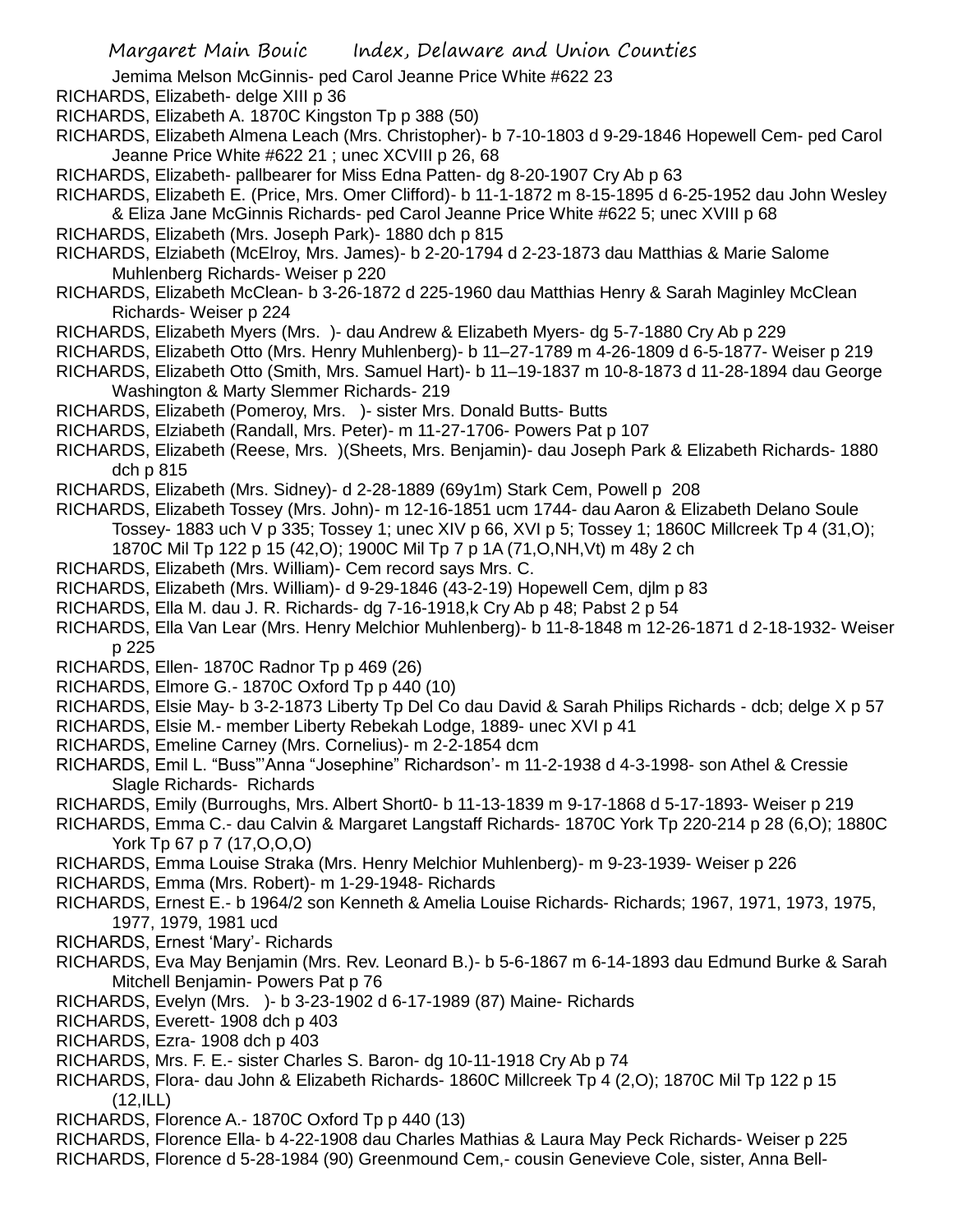Richards cousin Mrs. Charles Benedict

- RICHARDS, Florence- b 3-23-1878 d 8-23-1934 dau Henry Melchior Muhlenberg & Ella Van Leer Richards-Weiser p 225
- RICHARDS, Florence (Terry, Mrs. )- dau John H. Richards- Richards
- RICHARDS, Francis Swaine- b 2–6-1810 d 12-3-1819 son Henry Muhlenberg & Elizabeth Otto Richards-Weiser p 219
- RICHARDS, Frank- b 11-28-1877 Liberty Tp son Jas. H. & Louisa A. Heds Richards, dcb; 1908 dch p 428
- RICHARDS, Gavin- son George A. & Pamela Casto Richards- Richards
- RICHARDS, George A. 'Pamela Casto'- Richards
- RICHARDS, George M. 'Elisa'- 1850C Jerome Tp 1735-1755 p 255 (33,Va)
- RICHARDS, George Washington 'Mary Slemmer'- b 2-22-1813 d 12-15-1873 son Henry Muhlenberg & Elizabeth Otto Richards- Weiser p 219
- RICHARDS, Rev. George W.- Pabst 2 p 96
- RICHARDS, George W. 'Ida Belle Smith'- m 4-14-1893 ucm (Hearl)
- RICHARDS, Georgia (Elliott, Mrs. )- sister Mrs. Donald Butts- Butts
- RICHARDS, Gladys (Yeager, Mrs. )- dau Ernest E. & Mary Richards- Richards
- RICHARDS, Grace- unec XVI p 41, Liberty Rebekah Lodge, 1894
- RICHARDS, Haldee (Merkel, Mrs. William)- m 4-1902 (22-1902) delge VII p 31
- RICHARDS, Harold "Shorty"'Virginia A. Cicero'- d 1971- Richards
- RICHARDS, Harriet Collen Williams (Mrs. )- d 2-1966 bur Morrow County- Richards
- RICHARDS, Harriet E. Rice (Mrs. Henry)- m 11-27-1845 dcm; 1850C Kingston Tp 3224 p 174 (26,O); 1870C Kingston Tp p 385 (50)
- RICHARDS, Harry 'Jessie Alice Morey'- Richards
- RICHARDS, Hattie- 1908 dch p 428
- RICHARDS, Headley- 1870C Berlin Tp 233 (6)
- RICHARDS, —(Mrs. Headley)- dau R. C. Pendleton- dg 10-22-1895 Cry Ab p 42
- RICHARDS, Helen Conwell (Mrs. Thomas Edmund,Jr.)- b 1-8-1912 d 3-17-1990 (78) founded Meals on Wheels- Richards; 1969, 1971, 1980 dcd
- RICHARDS, Helen Eleanore Boyce (Mrs. John W.)- b 3-2-1921 m 10-19-1946 d 9-18-1993 (72) Middleburg Cem.- dau Lloyd & Lenora Eddy Boyce- Richards
- RICHARDS, Helen (Mrs. Hyatt W.)- Richards
- RICHARDS, Helen (McCabe, Mrs. )- dau Albert & Lena Ellen Richards- Richards
- RICHARDS, Henry Branson 'Martha Anna Rittner'- b 2-5-1873 m 9-24-1903 d 3-7-1938 son Henry Melchior Muhlenberg & Ella Van Leer Richards- Weiser p 225
- RICHARDS, Henry 'Harriet E. Rice'- m 11-27-1845 dcm; delge VI p 50; 1850C Kingston Tp 3224 p 174 (27,O);1870C Kingston Tp p 385 (48\*)
- RICHARDS, Henry- son James & Bessie L. Richards Richards- Richards; Sbc p 26
- RICHARDS, Henry Melchior Muhlenberg 'Adele Wenner''Emma Louise Straka'- b 8-20-1909 m(2) 9–23-1939 son Charles Mathias & Laura May Peck Richards- Weiser p 226
- RICHARDS, Henry Melchior Muhlenberg 'Ella Van Lear'- b 8-16-1848 m 12-26-1871 d 9-28-1935 son John William & Andora Garber Richards- Weiser p 225
- RICHARDS, Henry Muhlenberg 'Elizabeth Otto'- b 3-7-1783 m 4-26-1809 d 12-20-1822 son Matthias & Maria Salome Muhlenberg Richards- Weiser p 219
- RICHARDS, Henry Reineke 'Ruth Sheppard'- b 1922 son Mathias Henry & Margaret Ann Reineke Richards-Weiser p 223
- RICHARDS, Henry- brother Rosa R. Richards Butz- Richards
- RICHARDS, Henry S.- d 9-5-1872 (50-3-20) Stark Cem, Powell p 208; dg 9-13-1872 Cry Ab p 100, suicide dg 9-14-1872 (30-6-20) Kingston Tp, dcdeaths\_
- RICHARDS, Herbert L. 'Clarinda Jane Hanawalt'- m 1917- Freshwater 209
- RICHARDS, Howell 'May Jones'- 1915 uch p 828
- RICHARDS, Hyatt W.'Helen' d 2-11-1988 (70) Wisconsin- son Clifton H. & Mildren Richards; brother John Richards- Richards
- RICHARDS, Ida Belle Smith (Mrs. George W.)- m 4-14-1893 ucm (Hearl)
- RICHARDS, Rev. J.- dg 11-26-1889 Cry Ab p 251
- RICHARDS, J. & C- uca p 75 Liberty Tp
- RICHARDS, Jacob 'Mary Metz'- m 4-30-1838 Wight p 30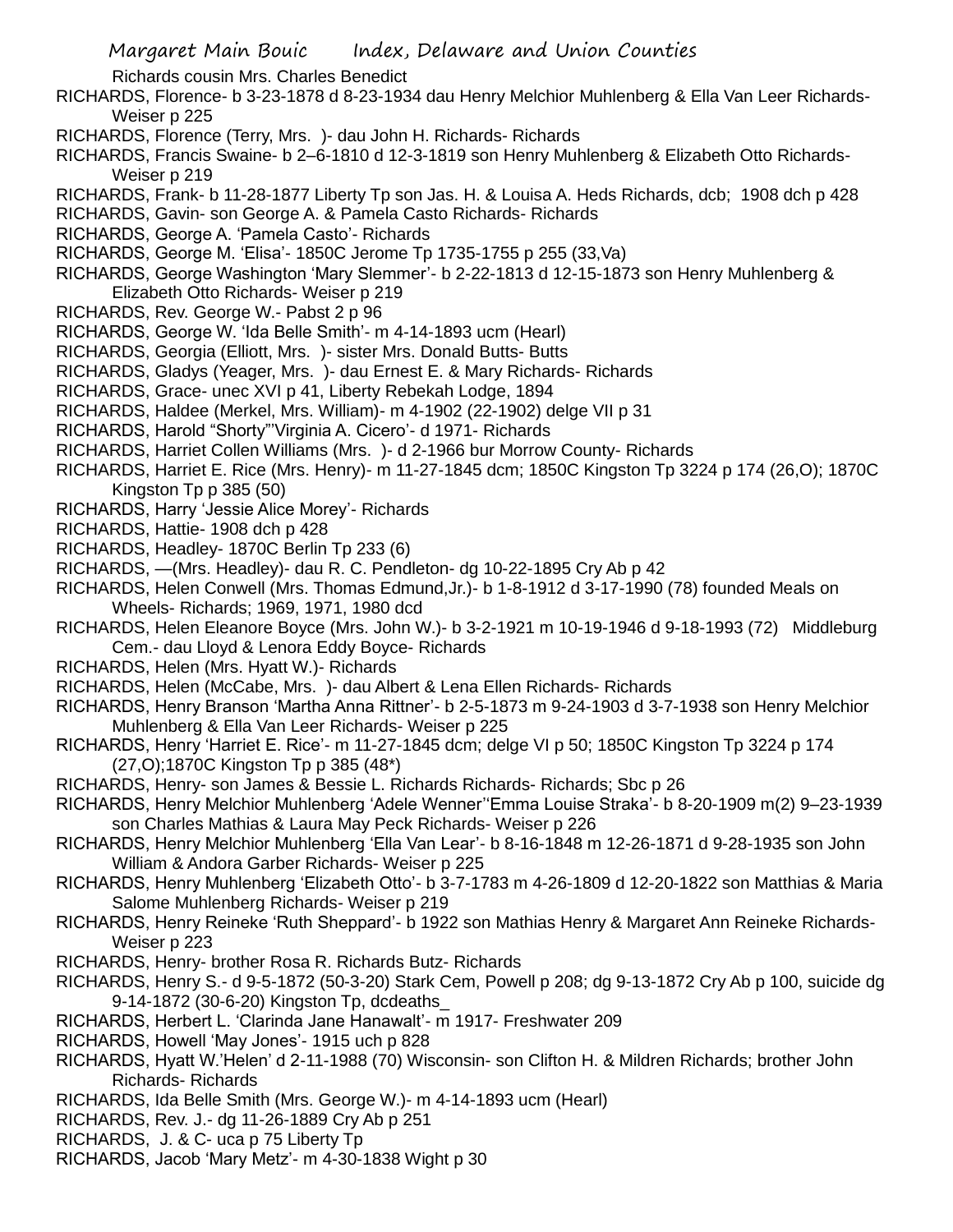- RICHARDS, James A. 'Arbadella'- 1959 ucd
- RICHARDS, James- son Albert & Lena Ellen Richards- Richards
- RICHARDS, James Arthur 'Ruth Sherman Jones'- b 917-1913 m 6-24-1936- Weiser p 753
- RICHARDS, James Arthur II- b 6-21-1939 son James Arthur & Ruth Sherman Jones Richards- Weiser p 753 RICHARDS, James 'Bessie L. Richards- d 1956; Richards; Sbc p 45
- RICHARDS, James C. 'June'- d 4-29-1968 (53) Pleasant Cem- son James &Bessie L. Richards Richards-Richards; Sbc p 45
- RICHARDS, James- brother Mrs. Donald Butts- Butts
- RIDGEWAY, James Howard- d Saturday 910m) Son Dr. & Mrs. T. L. Richards, Fostoria, bur Delaware dg 4- 28-1893 Cry Ab p 120
- RICHARDS, James 'Rebecca'- dg 12-4-1917 Cry Ab p 109
- RICHARDS, James 'Susan'- 1850C Union Tp 1355-1373 p 202 (38,O)
- RICHARDS, Jane (Mrs. Peter)- Richards
- RICHARDS, Jane (Snowden, Mrs. )- dau Hyatt W. & Helen Richards- Richards
- RICHARDS, Janet E.- sister Arnold Richard Richards- Richards; 1969, 1971, 1980 dcd
- RICHARDS, Janet E.- d 3-7-1982 (55) Dublin Cem- dau Archer & Mabel Hall Richards- Richards
- RICHARDS, Jean (Dorchak, Mrs. )- dau Thomas & Mary Baker Richards- Freshwater 126
- RICHARDS, Jeffrey Jacob 'Carolyn Marie Kruesi'- m 6-9-1984 son John C. Richards- Richards
- RICHARDS, Jeni- ch Dr. Paul & Margy Richards- Richards
- RICHARDS, Jennifer- b 1947 dau Henry Reineke & Ruth Sheppard Richards- Weiser p 223
- RICHARDS, Jerusha (Lawrence, Mrs. Gideon)- Asp 32-3 )
- RICHARDS, Jessie Alice Morey (Mrs. Harry)- d 2-4-1968- Richards
- RICHARDS, Dr. J. L. 'Rebecca'- dg 5-6-1886 Cry Ab p 131; pallbearer for Frank D. White- dg 12-24-1918 Cry Ab p 108
- RICHARDS, Joann Chapman (Mrs. Robert B.) d 3-30-1995 (65)- dau Peter H. & Dorothy B. Chapman bur Centerburg- Richards
- RICHARDS, Joanne- b 1955 dau Henry Reineke & Ruth Sheppard Richards- Weiser p 223
- RICHARDS, Joe- son Hyatt W. & Helen Richards- Richards
- RICHARDS, John- d Monday (66) no relatives, Radnor- dg 1-21-1898 Cry Ab p 141
- RICHARDS, John- delge XV p 10 (1890 Oxford Tp)
- RICHARDS, John- Nash p 68
- RICHARDS, John- 1908 dch p 4-3' Pabst 1 p 35
- RICHARDS, John- Powers Pat p 134
- RICHARDS, John- naturalization 1880, Wales, delge X p 13
- RICHARDS, John- d 2–17-1898 Radnor, b Wales- dcdeths
- RICHARDS, John- d 6-24-1881 (58) Civil War; dg 7-21-1881 Cry Ab p 57; dcdeaths
- RICHARDS, John- d 1-17-1899 (65) Radnor Cem, Powell p 216
- RICHARDS, John- 1870C Radnor Tp p 469 (35\*)
- RICHARDS, John- 1870C Oxford Tp p 439 (47\*)
- RICHARDS, John B. 'Dorothy Foust' Richards
- RICHARDS, John C.- Richards; delge XI p 82, 1940 draft
- RICHARDS, John Christopher- b 5-28-1791 d 6-3-1791 son Matthias & Marie Salome Muhlenberg Richards-Weiser p 220
- RICHARDS, John C.- son Clifton H. & Mildred Richards- Richards
- RICHARDS, John- b 1-28-1884 Oxford Tp son Elmer & Elizabeth Myers Richards- dcb
- RICHARDS, John E.-b 1960 son Kenneth & Amelia Louise Richards- Richards- 1967, 1971, 1973, 1975, 1977, 1979 ucd; engaged to Penny Yoakam
- RICHARDS, John M. 'Elizabeth Tossey'- m 12-16-1851 ucm 1744 d 6-23-1903 (74) uninf p 12; 1883 uch V p 335; 1860C Millcreek Tp 4 (31,O); 1870C Mil Tp 122 p 15 (41,O); 1900C Mil Tp 7 p 1A (71,O,Vt.Ct) m 48y; unec XVI p 5
- RICHARDS, John H.- d 6-25-1964 (89) Oak Grove Cem- Richards
- RICHARDS, John H.- d 9-3-1852 (8-7-10) Stark Cem, Powell p 208
- RICHARDS, John H. 'Shirley C.'- 1980 dcd
- RICHARDS, John H.- son Sidney & Elizabeth Richards- 1850C Kingston Tp 3223 p 171 ( 6,O)
- RICHARDS, John Jacob- naturalization Germary 1836- delge X p 13
- RICHARDS, John- son John Richards- Richards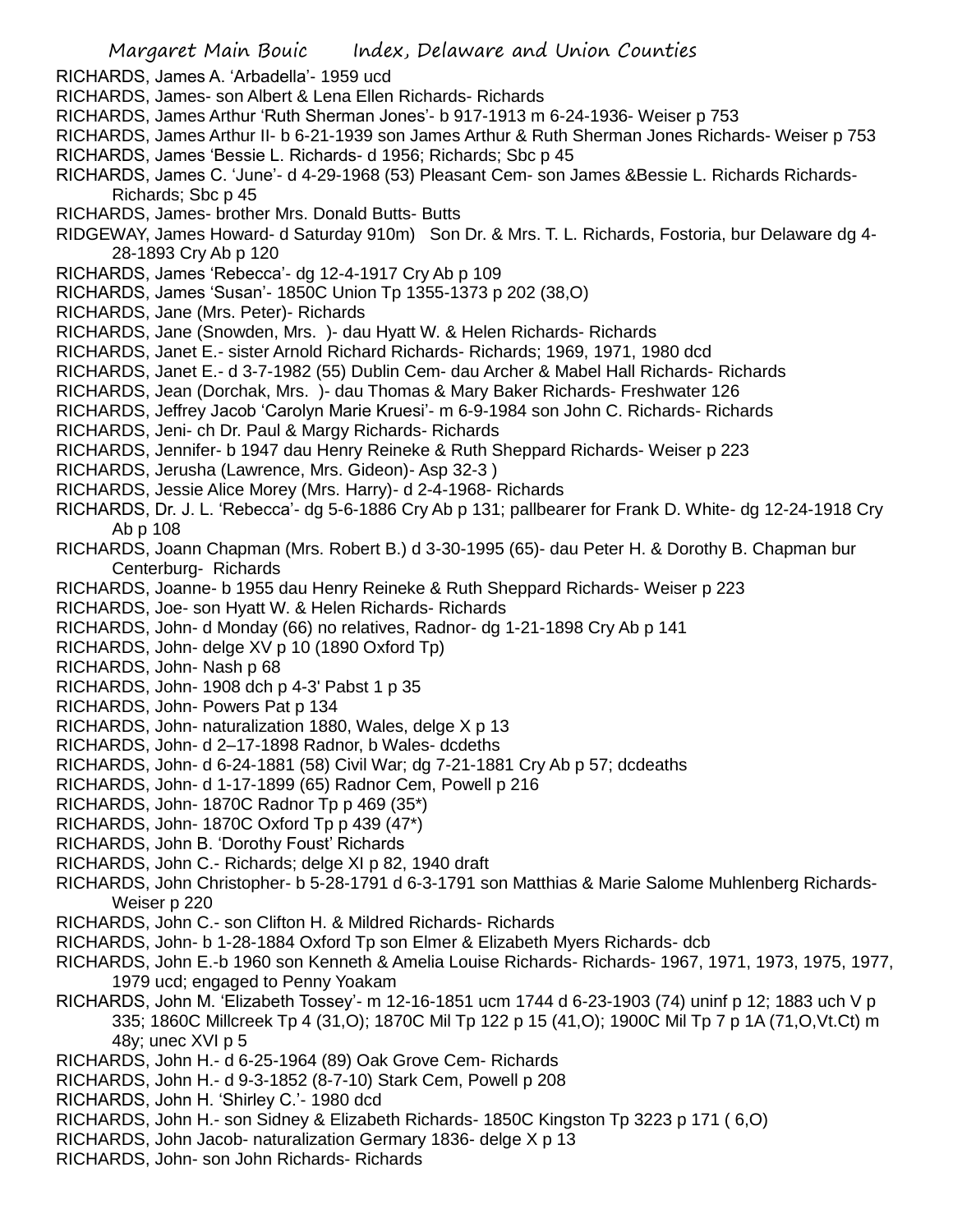- RICHARDS, John- brother Dr. Joseph J. Richards- Richards
- RICHARDS, John L.- b 4-18-1881 Radnor Tp son Chas. Richards- dcb
- RICHARDS, John Lovett- son J. R. Richards- dg 7-12-1918 Cry Ab p 48
- RICHARDS, John 'Margaret M.'- dg 5-15-1917, dg 5-18-1917 Cry Ab p 51, 52
- RICHARDS, John 'Mary McCrary'- 1915 uch p 1023
- RICHARDS, John 'Maude Bess Enoch' Richards
- RICHARDS, John- son Dr. Paul & Margy Richards- Richards
- RICHARDS, John R.- b 5-31-1832 d 7-2-1901 (69-1-1) dg 7-9-1901 Cry Ab p 88; delge XI p 78, XII p 13; 1890, Berlin Tp; naturalization, 1871 Wales, delge X p 13; 1870C Berlin Tp p 233 (38\*)
- RICHARDS, John 'Susan Spaulding'- m 1-4-1844/8 dcm; 1850C Delaware Town 1074 p 84 (27,Pa); Wight p 29 or m 1-14-1848
- RICHARDS, John T. 'Cleo'- son Emil L. & Anna Richardson Richards- Richards
- RICHARDS, John W.- 1870C Berlin Tp p 233 (13)
- RICHARDS, John W.- b 1831 Union Co; 1850C Hardin Co query by Carol J. White- unec XVII p 15
- RICHARDS, John W.- d 7-5-1918, dg 7-16-1918 Cry Ab p 48; Greenlawn Cem.-son J. R. Richards
- RICHARDS, John W. 'Mary McCreary'- b 1848 d 1927 Claibourne Cem p 50
- RICHARDS, John W. 'Mary McIlroy'- m 12-14-1885 ucm (Hearl)
- RICHARDS, John Wesley 'Eliza Jane McGinnis'- b10-1831 m 11-10-1867 d 9-11-1905 son Christopher & Elizabeth Richards- unec XVIII p 26, 31, 68; ped Carol Jeanne Price White 10
- RICHARDS, Mr. & Mrs. John W.- son-in-law & Dau of Reuben Havens- dg 11-19-1907 Cry Ab p 82
- RICHARDS, John Willard. 'Helen Eleanore Boyce'- b 4-3-1915 m 10-19-1946 d 3-15-1996 (80) Middleburg Cem,- son Athel & Cressie Slagle Richards- Richards
- RICHARDS, John William 'Andora Garber'- b 4-18-1803 m 5-21-1835 d 1-24-1854 son Matthias & Marie Salome Muhlenberg Richards- Weiser p 221
- RICHARDS, John William 'Caroline S. Pfeiffer'- b 4-12-1867 m 9-15-1890 d 4-9-1944 son Matthias Henry & Sarah Maginley McClean Richards- Weiser p 223
- RICHARDS, Jon Clifton'Kathryn Ann Bardone'- m 7-27-1968 son John C. Richards- Richards
- RICHARDS, Joseph- 1883 uch IV p 534
- RICHARDS, Joseph- son Dr. Joseph J. Richards- Richards
- RICHARDS, Dr; Joseph J.- d 11-1953 (86) Richards
- RICHARDS, Joseph N.- son Calvin & Margaret Langstaff Richards- Maugans p 216; 1870C Yrk Tp 220-214 p 28 (3,O); 1880C York Tp 67 p 7 (12,O,O,O)
- RICHARDS, Joseph Park 'Elizabeth'- 1880 dch p 815
- RICHARDS, Joseph- son William & Margaret Richards- 1850C Leesburg Tp 285-288 p 44 (11,O); 1860C Leesburg Tp 433 (20,O)
- RICHARDS, Josephine- foster dau Ralph F. & Nellie V. Kinney- 1910C Claibourne Tp SP 65 p 3A  $(10, \text{In}, \text{In}, \text{In})$
- RICHARDS, Joyce (Mrs. Donald)- Richards
- RICHARDS, J. R.- hadc p 95 (Brown Tp)
- RICHARDS, J. R., Mrs. dg 10-10-1908 delge VIII p 27; dg 7-9-1918, dg7-16-1918 Cry Ab p 47, 48
- RICHARDS, J. S. Un Al p 19
- RICHARDS, Juanita (Phillips, Mrs. )- dau Ernest E. & Mary Richards- Richards
- RICHARDS, Judith (Ford, Mrs. John)- m 1-7-1713/4 perhaps sister of Elizabeth Richards Randall- Powers Pat p 106, 107, 255
- RICHARDS, Judy (Graves, Mrs. )- dau James D. & June Richards- Richards
- RICHARDS, Julie- dau Dr. Paul & Margy Richards- Richards
- RICHARDS, June A. (Mrs. Donald E.)- 1971, 1980 dcd
- RICHARDS, June (Mrs. James D.)- Richards
- RICHARDS, June- sister Janet E. Richards- Richards
- RICHARDS, June E.- sister Arnold Richard Richards- Richards; 169, 1971 dcd
- RICHARDS, J. W.- dg 1-10-1908 delge VIII p 27
- RICHARDS, Karen (Fryman, Mrs. Gene)- dau Emil L. & Anna Richardson Richards- Richards
- RICHARDS, Karen Seligman (Mrs. Christopher)- b 11-10-1944 d 5-9-1995 (50) dau George & Elva Hartman Seligman- Richards
- RICHARDS, Karla- b 1962 dau John H. & Shirley C. Richards- 1980 dcd
- RICHARDS, Kasel Kirk (Courtright, Mrs. Thurman Thomas)- b 7-23-1884 m 10-17-1906 Weiser p 640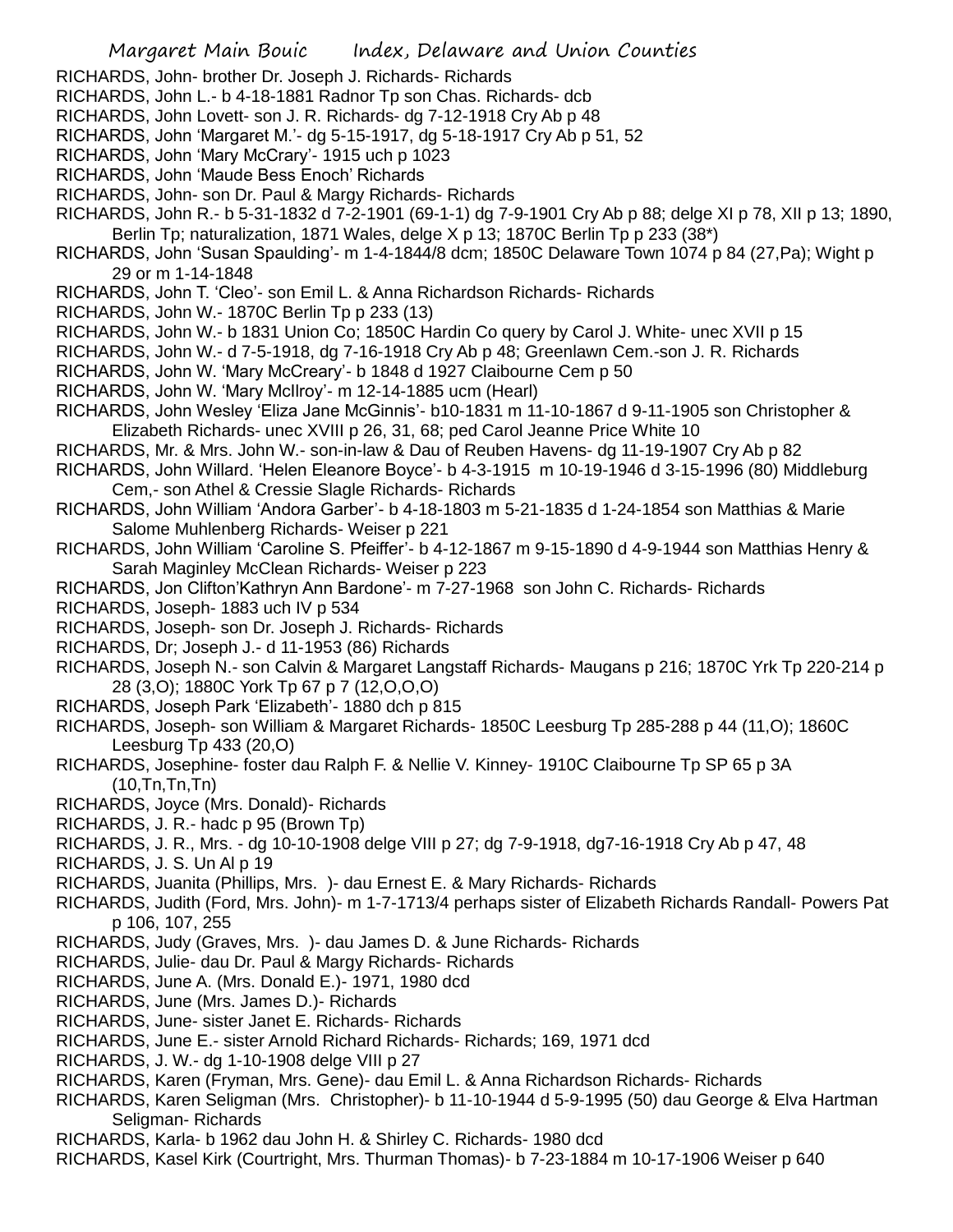## Margaret Main Bouic Index, Delaware and Union Counties

RICHARDS, Kathryn Ann Bardone (Mrs. Jon Clifton)- m 7-27-1968 dau James Bardone- Richards RICHARDS, Keith E. 'Angela K.'- son Thomas Edmund,Jr. & Helen Conwell Richards- Richards; 1969 dcd RICHARDS, Kenneth E 'Amelia Louise'- b 4-27-1912 m 11-11-1953/7 d 12-7-1999 (87) Claibourne Cem p 108 son Ernest E. & Mary Richards-Richards; 1967, 1971, 1973, 1975, 1977, 1979, 1981 ucd

RICHARDS, Kim D. 'Debra'- son Robert B. & Joann Chapman Richards- Richards

RICHARDS, Kurt Owen- son Robert B. & Joann Chapman Richards- Richards

RICHARDS, L.- uca p 25

RICHARDS, Lairna- d 1-28-1884 (38y9d) Liberty Tp, dcdeaths

- RICHARDS, Laura L. (Mrs. Randolph)(Green, Mrs. )- d 1-20-1896 (59); dg 1-24-1896 Cry Ab p 55
- RICHARDS, Laura May- b 9-12-1910 dau Charles Mathias & Laura May Peck Richards- Weiser p 226

RICHARDS, Laura May Peck (Mrs. Charles Mathias)- b 4-19-1885- Weiser p 225

- RICHARDS, Lavnie?- dau William & Margaret Richards- 1850C Leesburg Tp 285-288 p 44 (16,O)
- RICHARDS, L. D.'Ada S./Carrie H. Hills'- dg 4-15-1898 Cry Ab p 152
- RICHARDS, Leicester- son Henry & Harriett E. Richards- 1850C Kingston Tp 3224 p 174 (4,O)
- RICHARDS, Lela- foster dau Harvey & Minnie O. Parmer- 1910C Claibourne SP 64 p 3A (8,Tn,Tn,Tn)

RICHARDS, Lemuel James- b 3-10-1815 d 5-13-1835 son Matthias Swaine & Margaret Myers Richards-Weiser p 220

- RICHARDS, Lena Ellen (Mrs. Albert)- d 10-5-1984 (79) Greenlawn, Cols.- sister Ellen Price- Richards
- RICHARDS, Rev. Leonard B. 'Eva May Benjamin'- m 6-14-1893- Powers Pat p 76
- RICHARDS, Leslie Ann (9-1966) dau Harriet Collen Williams Richards- Richards
- RICHARDS, Lester- 1870C Kingston Tp p 385 (23)
- RICHARDS, Lester 'Mary C. Crago'- m 1875, delge VI p 61
- RICHARDS, Lew- son Albert & Lena Ellen Richards- Richards
- RICHARDS, Lewis 'Barbara E.'- Richards; 1969, 1971, 1980 dcd
- RICHARDS, Lisa- b 1964 dau Donald E. & Barbara Richards- 1980 dcd
- RICHARDS, Lisa L.- dau Sidney & Elizabeth Richards- 1850C Kingston Tp 3223 p 171 (4,O)
- RICHARDS, Lizzie Ann- d 2-28-1888 (69-1-0) Kingston Tp b NY; dcdeaths
- RICHARDS, Dr. L. J.- vet surgeon- son Thomas Richards- dg 4-14-1911 Cry Ab p 27
- RICHARDS, —Howe (Mrs. L. J.)- dau H. W. Howe- dg 1-23-1917 Cry Ab p 8
- RICHARDS, Lola B.- dau Calvin & Margaret Langstaff Richards- 1880C York Tp 67 p 7 (9,O,O,O)
- RICHARDS, Louiza (Doty, Mrs. Henry V.)- m 5-15-1867 dcm; delge XII p 47
- RICHARDS, Lucy- 1870C Liberty Tp Del Co p 396 (73\*)
- RICHARDS, Lucy E.- 1870C Delaware Tp p 266 (1)
- RICHARDS, Lucy Vining- dau Elias Vining- dcw Bk 3 p 321
- RICHARDS, Lucy (Whiteaker, Mrs. Oscar)- dau James & Bessie L. Richards; sister Rosa Richards Butz-Richards
- RICHARDS, Mabel- 1908 dch p 428
- RICHARDS, Mabel Hall (Mrs. Archer)- Richards
- RICHARDS, Mame- b 1898 d 1918 New Millcreek cem p 31 dau J. W. & R. Richards
- RICHARDS, Maggie (Thornton, Mrs. Charles)- m 8-18-1895, delge V p 65
- RICHARDS, Margaret E.- b 2-20-1874 Brown Tp dau John R. & Ann Williams Richards- dcb
- RICHARDS, Margaret Langstaff (Mrs. Calvin)- m 5-31-1860 ucm 3034 dau James Harris & Catherine Dixon Langstaff- Maugans p 216; 1883 uch V p 641; Sbc p 44; 1860C Leesburg Tp 434 (18,O); 1870C York Tp 220-214 p 28 (28,O); 1880C York Tp 67 p 7 (32,O,O,O)
- RICHARDS, Margaret M. (Mrs. John)- d Sunday (37) Oak Grove Cem- dg 5-15-1917, dg 5-18- 1917, Cry Ab p 51, 52
- RICHARDS, Margaret- 1880C Leesburg Tp28 p 3 (70,O,Pa,Pa
- RICHARDS, Margaret Ann Reineke (Mrs. Mathias Henry)- m 1919- Weiser p 223
- RICHARDS, Margaret Ann (Stockmar, Mrs. E. Richard)- b 1930 dau Mathias Henry & Margaret Ann Reineke Richards- Weiser p 223
- RICHARDS, Margaret Myers (Mrs. Matthias Swaine)- b 10-6-1785 m 9-10-1812 d 11-19-1858- Weiser p 220
- RICHARDS, Margaret (Mrs. William)- unec XII p 38; 1850C Leesburg Tp 285-288 p 44 (43,O); 1860C Lees. Tp 433 (48,O); 1870C Leesburg Tp 262-270 p 34 (64,O)
- RICHARDS, Margaretta Henrietta- b 8-17-1789 d 11-28-1861 dau Matthias & Maria Salome Muhlenberg Richards- Weiser p 220
- RICHARDS, Margaretta Slemmer (Keyser, Mrs. David)- b 10-13-1841 m1-28-1874 dau George Washington &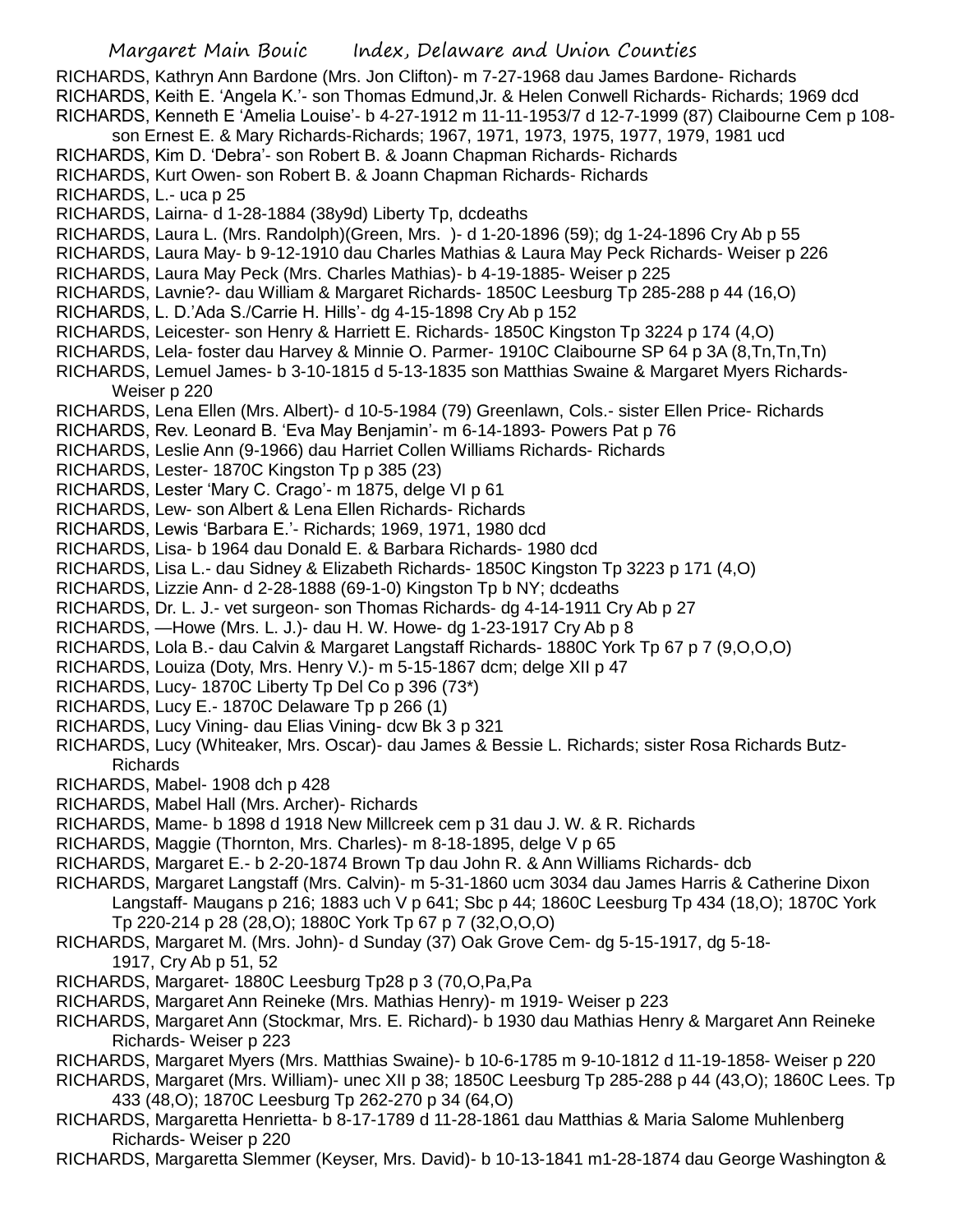- Mary Slemmer Richards- Weiser p 220
- RICHARDS, Margy (Mrs. Dr. Paul)- Richards
- RICHARDS, Marie Salome Muhlenberg (Mrs. Matthias)- dau Rev. Henry Melchior & Anna Maria Weiser Muhlenberg- Weiser p 219
- RICHARDS, Mark- b 1955 son Lewis & Barbara E. Richards- 1969, 1971 dcd
- RICHARDS, Marla Jean (Ramey, Mrs. John Robert)- dau John W. & Helen Eleanore Boyce Richards-Richards
- RICHARDS, Marsha Kay- dau John Willard & Helen Eleanore Boyce Richards- Richards
- RICHARDS, Martha- d 1-1-1902 Brown Tp, infirmary- dcdeaths
- RICHARDS, Martha- 1870C Kingston Tp p 385 (40\*)
- RICHARDS, Martha Ann Bittner (Mrs. Henry Bramson)- b 8-12-1873 m 9-24-1903- Weiser p 225
- RICHARDS, Martha Crawford (Mrs. Birdie)- Richards
- RICHARDS, Marvin E.- d 1-31-1970 (84) bur W. Va- Richards
- RICHARDS, ----(Poling, Mrs. Willard)- dau Marvin E. Richards- Richards
- RICHARDS, Mary- Pabst 2 p 57
- RICHARDS, Mary- 1979 ucd, Claibourne Tp
- RICHARDS, Mary- ucm 3609, no marriage Austin Bell
- RICHARDS, Mary (Adair, Mrs. Nelson)- m 11-26-1865 ucm 3856
- RICHARDS, Mary Ann Hendricks (Mrs. Warren)- Richards
- RICHARDS, Mary Baker (Mrs. Thomas)- b 11-27-1920 Freshwater 126
- RICHARDS, Mary (Baker, Mrs. )- dau John M. Richards- Richards
- RICHARDS, Mary (Barr, Mrs. Samuel)- Richards mother of Emma Barr
- RICHARDS, Mary C.- dau William & Margaret Richards- 1850C Leesburg Tp 285-288 p 44 (8,O); 1860C Leesburg Tp 433 (17,O)
- RICHARDS, Mary C. Crego (Mrs. Lester)- m 1875;delge VI p 61
- RICHARDS, Mary (Clemans, Mrs. )- dau Evelyn Richards- Richards
- RICHARDS, Mary E.- dau John & Elizabeth Tossey Richards- 1860C Millcreek Tp 4 (5,O); 1870C Mil Tp 122 p 15 (15,O)
- RICHARDS, Mary Elizabeth (Frantz, Mrs. Charles Thomas)- m 9-6-1969 dau Robert Richards- Richards
- RICHARDS, Mary (Mrs. Ernest)- Richards
- RICHARDS, Mary E. (Wilson, Mrs. James T.)- b 1-17-1843 m 1863 d 12-4-1927 ped Eleanor Mae Wilson Shonting 9; delge III p 31
- RICHARDS, Mary (Frantz, Mrs. Tom)- dau Robert & Emma Richards- Richards
- RICHARDS, Mary J. (McLane, Mrs. Joseph)- m 7-7-1847 dcm
- RICHARDS, Mary- b 6-19-1878 Brown Tp dau J. R. & L. Williams Richards- dcb
- RICHARDS, Mary Kathryn (Mrs. Norman W.)- d 9-18-1995 (81) Union Cem, Cols.- Richards
- RICHARDS, Mary (Legg, Mrs. )- dau Harry & Jessie Alice Morey Richards- Richards
- RICHARDS, Mary Lou- b 1957/9 dau Kenneth & Amelia Louise Richards- Richards; 1967, 1971, 1973, 1975 ucd
- RICHARDS, Mary McIlroy (Mrs. John W.)- 12-14-1885 ucm (Hearl)
- RICHARDS, Mary Metz (Mrs. Jacob)- m 4-30-1838 Wight p 30
- RICHARDS, Mary M. McCreary (Mrs. John W.)- b 1861 d 1935 Claibourne Cem p 6- dau Benjamin F. & Somelia Leeper McCrary- 1915 uch p 1023
- RICHARDS, Mary M. (Saam, Mrs. )(Mrs. )- d 5-26-1979 (74) bur Toledo- Richards
- RICHARDS, Mary M. (West, Mrs. Edward Davis)- b 9-21-1897 d 1-17-1988 (90) bur Newark- dau Warren & Mary Ann Hendricks Richards- Richards
- RICHARDS, Mary (Mrs. Otho- Claibourne Cem p 6
- RICHARDS, —d 5-7-1874 infant dau Otho & Mary Richards- Claibourne Cem p 6
- RICHARDS, Mary Ruth- b 1-14-1894 Delaware Tp dau H. W. & Ella E. Pendleton Richards- dcb
- RICHARDS, Mary (Scott, Mrs. George)- 1908 dch p 428; Scott
- RICHARDS, Mary Tabitha (Langstaff, Mrs. John Emery)- b 11-3-1873 m 9-6-1893 d 12-21-1961- dau William N. & Anna Evans Richards- Maugans p 224; 1883 uch V p 647
- RICHARDS, Mary V. (Battees, Mrs. John)- m 1-8-1871 ucm 4849
- RICHARDS, Matilda E.- dau John & Susan Richards- 1850C Delaware Town 1074 p 84 (5/12,O); 1870C Oxford Tp p 439 (20)
- RICHARDS, Mathias Henry 'Margaret Ann Reineke'- b 7-3-1891 m 1919 son John William & Caroline S.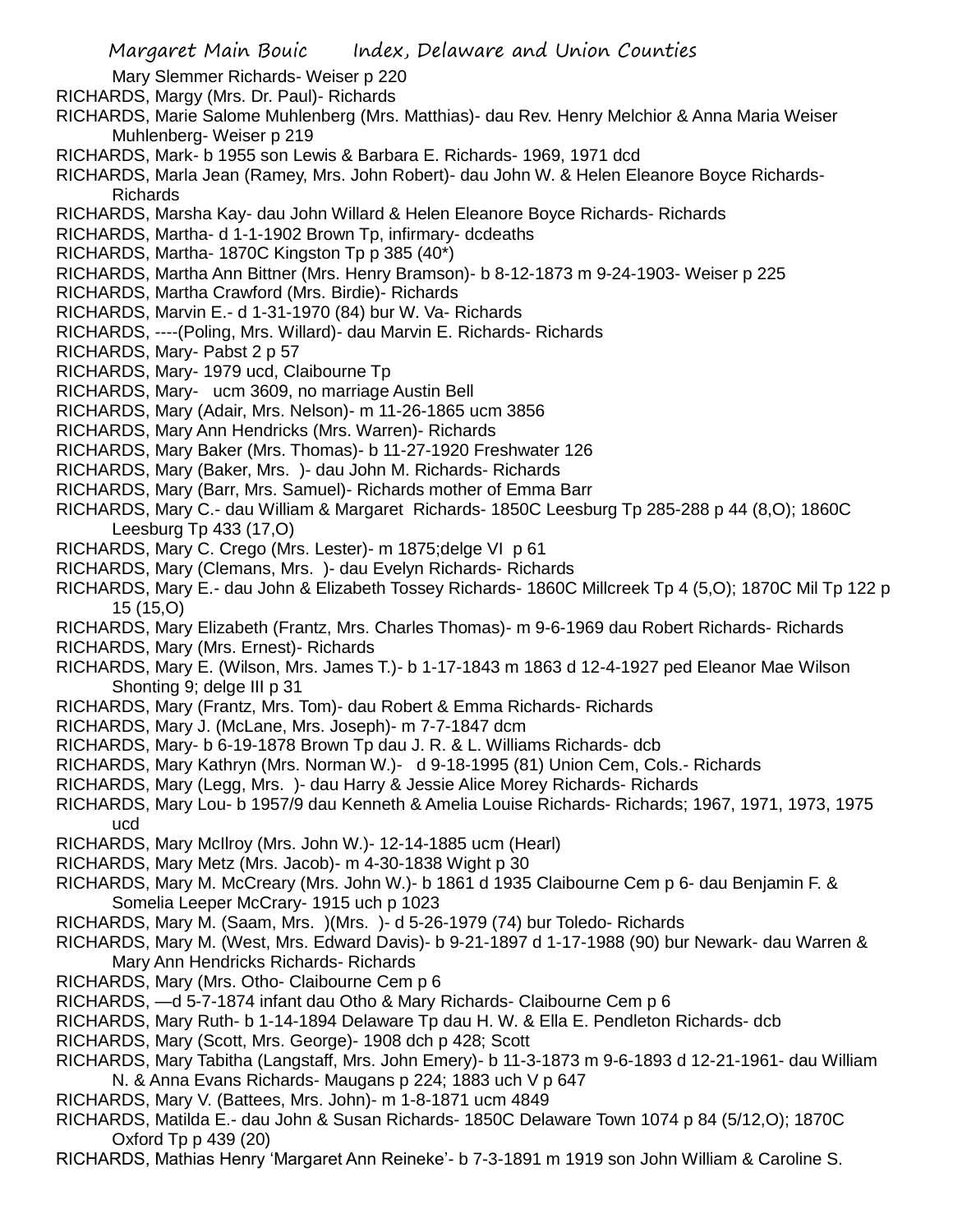Pfeiffer Richards- Weiser p 223

- RICHARDS, Matthias Henry 'Sarah Maginley McClean'- b 6–17-1841 m 6-14-1866 d 12-12-1898 son John William & Andora Garber Richards- Weiser p 223
- RICHARDS, Matthias 'Marie Salome Muhlenberg'- b 2-26-1758 m 5-8-1782 d 8-4-1830- Weiser p 219
- RICHARDS, Matthias Swaine 'Margaret Myers'- b 2-7-1787 m 9-10-1812 d 5-11-1862 son Matthias & Maria Salome Muhlenberg Richards- Weiser p 220
- RICHARDS, Mattie- dau Calvin & Margaret E. Langstaff Richards- 1880C York Tp 67 p 7 (2,O,O,O)
- RICHARDS, Maude Bess Knoch (McColly, Mrs. Albert)(Mrs. John)- d 6-22-1972 (88) bur Maple Grove Cem, Richards
- RICHARDS, May- delge XIII p 36
- RICHARDS, May Jones (Mrs. Howell)- dau Thomas N. & Sophia Davis Jones- 1915 uch p 828
- RICHARDS, Melody- b 1953 dau Lewis & Barbara E. Richards- 1969, 1971 dcd
- RICHARDS, Michael Lewis- b 1963 son Lewis & Barbara Richards- Richards; 1969, 1971, 1980 dcd- engaged to Michele Lynn Bugh
- RICHARDS, Michelle Ann (Dienst, Mrs. B. Allen)- b 1962 m 6-12-1982 dau Lewis & Barbara E. Richards-Richards; 1969, 1971, 1980 dcd
- RICHARDS, Michelle (6-1966) dau Harriet Collen Williams Richards- Richards
- RICHARDS, Mildred (Mrs. Clifton H.)- d 1-1959- Richards
- RICHARDS, Minie May- b 12-1-1871 Delaware Town dau A. J. & Mary May Chapman Richards- dcb
- RICHARDS, Minnie M. Chapman (Mrs. Augustus J.)- m 2-21-1871 ucm (Hearl)
- RICHARDS, Minnie (Mitchell, Mrs. George E.)- Maugans p 45
- RICHARDS, M. L.- dg 1-7-1908 delge VIII p 27
- RICHARDS, Morris- 1870C Radnor Tp p 469 (2m)
- RICHARDS, M. W.- son J. R. Richards- dg 7-16-1918, Cry Ab p 48
- RICHARDS, Nan (Mrs. )- mother of Bill Richards- Richards
- RICHARDS, Nancy A. (Roof, Mrs. Michael)- m 6-7-1846 dcm
- RICHARDS, Nancy E.- b 11-8-1884 Brown Tp dau Thomas & Becca Livingston Richards- dcb
- RICHARDS, Nancy Hall (Mrs. Benjamin)- m 12-23-1841 Madison Co, unec IX p 56
- RICHARDS, Nancy J. (King, Mrs. Jim)- dau Emil L. & Anna Richardson Richards- Richards
- RICHARDS, Nancy (Mrs. Paul J.)- 1980 dcd
- RICHARDS, Nannie Elizabeth- d 4-11-1886 (1-4-24) Leonardsburg, only dau of Dr. J. L. & Rebecca Richardsdg 5-6-1886 Cry Ab p 131
- RICHARDS, Namii/Neoma (Bell, Mrs. Enos A.)-m 5-20-1852 ucm 1809 d 1910; 1915 uch p 809, 810; unec VII p 58, XV p 7; 1870C Leesburg Tp 262-270 p 33 (36,O)
- RICHARDS, Narcissus- opc 209
- RICHARDS, Nathaniel- Powers Pat p 46
- RICHARDS, Nathaniel- hadc p 32 (1849 Kingston Tp)
- RICHARDS, Nathaniel 'Dorcas'- Powell 207
- RICHARDS, Nell (Curtis, Mrs. )- sister Mrs. Donald Butts- Butts
- RICHARDS, Nellie (Morris, Mrs. Clyde)- Wilson (74)
- RICHARDS, Noah- delge IX p 63
- RICHARDS, Norma (Weber, Mrs. Charles)- dau Norman W. & Mary Kathryn Richards- Richards
- RICHARDS, Norman- son Archer & Mabel Hall Richards- Richards
- RICHARDS, Norman W.- brother Arnold Richard Richards- Richards
- RICHARDS, Norman W. 'Mary Kathryn'- Richards
- RICHARDS, O. J.- 1883 uch V p 601
- RICHARDS, Oliver G.- son Nathaniel & Dorcas Richards- dg 9-12-1852 (2-11-24) Stark Cem, Powell p 207
- RICHARDS, Otho 'Mary'- Claibourne Cem p 6
- RICHARDS, Otis 'Sarah Ann Maine'- Asp (729L)
- RICHARDS, Ottis- 1870C Delaware Town p 328 (20)
- RICHARDS, Pam (Mrs. Ronald)- 1980 dcd
- RICHARDS, Pamela Casto (Mrs. George A.)- d 2-27-1993 (48) Cheshire Cem- dau Charles B. & Edith Casto-Richards
- RICHARDS, Pamela (Liebert, Mrs. )- dau Norman W. & Mary Kathryn Richards- Richards
- RICHARDS, Pat (Corbin, Mrs. )- dau Harold & Virginia A. Cicero Richards- Richards
- RICHARDS, Patty Jo (Payne Mrs. Larry)(Grube, Mrs. Roger)- b 1965 dau Kenneth & Amelia Louise Richards-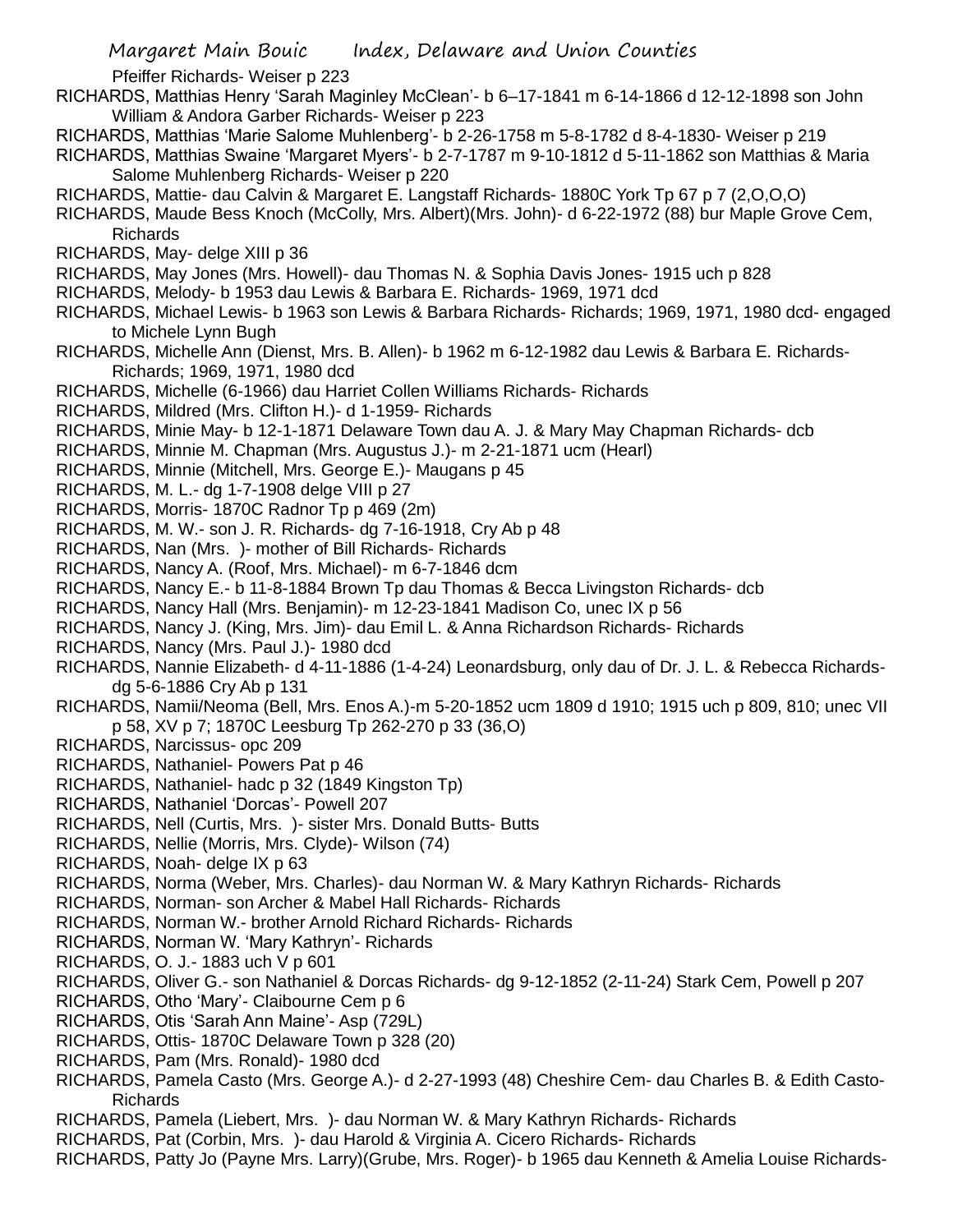Richards; 1967, 1971, 1973, 1975, 1977, 1979, 1981 ucd

- RICHARDS, Dr. Paul 'Margy'- Richards
- RICHARDS, Paul J. 'Nancy'- 1980 dcd
- RICHARDS, Pauline (Krider, Mrs. )- dau Harry & Jessie Alice Morey Richards- Richards
- RICHARDS, Peggy (Cozad, Mrs. )- dau Athel & Cressie Slagle Richards- Richards
- RICHARDS, Peter- hadc p 32 (Kingston Tp 1849)
- RICHARDS, Peter 'Catharine Finch'- m 3-23-1851 dcm
- RICHARDS, Peter 'Jane'- son Thomas Edmund,Jr. & Helen Conwell Richards- Richards
- RICHARDS, Peter Muhlenberg- b 11-1959- son Henry Melchior Muhlenberg & Emma Louise Straka Richards-Weiser p 226
- RICHARDS, Peter 'Rebecca Stiffler'- 1880 dch p 821
- RICHARDS, Peter 'Rebecca Wilcox'- m 12-14-1854 dcm
- RICHARDS, Philip Harold 'Ceilia Freshwater' d 1918/9 Freshwater p 124, 126
- RICHARDS, Phoebe Curry (Mrs. Clark)- dau John & Tabitha Gill Curry- 1915 uch p 645
- RICHARDS, Rachel A.- b 1830 d 1906 Cheshire Cem, Powell p 53
- RICHARDS, Rachel Ann- b 2-16-1836 d 10-17-1906 (70y8m) sister Mrs. Speer; dg 10-23-1906 Cry Ab p 127
- RICHARDS, Rachel (Decker, Mrs. William)- m 1-23-1845 dcm
- RICHARDS, Ralph- dec'd adm sale- dcga p 34 Del Pat & Fr Chron 6-15-1826
- RICHARDS, Randolph 'Laura L.'- dg 1-24-1896 Cry Ab p 55
- RICHARDS, Randy- 1980 dcd
- RICHARDS, Rebecca (Mrs. Dr.)- d Saturday- dg 10-26-1906 Cry Ab p 127
- RICHARDS, Rebecca (Mrs. Dr. J. L.)- dg 5-6-1886 Cry Ab p 130
- RICHARDS, Rebecca (Mrs. James)- dg 12-4-1917 Cry Ab p 109
- RICHARDS, Rebecca- dau James A. & Arbadella Richards- 1959 ucd (1)
- RICHARDS, Rebecca Livingston (Mrs. )- dau Hugh Livingston- dg 4-22-1904 Cry Ab p 241
- RICHARDS, Rebecca Stiffler (Mrs. Peter)- dau George & Nancy Dirst Stiffler- 1880 dch p 821
- RICHARDS, Rebecca Sue- b 9-23-1978 dau Keith & Angela Kay Richards- Richards; 1980 dcd
- RICHARDS, Rebecca Wilcox (Mrs. Peter)- m 12-14-1854 dcm
- RICHARDS, Reuben Havens- son J. R. Richards- dg 7-16-1918 Cry Ab p 48
- RICHARDS, Reuben- son James & Susan Richards- 1850C Union Tp 1355-1373 p 203 (2/12,O)
- RICHARDS, Richard- Richards
- RICHARDS, Dick- son Harold & Virginia A. Cicero Richards- Richards
- RICHARDS, Rimmon- delge VI p 57; Liberty Tp 1826
- RICHARDS, Rinnan- executor of will of Elias Vining- dcw Bk 3 p 321
- RICHARDS, Robert B. 'Joann Chapman'- Richards
- RICHARDS, Robert C.- sonClifton H. & Mildred Richards- Richards
- RICHARDS, Robert 'Emma'- m 1-29-1948- Richards
- RICHARDS, Robert F.- brother Arnold Richard Richards- Richards
- RICHARDS, Robert H.- Nash p 70
- RICHARDS, Robert H.- son John H. Richards- Richards
- RICHARDS, Robert- brother Janet E. Richards- Richards
- RICHARDS, Robert Lloyd- son John Willard & Helen Eleanore Boyce Richards- Richards
- RICHARDS, Robert 'Suzanne Underwood'- m 6-3-1957 Graham (181681u), (145381u); Bouic (113681)
- RICHARDS, Ronald 'Pam'- 1980 dcd
- RICHARDS, Rosa Muhlenberg (Cooper, Mrs. Rev. Fred E.)- b 1-29- 1878 m 4-25-1900 d 2-21-1956 dau Matthias Henry & Sarah Maginley McClean Richards- Weiser p 224
- RICHARDS, Rosa R. (Butz, Mrs. Roger M.)- d 12-25-1977 (52) Oakdale Cem- sister Clarence & Henry Richards- dau James & Bessie L. Richards Richards- Richards
- RICHARDS, Rosina (Blakeley, Mrs. Thomas)- 1908 dch p 778
- RICHARDS, Ruth Lackey- b 3-1-1928 dau James Arthur & Ruth Sherman Jones Richards- Weiser p 753 RICHARDS, Ruth Sheppard (Mrs. Henry Reineke)- Weiser p 223
- RICHARDS, Ruth Sherman Jones (Mrs. James Arthur)- b 10-16-1905 m 6-24-1936 dau Josiah Waters & Margaret Elgar Sherman Jones- Weiser p 753
- RICHARDS, R. W.- son K. R. Richards- dg 7-16-1918 Cry Ab p 48
- RICHARDS, S. (Mrs. J.)- Un Al 19
- RICHARDS, Sam- plat record 100F Jerome Cem, DJ p 123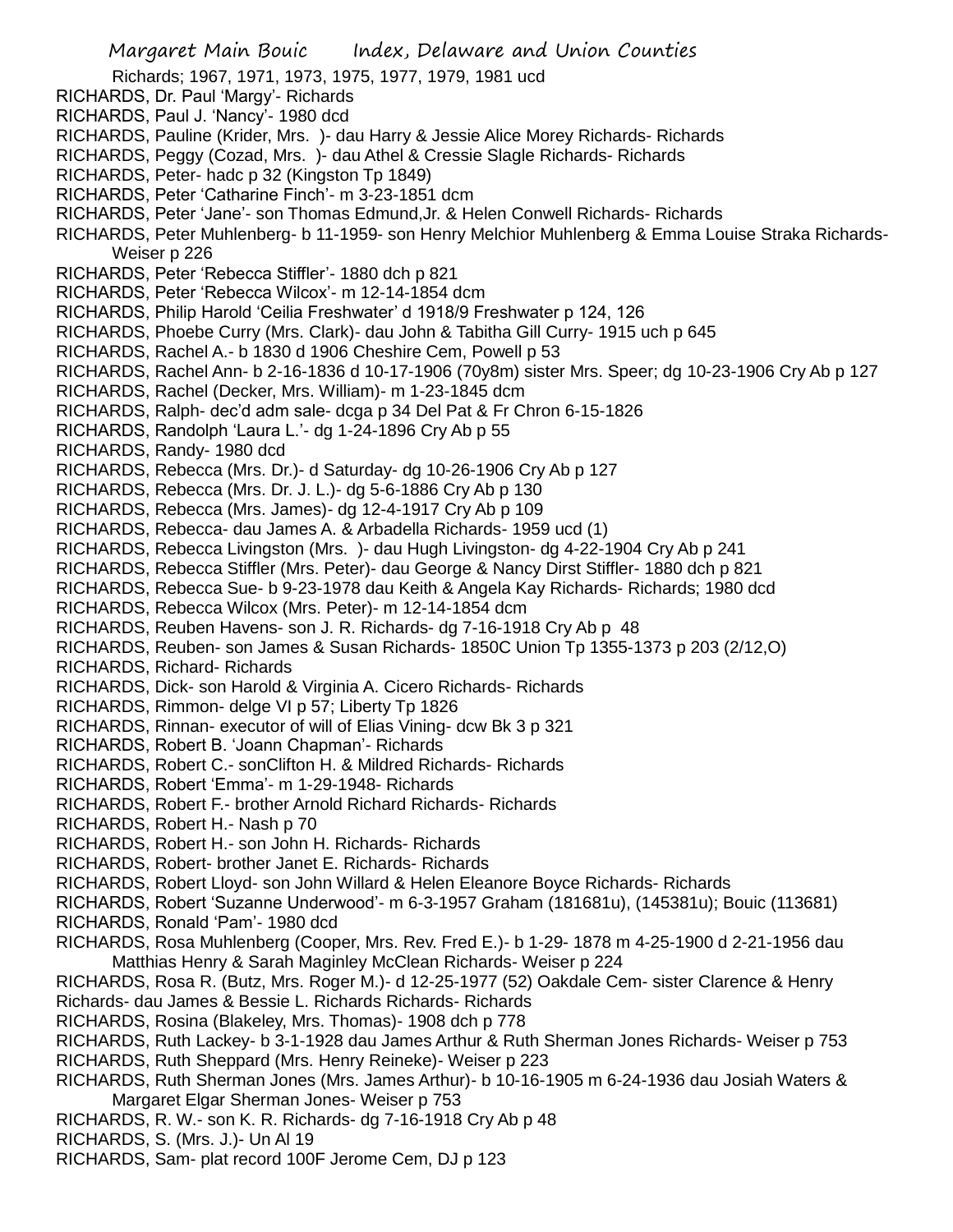RICHARDS, Samuel Sherman 'Stella Gertrude Stone'- m 8-17-1891 ucm (Hearl)

- RICHARDS, Samuel- 1908 dch p 403
- RICHARDS, Samuel W.- 1870C Delaware Tp p 266 (5)
- RICHARDS, Sarah- delge XIV p 9 (1890 Liberty Tp)
- RICHARDS, Sarah- unec XVI p 41, member Liberty Rebekah Lodge 1889
- RICHARDS, Sarah (Mrs. )- 1908 dch p 432; pmc p 4
- RICHARDS, Sarah Ann (Liggett, Mrs. James)- m 10-1-1840 d 3-28-1870 Freshwater p 194
- RICHARDS, Sarah- d 4-27-1870 (72-1-20) b NY- dcdeaths
- RICHARDS, Sarah Ann Maine (Mrs. Otis)- dau John & Nancy Spencer Maine- Asp 7291
- RICHARDS, Sarah Maginley McClean (Mrs. Matthias Henry)- b 12-1-1841 m 6-14-1866 d 9-30-1920- Weiser p 223
- RICHARDS, Sarah (Stark, Mrs. Thomas)- m 6-24-1850 dcm
- RICHARDS, Sarah Wyker (Mrs. Cornelius,Sr.)- d 4-27-1870 (71-1-20) Stark Cem, Powell p 208
- RICHARDS, Sarepta (Jewett, Mrs. Elam)- b 6-12-1841 Frederick Co, Md m 1863 d 11-8-1917 (76-5-14) dg 12- 4-1917 Cry Ab p 109; eldest child of James & Rebecca Richards; 1908 dch p 825
- RICHARDS, Shelley Elaine- b 7-30-1965 d 7-31-1965 dau John Richards- Richards
- RICHARDS, Shirley C. (Mrs. John H.)- 1980 dcd
- RICHARDS, Sidney'Elizabeth'; 1850C Kingston Tp 3223 p 171 (28,NJ); hadc p 32; Powell p 147; delge XIII 64 (Kingston Tp 1890)
- RICHARDS, Sidney 'Betsy A. Cole- m 11-10-1842 dcm d 6-17-1892 (71-2-11) Stark Cem, Powell p 208; 1870C Kingston  $Tp$   $p$  388 (49\*)
- RICHARDS, Silas- delge XIV p 9 (1890 Liberty Tp); delge VII p 60 (Bible)
- RICHARDS, Silas- d 9-30-1897 (42-5-22) Liberty Tp b Md son James Richards
- RICHARDS, Stephen Fulton 'Susan Lynn Salisbury'- m 5-31-1969 son Thomas Richards,Jr.- Richards
- RICHARDS, Stetta- plat record 100F Jerome Cem, DJ p 123
- RICHARDS, Steve 'Elaine'- son Thomas Edmund,Jr & Helen Conwell Richards- Richards
- RICHARDS , Susan- 1870C Delaware Tp p 266 (29)
- RICHARDS, Susan- b 1950 dau Henry Reineke & Ruth Sheppard Richards- Weiser p 223
- RICHARDS, Susan Lynn Salisbury (Mrs. Stephen Fulton)- m 5-31-1969 dau Rev. Glenn Salisbury- Richards
- RICHARDS, Susan Spaulding (Mrs. John)- m 1-4-1844 or 1-4-1848, Wight p 29 (1-14-1848); 1870C Oxford Tp p 439 (44)
- RICHARDS, Susie (Coons, Mrs. Chuck)- dau Emil L. & Anna Richardson Richards- Richards
- RICHARDS, Sue Woolum (Mrs. Bill)- m 5-23-1987 Canada dau Virgie I. Lewis- Richards
- RICHARDS, Susan (Mrs. James)- 1850C Union Tp 1355-1373 p 203 (25,O)
- RICHARDS, Susan (Mrs. John)- 1850C Delaware Town 1074 p 84 (24,Vt)
- RICHARDS, Suzanne Underwood (Mrs. Robert)- b 11-18-1935 m 6-3-1957 dau Carl & Claribelle Hamilton Underwood- Graham 181681, 145381; Bouic 13681
- RICHARDS, Tabitha M. (Langstaff, Mrs. John E.)- b 1873 m 9-6-1893 (Hearl) d 1961 Claibourne Cem p 49; Richards
- RICHARDS, Ted- son Harold & Virginia A. Cicero Richards- Richards
- RICHARDS, Thomas Edmund,Jr. 'Helen Conwell''Caroline Pearson'- d 8-3-1996 (89)
- RICHARDS, Thomas E., Jr. 'Helen C.'- 1969, 1971, 1980 dcd
- RICHARDS, Thomas- death -father of Dr. L. J. Richards; dg 4-14-1911 Cry Ab p 27
- RICHARDS, Thomas 'Mary Baker'- b 6-6-1915 son Philip Harold & Ceilia Freshwater Richards- Freshwater p 126
- RICHARDS, T. L., Dr. & Mrs.- dg 4-28-1893 Cry Ab p 120
- RICHARDS, Tobias F.- dcw Bk 4 p 220 (24) mentioned
- RICHARDS, Tobias, Jr.- 1870C Delaware Tp p 266 (36\*)
- RICHARDS, Tobias,Sr.- 1870C Delaware Tp p 266 (73\*)
- RICHARDS, Tracy Lynn- son John Richards- Richards
- RICHARDS, V.- son James & Bessie L. Richards- Richards
- RICHARDS, Venice (Lowry, Mrs. )- sister Rosa Richards Butz- Richards
- RICHARDS, Venus (Lowry, Mrs. Lou)- dau James & Bessie L. Richards- Richards
- RICHARDS, Virginia A. Cicero (Mrs. Harold "Shorty")- b 8-27-1913 d 12-22-1995 (82) bur Marion- dau Albert & Toni Terzo Cicero- Richards
- RICHARDS, Walter- brother Mrs. Donald Butts- Butts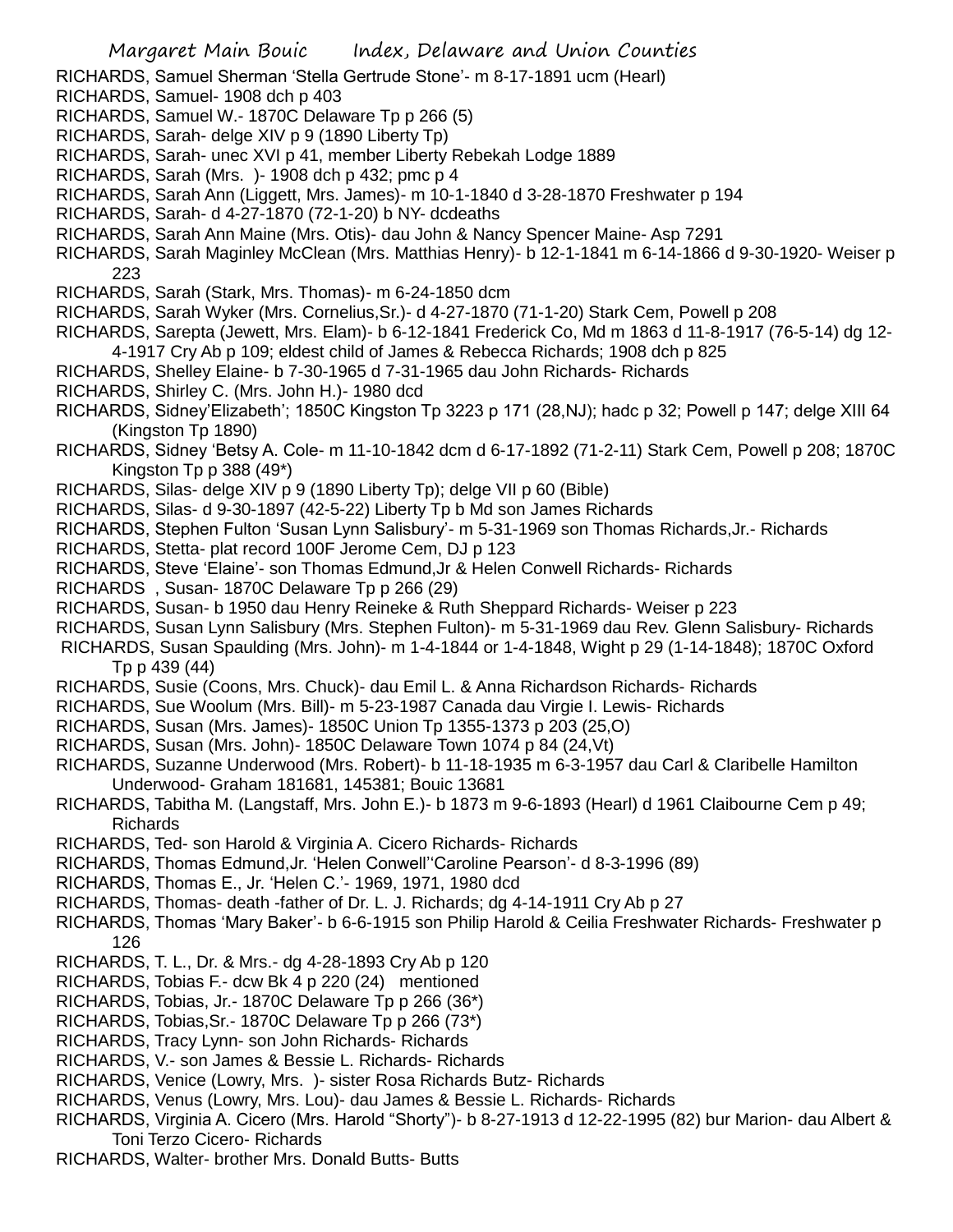- RICHARDS, Warren 'Mary Ann Hendricks'- Richards
- RICHARDS, William- d 10-15-1889 (29-2-1) son J. R. & Ann Richards, dcdeaths; dg 10-18-1889 Cry Ab p 245 RICHARDS, William- delge VI p 39 (1859)
- RICHARDS, Dr. William- Monnett p 16
- RICHARDS, William Augustus- b 10-6-1818 d 6-18-1865 son Matthias Swaine & Margaret Myers Richards-Weiser p 220
- RICHARDS, William 'Catharine'- div 2-28-1828, delge IX p 36
- RICHARDS, William 'Elizabeth' d 6-26-1859 (49) Hopewell Cem, djlm p 83; mt 7-13-1859; Richards; uca p 75;
- RICHARDS, William H. 'Anna Evans'- b 8-19-1851 m 8 -17-1870 d 1933 Claibourne Cem p 49 son Henry & Anna Richards- 1883 uch V p 574, 594, 595, 647
- RICHARDS, William H.- son Calvin & Margaret Langstaff Richards- Maugans p 216; 1870C York Tp 220-214 p 28 (9,O,O,O); 1880C York Tp 67 p 7 (19,O,O,O)
- RICHARDS, William- son Dr. Joseph Richards- Richards
- RICHARDS, William 'Margaret'- 1850C Leesburg Tp 285-288 p 44 (41,O)
- RICHARDS, Willie- 1870C Berlin Tp p 233 (8)
- RICHARDSON, Mr.- business partner of Samuel D. Livingston- dg 4-10-1917 Cry Ab p 40
- RICHARDSON, Rev.- dg 2-26-1907, 11-8-1897 Cry Ab p 20, 81; delge I p 7
- RICHARDSON, --- research by Betty/Calvin Topliff- delge XIV p 32
- RICHARDSON, —family of Loleath Toots Weiler Brundage- unec IX p 51
- RICHARDSON, —land Jerome Tp. unec XIII p 47
- RICHARDSON, --- b 10-9-1867 Berlin Tp dau Charles & Almira Richardson- dcb
- RICHARDSON, Aaron 'Maria T. Topliff''Clarinda H. Young'- b 5-18-1819 m 12-261844 (2) 12-21-1856 son Barnet & Elizabeth Richardson- 1883 uch V p 671; unec XVIII p 26; 1860C Washington Tp 1465-1475 p 199 (41,O); 1880C Washington Tp 37-39 p 5 (61,O,Vir,Vir); 1900C Wash Tp 59 p 3A (81,O,Va,Va) wid; uca p 101
- RICHARDSON, Abby- 1870C Delaware Town p 312 (36\*)
- RICHARDSON, Abigail Weyman (Mrs. Seth)- dcc Helen Wornstaff Kern 175
- RICHARDSON, Abraham 'Veshti'- dcq MNW 24
- RICHARDSON, Adelbert- son Mrs. Wm. Richardson- dg 3-6-1903 Cry Ab p 173
- RICHARDSON, Dr. A. J.- uca p 19 A. J. uca p 25, 43, 99
- RICHARDSON, Albert J.- son Andrew Jackson & Susan M. Smith Richardson- 1883 uch V p 548; 1860C York Tp 1259-1267 (1,O); 1880C York Tp 74 p 8 (21,O,NY,O)
- RICHARDSON, Albert- b 6-1878 brother Oliver & Bert, colored- 1900C Marysville 1st ward 354-370 p 15B (21,O,NC,NC,NC)
- RICHARDSON, Almira Burroughs (Mrs. Charles A.)- m 11-25-1866 dcm; delge XI p 75
- RICHARDSON, Almira E.- 1870C Delaware Tp p 274 (25)

RICHARDSON, Almina Tanner (Mrs. John W.)- m 10-21-1852 ucm 1859; unec IV p 26, VII p 57, see Richarson

- RICHARDSON, Alonzo- b 7-1870 son Nancy Richardson- 1900C Paris Tp 210-216 p 11B (29,O,Va,O)
- RICHARDSON, Amanda (Day, Mrs. James)- m 12-25-1861 dcm
- RICHARDSON, Amanda- dau Samuel & Elizabeth Richardson- 1850c Trenton Tp 844 p 70 (8,O)
- RICHARDSON, Andrew B.- 1870C Berlin Tp p 237 (18)
- RICHARDSON, Andrew- son Mrs. Wm. Richardson- dg 3-6-1903 Cry Ab p 173
- RICHARDSON, Dr. Andrew Jackson 'Susan M. Smith'- b 9-21-1829 m 10-15-1857 ucm 2610 son Richard S. & Susan Richardson- 1915 uch p 168, 171; 1883 uch III p 338, 398, V p 315, 528, 548, 551; mt 10-14- 1857; mt 3 p 10; unec XVII p 16, 33; 1860C York Tp 1259-1267 (30,.NY) wagonmaker; 1900C York Tp 47 (70,NY.NY.Ct)
- RICHARDSON, Anna (Dibble, Mrs. Anson)- m 1-27-1857 ucm 2513; unec XII p 12
- RICHARDSON, Anna Kate Pontius (Mrs. Homer C.)- b 1867 dau Frederick B. & Jane C. Newhouse Pontius-Newhouse p 14, 12724
- RICHARDSON, Anna L. (Mrs. Jesse A.)- 1969 dcd
- RICHARDSON, Anna Laura Shockley (McKnight, Mrs. Arthur)- b 10-3-1885 m 10-4-1913- Weiser p 222
- RICHARDSON, Anna- dau Richard S. & Susanna Richardson- 1850C Berlin Tp 2055 p 124 (27,O)
- RICHARDSON, Arthur Ernest- b 1885 son Home C. & Anna Kate Pontius Richardson- Newhouse p 14 127241
- RICHARDSON, Avinelle (Floyd, Mrs. )- dau Leck Graham & Beulah I. Hess Richardson- Richardson
- RICHARDSON, Capt. B. A.- son Lewis Richardson- dg 2-20-1884 Cry Ab p 92
- RICHARDSON, Barnet 'Elizabeth' 1883 uch V p 671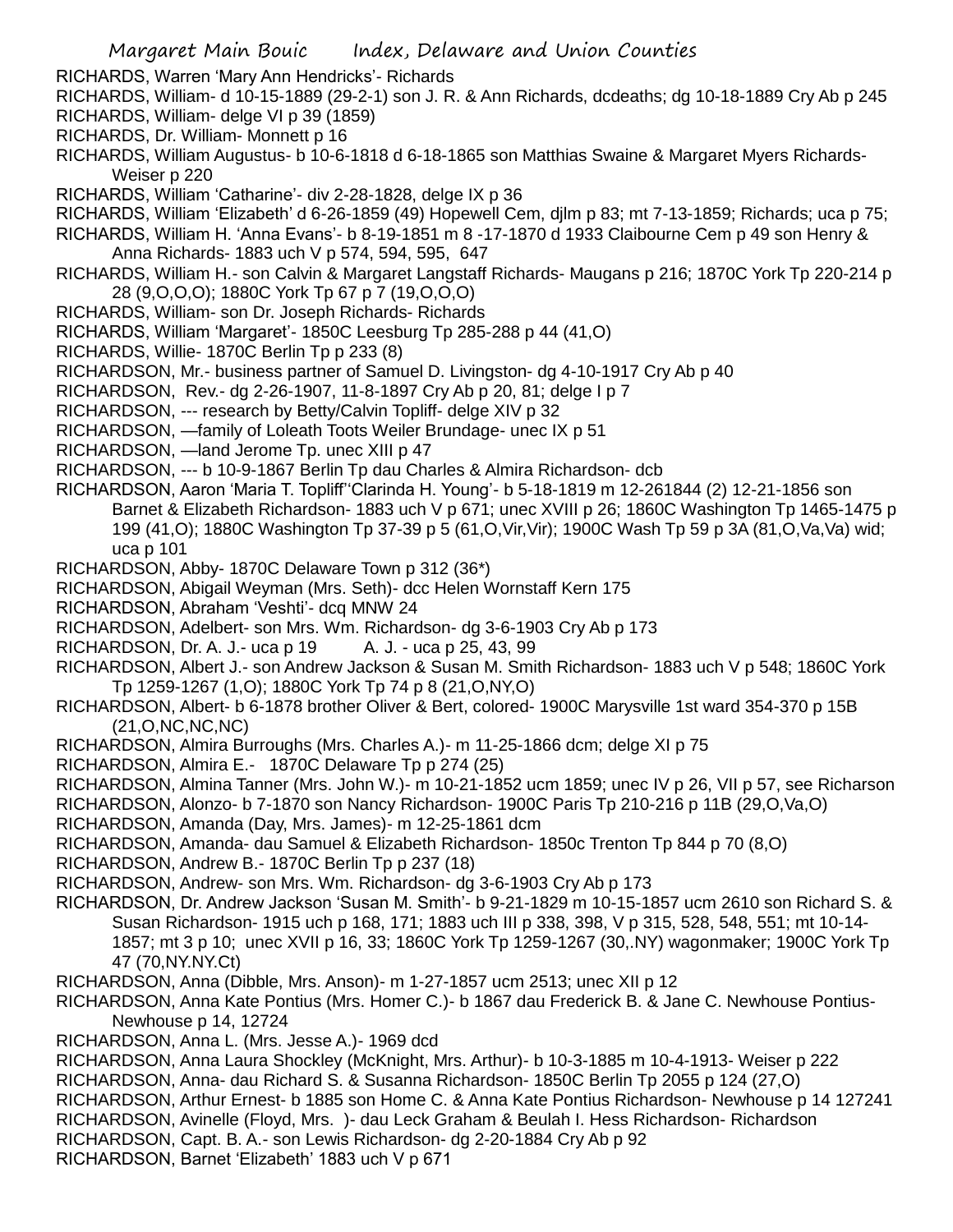- RICHARDSON, Barney- son John & Fanny Richardson- 1915 uch p 1010
- RICHARDSON, Ben- 1980 dcd
- RICHARDSON, Benjamin- 1870C Delaware Tp p 269 (24)
- RICHARDSON, Benjamin A.- delge XII p 32, 52 (Genoa Tp), XIV p 34 (Lewis Center, 1890)
- RICHARDSON, Benjamin A.- son L. Richardson- dg 4-15-1890 Cry Ab p 14
- RICHARDSON, Benton R.- son Aaron & Clarinda H. Young Richardson- 1883 uch V p 671; 1880C Washington Tp 37-39 p 5 (17,O,O,O)
- RICHARDSON, Bert- b 5-1874, colored, brother Oliver & Albert- 1900C Marysville 1st ward 354-370 p 15B  $(26, O, NC, NC)$
- RICHARDSON, Bertha Bradley (Mrs. David)- obit Paula Kay, mlib; 1949, ucd; 1969 dcd
- RICHARDSON, Bessie Maine (Mrs. John)- dau Moses & Mary Hodge Maine- Asp 557h
- RICHARDSON, Bessie P.- b 1886 dau Frederick & Julia Callie Pontius Richardson- Newhouse p 14 127231
- RICHARDSON, Betty Jean Gardner (Mrs. Paul W.)- b 9-3-1920 d 2-1-1990 (69) Fairview Mem. Pk.- Richardson
- RICHARDSON, Betty R.Stanley, Mrs. Merrill)(Scott, Mrs. Robert P.) (Warthman, Mrs. Kenneth)- b 7-6-1913 m 1931 (2) 12-1936 (3) 11-22-1987 d 9-6-1998 (85) Greenlawn Cem, W. Mansfield- dau Harry & Lillian Smith Richardson- Richardson
- RICHARDSON, Beulah I. Hess (Mrs. Leck Graham)- b 12-26-1928 d 12-18-1991 (62) Hartford Cem- dau James Harvey & Ella Mae Mays Hess- Richardson
- RICHARDSON, Beverly A. McBride (Mrs. Donald)(Elliott, Mrs. Eugene)- Richardson; 1959, 1967, 1971, 1973, 1975, 1977, 1979 ucd
- RICHARDSON, Billy- b 1964 son William F. & Linda L. Richardson- 1980 dcd
- RICHARDSON, Blanche B. (Snowden, Mrs. Charles B.)- m 7-28-1897 ucm dau John E. & Lucinda Masta Richardson- 1915 uch p 789; 1985 uch p 8, 130;
- RICHARDSON, Blanche C. Cooksey (Mrs.Jay R.)- b 11-20-1894 m 7-25-1913 d 4-22-1976- dau Thomas W. & Tempa J. Powell Cooksey- Richardson; 1949, 1959, 1962, 1967, 1971, 1973, 1975 ucd
- RICHARDSON, Bruce-b 4-26-1887 Berkshire Tp son A. B. & Luellan Barrows Richardson- dcb
- RICHARDSON, Harry Bruce 'navery A. Neville'- m 10-26-1910- Richardson
- RICHARDSON, Carl- d 1-6-1994 (17)- Richardson
- RICHARDSON, Carlisle P.- b 1851 d 1853 Oak Grove Cem, Powell p 439
- RICHARDSON, Carolyn- 1971 dcd
- RICHARDSON, Carroll- 1969 dcd
- RICHARDSON, Carter 'Sharon D. Bright'- b 6-1-1951 d 2-1-1999 (47) Marengo Cem, son Leck Graham & Beulah I. Hess Richardson- Richardson, Vietnam War
- RICHARDSON, Catherine Cophel (Mrs. Samuel)- m 10-22-1837 Madison Co, unec IX p 5
- RICHARDSON, Catherine d 3-31-1981 (81) cremated; half sister to Mrs. Mary Krause, Ret. Col. Benjamin London- Richardson
- RICHARDSON, C. B. 'Dorothy'- 1969, 1971 dcd
- RICHARDSON, C. E.- 1908 dch p 432
- RICHARDSON, Celia (Waddel, Mrs. Daniel)- m 8-18-1847 dcm d 1874 Powell p 365
- RICHARDSON, Charles- 1870C Delaware Tp p 269 (27)
- RICHARDSON, Charles A. 'Almira Burroughs'- m 11-25-1866 dcm; delge XI p 75
- RICHARDSON, Charles F.- b 5-22-1862 son Charles W. & Jerusha Sophia Maine Richardson- Asp 1918
- RICHARDSON, Charles W. 'Jerusha Sophia Maine'- m 10-12-1861, GAR; Asp (1062)
- RICHARDSON, Cheryl- b 1958 dau Jesse A. & Anna L. Richardson- 1969 dcd
- RICHARDSON, Cheryl- b 1959 dau William F. & Linda Richardson- 1969, 1971 dcd
- RICHARDSON, Chester- brother Quint I. Richardson- Richardson
- RICHARDSON, Chris 'Kim'- Richardson
- RICHARDSON, Christopher- son John & Fanny Richardson- 1915 uch p 1010
- RICHARDSON, Clara A. Cole (Mrs. John B.)- m 5-24-1866 dcm d 9-9-1868 (23y3m), Marlborough Cem p 163, Powell p 286; delge XI p 26
- RICHARDSON, Clarence 'Kate'- 1949 ucd
- RICHARDSON, Clarinda H. Young (Mrs. Aaron)- m 12-21-1856 1860C Washington T 1465-1475 p 199 (37,O); 1880C Washington Tp 37-39 p 5 (49,O,O,O)
- RICHARDSON, Clark- son Aaron & Clarinda H. Young Richardson- 1860C Washington Tp 1465-1475 p 199 (4/12,O); 1880C Wash Tp 37-39 p 5 (21,O,O,O)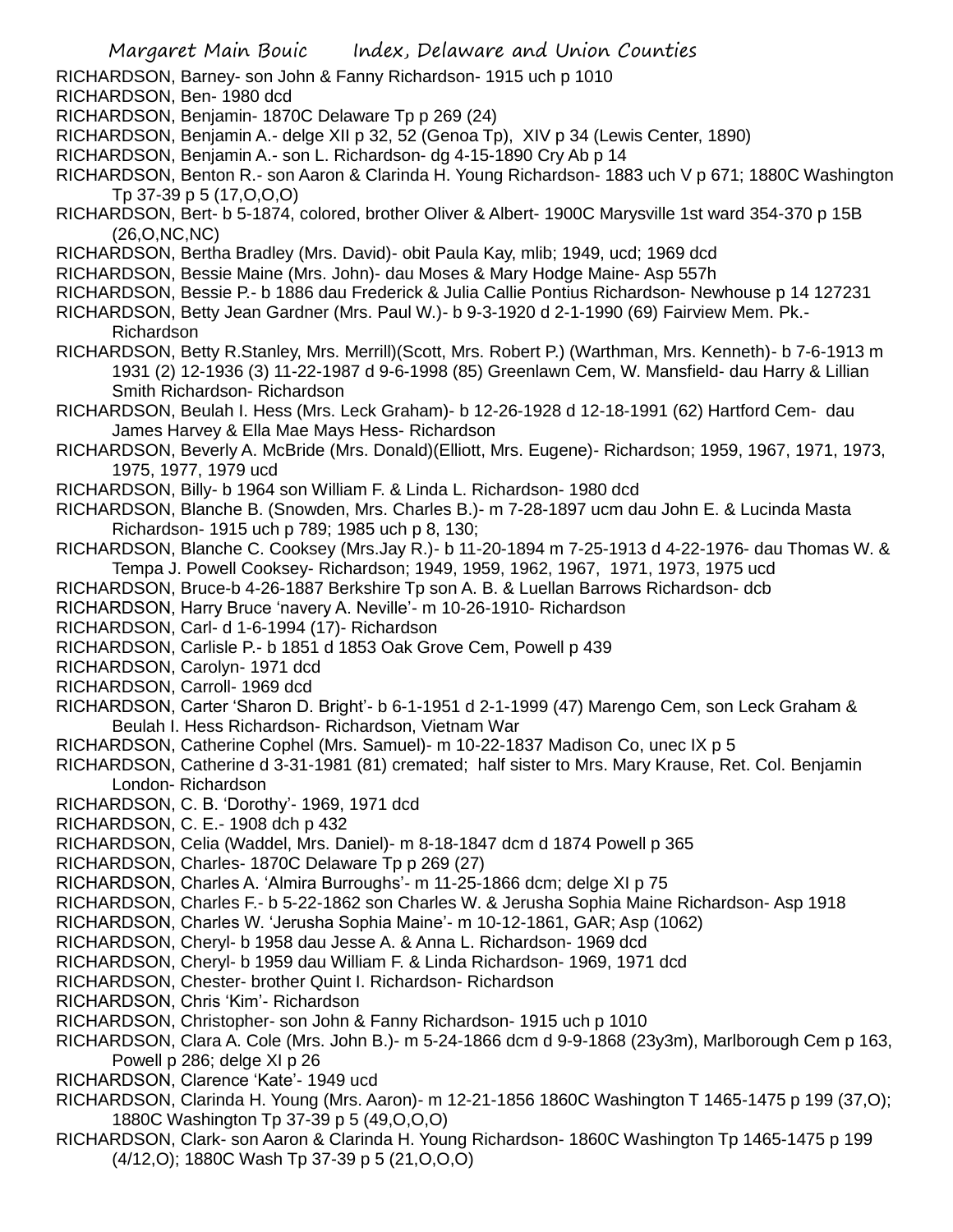Margaret Main Bouic Index, Delaware and Union Counties

- RICHARDSON, Clark- son Barnet & Elizabeth Richardson1883 uch V p 315; 1880C Washington Tp 39-37 p 5 (21,O,O,O)
- RICHARDSON, C. M.. Miss- delge VII p 10 (1863,letter)
- RICHARDSON, Cora (Ault, Mrs. )- sister Ralph V. Richardson- Richardson
- RICHARDSON, Cora M.- b 7-1863 1900C Richwood 220-233 (36,O,O,O) div. No ch. ; clerk
- RICHARDSON, Cora M. Martin (Mrs. Elmer O.)- m 3-26-1885 ucm (Hearl)
- RICHARDSON, Cordelia- 1870C Delaware Tp p 269 (16)
- RICHARDSON, C. R.- son Mrs. O. E. Richardson- dg 5-25-1906, Cry Ab p 100
- RICHARDSON, Daisy M. (Van Gorden, Mrs. Clayton)- b 6-17-1916 m 1936 d 6-10-1993 (76) bur Marion- dau Robert & Mattie Spain Richardson- Richardson
- RICHARDSON, Dale A. 'Susan'- 1983 ucd
- RICHARDSON, Daniel- b 1-1869 1900C Union Tp 79-83 p 4B (31, ILL, Eng, Can) boarder
- RICHARDSON, Daniel- son James W. & Sara Richardson- Richardson
- RICHARDSON, Daniel 'Mary "Polly" Prater- b ca 1800 d 7-10-1880 ped Elaine Dotson Mohler #491 18; unec XV p 80
- RICHARDSON, Danielle Miller (Mrs. Jeremiah)- Richardson
- RICHARDSON, Dave- son Jay R. & Blanche C. Cooksey Richardson- Richardson
- RICHARDSON, David A.- 1969, 1971 dcd
- RICHARDSON, David 'Bertha Bradley'- obit Paula Kay, mlib; 1949 ucd; 1969 dcd
- RICHARDSON, David- lived with Donald W. & Mary R. Butts- 1961 dcd
- RICHARDSON, Daynet- b 1957 ch Jesse A. & Anna L. Richardson- 1969 dcd
- RICHARDSON, Denford- son Leck Graham & Beulah I. Hess Richardson- Richardson
- RICHARDSON, Dewitt Clinton 'Mary A. Cuningham'- son Thomas & Miranda Frost Richardson- dcq Marjorie Norris Wenger 6
- RICHARDSON, Don- b 1874 ILL d 5-5-1920 SR Oakdale I p 35 (E-R33-9)
- RICHARDSON, Donald- son Jay R. & Blanche C. Cooksey Richardson- Richardson
- RICHARDSON, Donald 'Beverly A.McBride''Elizabeth'- Richardson; 1959, 1967, 1971, 1973, 1975, 1977, 1979 ucd
- RICHARDSON, Don 'Thelma Brock'- Maugans p 38, 94
- RICHARDSON, Donna Kathleen (Kauffman, Mrs. Clarence)- b 1952 m 78-1972 dau Donald L/A & Beverly Richardson- Richardson; 19591967, 1971 ucd
- RICHARDSON, Donna M. Smith (Mrs. Gary L.)- m 5-14-1983 dau Harley Smith- Richardson
- RICHARDSON, Donna (Mrs. Randy)- Richardson
- RICHARDSON, Doris Louise (Fath, Mrs. )- dau Harry Bruce & Nancy A. Richardson- Richardson
- RICHARDSON, Dorothy (Mrs. C. B.)- 1969, 1971 dcd
- RICHARDSON, Dorothy (Norris, Mrs. Merle Guy)- dcq Marjorie Norris Wenger 3
- RICHARDSON, Doug- b 1972 son Dale A. & Susan Richardson- 1983 ucd
- RICHARDSON, E. A. (Mrs. J.)- lptw p 134, 135
- RICHARDSON, E. (Mrs. S.)- Powell p 276
- RICHARDSON, Earl- Richardson
- RICHARDSON, Edna d (15) dau Capt. & Mrs. B. A. Richardson, Indianapolis; dg 2-20-1884 Cry Ab p 92
- RICHARDSON, Edna P. Flagg (Mrs. )- d 4-23-1868 (53-10-0) Cheshire, b Marietta, O.- dcdeaths-dau James & Sarah Flagg- Pabst 1 p 66; dcw Bk 4 p 395(41); delge III p 65
- RICHARDSON, Effie C.- d 3-3-1875 (4-8-4) mt 3-17-1875- dau Dr. Amdrew J. & Susan M. Smith Richardsongranddau Judge Jas. R. Smith; mt 3 p 10; 1883 uch V p 548
- RICHARDSON, Eileen (Crouch, Mrs. Dale)- dau Jay R. & Blanche C. Cooksey Richardson- Richardson; 1949 ucd
- RICHARDSON, E. J.- 1908 dch p ?
- RICHARDSON, E. L.- Pabst 7 p 17
- RICHARDSON, Elbert- son John & Fanny Richardson- 1915 uch p 1010
- RICHARDSON, Eleanor (Howe, Mrs. Julius)(Howe, Mrs. Seldon)- dau John & Fanny Richardson- 1915 uch p 1009, 1010; 1883 uch V p 635
- RICHARDSON, Eleanor (Russell, Mrs. George A.)- m 1-23-1840 dcm
- RICHARDSON, Electa (Cook, Mrs. William0- m 11-7-1844 dcm
- RICHARDSON, Elender (Burriss, Mrs. Samuel)- m 2-15-1824 Madison Co, unec V p 15, 16
- RICHARDSON, Elizabeth- Pabst 1 p 63, 71; 6 p 12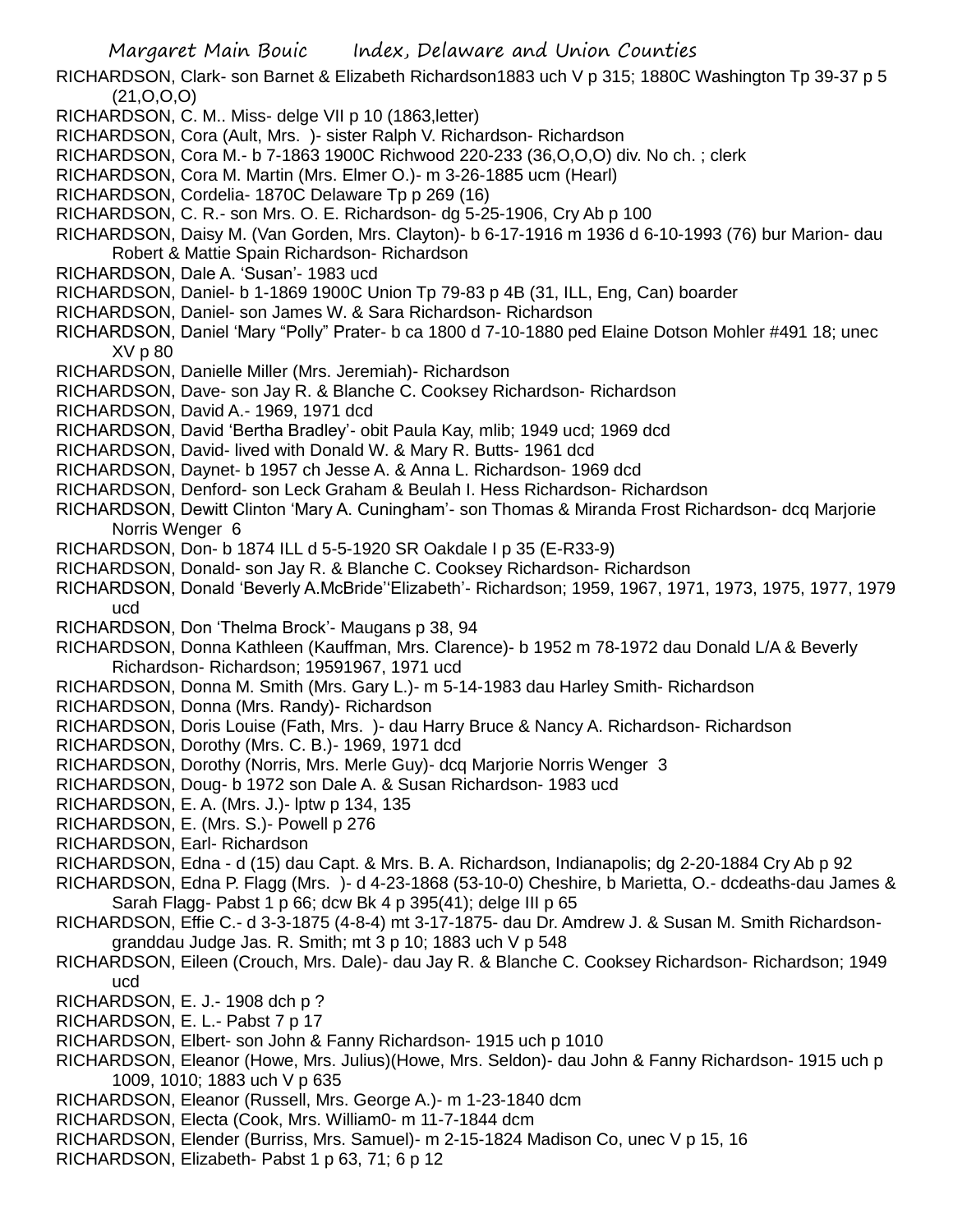Margaret Main Bouic Index, Delaware and Union Counties RICHARDSON, Elizabeth- 1870C Brown Tp p 238 (23) RICHARDSON, –femle- 1870C Brown Tp p 238 (2m) RICHARDSON, Elizabeth- dau Aaron & Clarinda Young Richardson- 1880C Washington T 37-39 p 5 (7,O,O,O) RICHARDSON, Elizabeth Arlene Sheehe (Mrs. James Robert,Sr.)- b 12-25-1919 m 8-19-1938 d 6-6-1978 E, Liberty Cem.- dau Thomas & Gladys Bishop Sheehe- Richardson RICHARDSON, Elizabeth (Mrs. Barnet)- 1883 uch V p 671 RICHARDSON, Elizabeth- dau Barnet & Elizabeth Richardson- 1883 uch V p 671 RICHARDSON, Elizabeth Hutchinson (Mrs. )- b 1669 dau Elisha & Hannah Hawkins Hutchisson- Hutchisson p 72 RICHARDSON, Elizabeth- b 1969 dau James R.,Jr. & Margaret W. Richardson; 1971, 1973 ucd RICHARDSON, Elizabeth Kay Griffin (Mrs. Nelson Troy)- m Tenn- dau Jeanette Griffin- Richardson RICHARDSON, Elizabeth Roloson (Mrs. Lewis)- m 3-18-1867 delge X p 75, XII p 30; Pabst 3 p 30 ; 1870C Delaware Tp p 269 (45) RICHARDSON, Elizabeth (Mrs. Samuel)- 1850C Trenton tp 844 p 70 (47,Pa) RICHARDSON, Elizabeth- dau Samuel & Elizabeth Richardson- 1850C Trenton Tp 844 p 70 (11,O) RICHARDSON, Elizabeth (Strad, Mrs. Amos)- m 4-30-1850 Madison Co, unec XI p 45 RICHARDSON, Elmer G. 'Tazy/Tavy'- d 1-25-1971 (67) Trenton Cem- Richardson; 1959 ucd; 1969 dcd RICHARDSON, Elmer O.'Cora M. Martin'- m 3-26-1885 ucm (Hearl) son Andrew Jackson & Susan M. Smith Richardson- 1883 uch V p 548; 1880C York Tp 74 p 8 (19,O,NY,O) RICHARDSON, Elmina (Heminger, Mrs. James)- m 9-10-1867 ucm 4229; unec XII p 26 RICHARDSON, Eltra D. (Mrs. Ernest)- 1971 dcd RICHARDSON, Emeline A. (Gifford, Mrs. George A.)- m 6-22-1869 delge XV p 5 RICHARDSON, Emily (Gifford, Mrs. )- dau Mrs. Wm Richardson- dg 3-6-1903- Cry Ab p 173 RICHARDSON, Emma J. (Mrs. Wheeler) b 8-1878 1900C Washington Tp 59 p 3A (21,O,O,O) m 6y, 2 ch RICHARDSON, Emma- b 5-28-1872 Brown Tp dau Wm. & Elizabeth Jones Richardson- dcb RICHARDSON, Emma (Williams, Mrs. Edgar Stanton)- dg 2-6-1903- Cry Ab p 169 RICHARDSON, Ernest 'Eltra D."- 1971 dcd RICHARDSON, Estella (Pontius, Mrs. Arthur Clayton)- Newhouse p 14 (12722) RICHARDSON, Estell P. Pettibone (Mrs. Israel I.- m 7-5/25-1848 dcm; Wight p 35 (7-28-1848) RICHARDSON, Estelle T. Pettibone (Mrs. E. J.)- d Friday (84) cremated, Oak Grove Cem- dau Milo D. Pettibone; dg 7-23-1912 Cry Ab p 88 RICHARDSON, E. T.- 1870C Delaware Town p 304 (43\*) RICHARDSON, Ethel C.- dau Dr. Andrew J. & Susan M. Smith Richardson- 1883 uch V p 548; 1880C York Tp 74 p 8 (3,O,NY,O) RICHARDSON, Ethel Callie- b 1892 dau Homer C. & Anna Kate Pontius Richardson- Newhouse p 14 12743 RICHARDSON, Ethel (Evans, Mrs. H. Burr)- m 9-29-1897 ucm (Hearl) RICHARDSON, Eugene L.'Lucy C. Irwin'- delge XIV p 25, XV p 59; Richardson RICHARDSON, Eunice- b 4-21-1876 dau Charles W. & Jerusha Sophia Maine Richardson- Asp 1921 RICHARDSON, Evaline Drake (Mrs. Oliver E.)- b 8-9-1834 dau Capt. Drake- Powell p 363, 366 RICHARDSON, Faith Ann Phelps (Mrs. R. William)- Richardson RICHARDSON, Faith- b 1968 dau Marlo C. Richardson, Jr- Richardson;1980 dcd RICHARDSON, Fannie Ann- dau John & Fanny Richardson- 1915 uch p 1010 RICHARDSON, Fanny (Freshwater, Mrs. Jacob)- m 5-30-1843 Northhampton Co. Va- Freshwater p 10 RICHARDSON, Fanny (Mrs. John)- 1915 uch p 1010 RICHARDSON, Flora (Lindsay, Mrs. )- dau Mrs. O. E. Richardson- dg 5-25-1906 Cry Ab p 100 RICHARDSON, Florence Straley (Mrs. Ralph D.)- Richardson RICHARDSON, Floyd 'Goldie Budd'- Richardson RICHARDSON, Francis- d Muskingum Co (29) dcga 1; Del Pat & Fr Chron 11-19-1821 RICHARDSON, Rev. Frank- dg 8-12-1913 Cry Ab p 51 RICHARDSON, Dr. Frank A.- 1880C York Tp 74 p 8 (23,O,NY,NY) RICHARDSON, Frank- b 4-17-1871 son Charles W. & Jerusha Sophia Maine Richardson- Asp 1920 RICHARDSON, Frank Y.- b 88-1899 son Wheeler & Emma J. Richardson- 1900C Washington T 59 p 3B (9/12,O,O,O) RICHARDSON, Fred- son Mrs. O. E. Richardson- dg 5-25-1906 Cry Ab p 100 RICHARDSON, -(Larry, Mrs. William)-dau Mrs. O. E. Richardson- dg 5-25-1900 Cry Ab p 100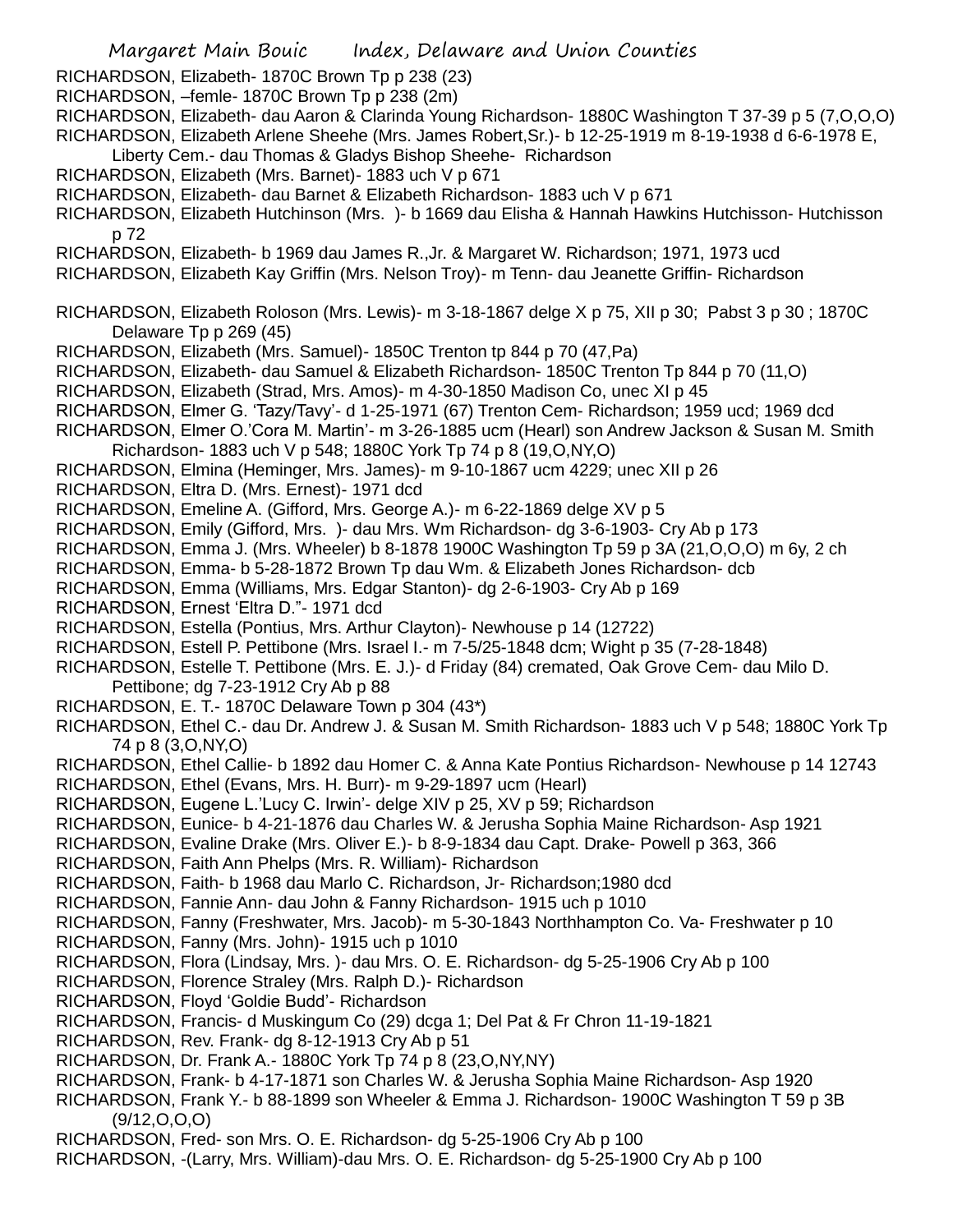Margaret Main Bouic Index, Delaware and Union Counties RICHARDSON, -(Simpson, Mrs. Harley- dau Mrs. O. E. Richardson- dg 2-25-1900 Cry Ab 100 RICHARDSON, -(Schaff, Mrs. Walter)- dau Mrs. O. E. Richardson- dg 5-25-1900 Cry Ab p 100 RICHARDSON, -(Crawford, Mrs. Frank)- dau Mrs. O. E. Richardson- dg 5-25-1900 Cry p 100 RICHARDSON, Frederick Asa- b 1889 son Frederic & Julia Callie Pontius Richardson- Newhouse p 14 127232 RICHARDSON, Frederick 'Julia Callie Pontius'- Newhouse p 14 (12723) RICHARDSON, Fredonia- d 9-1822 (13) dau Capt. R. D. Richardson- dcga p 8 Del P & F Chron RICHARDSON, Gary- 1971 dcd, Ashley RICHARDSON, Gary- son David W. & Bertha Richardson- 1949 ucd; 1969 dcd RICHARDSON, Gary A. 'Penny L.- 1973 ucd RICHARDSON, Gary L. 'Donna M. Smith'- m 5-14-1983- son Marlo Richardson- Richardson RICHARDSON, Geneva (Mrs. Randall A.)- d 1-1-1974 (52) Marlborough Cem- Richardson RICHARDSON, George- 1870C Delaware Tp p 274 (35\*) RICHARDSON, George 'Ida Smith'- b 2-1868 m 1893 unec IV p 66; 1900C Paris Tp 226-232 p 12B (32,O,NY,N) m 7y RICHARDSON, George 'Mary Ann Lane'- Richardson RICHARDSON, George 'Mary E. Engle'- m 9-7/6-1865 ucm 3796 RICHARDSON, Gerald W. 'Lynn'- son Carter & Sharon D. Bright Richardson- Richardson RICHARDSON, Gertrude (Ebert, Mrs. )- sister Ralph V. Richardson- Richardson RICHARDSON, Gintana Chanthavong (Mrs. Thomas)- dau Xong & Oraxone Chanthavong- Richardson RICHARDSON, Glenn William 'Marie'- d 8-17-1975 (70) Fancher Cem, brother Elmer G. Richardson-Richardson; 1969, 1971 dcd RICHARDSON, Glydis (Mrs. Russell A.)- 1971 dcd RICHARDSON, Goldie Budd (Mrs. Floyd)- Richardson RICHARDSON, Graham- son Leck Graham & Beulah I. Hess Richardson- Richardson RICHARDSON, Grant- d 9-13-1865 (2-6-10) son O,. E. & E. D.- Westfield Cem, Powell p 363 RICHARDSON, Harriet E. Storms (Mrs. Richard)- m 10-13-1860 ucm 3080; unec V p 9 RICHARDSON, Harrison Maglin- b 1895 son Homer C. & Anna Kate Pontius Richardson- Newhouse p 14 127244 RICHARDSON, Harry Bruce 'Nancy A.'- Richardson RICHARDSON, Harry- b 3-1892 step-son Jacob & Loueza Browning- 1900C Marysville 4th ward 266-275 (8,O,O,O) RICHARDSON, Harry L. 'Inadora Coldren'- m 12-17-1938- Weiser p 576 RICHARDSON, Harry 'Lillian Smith'- Richardson RICHARDSON, Hattie E. (Harper, Mrs. James A.)- m 12-8-1892 ucm (Hearl) RICHARDSON, Hattie Hough (Mrs. )- sister Lawrence Hough- dg 4-19-1910 Cry Ab p 118 RICHARDSON, Hazel (Miller, Mrs. )- dau Elmer G. & Tasy Richardson- Richardson RICHARDSON, H. D.- Nash p 236 RICHARDSON, Helen (Salmon, Mrs. Lloyd)- dau Eugene & Lucy Richardson- Richardson RICHARDSON, Helen Van Auken (Mrs. John W.)- m 9-27-1870 dcm; delge XV p 65 RICHARDSON, Henry- 1870C Liberty Tp Del Co p 401 (18) RICHARDSON, Henry- unec III p 48; 1850C Millcreek Tp 1997-2018 (18,O); uccp p 36 (15-1848) gd JB 4 p 91 RICHARDSON, Herma (Mrs. )- Richardson RICHARDSON, —Mrs. I. Jr- dau Milo D. & Ann P. Pettibone- dg 3-8-1883 Cry Ab p 80 RICHARDSON, Hiram- son John & Fanny Richardson- 1915 uch p 1010 RICHARDSON, Homer C. 'Anna Kate Pontius'- Newhouse p 14 912724) RICHARDSON, Ida C.- d 6-4-1869 (10-6-29) Westfield Cem, Powell p 363; dau O. E. & E. D. RICHARDSON, Ida Smith (Mrs. George)- b 5-1875 m 1893 unec IV p 66; 1900c Paris Tp 226-232 p 12B (25,O,O,O) m 7 y, 1 ch, 0 living RICHARDSON, I. J/I. 'Estelle T. Pettibone'- m 7-5/25-1848 dcm; Pabst Pion II p 206; 1880 dch p 347; 1908 dch p 152; Wight p 35 RICHARDSON, —(Sharpe, Mrs. )- dau I. J. & Estelle T. Pettiebone- Richardson RICHARDSON, Inadora Coldren (Mrs. Harry L.)- m 12-17-1938 dau John I. & Mayme Poethes Coldren-Weiser p 576 RICHARDSON, Irwin-b 8-22-1874 Berlin Tp son A. B. & Lwedow Richardson- dcb; delge VI p 68(1892) X 48 RICHARDSON, Isabel A.- b 3-8-1869 dau Charles W. & Jerusha Sophia Maine Richardson- Asp 1918 RICHARDSON, Isabella B.- 1870C Delaware Town p 304 (14)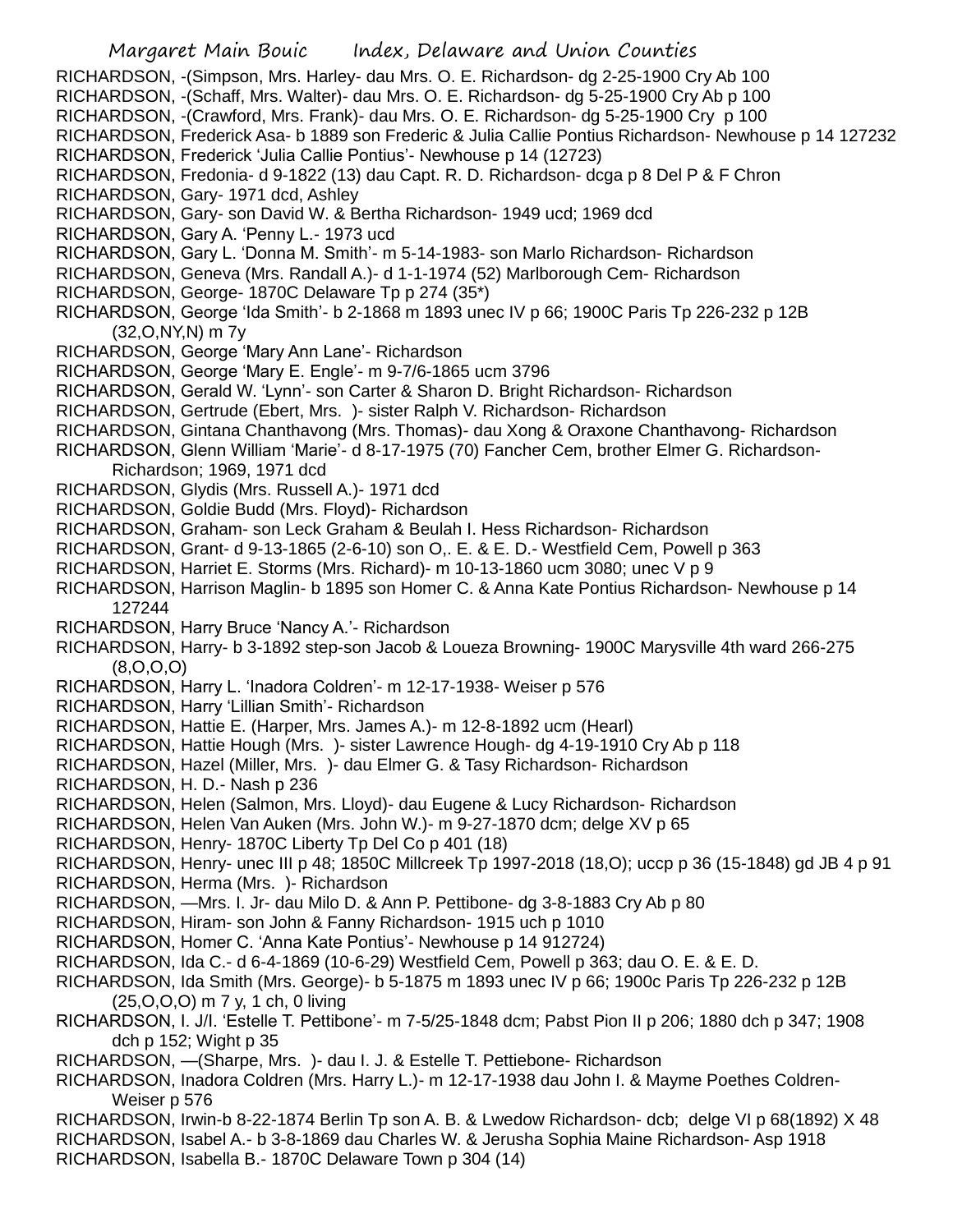- RICHARDSON, Isabella (Johnson, Mrs. John H.)- m 9-24-1858 dcm
- RICHARDSON, Isiah- b 1831 Noble Co d 3-4-1898 (66y5m) Oakdale I p 32 (E-R31-3)
- RICHARDSON, Isobella- dau Samuel & Elizabeth Richardson- 1850C Trenton Tp 844 p 70 (12,Pa)
- RICHARDSON, Israel G./J.- b 1794 d 1870 (85) Oak Grove Cem, Powell p 439; dg 5-20-1870 Cry Ab p 80; delge IX p 28
- RICHARDSON, —(Dennison, Mrs. W. E.)- dau I. J. & Estelle T. Pettibone Richardson- dg 1-23-1912 Cry Ab p 89
- RICHARDSON, Jack 'Karen deWiggins'- m 6-11-1981- Richardson
- RICHARDSON, Jackson- son Richard S. & Susanna Richardson- 1850C Berlin Tp 2055 p 124 (20,NY)see Andrew Jackson
- RICHARDSON, Jacob- Nash p 170
- RICHARDSON, James- 1870C Delaware Tp p 269 (20)
- RICHARDSON, James H.,Jr.'Margaret W.'- son J. Robert & Elizabeth Arlene Sheehe Richardson- Richardson; 1971, 1973 ucd
- RICHARDSON, James 'Margaret Barriss'- m 5-21-1836 Madiso9n Co, unec VII p 24
- RICHARDSON, James- b 1964 son James R.,Jr. & Margaret W. Richardson- 1971, 1973 ucd
- RICHARDSON, James M.- son James W. & Sara Richardson- Richardson
- RICHARDSON, James- son Paul & Janet Wilt Richardson- Richardson
- RICHARDSON, James Robert., Sr. 'Elizabeth Arlene Sheehe'- b 11-29-1915 m, 8-19-1938 d 7-2-1994 East
- Liberty Cem- son Jay R. & Blanche C. Cooksey Richardson- Richardson
- RICHARDSON, James Robert,Sr. son James Robert,Sr. & Elizabeth Arlene Sheehe Richardson- Richardson
- RICHARDSON, James 'Virginia F.'- d 1977 Richardson
- RICHARDSON, James W.- d 5-2-1977 (62) Fairview Mem. Pk- son Harry Burcy & Navery A. Neville
- Richardson- Richardson
- RICHARDSON, James W. 'Sara'- Richardson
- RICHARDSON, Jane- delge XI p 78 (Cheshire, 1890)
- RICHARDSON, Jane- dau Barnet & Elizabeth Richardson- 1883 uch V p 671
- RICHARDSON, Jane Bellus (Mrs. William)- b 9-28-1821 Vt d 2-27-1903 (81-5-0) Cheshire Cem- Powell p 60a; dcdeaths
- RICHARDSON, Jane E.- 1973, 1975, 1977, 1979, 1981, 1983 ucd
- RICHARDSON, Jane (Smith, Mrs. Benjamin C.)- m 11-12-1856 dcm
- RICHARDSON, Jane (Stephens, Mrs. David)- 1985 uch p 133
- RICHARDSON, Janet Wilt (Mrs. Paul "Shorty")- Richardson
- RICHARDSON, Jason 'Mary Powers'- m 1784- Powers Pat p 216
- RICHARDSON, Jasper N.-b 1846 only ch Aaron & Maria Topliff Richardson-unec XVIII p 26
- RICHARDSON, Jay R. 'Blanche C. Cooksey''Minta M. Landon'- b 10-6-1893 m(1) 7-25-1913 (2) 1977 d 3-25- 1987 East Liberty Cem- son George W. & Mary Ann Lane Richardson- Richardson; 1949, 1959, 1962, 1967, 1971, 1973, 1975, 1977, 1979 ucd
- RICHARDSON, Jay, Jr.- son Jay R. & Blanche C. Cooksey Richardson- Richardson
- RICHARDSON, J. 'E. A.'- lptw p 134, 135
- RICHARDSON, J. B.'Clara A.'- 1880 dch p 540; 1908 dch p 425
- RICHARDSON, Jeremiah 'Danielle Miller'- Richardson
- RICHARDSON, Jeremiah- son Ronald & Pamela Drennen Richardson- Richardson
- RICHARDSON, Jerry L.- son James Robert, Sr. & Elizabeth Arlene Sheehe Richardson- Richardson
- RICHARDSON, Jerusha Sophia Maine (Mrs. Charles W.)- b 7-15-1836 m 10-12-1861 dau Franklin Brown & Zerviah Maine Maine- Asp 1062
- RICHARDSON, Jesse A. 'Anna L.'- 1969 dcd
- RICHARDSON, J. F.- 1908 dch p 294
- RICHARDSON, Jillian Mariah- b 8-3-2000- dau Jeremiah & Danielle Miller Richardson-Richardson
- RICHARDSON, J. J.- hadc p 66
- RICHARDSON, Joe- son C. B. & Dorothy Richardson- 1969, 1971 dcd
- RICHARDSON, John- delge X p 74 (1810)
- RICHARDSON, John- Powers Pat p 94
- RICHARDSON, John- delge XI p 78; (1890 Berlin tp); 1870C Berlin Tp p 237 (28\*)
- RICHARDSON, Mrs. John- d Friday, (40) Madison Co, Democrat 8-20-1879, unec IX p 4
- RICHARDSON, John 'Almina Turner'- m 10-21-1852 ucm 1859; unec VII p 57see Richardson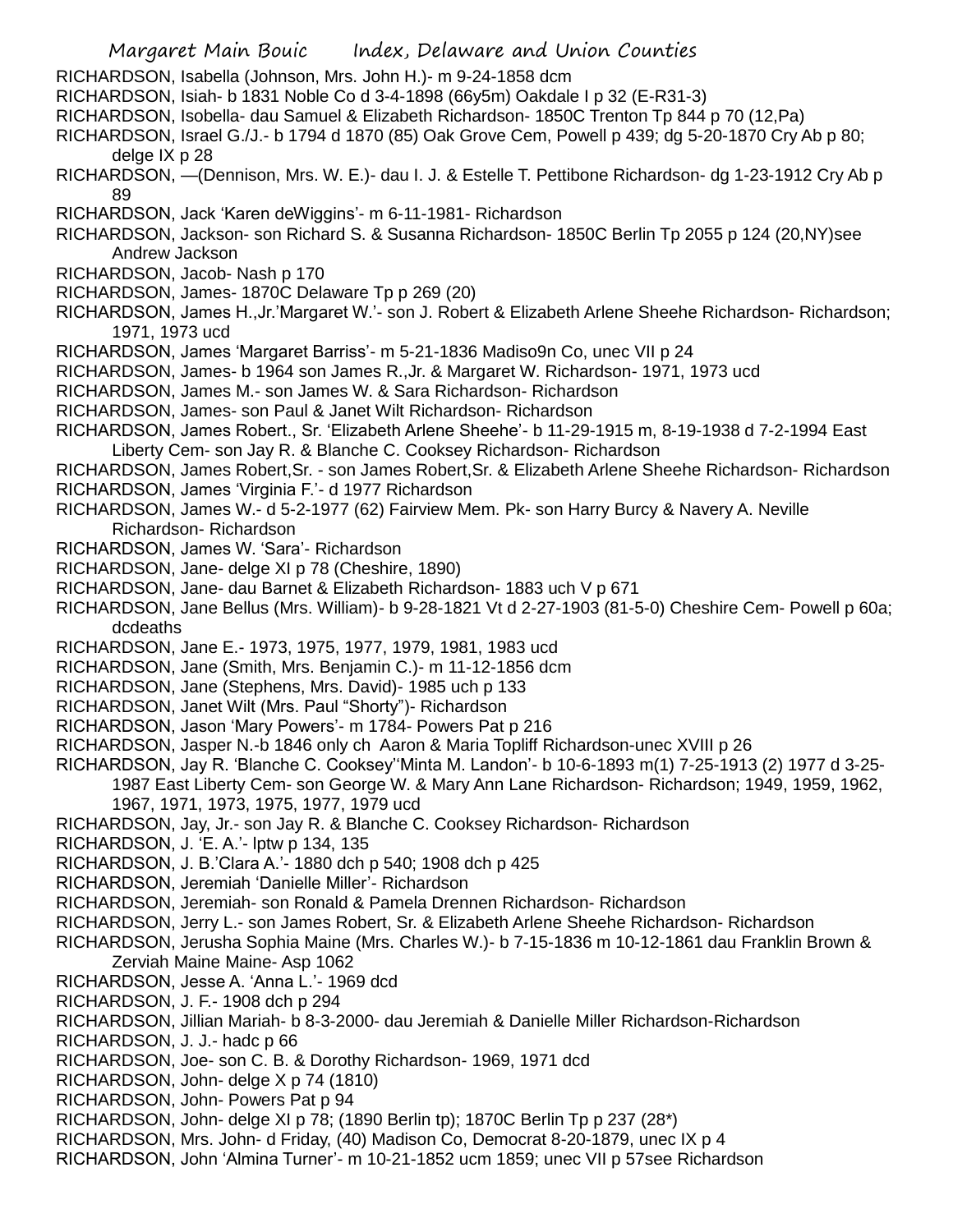- Margaret Main Bouic Index, Delaware and Union Counties
- RICHARDSON, John B. 'Clara A. Cole'- m 5-24-1866 dcm; delge XI p 26
- RICHARDSON, John 'Bessie Maine'- Asp (557h)
- RICHARDSON, John E. 'Lucinda Masta'- 1915 uch p 789
- RICHARDSON, John 'Fanny- 1915 uch p 1010
- RICHARDSON, John- b 1968 son James R. Jr. & Margaret Richardson- 1971, 1973 ucd
- RICHARDSON, John- son Lawrence Richardson- Nash p 162, 169, 170, 173
- RICHARDSON, John- pallbearer for Mary E. Stevens- dg 3-13-1917 Cry Ab p 36, for Charles Wilcox, dg 1-1- 1918 Cry Ab p 1
- RICHARDSON, John W.- delge XV p 65; Pabst 3 p 10, 6 p 90; 1908 dch p 233
- RICHARDSON, John W. 'Almina Tanner'- m 10-21-1852; unec IV p 20, VIII p 57
- RICHARDSON, John W. 'Helen Van Auken'- m 9-27-1870 dcm; delge XV p 65
- RICHARDSON, John- son Mrs. Wm. Richardson- dg 3-6-1903 Cry Ab p 173
- RICHARDSON, Joseph I.- d 3-11-1974 (67) son Eugene & Lucy Richardson- Richardson
- RICHARDSON, Josephine (Richard(s), Mrs. E. L.)- dau Jay R. & Blanche C. Cooksey Richardson- Richardson
- RICHARDSON, Joshua- son Barnet & Elizabeth Richardson- 1883 uch V p 671
- RICHARDSON, Joshua- son John & Fanny Richardson- 1915 uch p 1010
- RICHARDSON, Jossie- 1880C York T 74 p 8 (19,O,O,O)
- RICHARDSON, Juanita Patton (Mrs. Kenneth C.)-b 8-10-1931 m 12-24-1954 d 11-8-1989 (58) East Liberty Cem- dau Floyd L. & Thurza I. Forbek Patton- Richardson; 1967, 1971, 1973, 1975, 1977, 1979, 1981, 1983 ucd
- RICHARDSON, Judy (Savados, Mrs. Michael)- dau Paul & Janet Wilt Richardson- Richardson
- RICHARDSON, Julia Callie Pontius (Richardson, Mrs. Frederic)- b 1865 dau Frederick B. & Jane C. Newhouse Pontius- Newhouse p 14 12723
- RICHARDSON, Julia (McLenegan, Mrs. Archibald Reigart)- b 12-3-1871 m 8-3-1897 Weiser p 212
- RICHARDSON, Julia- dau Marlo Richardson,Jr.- Richardson
- RICHARDSON, Julie- b 1957 dau Marlo C. & Mary V. Richardson- 1971 dcd
- RICHARDSON, J. W.- delge XI p 78 (1890 Cheshire)
- RICHARDSON, Karen deWiggins (Mrs. Jack)- m 6-11-1981- Richardson
- RICHARDSON, Kate (Mrs. Clarence)- 1949 ucd
- RICHARDSON, Katharine(Kingham, Mrs. William)- m 12-225-1841 Madison Co, unec IX p 56
- RICHARDSON, Kathleen- dau Donald Richardson- Richardson
- RICHARDSON, Kathoilne- b 3-5-1873 d inf. dau Charles W. & Jerusha Sophia Maine Richardson- Asp 1920a
- RICHARDSON, Kenneth C.'Juanita Patton'- m 12-24-1954- son Jay R. & Blanche C. Cooksey Richardson-
- Richardson; 1949, 1967, 1971, 1973, 1975, 1977, 1979, 1981, 1983 ucd
- RICHARDSON, L.- delge XIV p 34 (1890, Lewis Center) L.- 1883 uch IV p 458; d Indianapolis dg 4-15-1890 Cry Ab p 14
- RICHARDSON, Mrs. L.- remains bur Roloson lot, Berkshire- dg 5-10-1887 Cry Ab p 156
- RICHARDSON, Laura (Harrison, Mrs. John)- m 4-10-1839 dcm
- RICHARDSON, Lawrence- Nash 170
- RICHARDSON, Lawrence- b 9-12-1901 Berlin Tp son S. T. & M. E. Roloson Richardson- dcb
- RICHARDSON, Leck Graham 'Beulah I. Hess'- Richardson
- RICHARDSON, Lee- son Jay R. & Blanche C. Cooksey Richardson- Richardson; 1983 ucd
- RICHARDSON, Lena- d 8-3-1901 (2m26d) Berlin Tp b Toledo, dau E. L. Richardson- dcdeaths
- RICHARDSON, Lena (Moore, Mrs. )- sister Quint I. Richardson- Richardson
- RICHARDSON, Lenetta/Leuetta (Mrs. Martin)- b 1847 d 1881 (34y) Asbury Cem, lptw p 67; 1870C Taylor Tp 230-229 p 29 (28,NC) black
- RICHARDSON, Leroy- b 10-3-1882 Berlin Tp, dcb d 11-22-1886 (4-1-19) son A. B. & Ellen Banows Richardson, dcdeaths
- RICHARDSON, Lewellen- Pabst 8 p 55 Luelen- Pabst 8 p 63, 65
- RICHARDSON, Lewis- 1870C Delaware Tp p 269 (52\*)
- RICHARDSON, Lewis- dg 2-20-1884 father of Capt. B. A. Richardson- Cry Ab p 92
- RICHARDSON, Lewis 'Elizabeth Roloson'- m 3-18-1867 delge X 75, XII p 30, 32; Pabst 3 p 30. 6 p 9
- RICHARDSON, Lillian Smith (Mrs. Harry)- Richardson
- RICHARDSON, Linda- b 1965 dau Marlo C. Richardson- 1980 dcd
- RICHARDSON, Linda (Mrs. Tom)- Richardson
- RICHARDSON, Lois (Winkle, Mrs. Richard)- 1985 uch p 132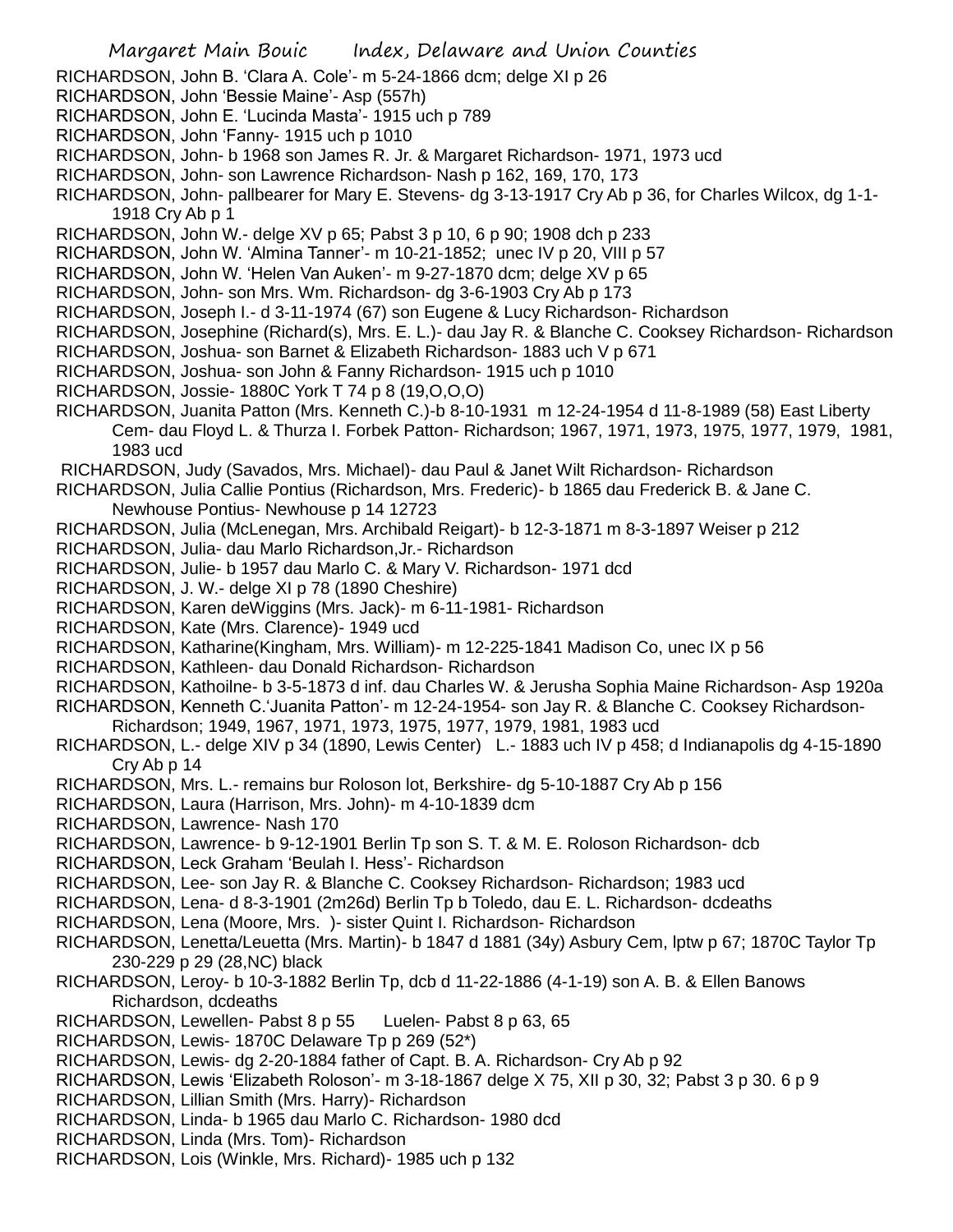- RICHARDSON, Linda- dau Marlo Richardson,Jr.- Richardson
- RICHARDSON, Linda (Mrs. William F.)- Richardson; 1969, 1971, 1980 dcd
- RICHARDSON, Loisa- dau Samuel & Elizabeth Richardson- 1850C Trenton Tp 844 70 (4,O)
- RICHARDSON, Louisa (Browning, Mrs. Jason)- m 1-3-1897 ucm (Hearl)
- RICHARDSON, Loyd E.- b 5-1897 son Wheeler & Emma J. Richardson- 1900C Washington T 59 p 3A (3,O,O,O)
- RICHARDSON, Lucinda Masta (Mrs. John E.)- 1915 uch p 789
- RICHARDSON, Lycida Gilbert (Mrs. Stephen)- Asp p 11
- RICHARDSON, Lucy (Mrs. )- Pabst 1 p 29
- RICHARDSON, Lucy C. Irwin (Mrs. Eugene L.)-m 4-8-1901 d 1-4-1962 (89) bur Cheshire; Richardson; delge XIV p 28, XV p 59- dau Joseph Irwin- dg 4-30-1918 Cry Ab p 33
- RICHARDSON, Lucy (Maine, Mrs. Andrew Jackson)- m 11-27-1845- Asp (808)
- RICHARDSON, Luretta Shavous (Mrs. Martin)- m 12-25-1865 ucm (Hearl)
- RICHARDSON, Lydia- 1870C Delaware Tp p 274 (1)
- RICHARDSON, Lynn (Mrs. Gerald W.)- Richardson
- RICHARDSON, M.- uca 79, Taylor Tp M.- 1883 uch IV p 532
- RICHARDSON, Mabel Jennie- b 1887- dau Homer C. & Anna Kate Pontius Richardson- Newhouse p 14 127242
- RICHARDSON, Maning- 1840C Marlborough Tp p 248 (40-50); hadc p 38
- RICHARDSON, Margaret Barriss (Mrs. James)- m 5-21-1836 Madison Co, unec VII p 24
- RICHARDSON, Margaret E,. (Arnold, Mrs. Reuben)- m 3-16-1851 dcm
- RICHARDSON, Margaret (Godfrey, Mrs. )(Mrs. Thomas) m(2) 5-11-1843 Madison Co, unec IX p 66
- RICHARDSON, Margaret P.- 1870C Delaware Town p 304 (16)
- RICHARDSON, Margaret W. (Mrs. James R., Jr)- 1971, 1973 ucd
- RICHARDSON, Maria- dau Aaron & Clarinda H. Young Richardson- 1860C Washington T 1465-1475 p 199 (2,O)
- RICHARDSON, Maria T. (Baldwin, Mrs. Abner)- m 5-24-1879 ucm 6490
- RICHARDSON, Maria T. Topliff (Mrs. Aaron) m 12-26-1844 d 5-23-1849 dau Horatio & Sarah Topliff- 1883 uch V p 671; unec XVIII p 26
- RICHARDSON, Marie E. Harmel (Mrs. )- b 10-22-1913 d 12-31-1991 Fancher Cem- dau Frank W. & Floy Bowman Harmel Richardson
- RICHARDSON, Marie L.- dau Barnet & Elizabeth Richardson- 1883 uch V p 671
- RICHARDSON, Marietta O. Harris (Mrs. )- dau David C. Harris- dg 12-14-1906 Cry Ab p 139
- RICHARDSON, Marilyn (Bauder, Mrs. Robert)(Miller, Mrs. )- dau Paul W. & Betty J. Richardson- Richardson
- RICHARDSON, Marilyn Diane (Evans, Mrs. Scott Lee)- m 10-19-1985- dau James A. Roush & Bessie M. Wellman- Richardson
- RICHARDSON, Marjorie- b 1961 lived with Bernard A. & Carolyn A. Doyle- 1975 ucd
- RICHARDSON, Marjorie E. Creviston (Collinsworth, Mrs. ) (Mrs. ) b 3-10-1941 d 4-9-1993 (52) Middleburg Cem- dau T. J. Creviston- Richardson
- RICHARDSON, Marla- b 1954 dau Marlo C. & Mary V. Richardson- Richardson; 1971 dcd
- RICHARDSON, Marlo Jr.- b 1960 d 11-17-1977 son Marlo C. & Mary V. Richardson- Richardson; 1971 dcd
- RICHARDSON, Marlo C. 'Mary V.'- Richardson; 1971, 1980 dcd
- RICHARDSON, Martha E.- d 9-29-1951/4 (8-4-10) Trenton Cem, Powell p 276 dau S. & E
- RICHARDSON, Martha- dau Samuel & Elizabeth Richardson- 1850C Trenton Tp 844 p 70 (6,O)
- RICHARDSON, Martha (Thomas, Mrs. Hiram)- Maugans p 41
- RICHARDSON, Martha(Weiser, Mrs. Charles Bruce)-b 6-115-1924 m 5-20-1950- Weiser p 265
- RICHARDSON, Col. Martin- b Greenville Co NCA. D 10-25-1895 Oakdale I p 169 GAR
- RICHARDSON, Martin 'Luetta/Lenetta/Luetta- lptw p 66, 67; 1870C Taylor Tp 230-229 p 29 (38,NC) black
- RICHARDSON, Martin 'Luretta Chavous'- m 12-25-1865 ucm 3881; delge V p 55 (Un Co)
- RICHARDSON, Mary- 1870C Delaware Town p 312 (14)
- RICHARDSON, Mary A. Cunningham (Mrs. Dewitt Clinton)- dau James Larkin & Eliza Fox Cunningham- dcq Mariorie Norris Wenger 7
- RICHARDSON, Mary Ann Lane (Mrs. George)- Richardson
- RICHARDSON, Mary- dau Barnet & Elizabeth Richardson- 1883 uch V p 671
- RICHARDSON, Mary E. Engle (Mrs. George)- m 9-7-1865 ucm 3796
- RICHARDSON, Mary Ellen (Fisher, Mrs. )- dau Harry Bruce & Nancy A.Neville Richardson- Richardson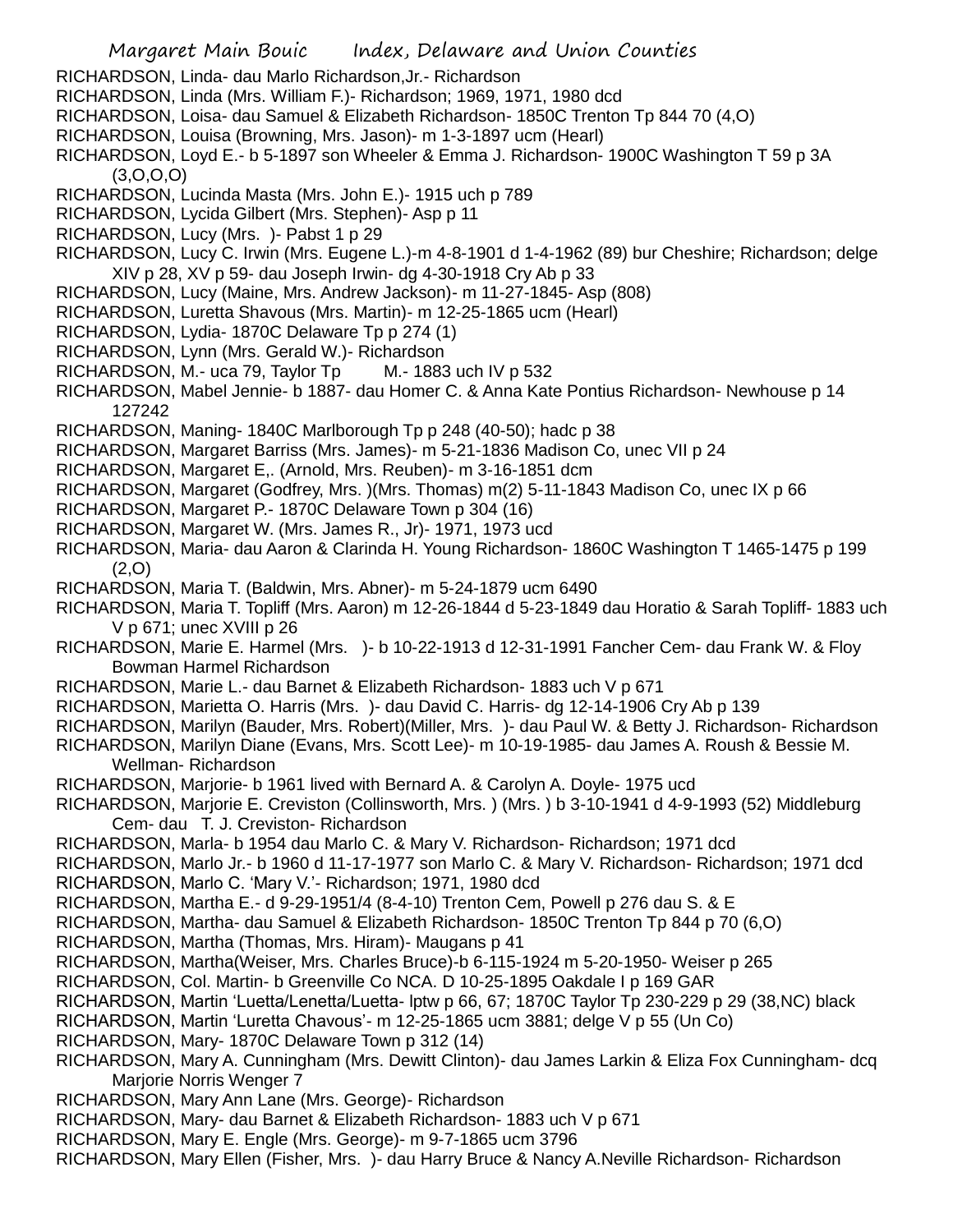Margaret Main Bouic Index, Delaware and Union Counties RICHARDSON, Mary (French, Mrs. Moses)- 2nd wife, unec VIII p 11, French Bible RICHARDSON, Mary Godfrey (Mrs. Richard)- m 9-29-1842 Madison Co, unec IX p 65 RICHARDSON, Mary (Hatcher, Mrs. Donald)- m 3-24-1940 dau Jay R. & Blanche C. Cooksey Richardson-Richardson RICHARDSON, Mary Helen Van Auken (Mrs. )- Pabst 3 p 30 RICHARDSON, Mary (Holmes, Mrs. Joshua)- dau Stephen & Lydia Gilbert Richardson- Asp p 11 RICHARDSON, Mary- dau John & Fanny Richardson- 1915 uch p 1010 RICHARDSON, Mary Mabel (Shambaugh, Mrs. Kenneth Mossop)- b 1-7-1918 m 6-25-1935- Weiser p 342 RRICHARDSON, Mary L.- dau Marlo C. & Mary V. Richardson- Richardson; 1971, 1980 dcd RICHARDSON, Mary Powers (Mrs. Jason)- dau Dr. Stephen & Lydia Drew Powers- Powers Pat p 216 RICHARDSON, Mary "Polly" Prater (Mrs. Daniel)- b ca 1815 d 1901 ped Elaine Dotson Mohler #491 19, unec XV p 80 RICHARDSON, Mary V. (Mrs. Marlo C.)- 1971 dcd RICHARDSON, Matthew- Nash p 170 RICHARDSON, Mattie Spain (Mrs. Robert)- Richardson RICHARDSON, Maureene Cooke (Mrs. Harry Lee)\_ m 4-23-1966 dau William Cooke- Richardson RICHARDSON, Maxie (Mrs. Glenn W.)- Richardson; 1969, 1971 dcd RICHARDSON, M. E.- 1980 dcd RICHARDSON, Mellie S.- 1870C Delaware Tp p 274 (3) RICHARDSON, Meridi- b 1965 lived with Bernard A. & Carolyn A. Doyle- 1975 ucd RICHARDSON, Mertie- d 1-5-1879 (24d) Rush Creek Cem, lptw p 134 RICHARDSON, Mertie (Cook, Mrs. )- sister Elmer G. Richardson- Richardson RICHARDSON, Michael- b 1954 son Jesse A. & Anna L. Richardson- 1969 dcd RICHARDSON, Michael Leighton- b 9-8-1985 son Gary & —Howard Richardson- Richardson RICHARDSON, Michael Xong- b 4-17-1998 son Thomas & Gintana Chanthavong Richardson- Richardson RICHARDSON, Michelle- b 1963 lived with Bernard A. & Carolyn A. Doyle- 1975 ucd RICHARDSON, Michelle- dau Ronald & Pamela Drennen Richardson- Richardson RICHARDSON, Mildred (Terry, Mrs. )- dau Elmer G. & Tazy Richardson- Richardson RICHARDSON, Millie (Mrs. Ralph V.)- Richardson; unec XVII p 26 (Lodge, 1939) RICHARDSON, Minerva J. Cole (Mrs. )- d 12-4-1869 (28y10d) Marlborough Cem, Powell p 286- dau J. C. & E. Cole RICHARDSON, Minta- dau John & Fanny Richardson- 1915 uch p 1010 RICHARDSON, Minta M. Landon (Mrs. Jay R.)- m 8-1977 d 1978or d 5-9-1976- Landon; Richardson RICHARDSON, Miranda Frost (Mrs. Thomas)- dau William & Saloje Barrows Richardson- dcq Marjorie Norris Wenger 13 RICHARDSON, Mona- b 1962 dau William F. & Linda Richardson- 1969, 1971, 1980 dcd RICHARDSON, Moody- son Aaron & Clarinda Young Richardson- 1880C Washington Tp 37-39 p 5 (14,O) RICHARDSON, Myra (Andrews, Mrs. )- dau Marlo Richardson,Sr.- Richardson; 1971 dcd RICHARDSON, Nancy A (Mrs. Harry Bruce)- d 8-26-1961 9730 bur Otterbein Cem, Richardson RICHARDSON, Nancy (Curren, Mrs. Joseph)- Richardson RICHARDSON, Nancy J. - b 1833 d 11-11-1914 (81y3m) Oakdale 2698(E-176) I p 32 (E-R31-3) b Guernsey/Georgia Co) RICHARDSON, Nancy Jane (Dotson, Mrs. William Henderson)- b 6-15-1850 m 2-2-1870 d 6-21-1921 dau Daniel & Mary "Polly" Prater Richardson- ped Elaine Dotson Mohler #491 9; unec XV 80 RICHARDSON, Nancy (Mrs. )- b 8-1834; 1900C Paris Tp 210-216 p 11B (65,O,O,Va) wid, 5 ch, 4 living RICHARDSON, Nancy (Thornton, Mrs. Jesse) b 5-7-1795 d 9-4-1846 York Cem, unec VI p 22, X p 38, XII p 62; ped William Thomas Schertzer #74 19 RICHARDSON, Nathaniel/Nathan- uca p 19; 1915 uch p 497; 1883 uch V p 557, 587; unec XV p 66 RICHARDSON, Navery A. Neville (Mrs. Harry Bruce)- m 10-26-1910-Richardson RICHARDSON, Neal- brother Ralph V. Richardson- Richardson RICHARDSON, Nelson Troy 'Elizabeth Kay Griffin'- m Tenn- son Steven Richardson- Richardson RICHARDSON, Newlyn (Mrs. Quint I.)- Richardson RICHARDSON, Mrs. O. E.- d Sunday. Westfoe;d- dg 5-25-1906 Cry Ab p 100 RICHARDSON, Oliver- 11-1869, colored; 1900C Marysville 1st ward 354-370 (,O,NC,NC) brother Bert & Albert RICHARDSON, Oliver E. 'Evaline Drake'- b 8-10-1828 m 1853 son Manning & Lucena Eno Richardson-Powell p 363, 366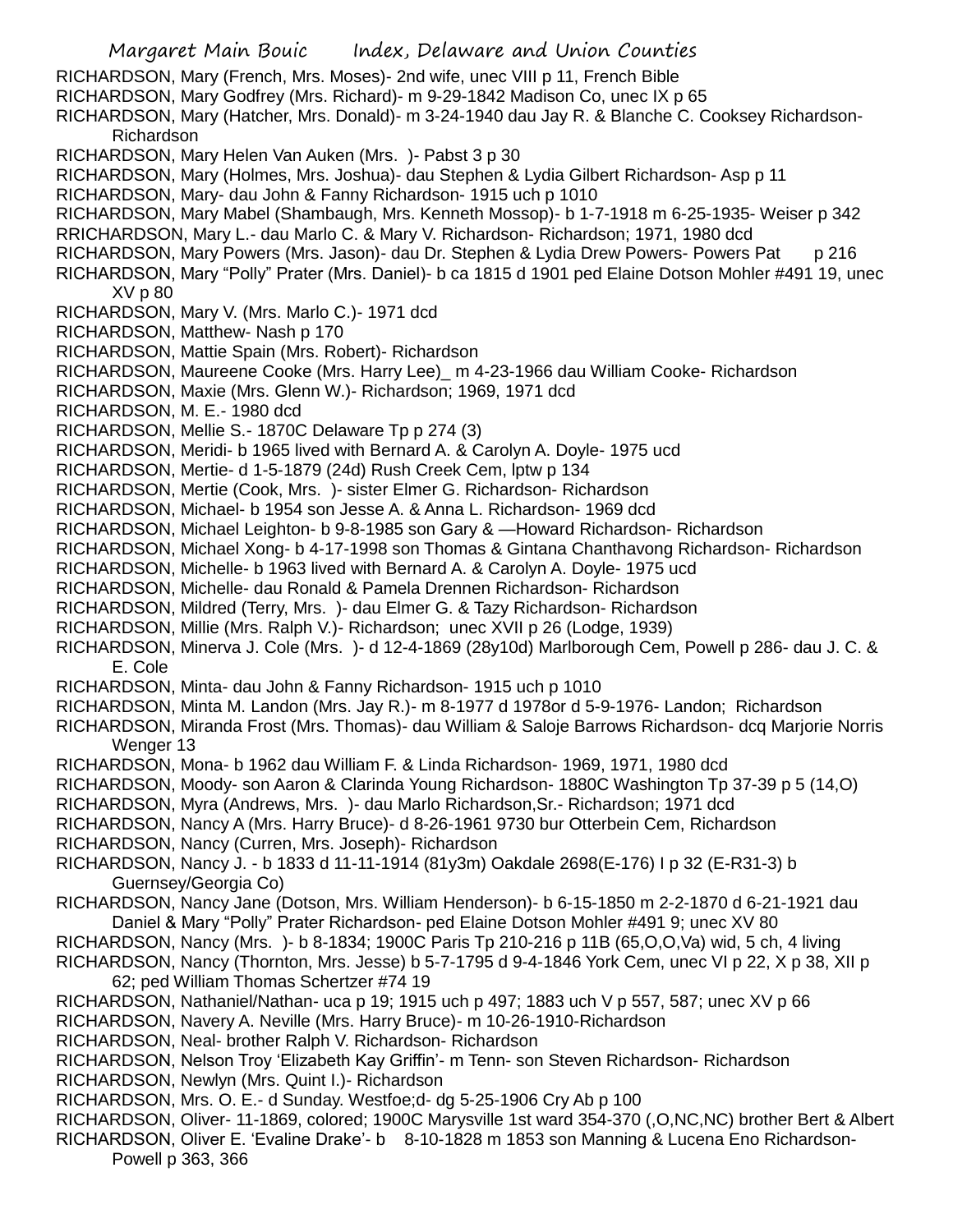Margaret Main Bouic Index, Delaware and Union Counties RICHARDSON, Oliver- brother Quint I. Richardson- Richardson RICHARDSON, Ollie- b 11-1869 dau Martin & Luetta Richardson- 1870C Taylor Tp 239-229 p 29 (10/12,O), black RICHARDSON, Pamela Drennen (Mrs. Ronald)- Richardson RICHARDSON, Patricia (Walker, Mrs.James )- dau James Robert,Sr. & Elizabeth Arlene Sheehe Richardson-Richardson RICHARDSON, Patrick Aaron 'Tina'- b 6-13-1969 son Donald & Beverly A. Downing Richardson- Richardson; 1971, 1973, 1975, 1977, 1979 ucd RICHARDSON, Patty- dau John & Fanny Richardson- 1915 uch p 1010 RICHARDSON, Paul -1980 dcd (Powell) Paul- 1980 dcd (Sunbury) RICHARDSON, Paul E. - son Paul E.,Sr.- Richardson engaged to Rachel M. Clark RICHARDSON, Paul "Shorty"'Janet Wilt'- b 10-23-1930 d 7-1-1996 (65) Fancher Cem- son Floyd & Goldie Budd Richardson- Richardson RICHARDSON, Paul- son Elmer G. & Mary Richardson- Richardson RICHARDSON, Paul- son Ralph V. & Millie Richardson- Richardson RICHARDSON, Paul Russel- b 1893 son Frederick & Julia Callie Pontius Richardson- Newhouse p 14 127234 RICHARDSON, Paul W.- delge XI p 82, 1940 draft RICHARDSON, Paul W. 'Betty J.'- d 3-23-1996 (78) Fairview Mem.Cem- Richardson RICHARDSON, Paula (Hall, Mrs. John)- dau Paul W. & Betty J. Richardson- Richardson RICHARDSON, Paula Kay- d 12-17-1954 Milford Cem, inf. dau David & Bertha Bradley Richardson- obit, mlib RICHARDSON, Peggy- dau John & Fanny Richardson- 1915 uch p 1010 RICHARDSON, Penny L. (Mrs. Gary L.)- 1973 ucd RICHARDSON, Quint I. 'Newlyn'- d 10-5-1973 (56) bur Richardson, Texas- Richardson RICHARDSON, R.- lpc p 4 RICHARDSON, Rachael- Pabst 8 p 85 RICHARDSON, Rachel- dau Ronald & Pamela Drennen Richardson- Richardson RICHARDSON, Ralph- dec. Liberty Tp, dcga p 21 Del. Pat & Fr Chron 10-29-1823, delge VI p 56; Pabst 7 p 1; 1820C Liberty Tp; Powers p 279 RICHARDSON, Ralph D. 'Florence Straley'- b 11-21-1885 m 1913 d 10-17-1965 bur E. Liberty- son George & Mary Ann Lane Richardson-RICHARDSON, Ralph V. 'Millie'- d 5-24-1963 (72) Fairview Mem. Pk.- Richardson RICHARDSON, Ransdall A. 'Geneva'- d 7-11-1973 (52) Marlborough Cem- Richardson RICHARDSON, Randall W.- Richardson RICHARDSON, Randy 'Donna'- son Paul & Janet Wilt Richardson- Richardson RICHARDSON, Raymond 'Spanky"- son Leck Graham & Beulah I. Hess Richardson- Richardson RICHARDSON, R. D.- dcga p 8 Del Pat & Fr Chron 10-30-1822 RICHARDSON, Rebecca- dau John & Fanny Richardson- 1915 uch p 1010 RICHARDSON, Rhonda Elaine- b 1-1-1966 dau Randall William & Faith Ann Phelps Richardson- Richardsonengaged to Thomas Dale Justice RICHARDSON, Richard L. 'Harriet E Storms'- m 10-13-1860 ucm 3080; unec V p 9 RICHARDSON, Richard 'Mary Godfrey'- m 9-29-1842 Madison Co, unec IX p 65 RICHARDSON, Richards L.- son Richard S. & Susanna Richardson- 1850C Berlin Tp 2055 p 124 (9,O) RICHARDSON, Richard S. 'Susanna'- 1883 uch V p 548; 1850C Berlin Tp 2055 p 124 (56,NY); 1860C York Tp 1274-1282 p 171 (66,NY) RICHARDSON, R. L.- 1883 uch IV p 433, 530 RICHARDSON, R. M.- 1915 uch p 273 RICHARDSON, Robert Alan- son Earl Richardson- Richardson- engaged to Suzanne Carol Keigley-Richardson RICHARDSON, Robert B.- son Richards S. & Susanna Richardson- 1850C Berlin Tp 2055 p 124 (18,NY) RICHARDSON, J. Robert 'Elizabeth Arlene Sheehe'- Richardson RICHARDSON, Robert- son Jay R. & Blanche Cooksey Richardson- Richardson RICHARDSON, Robert- son Marie E. Harmel Richardson- Richardson RICHARDSON, Robert 'Mattie Spain'- Richardson RICHARDSON, Robert R.- son Glen William & Marie Richardson- Richardson RICHARDSON, Ronald 'Pamela Drennen'- son Herma Richardson- Richardson RICHARDSON, Ronald 'Sue'- 1971 dcd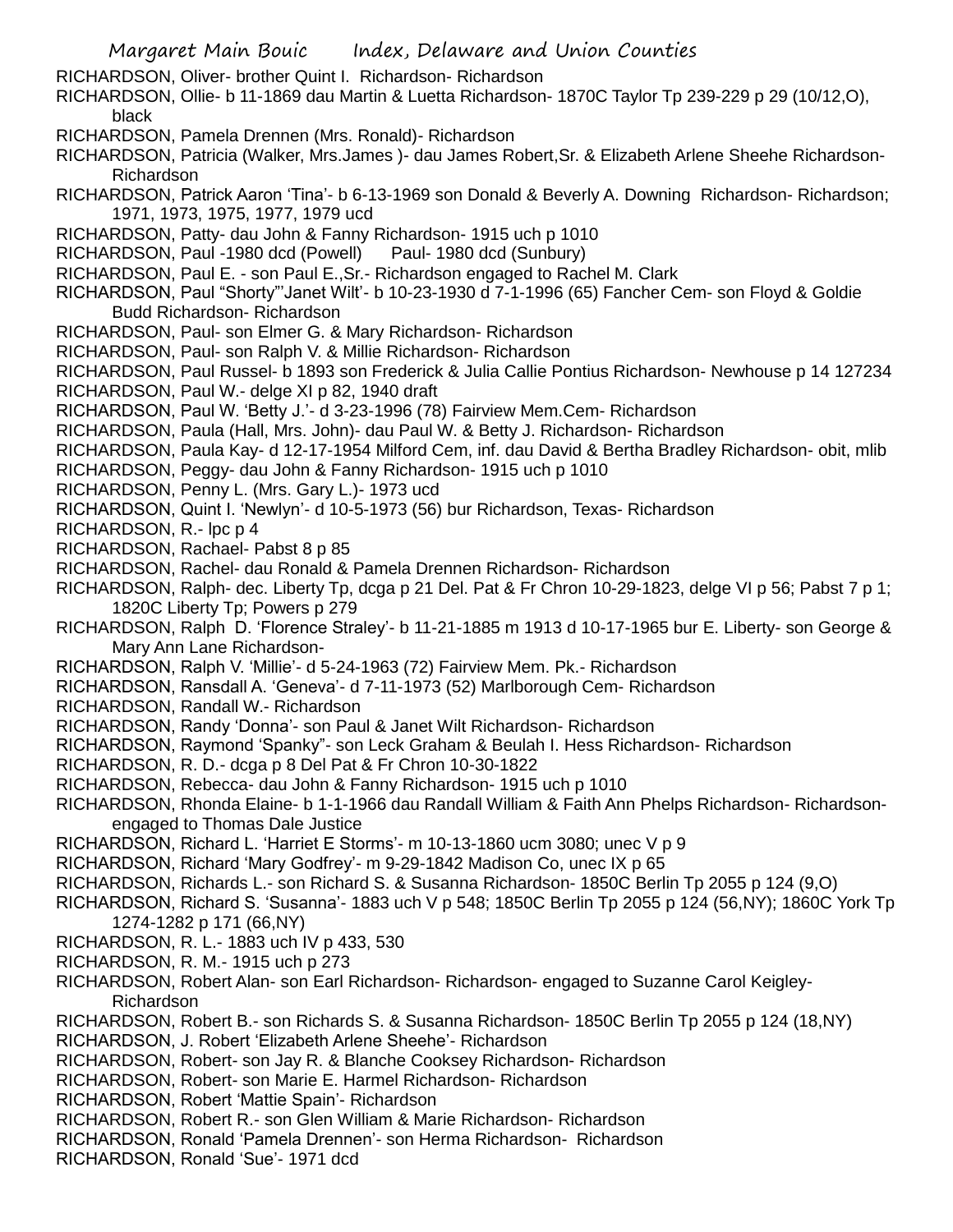- Margaret Main Bouic Index, Delaware and Union Counties RICHARDSON, Ronda-dau Ronald & Pamela Drennen Richardson- Richardson RICHARDSON, Rosa (Browning, Mrs. Newton)- m 5-30-1895 ucm (Hearl) RICHARDSON, Rosa Drake- b 1876 d 1961 Claibourne Cem p 55 RICHARDSON, Roselind (Kennedy, Mrs. ) (Smith, Mrs. )- dau Paul W. & Betty J. Richardson- Richardson RICHARDSON, R. S.- mt 10-8-1859(65) Soldier, Union Co, unec XIII p 34 RICHARDSON, Russell A. 'Glydis'- 1971 ucd RICHARDSON, Russell Arthur 'Violet Louise Grigsby'- m 1-2-1967- Richardson RICHARDSON, Samuel- 1870C Brown Tp p 238 (2) RICHARDSON, Samuel 'Catherine Cophel'- m 10-22-1837 Madison Co, unec IV p 5 RICHARDSON, Samuel 'Elizabeth'- 1850C Trenton Tp 844 p 70 952,Md) hadc p 54 RICHARDSON, Samuel Thomas- b 11-20-1876 Berkshire Tp son C. B. Richardson- dcb RICHARDSON, Sara (Mrs. James W.)- d 12-22-1983 (64) Maple Grove, Mechanicsburg- Richardson RICHARDSON, —(McIntosh, Mrs. Robert)- dau James W. & Sara Richardson- Richardson RICHARDSON, Sarah Ann (Liggett, Mrs. James)- b 4-20-1819 m 10-1-1840 or 9-27-1840 dcm d 3-28-1870 Powell p 258; New Millcreek Cem p 3; Carr (149); 1880 dch p 729; 1883 uch V p 347; dcc Dick Thomas Ekelberry 29; Wight p 46, Olen Gaz RICHARDSON, Sarah (Boulden, Mrs. John)- b 6-23-1777 m 1-28-1798 m 1-19-1805- Nash p 98, 101 RICHARDSON, Sarah Celia (Mrs. )- d Wednesday (700 dg 3-30-1917 Cry Ab p 36 RICHARDSON, Sarah Chavous (Mrs. Walter)- m 12-113-1887 ucm (Hearl) RICHARDSON, Sarah- dau John & Fanny Richardson- 1915 uch p 1010 RICHARDSON, Sarah (Parmenter, Mrs. Caleb)- m 10-8-1742 dau Seth & Abigail Weyman Richardson- dcc Helen Wornstaff Kern 87 RICHARDSON, Scott- death by violence- dg 7-16-1907 Cry Ab p 54 RICHARDSON, S. E.- Powell p 276 RICHARDSON, Scott- b 1967 son Gary A. & Penny J. Richardson- 1973 ucd RICHARDSON, Seth 'Abigail Weyman'- dcc Helen Wornstaff Kern 174 RICHARDSON, Sharlatt Ann (Corbin, Mrs. Robert)- m 5-28-1848 dcm RICHARDSON, Sharon D. Bright (Mrs. Carter)- Richardson RICHARDSON, Sharon (McCombs, Mrs.Roy)- dau James Robert,Sr. & Elizabeth Arlene Sheehe Richardson-Richardson RICHARDSON, Sherril- 1870C Delaware Tp p 269 (22) RICHARDSON, Stephanie- b 1971 dau Dale A. & Susan Richardson- 1983 ucd RICHARDSON, Stephen 'Lydia Gilbert'- Asp p 11 RICHARDSON, Steven- Richardson RICHARDSON, Sue (Mrs. Ronald)- 1971 ucd RICHARDSON, Suretta Chavous (Mrs. Martin)- m 12-25-1865 ucm 3881 RICHARDSON, Susan (Mrs. Dale A.)- 1983 ucd RICHARDSON, Susan Marie (Bevan, Mrs. Paul Michael)- m 11-20-1982 dau Carl Richardson- Richardson RICHARDSON, Susan Northrup (Mrs. William)- m 9-25-1845 dcm RICHARDSON, Susan (Mrs. Richard S.)- McKendire Cem, 1883 uch IV, p 433, 434, V p 548; 1850C Berlin Tp 2055 p 124 (52,–) RICHARDSON, Susan Smith (Mrs. Andrew Jackson)-b 4-1836 m 10-15-1857 ucm 2610 dau Judge James R. & Anna Masters Smith- 1883 uch V p 522, 547; mt 10-14-1857, mt 3 p 10, 3-17-1875; unec XVII p 33; 1860C York Tp 1259-1267 p 170 (24,O); 1900C York Tp 47 p 2B (64,O,Md,O) m 48y, 4 ch, 3 living RICHARDSON, Susannah (Mrs. R.)- 1860C York Tp 1274-1282 p 172 (61,NY) RICHARDSON, Tammy (Castle, Mrs. Dwayne)- dau Paul & Janet Wilt Richardson- Richardson
- RICHARDSON, Tammy Renee- b 4-2-1979 d 6-20-1993 Sunbury Mem. Pk- dau Ronald & Pamela Drennen Richardson- Richardson
- RICHARDSON, Tazy (Mrs. Elmer G.)- Richardson; 1969 dcd (Tavy, 1959 ucd)
- RICHARDSON, Thelma Brock (Mrs. Don)- dau Oliver & Breta Bell Ward Brock- Maugans p 38, 94
- RICHARDSON, Theresa-b 1958 d 3-23-1999 (41)- cremated, Oakdale dau Donald & Beverly A. McBride Richardson- Richardson; 1959, 1967, 1971, 1973, 1975, 1977 ucd
- RICHARDSON, Thomas 'Gintana Chanmthavong'- son Tom & Linda Richardson- Richardson
- RICHARDSON, Thomas- son Jay R. & Blanche C. Cooksey Richardson- Richardson
- RICHARDSON, Thomas- son Lawrence Richardson- Nash p 97, 170
- RICHARDSON, Thomas 'Mrs. Margaret Godfrey'- m 5-11-1843 Madison Co, unec IX p 66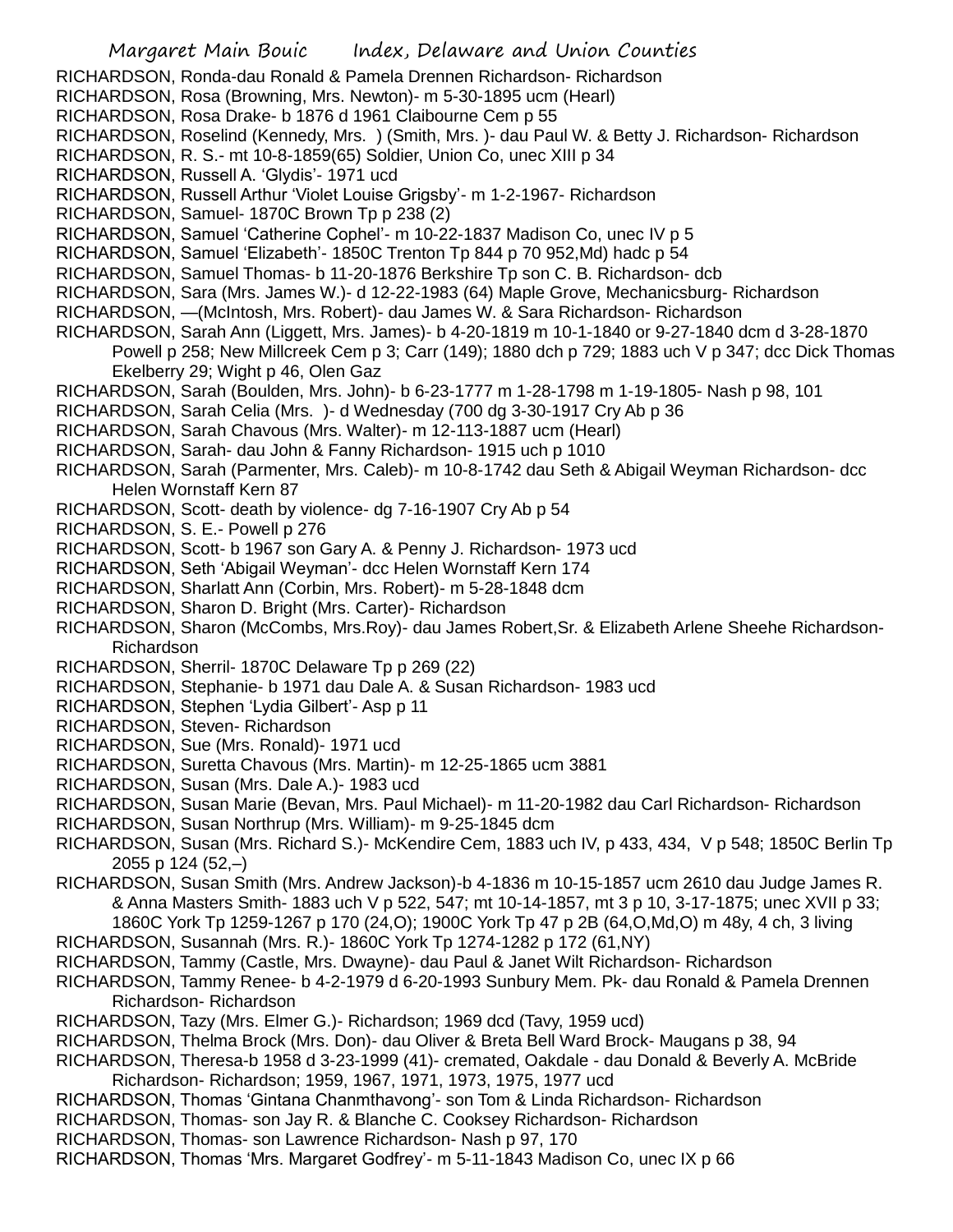Margaret Main Bouic Index, Delaware and Union Counties RICHARDSON, Thomas 'Miranda Forst'- son Abraham & Vashti Richardson- dcq Marjorie Norris Wenger 12 RICHARDSON, Thomas- b 9-6-1874 Liberty Tp son Wm. & Elizabeth Boyd Richardson- dcb RICHARDSON, Timothy- b 1964 son Marlo C. & Mary v. Richardson- 1971, 1980 dcd RICHARDSON, Tina- b 1970 dau James R., Jr. & Margaret W. Richardson- 1971, 1973 ucd RICHARDSON, Todd- b 1970 son Gary A. & Penny J. Richardson- 1973 ucd RICHARDSON, Tom 'Linda'- Richardson RICHARDSON, Tracy- b 1966 ch James R. Jr. & Margaret W. Richardson- 1971, 1973 ucd RICHARDSON, Vashti (Mrs. Abraham)- dcq Marjorie Norris Wenger 25 RICHARDSON, Verle (Lambert, Mrs. )(Lewis, Mrs. Vince)- dau Leck Graham & Beulah I. Hess Richardson-Richardson RICHARDSON, Vestaline (Bosworth, Mrs. Dibble)- m 1-29-1851 dcm- dau Richards S. & Susanna Richardson- 1850C Berlin Tp 2055 p 124 (19,NY) RICHARDSON, Violet Louise (Grigsby, Mrs. )(Mrs. Russell Arthur)- m 1-2-1967- Richardson RICHARDSON, Virginia F. (Mrs. James W.)- d 2-2-1980 (66) Fairview Mem. Pk- Richardson RICHARDSON, Walter- son Martin & Luetta Richardson- 1870C Taylor Tp 239-229 p 29 (4,O); black RICHARDSON, Walter Ray- b 1891 son Frederick & Julia Callie Pontius Richardson- Newhouse p 14 127233 RICHARDSON, Walter 'Sarah Chavous'- m 12-13-1887 ucm (Hearl) RICHARDSON, Wanda (Brown, Mrs. John Earl)- Maugans p 205 RICHARDSON, Washington C.- son Barnet & Elizabeth Richardson- 1883 uch V p 671 RICHARDSON, Wayne- son David W. & Bertha P. Richardson- 1949 ucd RICHARDSON, Wayne- son Randall A. Richardson- Richardson RICHARDSON, W. E.- d 9-18-1894 (21-8-28) Berlin Tp son John Richardson- dcdeaths RICHARDSON, Wheeler 'Emma J.'- son Aaron & Clarinda Young Richardson- 1880C Washington Tp 37-39 p 5 (10,O,O,O); 1900C Washington Tp 59 (30,O,O,O) m 6y RICHARDSON, William- 1870C Brown Tp p 238 (42\*) RICHARDSON, William- 1870C Brown Tp p 238 (4) RICHARDSON, William- 1880 dch p 247, 385; 1908 dch p 28 RICHARDSON, William- Nash p 235 RICHARDSON, Mrs. Wm.- d Friday (81) Cheshire- dg 3-6-1903 Cry Ab p 173 RICHARDSON, William F.'Linda'- son Glen William & Marie Richardson- Richardson; 1969, 1971, 1980 dcd RICHARDSON, William (5-1985) son Gary & —Howard Richardson- Richardson RICHARDSON, William 'Jane Bellus'- b 3-1-1816 d 5-23-1851 Cheshire Cem (Bur. Homer,ILL); Powell p 60a RICHARDSON, William- son Marie E. Harmel Richardson- Richardson RICHARDSON, William Plunkett- b 1849 d 1850 Oak Grove Cem, Powell p 439 RICHARDSON, R. William- son Randall A. Richardson- Richardson RICHARDSON, William 'Susan Northus'- m 9-25-1845 dcm RICHARDSON, William- son Mrs. Wm. Richardson- dg 3-6-1903 Cry Ab p 173 RICHARDSON, William- b 1964 son William F. & Linda Richardson- 1969, 1971 dcd RICHARDSON, Willie J.- d 7-112-1877 (3-7-12) son J. & E. A. Richardson- Rush Creek Cemk lptw p 135 RICHARSON, Almina Tarner (Mrs. John W.)- m 10-21-1852 ucm 1859; unec XV p 19 RICHARSON, John S.- b 5-6-1893 Berkshire Tp son A. B. & Sarah L. Borrows Richarson -dcb RICHARSON, John W. 'Almina Tarner'- m 10-21-1852 ucm 1859; unec XV p 19 RICHART, Benjamin- unec XII p 40, letter RICHARTS, Susan Wells (Mrs. Tobias F.)- m 2-7-1861 dcm RICHARTS, Tobias F. 'Susan Wells'- m 2-7-1861 dcm RICHASON, Martin- 1835 men p 60 #140 p 111 Trenton Tp RICHATSON, Albert- son Isiah & Nancy J. Richatson- 1880C Paris Tp 53-54 p 5 (15,O,O,O) RICHATSON, Alonzo- son Isiah & Nancy J. Richatson- 1880C Paris Tp 53-54 p 5 (9,O,O,O) RICHATSON, Isiah 'Nancy J.) 1880C Paris Tp 53-54 p 5 (49,O,Va,Va) RICHATSON, Louisa- dau Isiah & Nancy J. Richatson- 1880C Paris Tp 53-54 p 5 (13,O,O,O) RICHATSON, Nancy J. (Mrs. Isiah)- 1880C Paris Tp 53-54 p 5 (46,O,O,Va) RICHATSON, Rosana- dau Isiah & Nancy J. Richatson- 1880C Paris Tp 53-54 p 5 (3,O,O,O) RICHBOWRS, Elizabeth Kleiber (Mrs. John)- unec VIII p 10, m slip RICHBOWRS. John 'Elizabeth Kleiber'- unec VIII p 10l m slip RICHCREEK, Ann- 1870C Scioto Tp p 490 (31) RICHCREEK, Annie- 1870C Scioto Tp p 490 (3)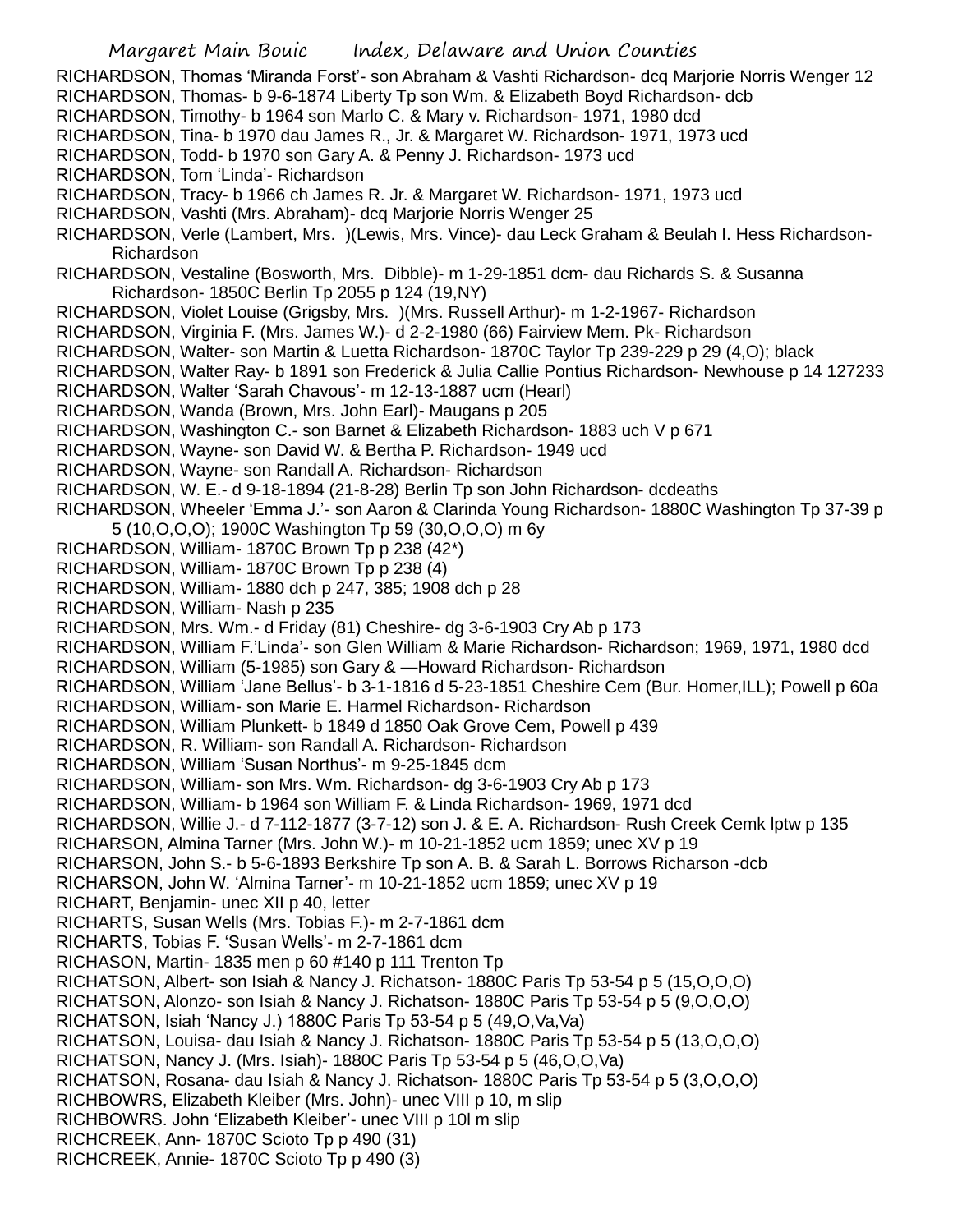Margaret Main Bouic Index, Delaware and Union Counties RICHCREEK, Beryl Rose Warren (Mrs. John L.)- d 1968- Richcreek RICHCREEK, Charles F. 'Susannah H. Dillow'- m 1-14-1896 ucm (Hearl) RICHCREEK, Cleona Perkins (Mrs. Raymond L.)- Richcreek RICHCREEK, Eva (Stiffler, Mrs. Nicholas)- m 8-17-1878 ucm 6300 RICHCREEK, James- 1870C Scioto Tp p 490 (28\*) RICHCREEK, James 'Mary Turner'- m 6-8-1868 ucm (Hearl); 1883 uch V p 471 RICHCREEK, John L. 'Beryl Rose' son Raymond L. & Cleona Perkins Richcreek- bur Coschocton, Richcreek RICHCREEK, Lewis- 1870C Scioto Tp p 490 (9) RICHCREEK, Mary Turner (Mrs. James)- m 6-8-1868 ucm (Hearl) RICHCREEK, Raymond E.- son John L. & Beryl Rose Warren Richcreek- Richcreek RICHCREEK, Raymond L. 'Cleona Perkins'- Richcreek RICHCREEK, Ronald J.- son Raymond L. & Cleona Perkins Richcreek- Richcreek RICHCREEK, Susannah H. Dillow (Mrs. Charles F.)- m 1-14-1896 ucm (Hearl) RICHE, Polly- Pabst 5 p 4 RICHE, Sarah (Capen, Mrs. John)- m 1762- dcc Maxson Greene 81 RICHELDERFER, Rachel- delge XIV p 9 (1890 Liberty Tp) RICHENDOLLAR, Larry- son Treva Austin Richendollar- obit Treva Austin, mlib RICHENDOLLAR, Leroy F. 'Martha J.'- 1971 dcd RICHENDOLLAR, Martha J. (Mrs. Leroy F.)- 1971 dcd RICHENDOLLAR, Tommy- son Treva Austin Richendollar- obit Treva Austin, mlib RICHENDOLLAR, Treva Austin- b 3-12-1922 d 5-26-1981 (59) Marion Cem- dau Frank & May Pancake Austinsister Earl Austin- obit 1, mlib; Richendollar, RICHER, Nero- delge VII p 63, VIII p 54; 1810 landowner RICHERDS, Richard- researching Elsea, Peters, Umnbarger- unec IX p 51 RICHERE, S. W.- 1870C Allen Tp 104-99 p 7 (5,O) RICHERICK, Eva (Stiffler, Mrs. N.)- unec XIV p 6 RICHERSON, Mrs. D. T.- sister William Harris- dg 2-15-1918 Cry Ab p 14 RICHERT, Bonnie (Bass, Mrs. )- dau Ivan L. Sr. & Eleanor Snyder Richert- Richert RICHERT, Carl,Sr.- son Lewis & Irene Long Richert- Richert RICHERT, Carla (Renolds, Mrs. )- dau Ivan L.Sr. & Eleanor Snyder Richert- Richert RICHERT, Charlotte (Thomas, Mrs. )- dau Ivan L.Sr. & Eleanor Snyder Richert- Richert RICHERT, Christina Marie- b 10-8-1985 dau Darrel Ivan & Patricia Jean Thomas Richert- Richert RICHERT, Darrel Ivan 'Patricia Jean Thomas'- m 7-9-1983 son Phillip J. & Marjorie Withers Richert- Richert RICHERT, Eleanor Snyder (Mrs. Ivan L.Sr.)- Richert RICHERT, Everett B.- 1908 dch p 403 RICHERT, Irene Long (Mrs. Lewis)- Richert RICHERT, Ivan L.,Sr. 'Eleanor Snyder'- b 10-14-1909 d 6-11-1990 (80) Vermillion Cem, Hayesville- son Lewis & Irene Long Richert- Richert RICHERT, Ivan L. II son Ivan L. Sr. & Eleanor Snyder Richert- Richert RICHERT, Lewis 'Irene Long'- Richert RICHERT, Lisa- dau Phillip J. & Marjorie Withers Richert- Richert- engaged to Scott Young RICHERT, Marjorie Withers (Mrs. Phillip J.)- m 3-20-1960 dau Irene Withers- Richert RICHERT, Patricia Jean Thomas (Mrs. Darrel Ivan)- dau Wayne R."Dick" & Jean Thomas- Richert RICHERT, Paul- son Phillip J. & Marjorie Withers Richert- Richert RICHERT, Phillip J. 'Marjorie Withers'- m 3-20-1960 - son Ivan L.Sr. & Eleanor Snyder Richert- Richert RICHERTS, John J.- delge V p 22 (1908) RICHESON, —colored family- unec XIV p 32 RICHESON, Alonzo 'Rose'- d 4-6-1948 (78) Maple Grove Cem, committed suicide- obit, mlib RICHESON, Alonzo S. 'Mollie Weaver'- m 12-12-1892 ucm (Hearl) RICHESON, Bethany Jane- b 1-20-1977 dau Jeff Richeson- Richeson RICHESON, Catherine- 1850C Radnor Tp 159 p 180 (13,Pa) RICHESON, David- pallbearer for William McPherson Long- dg 4-27-1917 Cry Ab p 45 RICHESON, David N. 'Ruth'- d 9-13-1982 (84) bur Tucson, Ariz.- Richeson RICHESON, David, Jr.- son David N. & Ruth Richeson- Richeson RICHESON, Elizabeth (Spear, Mrs. Charles J.)- m 4-22-1880 ucm 6712 RICHESON, Harriet Storms (Mrs. Lathe)- dau Gregory & Melinda Storms- 1883 uch V p 523